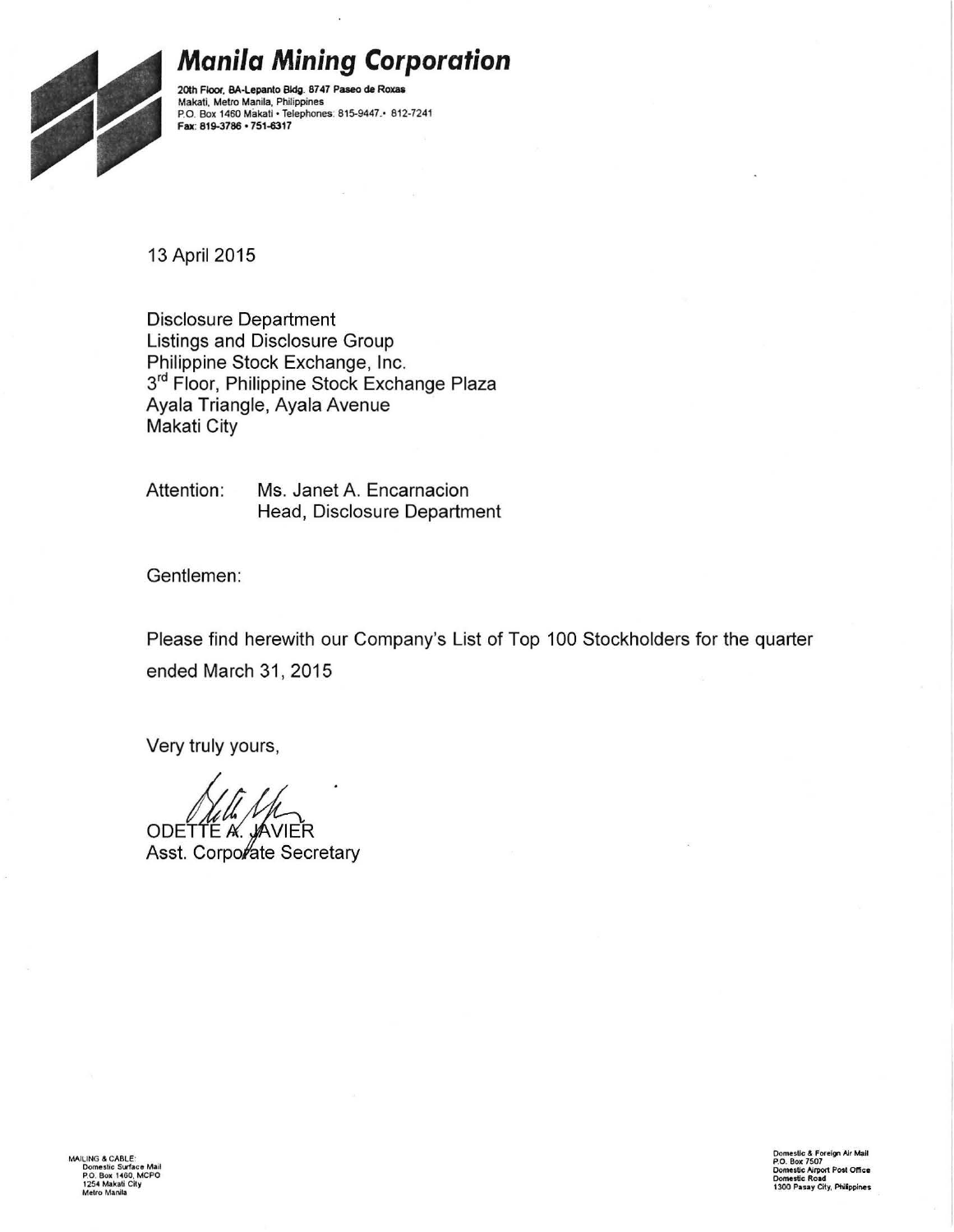#### Stock Transfer Service Inc. Page No. 1 MANILA MINING CORPORATION (MA) List of Top 100 Stockholders As of 03/31/2015

| Rank Sth. No.            | Name                                               | Citizenship | Holdings                  | Rank   |
|--------------------------|----------------------------------------------------|-------------|---------------------------|--------|
|                          | 1 0016016658 PCD NOMINEE CORPORATION (FILIPINO)    | Filipino    | 78, 464, 208, 515         | 50.47% |
|                          | 2 0600000003 F. YAP SECURITIES, INC.               | Filipino    | 27,526,686,096 17.70%     |        |
|                          | 3 0012000359 LEPANTO CONSOLIDATED MINING COMPANY   | Filipino    | 20, 479, 027, 104 13. 17% |        |
|                          | 4 0006000111 F. YAP SECURITIES, INC.               | Filipino    | 3,328,839,991             | 02.14% |
| 5 0025005497 BRYAN YAP   |                                                    | Filipino    | 1,945,977,139             | 01.25% |
|                          | 6 0025005499 CHRISTINE YAP                         | Filipino    | 1,861,557,111 01.20%      |        |
|                          | 7 0012000360 LEPANTO INVESTMENT & DEV. CORPORATION | Filipino    | 1,390,313,541             | 00.89% |
|                          | 8 0016017012 PATRICK RESOURCES CORPORATION         | Filipino    | 1,301,152,163             | 00.84% |
|                          | 9 0025005502 PAULINO YAP                           | Filipino    | 1,064,905,731             | 00.68% |
|                          | 10 0025005518 PAULINO YAP                          | Filipino    | 890,763,764               | 00.57% |
|                          | 11 0025005498 CHRISTINE KAREN YAP                  | Filipino    | 886,334,939               | 00.57% |
|                          | 12 0003026095 CORONET PROPERTY HOLDINGS CORP       | Filipino    | 833,093,546               | 00.54% |
| 13 0025005505 EMMA YAP   |                                                    | Filipino    | 799,516,109               | 00.51% |
|                          | 14 0006000747 A/C -CKY FYSI                        | Filipino    | 754,994,507               | 00.49% |
|                          | 15 0022005891 VENTURA RESOURCES CORPORATION        | Filipino    | 718,565,954               | 00.46% |
|                          | 16 0026000925 ZAMCORE RESOURCES CORPORATION        | Filipino    | 707,395,421               | 00.45% |
| 17 0025005516 EMMA YAP   |                                                    | Filipino    | 678,551,292               | 00.44% |
|                          | 18 0012016061 LINDSAY RESOURCES CORPORATION        | Filipino    | 651, 542, 763             | 00.42% |
|                          | 19 0025005501 PAUL YAP JR.                         | Filipino    | 580,769,812               | 00.37% |
|                          | 20 0025005515 PAUL YAP JR.                         | Filipino    | 532,907,891               | 00.34% |
|                          | 21 0006000749 A/C B.Y. FYSI                        | Filipino    | 524, 193, 274             | 00.34% |
|                          | 22 0025005496 ARLENE K. YAP                        | Filipino    | 457,065,671               | 00.29% |
|                          | 23 0004000158 DAVID GO SECURITIES CORP.            | Filipino    | 438,090,034               | 00.28% |
|                          | 24 0001030049 FLORENTINO ALMACEN JR.               | Filipino    | 369,000,000               | 00.24% |
|                          | 25 0019000695 SHIPSIDE, INC.                       | Filipino    | 360,082,672 00.23%        |        |
| 26 0025005500 PACITA YAP |                                                    | Filipino    | 351,786,420               | 00.23% |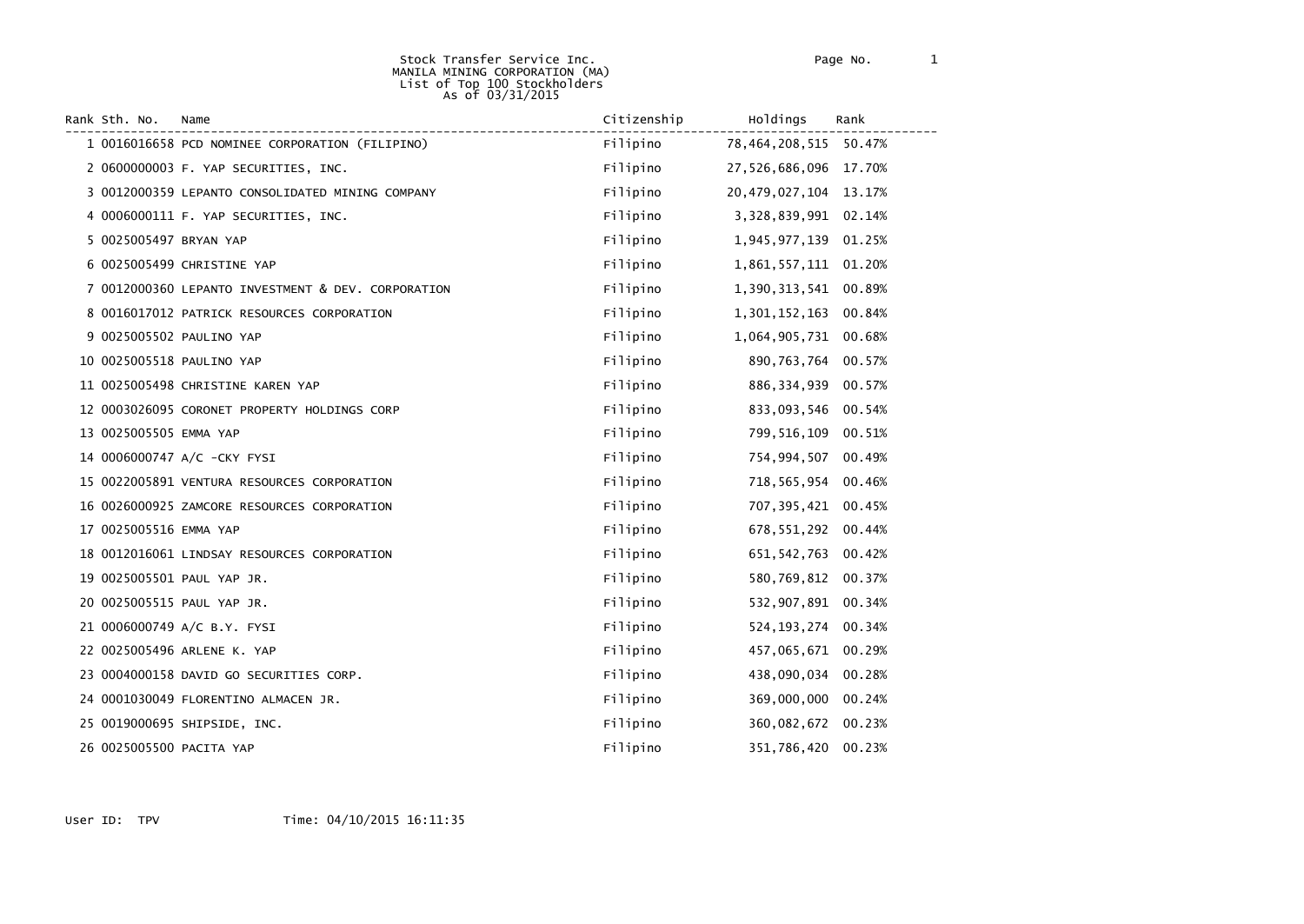#### Stock Transfer Service Inc. Page No. 2 MANILA MINING CORPORATION (MA) List of Top 100 Stockholders As of 03/31/2015

| Rank Sth. No.            | Name                                                | Citizenship | Holdings           | Rank   |
|--------------------------|-----------------------------------------------------|-------------|--------------------|--------|
|                          | 27 0006017901 F. YAP SECURITIES, INC. (PCD)         | Filipino    | 337,240,974 00.22% |        |
|                          | 28 0025005508 ANNABELLE K. YAP                      | Filipino    | 330,939,900        | 00.21% |
|                          | 29 2500000001 LUCIO W. YAN                          | Filipino    | 302,100,000        | 00.19% |
|                          | 30 0100000010 FLORENTINO DESQUITADO ALMACEN JR.     | Filipino    | 300,000,000        | 00.19% |
|                          | 31 0016030009 FAUSTO R. PREYSLER JR.                | Filipino    | 270,000,000        | 00.17% |
|                          | 32 0012016259 LEONARD RESOURCES CORP.               | Filipino    | 236, 299, 716      | 00.15% |
|                          | 33 0008000780 WILLIAM HOW                           | Filipino    | 220,500,000        | 00.14% |
|                          | 34 0008000497 HIGHLAND SECURITIES, INC.             | Filipino    | 210,023,669        | 00.14% |
|                          | 35 0006000109 F Y S I ACCOUNT NO. CKY               | Filipino    | 196,918,381        | 00.13% |
|                          | 36 2500000013 FLORENTINO D. ALMACEN, JR.            | Filipino    | 187,921,347        | 00.12% |
|                          | 37 0016017010 PL LIM INVESTMENTS, INC.              | Filipino    | 180,000,000        | 00.12% |
|                          | 38 0001029313 ABIGAIL RESOURCES CORP.               | Filipino    | 154,729,479        | 00.10% |
|                          | 39 2500000003 CP EQUITIES CORPORATION               | Filipino    | 140,000,000        | 00.09% |
|                          | 40 0018000748 HORACIO RODRIGUEZ                     | Filipino    | 113,664,029        | 00.07% |
|                          | 41 0006014171 F. YAP SECURITIES, INC. A/C 4035      | Filipino    | 112,568,859        | 00.07% |
|                          | 42 0006014173 F. YAP SECURITIES, INC. A/C 3305      | Filipino    | 112,568,859        | 00.07% |
|                          | 43 0025005511 CRESENCIO YAP                         | Filipino    | 107, 242, 261      | 00.07% |
|                          | 44 2500000006 AMELITA CHUA                          | Filipino    | 100,000,000        | 00.06% |
|                          | 45 0013000542 MERCANTILE INSURANCE CO., INC.        | Filipino    | 96,294,800         | 00.06% |
|                          | 46 0012014597 LEPANTO INVESTMENT & DEV. CORPORATION | Filipino    | 91,661,649         | 00.06% |
|                          | 47 0002000475 BRAIN FOUNDATION OF THE PHILS.        | Filipino    | 77,286,489         | 00.05% |
| 48 0025000278 FELIPE YAP |                                                     | Filipino    | 77,010,503         | 00.05% |
|                          | 49 0016000512 DENIS PEREZ                           | Filipino    | 66,678,540         | 00.04% |
|                          | 50 2500000018 DORCAS ANN O. HO                      | Filipino    | 64,044,943         | 00.04% |
|                          | 51 0013000323 ARACELI A. MACARAIG                   | Filipino    | 63,560,000         | 00.04% |
|                          | 52 0016000517 KATERINA TANYA B. PEREZ               | Filipino    | 63,459,000         | 00.04% |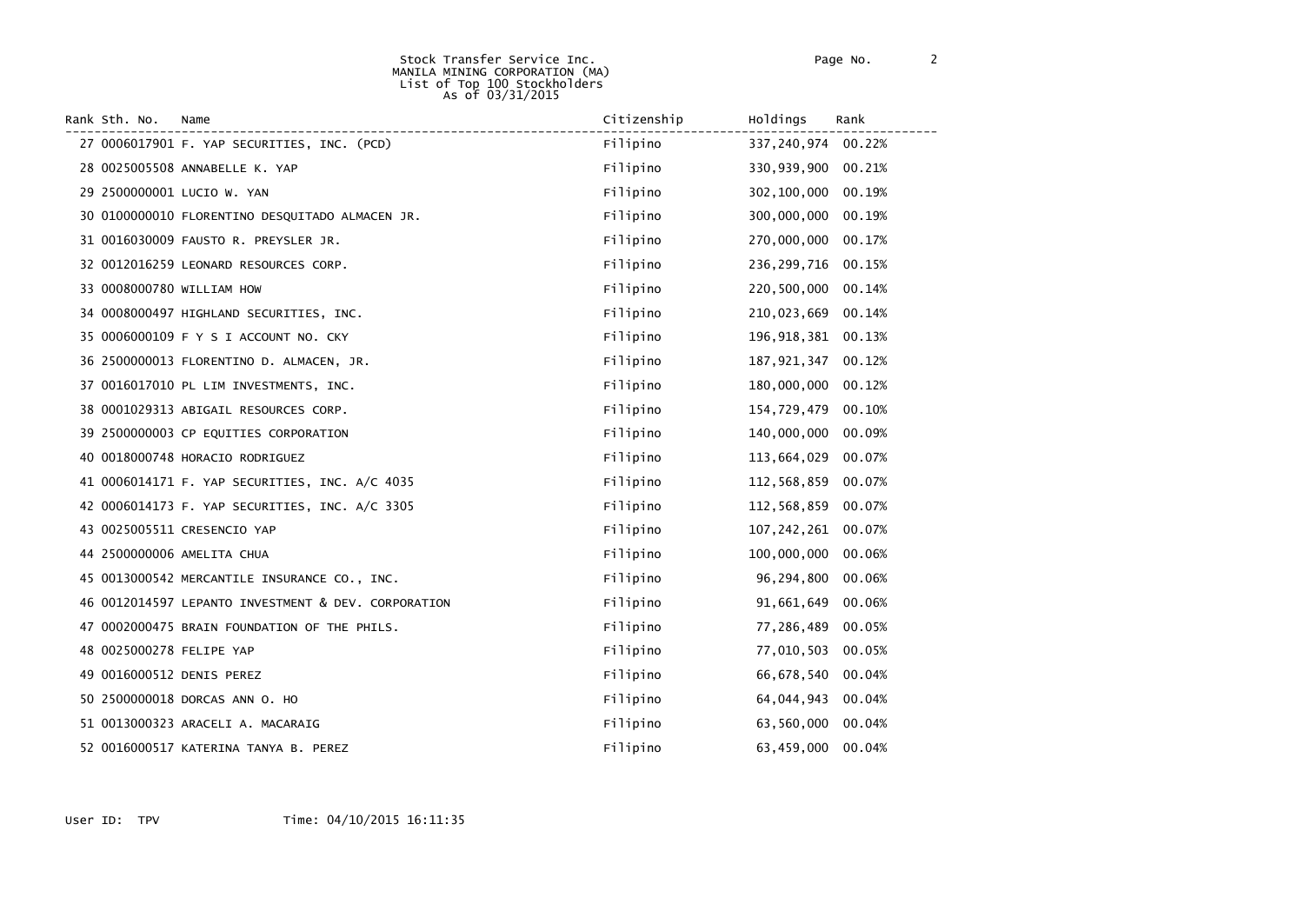#### Stock Transfer Service Inc. Page No. 3 MANILA MINING CORPORATION (MA) List of Top 100 Stockholders As of 03/31/2015

| Rank Sth. No. | Name                                                   | Citizenship | Holdings<br>Rank     |  |
|---------------|--------------------------------------------------------|-------------|----------------------|--|
|               | 53 0025005517 FELIPE YAP                               | Filipino    | 62,989,187 00.04%    |  |
|               | 54 0016000511 CHARLENE DENISE B. PEREZ                 | Filipino    | 62,051,175 00.04%    |  |
|               | 55 0003001065 MARIANO CHUA                             | Filipino    | 61, 312, 921 00.04%  |  |
|               | 56 0016000521 MA. CYMBELINE B. PEREZ                   | Filipino    | 60,768,000 00.04%    |  |
|               | 57 0019001343 JANICE C. SY                             | Filipino    | 54, 382, 022 00.03%  |  |
|               | 58 0023000056 WHITE ELEPHANTS, INC.                    | Filipino    | 52,500,000 00.03%    |  |
|               | 59 2500000020 WILFREDO C. UY                           | Filipino    | 51,235,955 00.03%    |  |
|               | 60 0013000520 ALBERTO MENDOZA                          | Filipino    | 46,844,045 00.03%    |  |
|               | 61 0016000515 JESSAMYN DESIREE B. PEREZ                | Filipino    | 45,585,000 00.03%    |  |
|               | 62 0025005522 CRESENCIO YAP                            | Filipino    | 45,574,972 00.03%    |  |
|               | 63 0019001401 NECISTO SYTENGCO                         | Filipino    | 44,280,000<br>00.03% |  |
|               | 64 2500000015 MAGDALENO B. ALBARRACIN JR.              | Filipino    | 43,230,336<br>00.03% |  |
|               | 65 0300000019 BERCK Y. CHENG                           | Filipino    | 42,000,000 00.03%    |  |
|               | 66 1600000005 MA. CYMBELINE PEREZ                      | Filipino    | 40,564,704<br>00.03% |  |
|               | 67 1600000003 CHARLENE DENISE PEREZ                    | Filipino    | 40, 113, 364 00.03%  |  |
|               | 68 1600000004 KATERINE TANYA PEREZ                     | Filipino    | 39, 174, 817 00.03%  |  |
|               | 69 0001000959 ANSALDO, GODINEZ & CO., INC.             | Filipino    | 38,953,544 00.03%    |  |
|               | 70 2500000021 WILLIAM RAGOS ENRILE II                  | Filipino    | 38,426,966 00.02%    |  |
|               | 71 0002000370 BLUE RIDGE MINERAL CORP.                 | Filipino    | 38,400,000<br>00.02% |  |
|               | 72 0002000209 FLORENTINA BANEZ                         | Filipino    | 34,209,289<br>00.02% |  |
|               | 73 0001000671 BENJAMIN ADAPON                          | Filipino    | 31,752,000 00.02%    |  |
|               | 74 0003000702 CATHAY SECURITIES CO., INC. A/C NO. 1358 | Filipino    | 31,531,760 00.02%    |  |
|               | 75 0020000198 JOAQUIN MA. TAMANO                       | Filipino    | 26,460,000 00.02%    |  |
|               | 76 0020014739 TERESO C. TAN                            | Filipino    | 25,000,000 00.02%    |  |
|               | 77 0003001093 ROGELIO CHUA                             | Filipino    | 24, 246, 741 00.02%  |  |
|               | 78 0006014141 BERNARDO A. FRIANEZA                     | Filipino    | 24,067,802 00.02%    |  |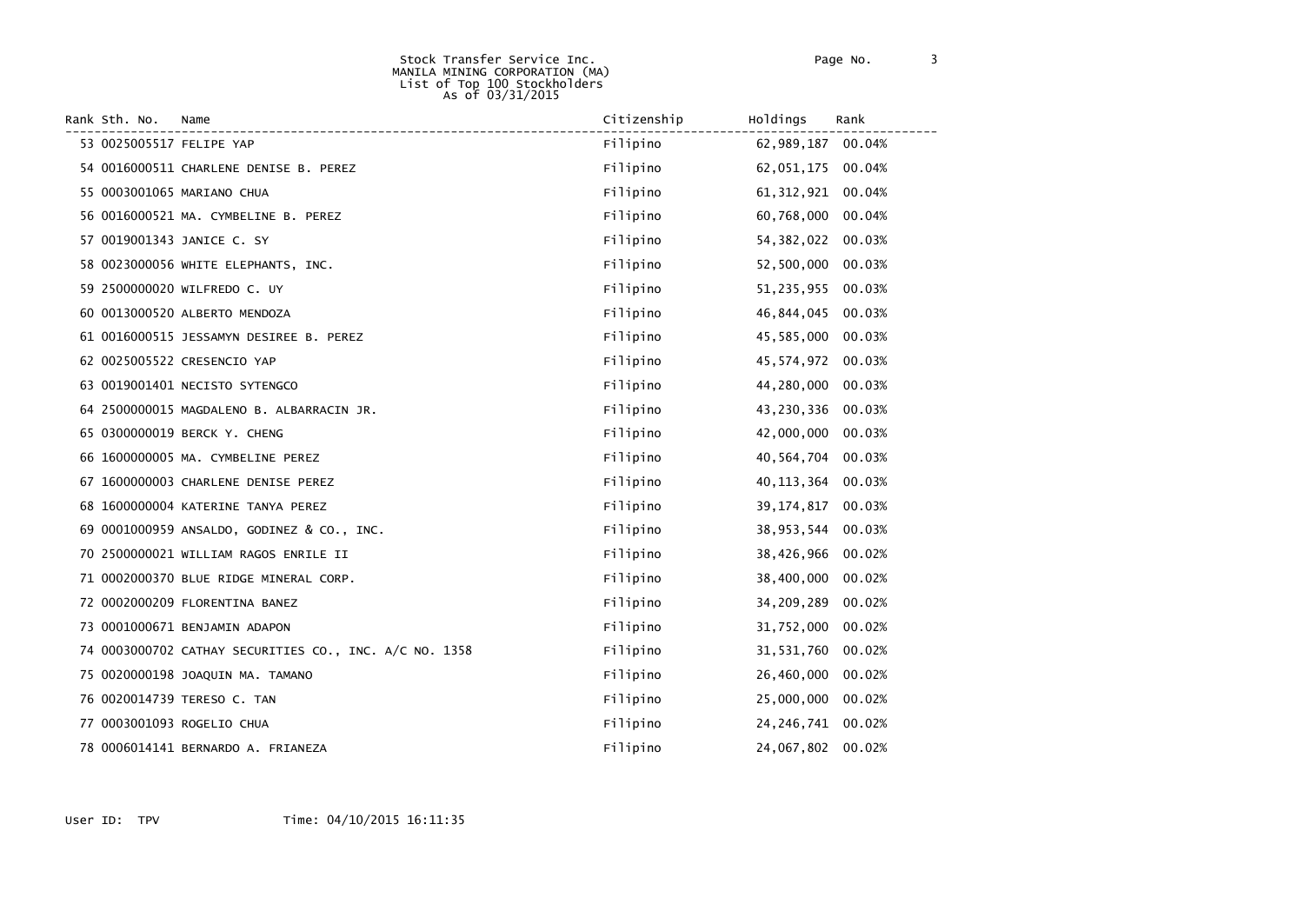#### Stock Transfer Service Inc. Page No. 4 MANILA MINING CORPORATION (MA) List of Top 100 Stockholders As of 03/31/2015

| Rank Sth. No.          | Name                                                                   | Citizenship | Holdings     | Rank   |
|------------------------|------------------------------------------------------------------------|-------------|--------------|--------|
|                        | 79 0011000398 KEYSER MERCANTILE CO., INC.                              | Filipino    | 23,814,000   | 00.02% |
|                        | 80 0018000400 EDGAR A. RAGASA                                          | Filipino    | 20,872,552   | 00.01% |
|                        | 81 0003000757 CATHAY SECURITIES CO., INC. A/C NO. 1868                 | Filipino    | 20,580,000   | 00.01% |
|                        | 82 0021000228 OF SANTO TOMAS UNIVERSITY                                | Filipino    | 20,580,000   | 00.01% |
|                        | 83 0014003635 FLORA NG SIU KHENG                                       | Filipino    | 20,000,000   | 00.01% |
|                        | 84 0018012338 MANUEL J. RAMOS                                          | Filipino    | 18,726,592   | 00.01% |
|                        | 85 0008000469 HERITAGE PROPERTIES, INC.                                | Filipino    | 18,425,880   | 00.01% |
|                        | 86 0005000081 ELITE INVESTMENT CORPORATION                             | Filipino    | 17,551,800   | 00.01% |
|                        | 87 0017002719 QUALITY INVESTMENTS & SECS. CORP. A/C #017003            | Filipino    | 16,880,000   | 00.01% |
|                        | 88 0004000244 ARTEMIO F. DISINI                                        | Filipino    | 16,680,000   | 00.01% |
|                        | 89 0004011833 JULIA K. REGINA ANGELA K. DE LA CRUZ DE LA CRUZ OR MARIA | Filipino    | 16,561,593   | 00.01% |
|                        | 90 0012000375 LUISA CO LI                                              | Filipino    | 16,320,000   | 00.01% |
|                        | 91 1500000001 ERLINDA M. OLEDAN                                        | Filipino    | 15, 123, 214 | 00.01% |
| 92 0020014725 SHIN TIU |                                                                        | Filipino    | 15,000,000   | 00.01% |
|                        | 93 0005004844 WILLIAM T. ENRILE                                        | Filipino    | 15,000,000   | 00.01% |
|                        | 94 0015000177 FRANCISCO ONG                                            | Filipino    | 14,700,000   | 00.01% |
|                        | 95 0003000959 CATHERINE CHOA                                           | Filipino    | 13,933,773   | 00.01% |
|                        | 96 0021005187 ALVIN TAN UNJO                                           | Filipino    | 13,930,708   | 00.01% |
|                        | 97 0015000125 JOSE Z. OLEDAN                                           | Filipino    | 13, 188, 727 | 00.01% |
|                        | 98 0003000976 BERNARD CHU                                              | Filipino    | 12,936,000   | 00.01% |
|                        | 99 0020000377 A. ANGEL S. TANJANGCO                                    | Filipino    | 12,880,000   | 00.01% |
|                        | 100 0020000452 THE SOLID GUARANTY, INC.                                | Filipino    | 12,642,000   | 00.01% |

User ID: TPV Time: 04/10/2015 16:11:35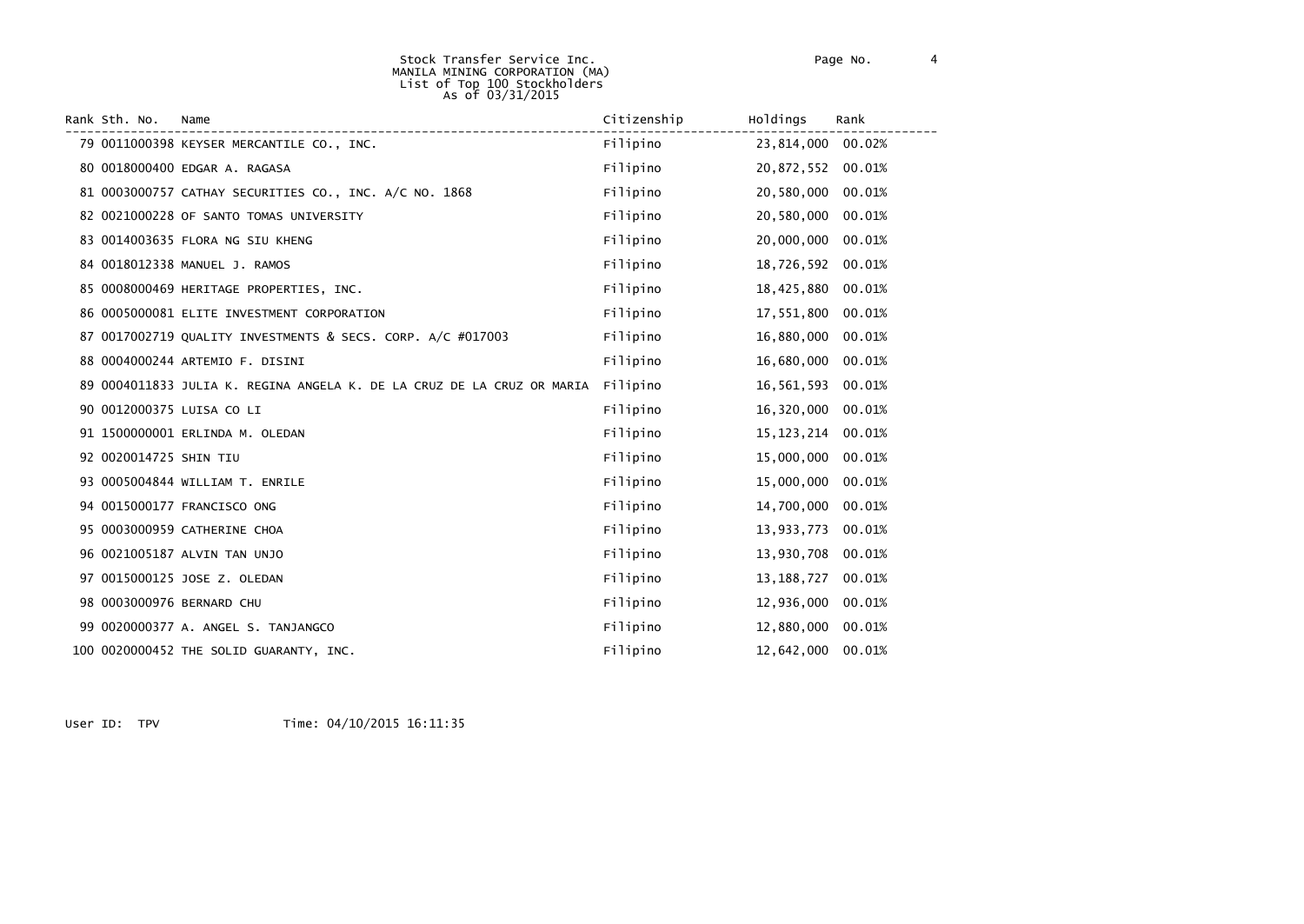Stock Transfer Service Inc. The Contract of the Page No. 5 MANILA MINING CORPORATION (MA) List of Top 100 Stockholders As of 03/31/2015

Rank Sth. No. Name Citizenship Holdings Rank (2008) Rank Citizenship Holdings Rank (2008) Rank (2009) Rank (2009) Rank (2009) Rank (2009) Rank (2009) Rank (2009) Rank (2009) Rank (2009) Rank (2009) Rank (2009) Rank (2009) ------------------------------------------------------------------------------------------------------------------------

--------------- ------- Total Top <sup>100</sup> Shareholders : 153,582,016,297 98.77% =============== =======

--------------- Total Outstanding Shares 155,479,944,728

===============

User ID: TPV Time: 04/10/2015 16:11:35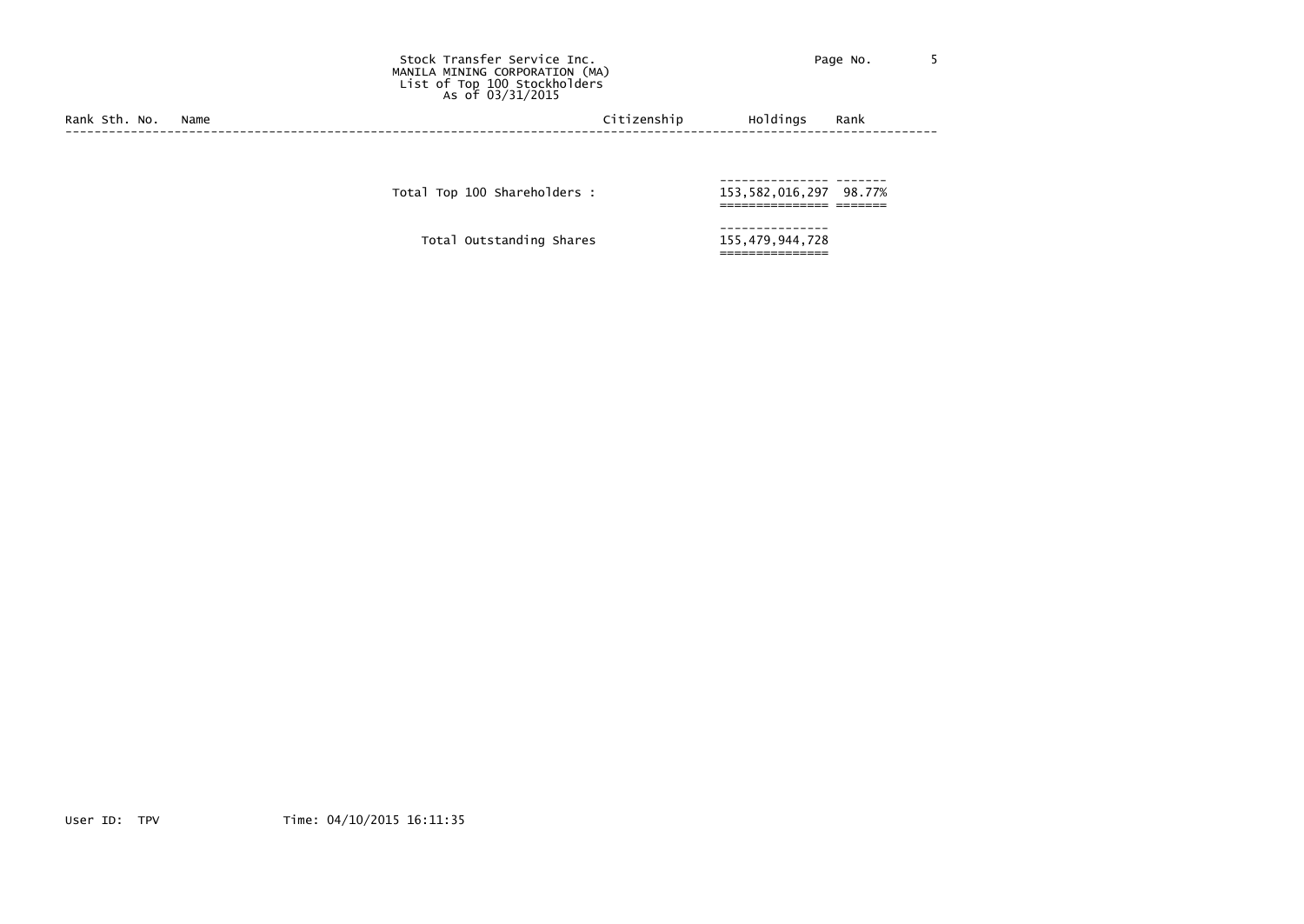**RBKPS006 DEPUSER7** 

## Philippine Depository & Trust Corp.

Philippine Depository & Trust Corp.

**E** PDTC

### **OUTSTANDING BALANCES FOR A SPECIFIC COMPANY**

Company Code - MA0000000000 & Company Name - MANILA MINING A

**Business Date** 03/31/2015

| <b>BP ID</b><br><b>ACCOUNT NO.</b> | <b>BP NAME</b><br><b>ADDRESS</b>                                                                                                                                           | <b>ACCOUNT TYPE</b><br><b>TELEPHONE NUMBER</b> | <b>ID TYPE</b><br><b>ID NUMBER</b>              | <b>INVESTOR TYPE</b><br><b>COUNTRY</b> | <b>HOLDINGS</b><br><b>TAXCODE</b> |
|------------------------------------|----------------------------------------------------------------------------------------------------------------------------------------------------------------------------|------------------------------------------------|-------------------------------------------------|----------------------------------------|-----------------------------------|
| 10000000000<br>5                   | UPCC SECURITIES CORP.<br>UNIT 1202 TOWER ONE AND EXCHANGE PLAZ 8921174<br>AYALA AVENUE, MAKATI CITY<br>Metropolitan Manila<br>$\Omega$                                     | <b>Omnibus Without Client</b>                  | <b>Tax Identification Number</b>                | Domestic<br><b>PHILIPPINES</b>         | 117,957,651.00<br><b>PH10</b>     |
| 10100000000<br>5                   | A & A SECURITIES, INC.<br>Rm. 1906 Ayala Ave. Condominium 6776 Ayala Ave. 810-54-01<br>Makati City<br>Metropolitan Manila<br>1200                                          | <b>Omnibus Without Client</b>                  | Tax Identification Number<br>2                  | Domestic<br><b>PHILIPPINES</b>         | 357,770,055.00<br><b>PH10</b>     |
| 10200000000<br>5                   | <b>ABACUS SECURITIES CORPORATION</b><br>Unit 2904-A East Tower, PSE Centre Exchange Road, 634-2105<br>Ortigas Center Pasig City<br>Metropolitan Manila<br>1600             | <b>Omnibus Without Client</b>                  | <b>Tax Identification Number</b><br>001-006-900 | Domestic<br><b>PHILIPPINES</b>         | 4,631,421,875.00<br><b>PH10</b>   |
| 10200000000                        | <b>ABACUS SECURITIES CORPORATION</b><br>Unit 2904-A East Tower, PSE Centre Exchange Road, 634-2105<br>Ortigas Center Pasig City<br>Metropolitan Manila<br>1600             | Own                                            | <b>Tax Identification Number</b><br>001-006-900 | Domestic<br><b>PHILIPPINES</b>         | 317,952,049.00<br><b>NWT</b>      |
| 10300000000<br>5                   | ACCORD CAPITAL EQUITIES CORPORATION Omnibus Without Client<br>Unit 1101 Orient Square Building Emerald Avenue<br>Ortigas Center, Pasig City<br>Metropolitan Manila<br>1600 | 687-5071 to 74                                 | <b>Tax Identification Number</b><br>213-831-103 | Domestic<br><b>PHILIPPINES</b>         | 1,953,121,504.00<br><b>PH10</b>   |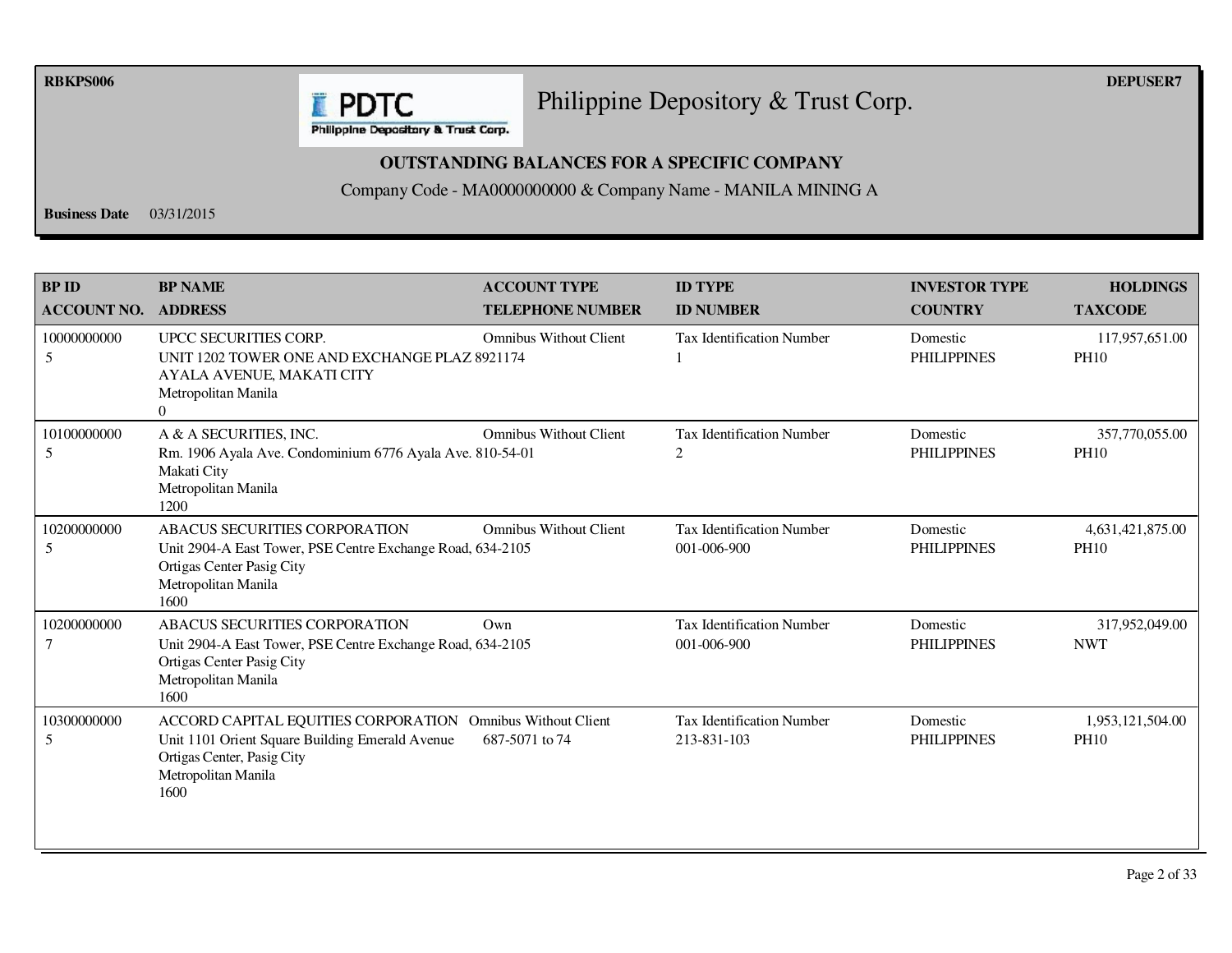| <b>BPID</b>        | <b>BP NAME</b>                                                                                                                                                                      | <b>ACCOUNT TYPE</b>                             | <b>ID TYPE</b>                               | <b>INVESTOR TYPE</b>           | <b>HOLDINGS</b>              |
|--------------------|-------------------------------------------------------------------------------------------------------------------------------------------------------------------------------------|-------------------------------------------------|----------------------------------------------|--------------------------------|------------------------------|
| <b>ACCOUNT NO.</b> | <b>ADDRESS</b>                                                                                                                                                                      | <b>TELEPHONE NUMBER</b>                         | <b>ID NUMBER</b>                             | <b>COUNTRY</b>                 | <b>TAXCODE</b>               |
| 10300000000<br>6   | ACCORD CAPITAL EQUITIES CORPORATION<br>Unit 1101 Orient Square Building Emerald Avenue<br>Ortigas Center, Pasig City<br>Metropolitan Manila<br>1600                                 | Settlement<br>687-5071 to 74                    | Tax Identification Number<br>213-831-103     | Domestic<br><b>PHILIPPINES</b> | 1,020,342.00<br><b>NWT</b>   |
| 10400000000<br>5   | A. T. DE CASTRO SECURITIES CORP.<br>Suite 701, 7/F Ayala Tower I, Exchange Plaza, Ayala<br>Triangle, Ayala Ave., Makati City<br>Metropolitan Manila<br>1226                         | <b>Omnibus Without Client</b><br>848-7160 to 65 | Tax Identification Number<br>000-151-360-000 | Domestic<br><b>PHILIPPINES</b> | 64,852,430.00<br><b>PH10</b> |
| 10400000000<br>6   | A. T. DE CASTRO SECURITIES CORP.<br>Suite 701, 7/F Ayala Tower I, Exchange Plaza, Ayala<br>Triangle, Ayala Ave., Makati City<br>Metropolitan Manila<br>1226                         | Settlement<br>848-7160 to 65                    | Tax Identification Number<br>000-151-360-000 | Domestic<br><b>PHILIPPINES</b> | 1,280,898.00<br><b>NWT</b>   |
| 10400000000<br>21  | A. T. DE CASTRO SECURITIES CORP.<br>Suite 701, 7/F Ayala Tower I, Exchange Plaza, Ayala<br>Triangle, Ayala Ave., Makati City<br>Metropolitan Manila<br>1226                         | Settlement<br>848-7160 to 65                    | Tax Identification Number<br>000-151-360-000 | Foreign<br><b>PHILIPPINES</b>  | 226,322.00<br><b>FTXN</b>    |
| 10600000000<br>5   | ALPHA SECURITIES CORP.<br>UNIT 3003, ONE CORPORATE CENTRE, 30TH<br>FLOOR, JULIA VARGAS STREET, COR MERALC<br>AVENUE STREET, ORTIGAS CENTER, PASIG CI<br>Metropolitan Manila<br>1200 | <b>Omnibus Without Client</b><br>6546806        | Tax Identification Number<br>000-155-035-000 | Domestic<br><b>PHILIPPINES</b> | 20,456,169.00<br><b>PH10</b> |
| 10900000000<br>5   | <b>BA SECURITIES, INC.</b><br>Rm 401-403 CLMC Bldg, 256-259 EDSA Greenhills<br>Mandaluyong City<br>Metropolitan Manila<br>1550                                                      | <b>Omnibus Without Client</b><br>727-5374       | Tax Identification Number<br>10              | Domestic<br><b>PHILIPPINES</b> | 1,761,235.00<br><b>PH10</b>  |
| 10900000000<br>6   | <b>BA SECURITIES, INC.</b><br>Rm 401-403 CLMC Bldg, 256-259 EDSA Greenhills<br>Mandaluyong<br>City<br>Metropolitan<br>Manila<br>1550                                                | Settlement<br>727-5374                          | <b>Tax Identification Number</b><br>10       | Domestic<br><b>PHILIPPINES</b> | 50,493,457.00<br><b>NWT</b>  |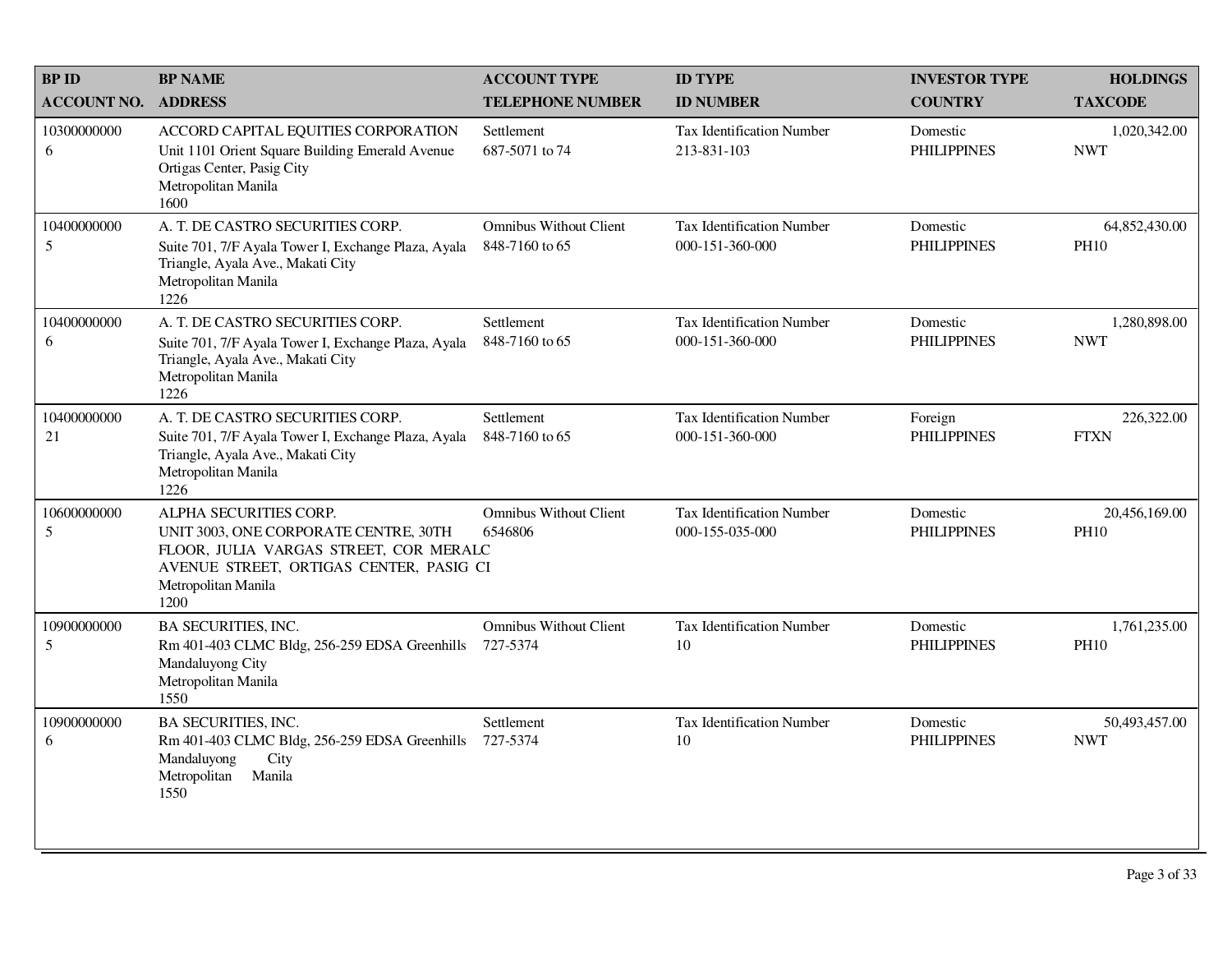| <b>BPID</b>                | <b>BP NAME</b>                                                                                                                                      | <b>ACCOUNT TYPE</b>                       | <b>ID TYPE</b>                               | <b>INVESTOR TYPE</b>           | <b>HOLDINGS</b>                 |
|----------------------------|-----------------------------------------------------------------------------------------------------------------------------------------------------|-------------------------------------------|----------------------------------------------|--------------------------------|---------------------------------|
| <b>ACCOUNT NO. ADDRESS</b> |                                                                                                                                                     | <b>TELEPHONE NUMBER</b>                   | <b>ID NUMBER</b>                             | <b>COUNTRY</b>                 | <b>TAXCODE</b>                  |
| 10900000000<br>8           | <b>BA SECURITIES, INC.</b><br>Rm 401-403 CLMC Bldg, 256-259 EDSA Greenhills<br>Mandaluyong City<br>Metropolitan Manila<br>1550                      | Settlement<br>727-5374                    | <b>Tax Identification Number</b><br>10       | Domestic<br><b>PHILIPPINES</b> | 6,581,459.00<br><b>NWT</b>      |
| 10900000000<br>14          | <b>BA SECURITIES, INC.</b><br>Rm 401-403 CLMC Bldg, 256-259 EDSA Greenhills<br>Mandaluyong City<br>Metropolitan Manila<br>1550                      | Settlement<br>727-5374                    | Tax Identification Number<br>10              | Domestic<br><b>PHILIPPINES</b> | 73,702,843.00<br><b>PH10</b>    |
| 11000000000<br>5           | ANGPING & ASSOCIATES SECURITIES, INC.<br>Suites 2002/2004, The Peak, 107 Alfaro St., Salcedo<br>Village, Makati City<br>Metropolitan Manila<br>1227 | <b>Omnibus Without Client</b><br>8482915  | Tax Identification Number<br>005-037-731-000 | Domestic<br><b>PHILIPPINES</b> | 2,827,296,588.00<br><b>PH10</b> |
| 11100000000<br>5           | ANSALDO, GODINEZ & CO., INC.<br>340 Nueva St., Binondo Manila<br>Metropolitan Manila<br>1006                                                        | <b>Omnibus Without Client</b><br>242-5127 | Tax Identification Number<br>007-571-837-000 | Domestic<br><b>PHILIPPINES</b> | 429,765,736.00<br><b>PH10</b>   |
| 11100000000<br>7           | ANSALDO, GODINEZ & CO., INC.<br>340 Nueva St., Binondo Manila<br>Metropolitan Manila<br>1006                                                        | Own<br>242-5127                           | Tax Identification Number<br>007-571-837-000 | Domestic<br><b>PHILIPPINES</b> | 11,300,000.00<br><b>NWT</b>     |
| 11200000000<br>6           | AB CAPITAL SECURITIES, INC.<br>8/F Phinma Plaza 39 Plaza Drive, Rockwell Center<br>Makati City<br>Metropolitan Manila<br>1200                       | Settlement<br>814-5601                    | Tax Identification Number<br>13              | Domestic<br><b>PHILIPPINES</b> | 634,129,150.00<br><b>NWT</b>    |
| 11200000000<br>14          | AB CAPITAL SECURITIES, INC.<br>8/F Phinma Plaza 39 Plaza Drive, Rockwell Center<br>Makati City<br>Manila<br>Metropolitan<br>1200                    | Settlement<br>814-5601                    | Tax Identification Number<br>13              | Domestic<br><b>PHILIPPINES</b> | 1,807,622.00<br><b>PH10</b>     |
|                            |                                                                                                                                                     |                                           |                                              |                                |                                 |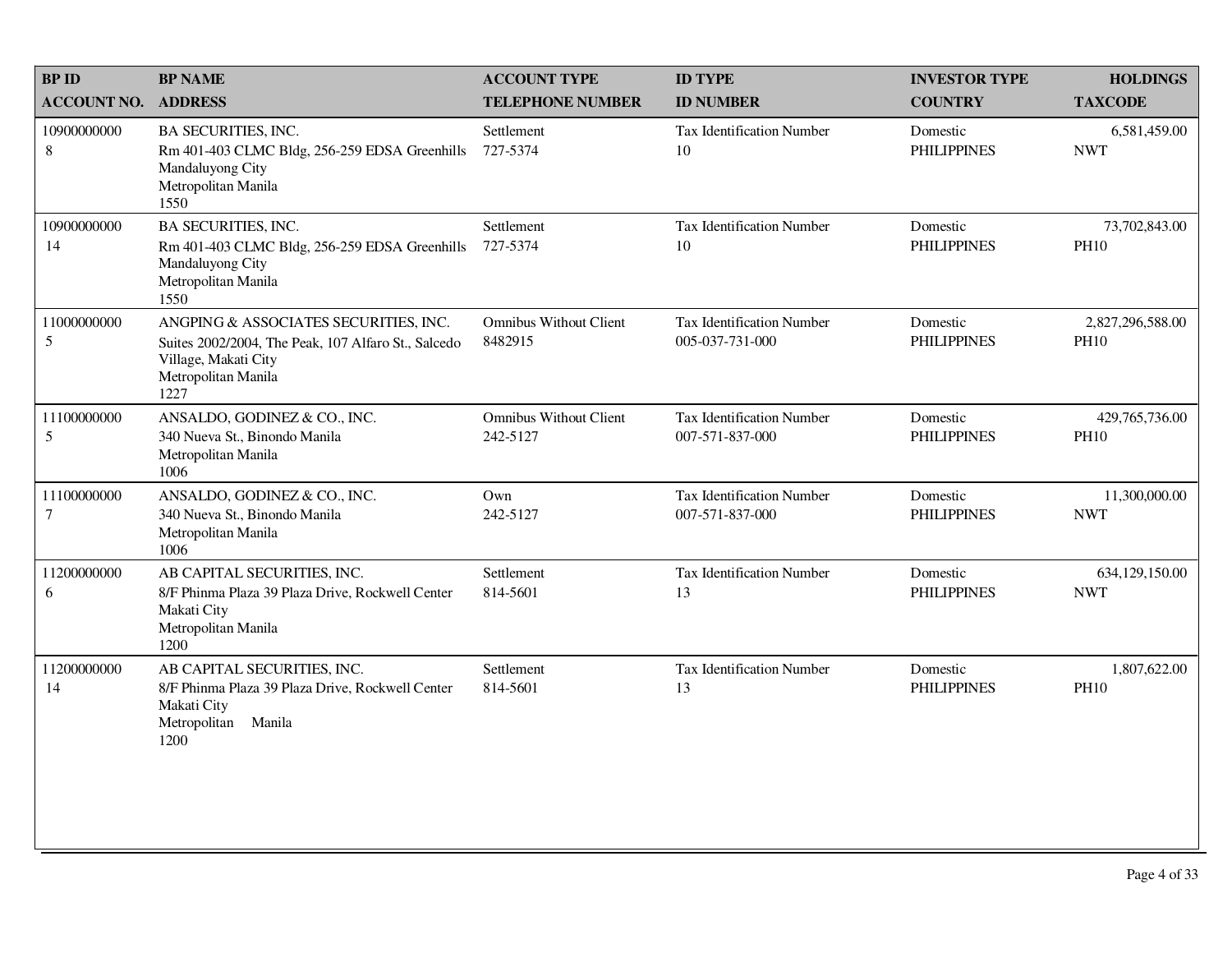| <b>BPID</b><br><b>ACCOUNT NO.</b> | <b>BP NAME</b><br><b>ADDRESS</b>                                                                                                                         | <b>ACCOUNT TYPE</b><br><b>TELEPHONE NUMBER</b> | <b>ID TYPE</b><br><b>ID NUMBER</b>                  | <b>INVESTOR TYPE</b><br><b>COUNTRY</b> | <b>HOLDINGS</b><br><b>TAXCODE</b> |
|-----------------------------------|----------------------------------------------------------------------------------------------------------------------------------------------------------|------------------------------------------------|-----------------------------------------------------|----------------------------------------|-----------------------------------|
| 11300000000<br>5                  | SARANGANI SECURITIES, INC.<br>UNIT 2 D1 VERNIDA I CONDOMINIUM 120<br>AMORSOLO ST., LEGASPI VILLAGE, MAKATI<br><b>CITY</b><br>Metropolitan Manila<br>1229 | <b>Omnibus Without Client</b><br>817-5806      | <b>Tax Identification Number</b><br>004-655-021-000 | Domestic<br><b>PHILIPPINES</b>         | 3,155,841.00<br><b>PH10</b>       |
| 11500000000<br>-1                 | SB EQUITIES, INC.<br>18/F, Security Bank Centre 6776 Ayala Avenue,<br>Makati City<br>Metropolitan Manila<br>1226                                         | <b>Omnibus Without Client</b><br>8911037       | <b>Tax Identification Number</b><br>000-152-830-000 | Foreign<br><b>PHILIPPINES</b>          | 8,026,733.00<br>FMX1              |
| 11500000000<br>5                  | SB EQUITIES, INC.<br>18/F, Security Bank Centre 6776 Ayala Avenue,<br>Makati City<br>Metropolitan Manila<br>1226                                         | <b>Omnibus Without Client</b><br>8911037       | Tax Identification Number<br>000-152-830-000        | Domestic<br><b>PHILIPPINES</b>         | 2,600,770,907.00<br><b>PH10</b>   |
| 11500000000<br>$\tau$             | SB EQUITIES, INC.<br>18/F, Security Bank Centre 6776 Ayala Avenue,<br>Makati City<br>Metropolitan Manila<br>1226                                         | Own<br>8911037                                 | <b>Tax Identification Number</b><br>000-152-830-000 | Domestic<br><b>PHILIPPINES</b>         | 6,351.00<br><b>NWT</b>            |
| 11600000000                       | ASIA PACIFIC CAPITAL EQUITIES & SECURITIEOmnibus Without Client<br>CORP.                                                                                 |                                                | Tax Identification Number                           | Domestic                               | 66,769,389.00                     |
| 5                                 | 24/F Galleria Corporate Center EDSA corner Ortigas<br>Avenue, Pasig City<br>Metropolitan Manila<br>1605                                                  | 6345621 to 26                                  | 002-011-914-000                                     | <b>PHILIPPINES</b>                     | <b>PH10</b>                       |
| 11800000000<br>5                  | ASIASEC EQUITIES, INC.<br>8/F Chatham House<br>116 Valero cor. V.A. Rufino Sts<br>Salcedo Village, Makati City 1227<br>Metropolitan Manila<br>1227       | <b>Omnibus Without Client</b><br>8937981       | <b>Tax Identification Number</b><br>000-154-961-000 | Domestic<br><b>PHILIPPINES</b>         | 4,803,217,580.00<br><b>PH10</b>   |
| 11900000000<br>5                  | ASTRA SECURITIES CORPORATION<br>Units 1204-1205 Ayala Tower One Ayala Ave. cor.<br>Paseo de Roxas Makati City<br>Metropolitan Manila<br>1200             | <b>Omnibus Without Client</b><br>848-6421/27   | <b>Tax Identification Number</b><br>000-107-717-000 | Domestic<br><b>PHILIPPINES</b>         | 297,022,200.00<br><b>PH10</b>     |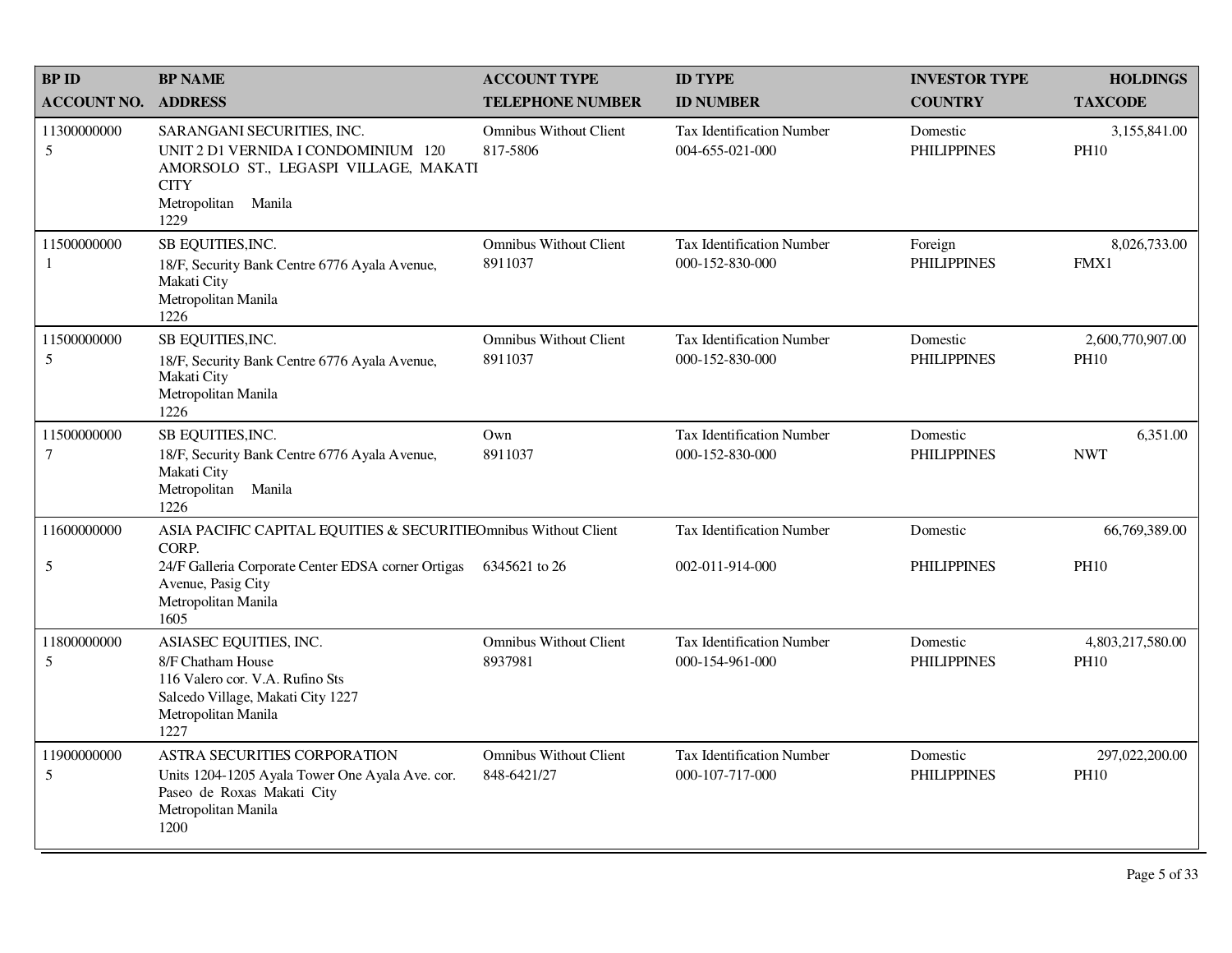| <b>BPID</b>                     | <b>BP NAME</b>                                                                                                                     | <b>ACCOUNT TYPE</b>                            | <b>ID TYPE</b>                                      | <b>INVESTOR TYPE</b>           | <b>HOLDINGS</b>               |
|---------------------------------|------------------------------------------------------------------------------------------------------------------------------------|------------------------------------------------|-----------------------------------------------------|--------------------------------|-------------------------------|
| <b>ACCOUNT NO.</b>              | <b>ADDRESS</b>                                                                                                                     | <b>TELEPHONE NUMBER</b>                        | <b>ID NUMBER</b>                                    | <b>COUNTRY</b>                 | <b>TAXCODE</b>                |
| 12000000000<br>5                | ATC SECURITIES, INC.<br>Unit 6f, 6th Floor 8101 Pearl Plaza, Pearl Drive Ortiga<br>Center, Pasig City<br>Metropolitan Manila<br>12 | <b>Omnibus Without Client</b><br>687-1768      | <b>Tax Identification Number</b><br>000-333-279-000 | Domestic<br><b>PHILIPPINES</b> | 2,650,700.00<br><b>PH10</b>   |
| 12200000000<br>5                | BELSON SECURITIES, INC.<br>4th Floor Belson House 271 Edsa, Mandaluyong City<br>Metropolitan Manila<br>1554                        | <b>Omnibus Without Client</b><br>724-7586loc21 | Tax Identification Number<br>000-154-219-000        | Domestic<br><b>PHILIPPINES</b> | 291,981,610.00<br><b>PH10</b> |
| 12200000000<br>6                | BELSON SECURITIES, INC.<br>4th Floor Belson House 271 Edsa, Mandaluyong City<br>Metropolitan Manila<br>1554                        | Settlement<br>724-7586loc21                    | <b>Tax Identification Number</b><br>000-154-219-000 | Domestic<br><b>PHILIPPINES</b> | 29,666,689.00<br><b>NWT</b>   |
| 12200000000<br>$\boldsymbol{7}$ | BELSON SECURITIES, INC.<br>4th Floor Belson House 271 Edsa, Mandaluyong City<br>Metropolitan Manila<br>1554                        | Own<br>724-7586loc21                           | Tax Identification Number<br>000-154-219-000        | Domestic<br><b>PHILIPPINES</b> | 404,368.00<br><b>NWT</b>      |
| 12300000000<br>5                | BENJAMIN CO CA & CO., INC.<br>Rm. 301 Downtown Ctr Bldg., 516 Quintin Paredes St<br>Binondo, Manila<br>Metropolitan Manila<br>1006 | <b>Omnibus Without Client</b><br>6345186       | <b>Tax Identification Number</b><br>000-330-322-000 | Domestic<br><b>PHILIPPINES</b> | 8,822,243.00<br><b>PH10</b>   |
| 12300000000<br>$\tau$           | BENJAMIN CO CA & CO., INC.<br>Rm. 301 Downtown Ctr Bldg., 516 Quintin Paredes St<br>Binondo, Manila<br>Metropolitan Manila<br>1006 | Own<br>6345186                                 | <b>Tax Identification Number</b><br>000-330-322-000 | Domestic<br><b>PHILIPPINES</b> | 488,901.00<br><b>NWT</b>      |
| 12400000000<br>5                | <b>B. H. CHUA SECURITIES CORPORATION</b><br>872 G. Araneta Avenue, Quezon City<br>Metropolitan Manila<br>1135                      | <b>Omnibus Without Client</b><br>412-3444      | Tax Identification Number<br>000-401-773            | Domestic<br><b>PHILIPPINES</b> | 700,798,838.00<br><b>PH10</b> |
| 12500000000<br>5                | <b>JAKA SECURITIES CORP.</b><br>Unit 814, Ayala Tower I Ayala Ave., Makati City<br>Metropolitan Manila<br>1226                     | <b>Omnibus Without Client</b><br>8487123       | Tax Identification Number<br>004-500-728-000        | Domestic<br><b>PHILIPPINES</b> | 26,743,241.00<br><b>PH10</b>  |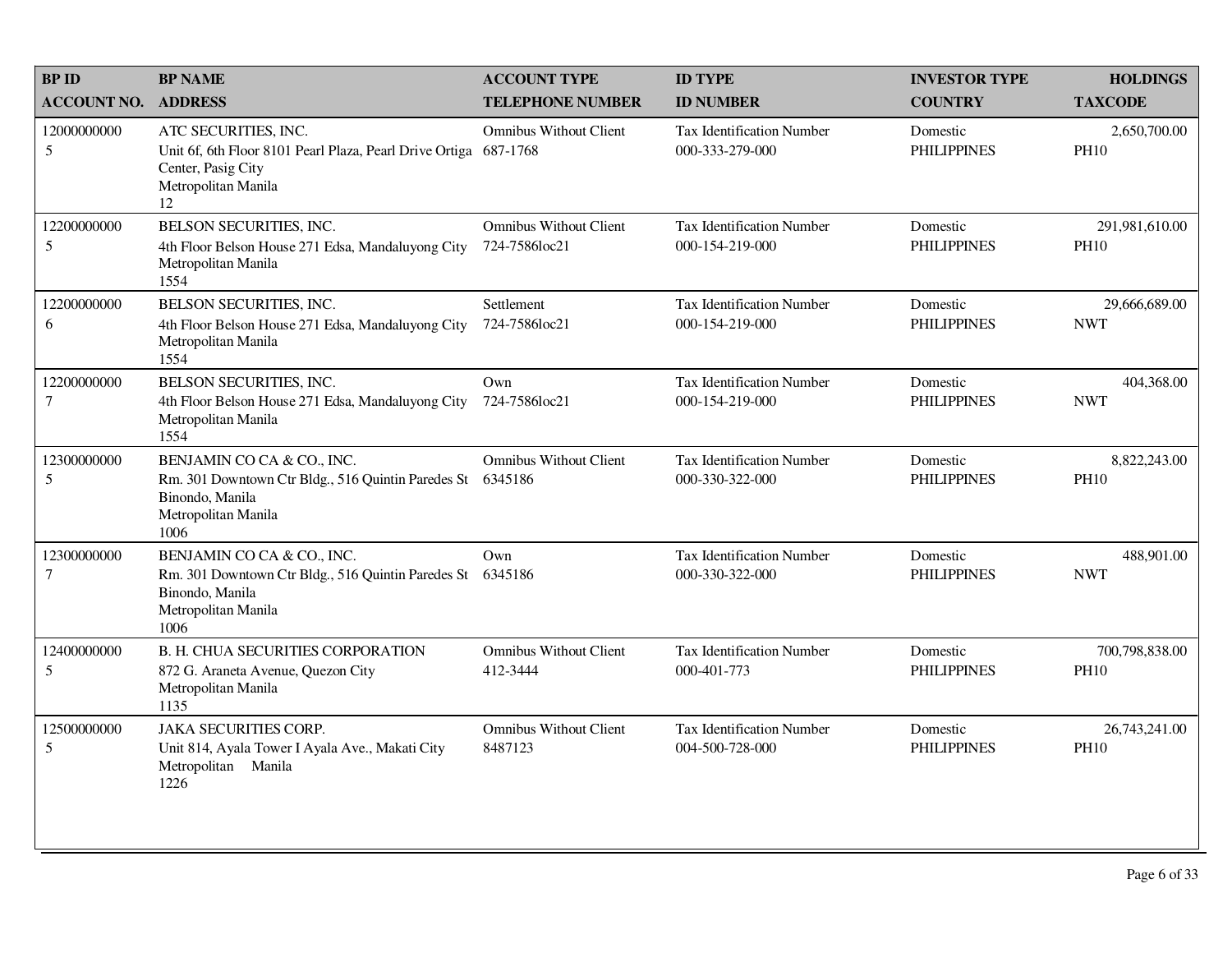| <b>BPID</b>        | <b>BP NAME</b>                                                                                                                                   | <b>ACCOUNT TYPE</b>                          | <b>ID TYPE</b>                                      | <b>INVESTOR TYPE</b>           | <b>HOLDINGS</b>                 |
|--------------------|--------------------------------------------------------------------------------------------------------------------------------------------------|----------------------------------------------|-----------------------------------------------------|--------------------------------|---------------------------------|
| <b>ACCOUNT NO.</b> | <b>ADDRESS</b>                                                                                                                                   | <b>TELEPHONE NUMBER</b>                      | <b>ID NUMBER</b>                                    | <b>COUNTRY</b>                 | <b>TAXCODE</b>                  |
| 12500000000<br>6   | <b>JAKA SECURITIES CORP.</b><br>Unit 814, Ayala Tower I Ayala Ave., Makati City<br>Metropolitan Manila<br>1226                                   | Settlement<br>8487123                        | <b>Tax Identification Number</b><br>004-500-728-000 | Domestic<br><b>PHILIPPINES</b> | 384,269.00<br><b>NWT</b>        |
| 12600000000<br>5   | BPI SECURITIES CORPORATION<br>8/F BPI Head Office Bldg., Ayala Ave., cor. Paseo de<br>Roxas Makati City<br>Metropolitan Manila<br>1226           | <b>Omnibus Without Client</b><br>8196535     | Tax Identification Number<br>000-109-309-000        | Domestic<br><b>PHILIPPINES</b> | 4,923,883,216.00<br><b>PH10</b> |
| 12800000000<br>5   | CAMPOS, LANUZA & COMPANY, INC.<br>Unit 2003B East Tower, PSE Center Exchange Road,<br>Ortigas Center Pasig City<br>Metropolitan Manila<br>1605   | <b>Omnibus Without Client</b><br>634-6881/87 | Tax Identification Number<br>000-155-524-000        | Domestic<br><b>PHILIPPINES</b> | 57,315,190.00<br><b>PH10</b>    |
| 12800000000<br>6   | CAMPOS, LANUZA & COMPANY, INC.<br>Unit 2003B East Tower, PSE Center Exchange Road,<br>Ortigas Center Pasig City<br>Metropolitan Manila<br>1605   | Settlement<br>634-6881/87                    | Tax Identification Number<br>000-155-524-000        | Domestic<br><b>PHILIPPINES</b> | 8,339,541.00<br><b>NWT</b>      |
| 12800000000<br>18  | CAMPOS, LANUZA & COMPANY, INC.<br>Unit 2003B East Tower, PSE Center Exchange Road,<br>Ortigas Center Pasig City<br>Metropolitan Manila<br>1605   | Settlement<br>634-6881/87                    | Tax Identification Number<br>000-155-524-000        | Foreign<br><b>PHILIPPINES</b>  | 640,449.00<br><b>RA10</b>       |
| 12900000000<br>5   | SINCERE SECURITIES CORPORATION<br>1203-A East Tower, PSE Centre, Exchange Road,<br>Ortigas Center, Pasig City<br>Metropolitan Manila<br>$\Omega$ | <b>Omnibus Without Client</b><br>638-3549    | Tax Identification Number<br>000-338-426-000        | Domestic<br><b>PHILIPPINES</b> | 115,075,955.00<br><b>PH10</b>   |
| 13000000000<br>5   | CENTURY SECURITIES CORPORATION<br>1105 Galleria Corporate Center Ortigas Ave., Quezon 633-7044/47<br>City<br>Metropolitan Manila<br>1600         | <b>Omnibus Without Client</b>                | Tax Identification Number<br>29                     | Domestic<br><b>PHILIPPINES</b> | 2,364,000.00<br><b>PH10</b>     |
| 13100000000<br>5   | PCIB SECURITIES, INC.<br>8/F PCIB Tower 2, Dela Costa St., Makati City<br>Metropolitan Manila<br>1002                                            | <b>Omnibus Without Client</b><br>8912028     | <b>Tax Identification Number</b><br>30              | Domestic<br><b>PHILIPPINES</b> | 123,854,156.00<br><b>PH10</b>   |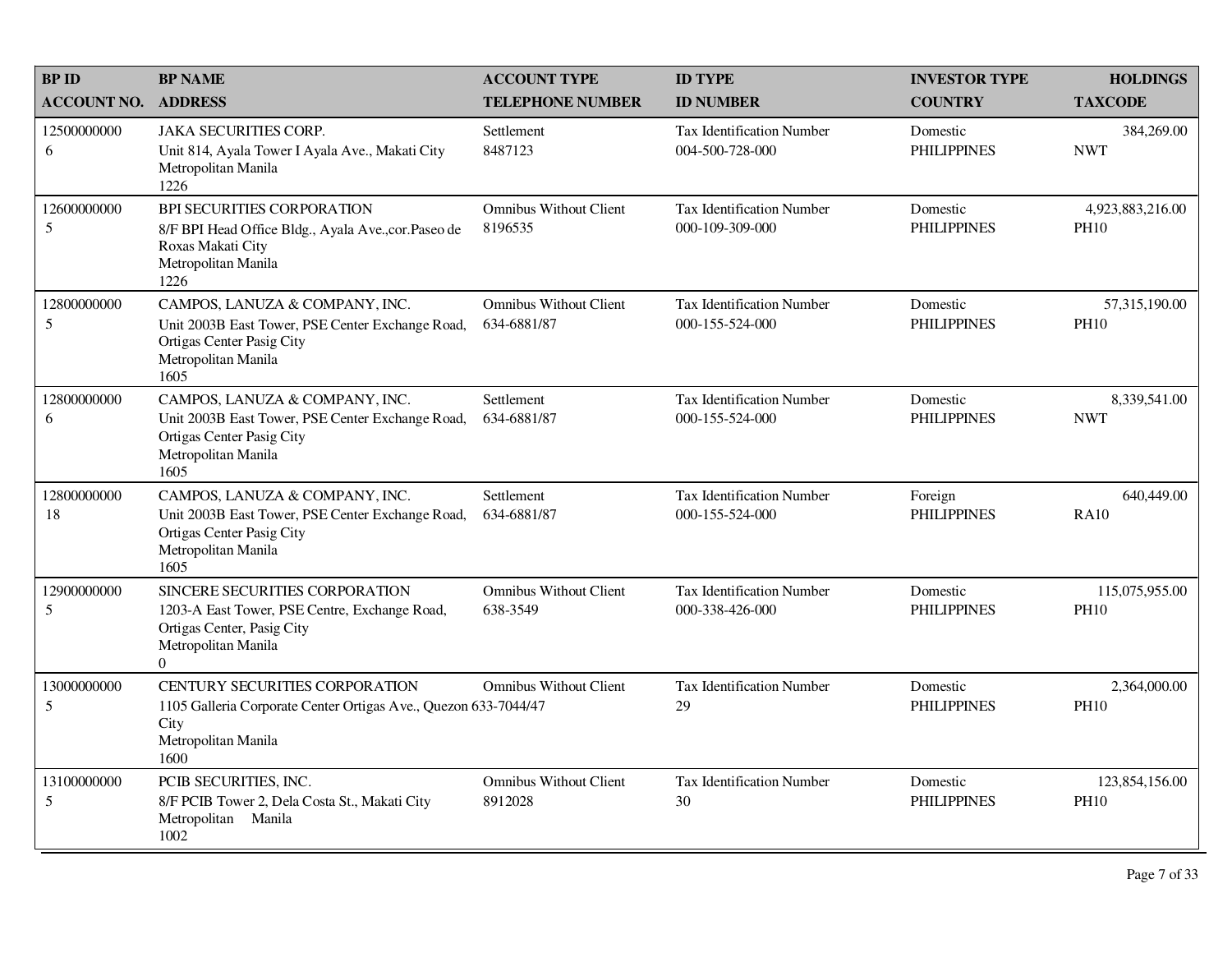| <b>BPID</b>           | <b>BP NAME</b>                                                                                                                                    | <b>ACCOUNT TYPE</b>                       | <b>ID TYPE</b>                               | <b>INVESTOR TYPE</b>           | <b>HOLDINGS</b>               |
|-----------------------|---------------------------------------------------------------------------------------------------------------------------------------------------|-------------------------------------------|----------------------------------------------|--------------------------------|-------------------------------|
| <b>ACCOUNT NO.</b>    | <b>ADDRESS</b>                                                                                                                                    | <b>TELEPHONE NUMBER</b>                   | <b>ID NUMBER</b>                             | <b>COUNTRY</b>                 | <b>TAXCODE</b>                |
| 13100000000<br>6      | PCIB SECURITIES, INC.<br>8/F PCIB Tower 2, Dela Costa St., Makati City<br>Metropolitan Manila<br>1002                                             | Settlement<br>8912028                     | Tax Identification Number<br>30              | Domestic<br><b>PHILIPPINES</b> | 2,078,031.00<br><b>NWT</b>    |
| 13300000000<br>5      | CITISECURITIES, INC.<br>Rm. 2701-B Tektite Tower Center Exchange Rd, Pasi<br>City<br>Metropolitan Manila<br>1600                                  | <b>Omnibus Without Client</b><br>635-5735 | Tax Identification Number<br>000-322-268-000 | Domestic<br><b>PHILIPPINES</b> | 507,921,696.00<br><b>PH10</b> |
| 13300000000<br>7      | CITISECURITIES, INC.<br>Rm. 2701-B Tektite Tower Center Exchange Rd, Pasi<br>City<br>Metropolitan Manila<br>1600                                  | Own<br>635-5735                           | Tax Identification Number<br>000-322-268-000 | Domestic<br><b>PHILIPPINES</b> | 97,232.00<br><b>NWT</b>       |
| 13500000000<br>5      | VSEC.COM, INC.<br>UNITS 1009-1011 TOWER ONE & EXCHANGE<br>PLAZA, AYALA TRIANGLE, AYALA AVE.,<br><b>MAKATI CITY</b><br>Metropolitan Manila<br>1200 | <b>Omnibus Without Client</b><br>856-5801 | Tax Identification Number<br>33              | Domestic<br><b>PHILIPPINES</b> | 10,000,000.00<br><b>PH10</b>  |
| 13600000000<br>5      | TRITON SECURITIES CORP.<br>26/F LKG Tower, 6801 Ayala Avenue Makati City<br>Metropolitan Manila<br>$\overline{0}$                                 | <b>Omnibus Without Client</b><br>5238311  | Tax Identification Number<br>003-741-374-000 | Domestic<br><b>PHILIPPINES</b> | 879,227,097.00<br><b>PH10</b> |
| 14000000000<br>5      | IGC SECURITIES INC.<br>Suite 1006, Tower I & Exchange Plaza Ayala Triangle 816-39-86<br>Ayala Avenue Makati City<br>Metropolitan Manila<br>1200   | Omnibus Without Client                    | Tax Identification Number<br>38              | Domestic<br><b>PHILIPPINES</b> | 318,437,633.00<br><b>PH10</b> |
| 14000000000<br>$\tau$ | IGC SECURITIES INC.<br>Suite 1006, Tower I & Exchange Plaza Ayala Triangle 816-39-86<br>Ayala Avenue Makati City<br>Metropolitan Manila<br>1200   | Own                                       | Tax Identification Number<br>38              | Domestic<br><b>PHILIPPINES</b> | 46,624,979.00<br><b>NWT</b>   |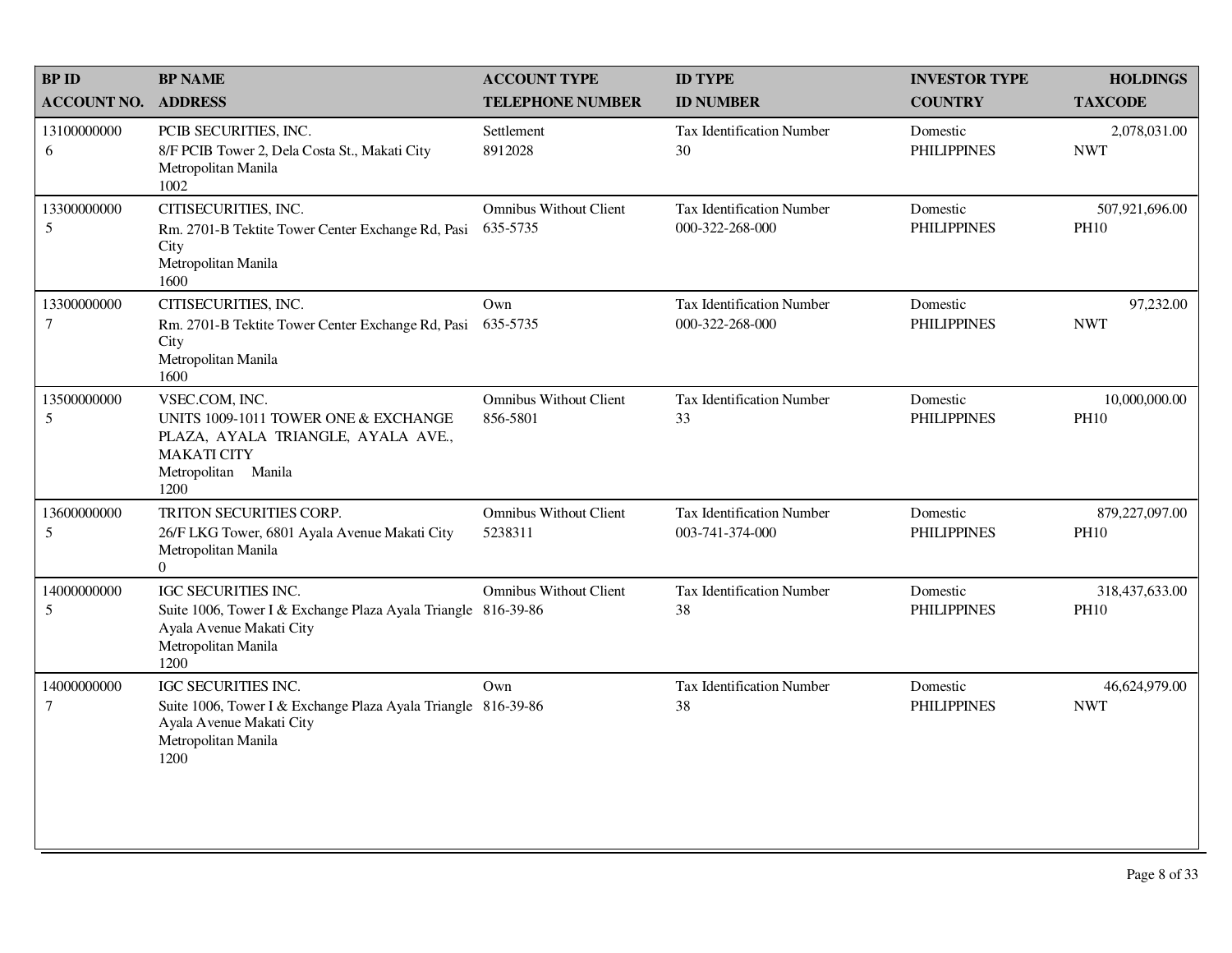| <b>BPID</b>        | <b>BP NAME</b>                                                                                                                                                                    | <b>ACCOUNT TYPE</b>                          | <b>ID TYPE</b>                                        | <b>INVESTOR TYPE</b>           | <b>HOLDINGS</b>               |
|--------------------|-----------------------------------------------------------------------------------------------------------------------------------------------------------------------------------|----------------------------------------------|-------------------------------------------------------|--------------------------------|-------------------------------|
| <b>ACCOUNT NO.</b> | <b>ADDRESS</b>                                                                                                                                                                    | <b>TELEPHONE NUMBER</b>                      | <b>ID NUMBER</b>                                      | <b>COUNTRY</b>                 | <b>TAXCODE</b>                |
| 14100000000<br>5   | <b>CUALOPING SECURITIES CORPORATION</b><br>Suite 1801 Tytana Centre Condominium Plaza Lorenz 241-0262<br>Ruiz, Binondo, Manila<br>Metropolitan<br>Manila<br>1006                  | <b>Omnibus Without Client</b>                | Tax Identification Number<br>000-333-333-000          | Domestic<br><b>PHILIPPINES</b> | 60,250.00<br><b>PH10</b>      |
| 14200000000<br>14  | DBP-DAIWA CAPITAL MARKETS PHILPPINES,<br>INC.<br>18/F Citibank Tower 8741 Paseo de Roxas Makati Cit 813-73-44<br>Metropolitan Manila                                              | Settlement                                   | Tax Identification Number<br>004-663-955-000          | Domestic<br><b>PHILIPPINES</b> | 10,260,979.00<br><b>PH10</b>  |
| 14300000000<br>5   | 1200<br>DAVID GO SECURITIES CORP.<br>UNIT 2702D EAST TOWER, PHILIPPINE STOCK<br>EXCHANGE CENTRE, EXCHANGE ROAD, ORTIG<br><b>CENTER, PASIG CITY</b><br>Metropolitan Manila<br>1006 | <b>Omnibus Without Client</b><br>650-6588    | Tax Identification Number<br>000-320-855-000          | Domestic<br><b>PHILIPPINES</b> | 523,736,952.00<br><b>PH10</b> |
| 14300000000<br>6   | DAVID GO SECURITIES CORP.<br>UNIT 2702D EAST TOWER, PHILIPPINE STOCK<br>EXCHANGE CENTRE, EXCHANGE ROAD, ORTIG<br><b>CENTER, PASIG CITY</b><br>Metropolitan Manila<br>1006         | Settlement<br>650-6588                       | Tax Identification Number<br>000-320-855-000          | Domestic<br><b>PHILIPPINES</b> | 123,058,998.00<br><b>NWT</b>  |
| 14300000002<br>-1  | FLT PRIME INSURANCE CORPORATION<br>RM. 309 FEDERATION CTR. BLDG., MUELLE DE 242-2379<br>BINONDO, BINONDO, MANILA<br>Metropolitan Manila<br>1006                                   | Client                                       | <b>Tax Identification Number</b><br>000-320-855-000xc | Domestic<br><b>PHILIPPINES</b> | 24,000,000.00<br><b>NWT</b>   |
| 14500000000<br>5   | DIVERSIFIED SECURITIES, INC.<br>5/F PDCP Bank Centre, Herrera cor. Alfaro Sts.,<br>Salcedo Village, Makati City<br>Metropolitan Manila<br>1600                                    | <b>Omnibus Without Client</b><br>634-6630/31 | <b>Tax Identification Number</b><br>43                | Domestic<br><b>PHILIPPINES</b> | 239,738,353.00<br><b>PH10</b> |
| 14500000000<br>6   | DIVERSIFIED SECURITIES, INC.<br>5/F PDCP Bank Centre, Herrera cor. Alfaro Sts.,<br>Salcedo Village, Makati City<br>Metropolitan Manila<br>1600                                    | Settlement<br>634-6630/31                    | <b>Tax Identification Number</b><br>43                | Domestic<br><b>PHILIPPINES</b> | 49,521,132.00<br><b>NWT</b>   |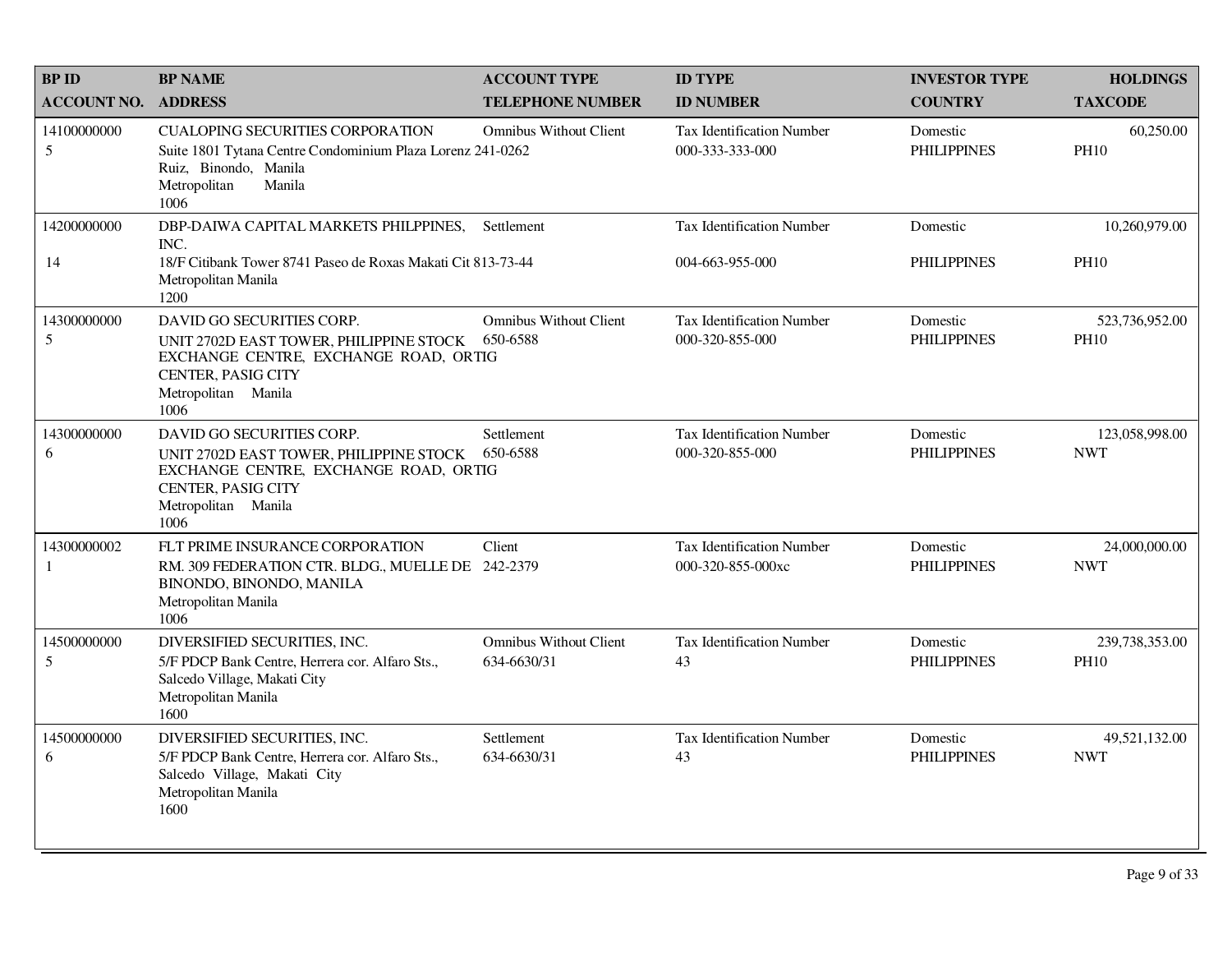| <b>BPID</b>                | <b>BP NAME</b>                                                                                                                                          | <b>ACCOUNT TYPE</b>                          | <b>ID TYPE</b>                               | <b>INVESTOR TYPE</b>           | <b>HOLDINGS</b>               |
|----------------------------|---------------------------------------------------------------------------------------------------------------------------------------------------------|----------------------------------------------|----------------------------------------------|--------------------------------|-------------------------------|
| <b>ACCOUNT NO. ADDRESS</b> |                                                                                                                                                         | <b>TELEPHONE NUMBER</b>                      | <b>ID NUMBER</b>                             | <b>COUNTRY</b>                 | <b>TAXCODE</b>                |
| 14500000000<br>8           | DIVERSIFIED SECURITIES, INC.<br>5/F PDCP Bank Centre, Herrera cor. Alfaro Sts.,<br>Salcedo Village, Makati City<br>Metropolitan Manila<br>1600          | Settlement<br>634-6630/31                    | Tax Identification Number<br>43              | Domestic<br><b>PHILIPPINES</b> | 836.00<br><b>NWT</b>          |
| 14700000000<br>5           | E. CHUA CHIACO SECURITIES, INC.<br>113 Renta St., Binondo, Manila<br>Metropolitan Manila<br>1006                                                        | <b>Omnibus Without Client</b><br>242-5145    | Tax Identification Number<br>000-335-991-000 | Domestic<br><b>PHILIPPINES</b> | 669,557,791.00<br><b>PH10</b> |
| 14700000000<br>7           | E. CHUA CHIACO SECURITIES, INC.<br>113 Renta St., Binondo, Manila<br>Metropolitan Manila<br>1006                                                        | Own<br>242-5145                              | Tax Identification Number<br>000-335-991-000 | Domestic<br><b>PHILIPPINES</b> | 119,644.00<br><b>NWT</b>      |
| 14800000000<br>5           | EQUITABLE SECURIITES (PHILS.) INC.<br>3/F Cacho-Gonzalez Bldg, Aguirre cor. Trasierra St,<br>Legaspi Village Makati City<br>Metropolitan Manila<br>1229 | <b>Omnibus Without Client</b><br>810-4801/04 | Tax Identification Number<br>46              | Domestic<br><b>PHILIPPINES</b> | 1,605,375.00<br><b>PH10</b>   |
| 15000000000                | EASTERN SECURITIES DEVELOPMENT<br><b>CORPORATION</b>                                                                                                    | <b>Omnibus Without Client</b>                | <b>Tax Identification Number</b>             | Domestic                       | 931,279,547.00                |
| 5                          | 1701 Tytana Ctr. Bldg, Binondo, Manila<br>Metropolitan Manila<br>1006                                                                                   | 242-4006/11                                  | 000-329-281-000                              | <b>PHILIPPINES</b>             | <b>PH10</b>                   |
| 15300000000<br>5           | EQUITIWORLD SECURITIES, INC.<br>807-809 Philippine Stock Exchange Ayala Tower 1,<br>Ayala Avenue Makati City<br>Metropolitan Manila<br>1226             | <b>Omnibus Without Client</b><br>848-5401/09 | Tax Identification Number<br>51              | Domestic<br><b>PHILIPPINES</b> | 156,639,367.00<br><b>PH10</b> |
| 15300000000<br>$\tau$      | EQUITIWORLD SECURITIES, INC.<br>807-809 Philippine Stock Exchange Ayala Tower 1,<br>Ayala Avenue Makati City<br>Metropolitan Manila<br>1226             | Own<br>848-5401/09                           | <b>Tax Identification Number</b><br>51       | Domestic<br><b>PHILIPPINES</b> | 10,000.00<br><b>NWT</b>       |
|                            |                                                                                                                                                         |                                              |                                              |                                |                               |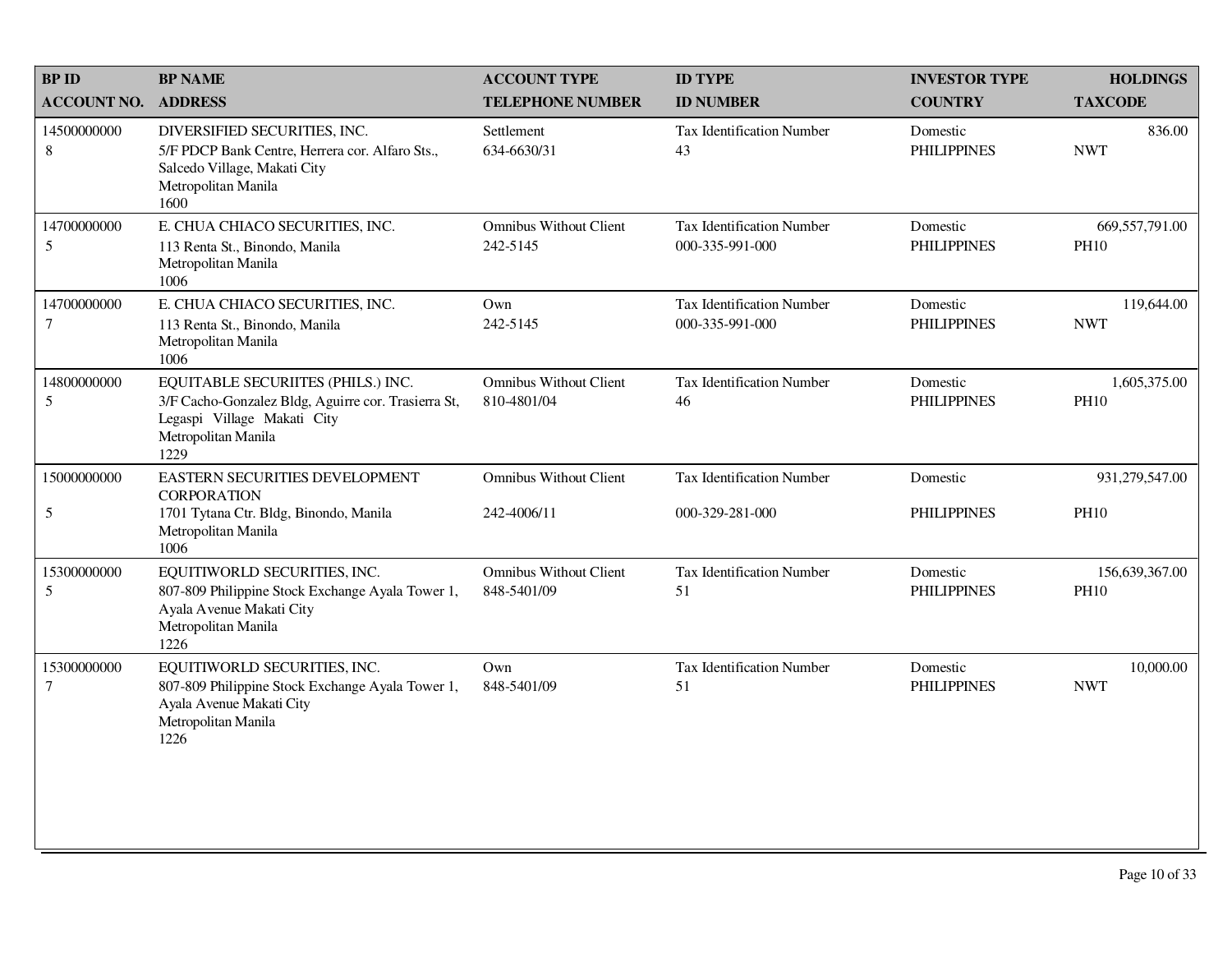| <b>BP ID</b>                  | <b>BP NAME</b>                                                                                                                                                                                                 | <b>ACCOUNT TYPE</b>                          | <b>ID TYPE</b>                                      | <b>INVESTOR TYPE</b>           | <b>HOLDINGS</b>                 |
|-------------------------------|----------------------------------------------------------------------------------------------------------------------------------------------------------------------------------------------------------------|----------------------------------------------|-----------------------------------------------------|--------------------------------|---------------------------------|
| <b>ACCOUNT NO.</b>            | <b>ADDRESS</b>                                                                                                                                                                                                 | <b>TELEPHONE NUMBER</b>                      | <b>ID NUMBER</b>                                    | <b>COUNTRY</b>                 | <b>TAXCODE</b>                  |
| 15400000000<br>5              | EVERGREEN STOCK BROKERAGE & SEC., INC. Omnibus Without Client<br>Suite 606 - 607, 6th Floor, Tower One Phil. Stock<br>Exchange Plaza, Ayala Triangle, Ayala Ave. Makati<br>City<br>Metropolitan Manila<br>1200 | 891-9451                                     | <b>Tax Identification Number</b><br>001-483-985     | Domestic<br><b>PHILIPPINES</b> | 683, 839, 824.00<br><b>PH10</b> |
| 15400000000<br>6              | EVERGREEN STOCK BROKERAGE & SEC., INC. Settlement<br>Suite 606 - 607, 6th Floor, Tower One Phil. Stock<br>Exchange Plaza, Ayala Triangle, Ayala Ave. Makati<br>City<br>Metropolitan Manila<br>1200             | 891-9451                                     | <b>Tax Identification Number</b><br>001-483-985     | Domestic<br><b>PHILIPPINES</b> | 37,658.00<br><b>NWT</b>         |
| 15400000000<br>$\overline{7}$ | EVERGREEN STOCK BROKERAGE & SEC., INC. Own<br>Suite 606 - 607, 6th Floor, Tower One Phil. Stock<br>Exchange Plaza, Ayala Triangle, Ayala Ave. Makati<br>City<br>Metropolitan Manila<br>1200                    | 891-9451                                     | <b>Tax Identification Number</b><br>001-483-985     | Domestic<br><b>PHILIPPINES</b> | 5,502.00<br><b>NWT</b>          |
| 15700000000<br>5              | FIRST ORIENT SECURITIES, INC.<br>Unit 1201 Ayala Triangle Tower One Ayala Avenue,<br>Makati City<br>Metropolitan Manila<br>1226                                                                                | <b>Omnibus Without Client</b><br>891-9240/45 | <b>Tax Identification Number</b><br>55              | Domestic<br><b>PHILIPPINES</b> | 15,773,370.00<br><b>PH10</b>    |
| 16100000000<br>6              | FRANCISCO ORTIGAS SECURITIES, INC.<br>10/F Ortigas Bldg. Ortigas Ave, Pasig City<br>Metropolitan Manila<br>1600                                                                                                | Settlement<br>631-26-74                      | <b>Tax Identification Number</b><br>000-283-304     | Domestic<br><b>PHILIPPINES</b> | 12,817,373.00<br><b>NWT</b>     |
| 16200000000<br>5              | F. YAP SECURITIES, INC.<br>Unit 2301 PSE Center (East Tower) Exchange Rd.,<br>Ortigas Center Pasig City<br>Metropolitan Manila<br>1603                                                                         | <b>Omnibus Without Client</b><br>635-4126    | <b>Tax Identification Number</b><br>000-333-165-000 | Domestic<br><b>PHILIPPINES</b> | 543,161,108.00<br><b>PH10</b>   |
| 16200000000<br>6              | F. YAP SECURITIES, INC.<br>Unit 2301 PSE Center (East Tower) Exchange Rd.,<br>Ortigas Center Pasig City<br>Metropolitan Manila<br>1603                                                                         | Settlement<br>635-4126                       | <b>Tax Identification Number</b><br>000-333-165-000 | Domestic<br><b>PHILIPPINES</b> | 42,169,459.00<br><b>NWT</b>     |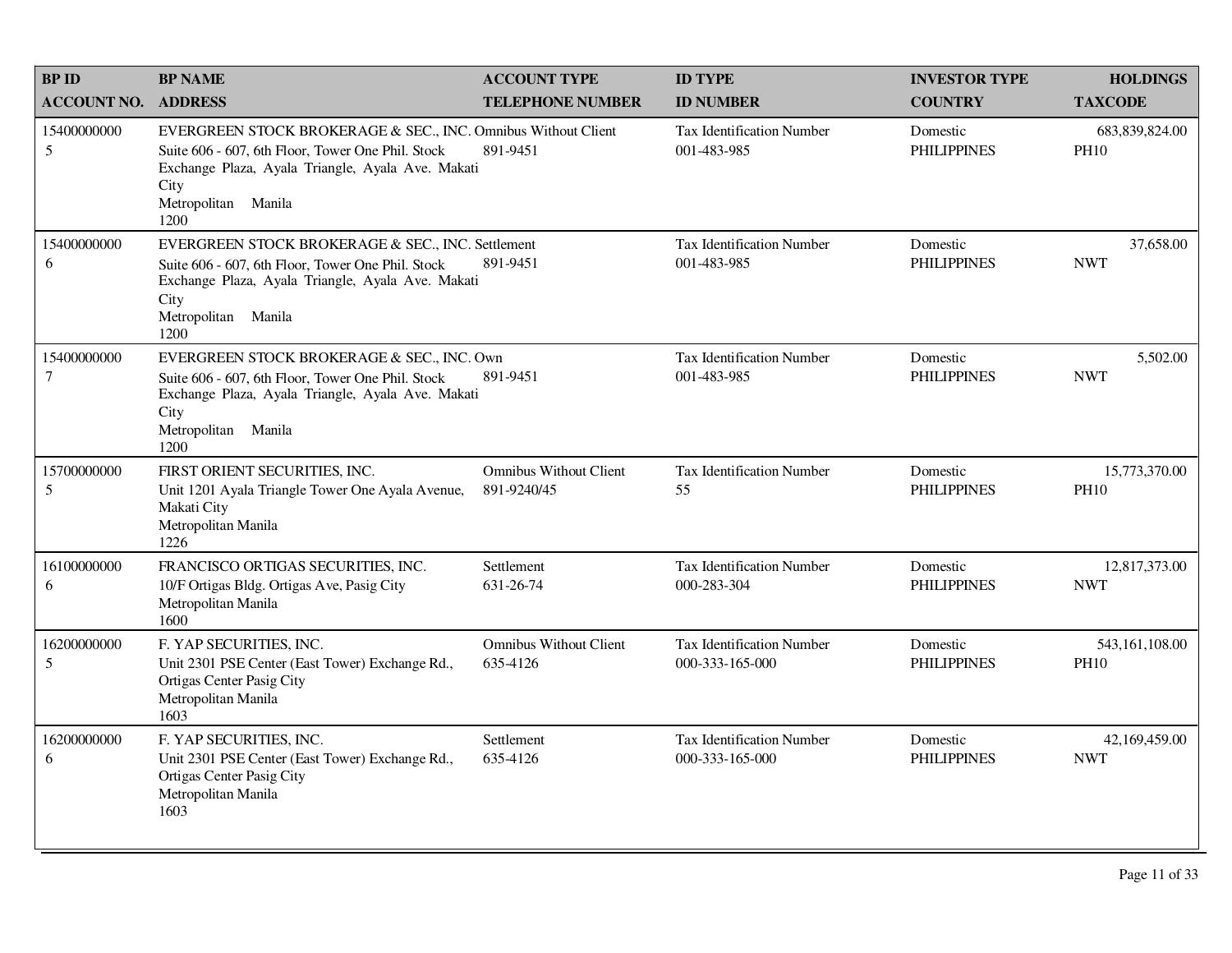| <b>BPID</b>        | <b>BP NAME</b>                                                                                                                                  | <b>ACCOUNT TYPE</b>                       | <b>ID TYPE</b>                                      | <b>INVESTOR TYPE</b>           | <b>HOLDINGS</b>                 |
|--------------------|-------------------------------------------------------------------------------------------------------------------------------------------------|-------------------------------------------|-----------------------------------------------------|--------------------------------|---------------------------------|
| <b>ACCOUNT NO.</b> | <b>ADDRESS</b>                                                                                                                                  | <b>TELEPHONE NUMBER</b>                   | <b>ID NUMBER</b>                                    | <b>COUNTRY</b>                 | <b>TAXCODE</b>                  |
| 16700000000<br>1   | AURORA SECURITIES, INC.<br>UNIT 2405A WEST TOWER PHILIPPINE STOCK<br>EXCHANGE CENTRE ORTIGAS, PASIG CITY<br>Metropolitan Manila<br>1605         | <b>Omnibus Without Client</b><br>633-5892 | Tax Identification Number<br>002-832-240            | Foreign<br><b>PHILIPPINES</b>  | 36,329.00<br>FMX1               |
| 16700000000<br>5   | AURORA SECURITIES, INC.<br>UNIT 2405A WEST TOWER PHILIPPINE STOCK<br>EXCHANGE CENTRE ORTIGAS, PASIG CITY<br>Metropolitan Manila<br>1605         | Omnibus Without Client<br>633-5892        | Tax Identification Number<br>002-832-240            | Domestic<br><b>PHILIPPINES</b> | 75,586,195.00<br><b>PH10</b>    |
| 16800000000<br>5   | GLOBALINKS SECURITIES & STOCKS, INC.<br>#706 Ayala Tower One Ayala Avenue Cor. Paseo de<br>Roxas St. Makati City<br>Metropolitan Manila<br>1226 | <b>Omnibus Without Client</b><br>759-4136 | <b>Tax Identification Number</b><br>65              | Domestic<br><b>PHILIPPINES</b> | 294,124,631.00<br><b>PH10</b>   |
| 16800000000<br>6   | GLOBALINKS SECURITIES & STOCKS, INC.<br>#706 Ayala Tower One Ayala Avenue Cor. Paseo de<br>Roxas St. Makati City<br>Metropolitan Manila<br>1226 | Settlement<br>759-4136                    | Tax Identification Number<br>65                     | Domestic<br><b>PHILIPPINES</b> | 26,528,089.00<br><b>NWT</b>     |
| 16800000000<br>7   | GLOBALINKS SECURITIES & STOCKS, INC.<br>#706 Ayala Tower One Ayala Avenue Cor. Paseo de<br>Roxas St. Makati City<br>Metropolitan Manila<br>1226 | Own<br>759-4136                           | <b>Tax Identification Number</b><br>65              | Domestic<br><b>PHILIPPINES</b> | 1,536,112.00<br><b>NWT</b>      |
| 16900000000<br>5   | JSG SECURITIES, INC.<br>4th Floor, A&T Building, 244 Escolta Street, Binondo 2429414<br>Manila<br>Metropolitan Manila<br>1006                   | <b>Omnibus Without Client</b>             | <b>Tax Identification Number</b><br>004-578-852-000 | Domestic<br><b>PHILIPPINES</b> | 240, 295, 797.00<br><b>PH10</b> |
| 16900000004<br>1   | PIONEER INSURANCE & SURETY CORP.<br>4th Floor, A&T Building, 244 Escolta Street, Binondo 817-1461<br>Manila<br>Metropolitan<br>Manila<br>1006   | Client                                    | Tax Identification Number<br>332                    | Domestic<br><b>PHILIPPINES</b> | 12,808,988.00<br><b>NWT</b>     |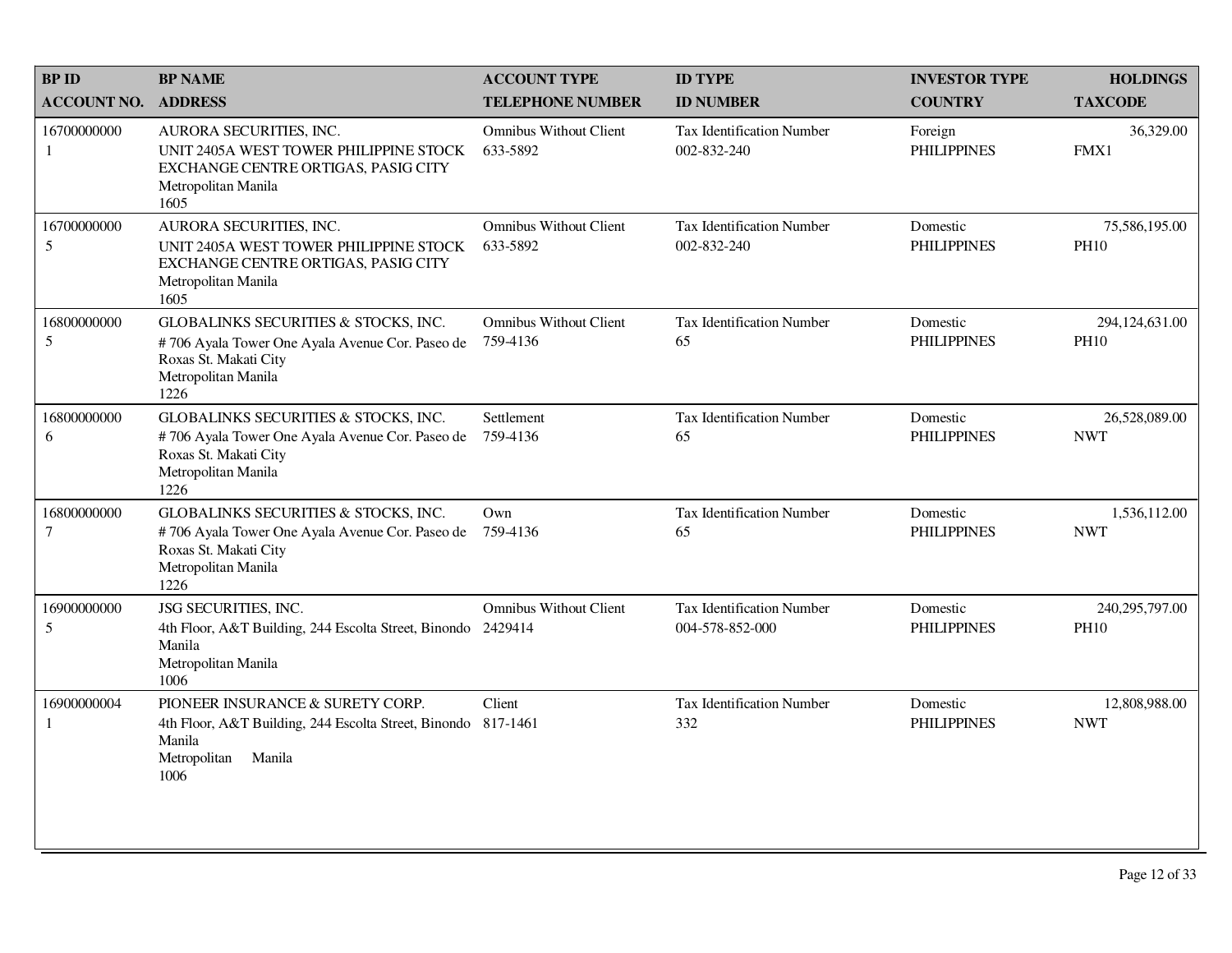| <b>BPID</b>           | <b>BP NAME</b>                                                                                                                                               | <b>ACCOUNT TYPE</b>                          | <b>ID TYPE</b>                                      | <b>INVESTOR TYPE</b>           | <b>HOLDINGS</b>               |
|-----------------------|--------------------------------------------------------------------------------------------------------------------------------------------------------------|----------------------------------------------|-----------------------------------------------------|--------------------------------|-------------------------------|
| <b>ACCOUNT NO.</b>    | <b>ADDRESS</b>                                                                                                                                               | <b>TELEPHONE NUMBER</b>                      | <b>ID NUMBER</b>                                    | <b>COUNTRY</b>                 | <b>TAXCODE</b>                |
| 17000000000<br>5      | GOLDSTAR SECURITIES, INC.<br>2201-B East Tower, PSE Centre Exchange Rd, Ortiga<br>Center Pasig City<br>Metropolitan Manila<br>1600                           | <b>Omnibus Without Client</b><br>633-7485/86 | Tax Identification Number<br>000-222-746-000        | Domestic<br><b>PHILIPPINES</b> | 286,519,890.00<br><b>PH10</b> |
| 17000000000<br>$\tau$ | <b>GOLDSTAR SECURITIES, INC.</b><br>2201-B East Tower, PSE Centre Exchange Rd, Ortiga<br>Center Pasig City<br>Metropolitan Manila<br>1600                    | Own<br>633-7485/86                           | Tax Identification Number<br>000-222-746-000        | Domestic<br><b>PHILIPPINES</b> | 100,000,000.00<br><b>NWT</b>  |
| 17000000000<br>14     | <b>GOLDSTAR SECURITIES, INC.</b><br>2201-B East Tower, PSE Centre Exchange Rd, Ortiga<br>Center Pasig City<br>Metropolitan Manila<br>1600                    | Settlement<br>633-7485/86                    | <b>Tax Identification Number</b><br>000-222-746-000 | Domestic<br><b>PHILIPPINES</b> | 14,753,146.00<br><b>PH10</b>  |
| 17200000000<br>5      | GUILD SECURITIES, INC.<br>Unit 1215 Tower One & Exchange Plaza Ayala Ave.,<br>Makati City<br>Metropolitan Manila<br>1226                                     | <b>Omnibus Without Client</b><br>8919232     | <b>Tax Identification Number</b><br>69              | Domestic<br><b>PHILIPPINES</b> | 235,548,721.00<br><b>PH10</b> |
| 17400000000<br>5      | HDI SECURITIES, INC.<br>UNIT 2305-B 23/F ORIENT SQUARE BLDG., F.<br>ORTIGAS, JR. ROAD, ORTIGAS CENTRE, PASIG<br>CITY, 1605<br>Metropolitan<br>Manila<br>1605 | <b>Omnibus Without Client</b><br>891-9598    | Tax Identification Number<br>001-670-271-000        | Domestic<br><b>PHILIPPINES</b> | 647,682,652.00<br><b>PH10</b> |
| 17500000000<br>5      | H. E. BENNETT SECURITIES, INC.<br>Rm. 1704 World Trade Exchange Bldg., 215 Juan Lun 242-5733<br>St., Binondo, Manila<br>Metropolitan Manila<br>1006          | <b>Omnibus Without Client</b>                | <b>Tax Identification Number</b><br>000-334-004     | Domestic<br><b>PHILIPPINES</b> | 38,319,857.00<br><b>PH10</b>  |
| 17500000000<br>$\tau$ | H. E. BENNETT SECURITIES, INC.<br>Rm. 1704 World Trade Exchange Bldg., 215 Juan Lun 242-5733<br>St., Binondo, Manila<br>Metropolitan<br>Manila<br>1006       | Own                                          | Tax Identification Number<br>000-334-004            | Domestic<br><b>PHILIPPINES</b> | 41,657.00<br><b>NWT</b>       |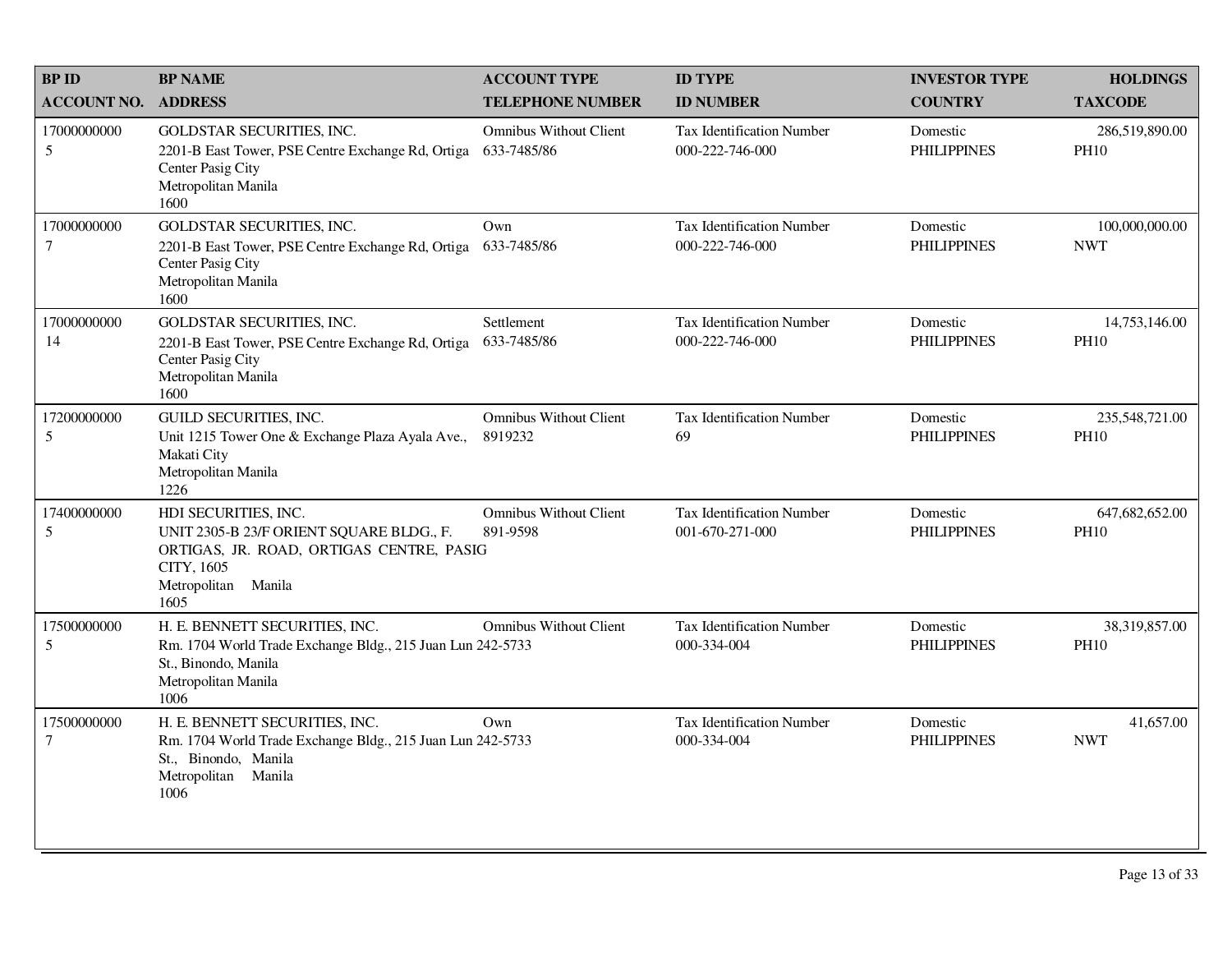| <b>BP ID</b>                   | <b>BP NAME</b>                                                                                                                                                           | <b>ACCOUNT TYPE</b>                              | <b>ID TYPE</b>                                      | <b>INVESTOR TYPE</b>           | <b>HOLDINGS</b>               |
|--------------------------------|--------------------------------------------------------------------------------------------------------------------------------------------------------------------------|--------------------------------------------------|-----------------------------------------------------|--------------------------------|-------------------------------|
| <b>ACCOUNT NO.</b>             | <b>ADDRESS</b>                                                                                                                                                           | <b>TELEPHONE NUMBER</b>                          | <b>ID NUMBER</b>                                    | <b>COUNTRY</b>                 | <b>TAXCODE</b>                |
| 17800000000<br>$5\overline{)}$ | HK SECURITIES, INC.<br>Suite 102 Columbia Tower, Ortigas Ave.,<br>Mandaluyong City<br>Metropolitan Manila<br>1600                                                        | <b>Omnibus Without Client</b><br>6336991 to 96   | Tax Identification Number<br>75                     | Domestic<br><b>PHILIPPINES</b> | 11,268.00<br><b>PH10</b>      |
| 17800000000<br>$\tau$          | HK SECURITIES, INC.<br>Suite 102 Columbia Tower, Ortigas Ave.,<br>Mandaluyong City<br>Metropolitan Manila<br>1600                                                        | Own<br>6336991 to 96                             | <b>Tax Identification Number</b><br>75              | Domestic<br><b>PHILIPPINES</b> | 19,119.00<br><b>NWT</b>       |
| 17900000000<br>5               | I. ACKERMAN & CO., INC.<br>Suite 705, Tower I Bldg. PSE Plaza, Ayala Triangle<br>Ayala Ave., Makati City<br>Metropolitan Manila<br>1226                                  | <b>Omnibus Without Client</b><br>891-9071        | <b>Tax Identification Number</b><br>76              | Domestic<br><b>PHILIPPINES</b> | 38,172,675.00<br><b>PH10</b>  |
| 17900000000<br>6               | I. ACKERMAN & CO., INC.<br>Suite 705, Tower I Bldg. PSE Plaza, Ayala Triangle<br>Ayala Ave., Makati City<br>Metropolitan Manila<br>1226                                  | Settlement<br>891-9071                           | <b>Tax Identification Number</b><br>76              | Domestic<br><b>PHILIPPINES</b> | 19,213,483.00<br><b>NWT</b>   |
| 18000000000<br>5               | I. B. GIMENEZ SECURITIES, INC.<br>2703A EAST TOWER PSE CENTRE, EXCHANGE<br>ROAD, ORTIGAS CENTRE, PASIG CITY<br>Metropolitan Manila<br>1600                               | <b>Omnibus Without Client</b><br>6673472-6673473 | Tax Identification Number<br>000-329-846-000        | Domestic<br><b>PHILIPPINES</b> | 169,056,064.00<br><b>PH10</b> |
| 18100000000<br>5               | <b>INVESTORS SECURITIES, INC.</b><br>Unit 604-605 Tower One & Exchange Plaza Ayala<br>Triangle, Ayala Ave. cor Paseo de Roxas Makati City<br>Metropolitan Manila<br>1200 | <b>Omnibus Without Client</b><br>8431210         | <b>Tax Identification Number</b><br>000-123-697-000 | Domestic<br><b>PHILIPPINES</b> | 287,639,651.00<br><b>PH10</b> |
| 18100000000<br>$\tau$          | INVESTORS SECURITIES, INC,<br>Unit 604-605 Tower One & Exchange Plaza Ayala<br>Triangle, Ayala Ave. cor Paseo de Roxas Makati City<br>Metropolitan Manila<br>1200        | Own<br>8431210                                   | <b>Tax Identification Number</b><br>000-123-697-000 | Domestic<br><b>PHILIPPINES</b> | 3,404.00<br><b>NWT</b>        |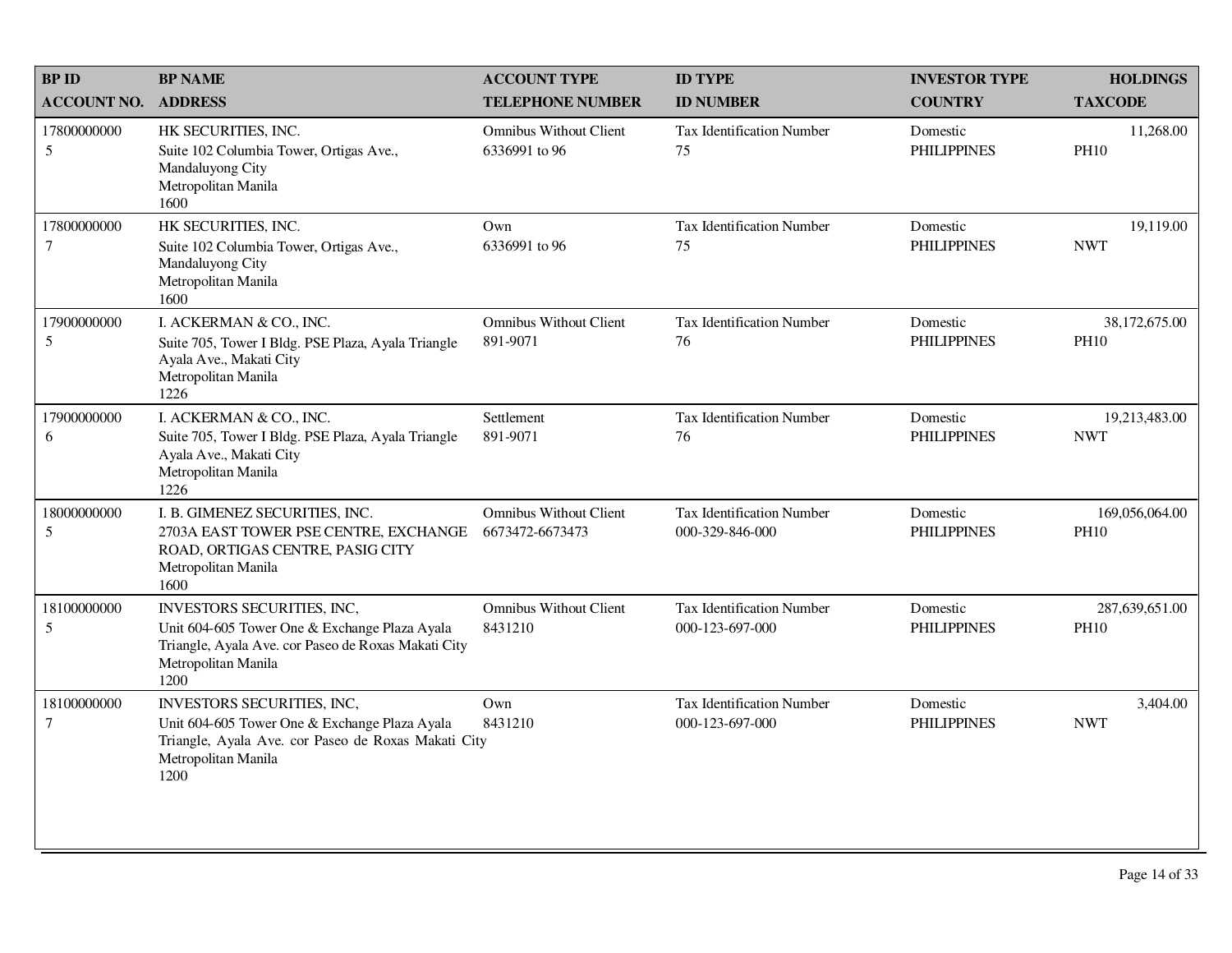| <b>BPID</b>           | <b>BP NAME</b>                                                                                                                                     | <b>ACCOUNT TYPE</b>                      | <b>ID TYPE</b>                                      | <b>INVESTOR TYPE</b>           | <b>HOLDINGS</b>               |
|-----------------------|----------------------------------------------------------------------------------------------------------------------------------------------------|------------------------------------------|-----------------------------------------------------|--------------------------------|-------------------------------|
| <b>ACCOUNT NO.</b>    | <b>ADDRESS</b>                                                                                                                                     | <b>TELEPHONE NUMBER</b>                  | <b>ID NUMBER</b>                                    | <b>COUNTRY</b>                 | <b>TAXCODE</b>                |
| 18200000000<br>5      | IMPERIAL, DE GUZMAN, ABALOS & CO., INC.<br>Ground Floor, EDSA Central Square Shaw Boulevard<br>Mandaluyong City<br>Metropolitan Manila<br>1552     | <b>Omnibus Without Client</b><br>6332686 | <b>Tax Identification Number</b><br>000-121-920     | Domestic<br><b>PHILIPPINES</b> | 73,701,806.00<br><b>PH10</b>  |
| 18200000000<br>6      | IMPERIAL, DE GUZMAN, ABALOS & CO., INC.<br>Ground Floor, EDSA Central Square Shaw Boulevard<br>Mandaluyong City<br>Metropolitan Manila<br>1552     | Settlement<br>6332686                    | <b>Tax Identification Number</b><br>000-121-920     | Domestic<br><b>PHILIPPINES</b> | 282,302.00<br><b>NWT</b>      |
| 18200000000<br>$\tau$ | IMPERIAL, DE GUZMAN, ABALOS & CO., INC.<br>Ground Floor, EDSA Central Square Shaw Boulevard<br>Mandaluyong City<br>Metropolitan Manila<br>1552     | Own<br>6332686                           | Tax Identification Number<br>000-121-920            | Domestic<br><b>PHILIPPINES</b> | 82,302.00<br><b>NWT</b>       |
| 18300000000<br>5      | INTRA-INVEST SECURITIES, INC.<br>11/F ACT Tower, 135 Sen. Gil Puyat Ave., Salcedo<br>Vill., Makati City<br>Metropolitan Manila<br>1200             | <b>Omnibus Without Client</b><br>8106934 | <b>Tax Identification Number</b><br>000-162-545-000 | Domestic<br><b>PHILIPPINES</b> | 148,727,992.00<br><b>PH10</b> |
| 18700000000<br>5      | ASIAN CAPITAL EQUITIES, INC.<br>6/F Tower 1 & Exchange Plaza Ayala Ave., cor Paseo 8485126<br>de Roxas, Makati City<br>Metropolitan Manila<br>1226 | <b>Omnibus Without Client</b>            | <b>Tax Identification Number</b><br>84              | Domestic<br><b>PHILIPPINES</b> | 3,966,400.00<br><b>PH10</b>   |
| 18800000000<br>5      | J.M. BARCELON & CO., INC.<br>#5 PENNSYLVANNIA STREET, BRGY. MARIANA661-8396<br>NEW MANILA, QUEZON CITY<br>Metropolitan Manila<br>1100              | <b>Omnibus Without Client</b>            | Tax Identification Number<br>000-333-850            | Domestic<br><b>PHILIPPINES</b> | 7,300,000.00<br><b>PH10</b>   |
| 18800000000<br>6      | J.M. BARCELON & CO., INC.<br>#5 PENNSYLVANNIA STREET, BRGY. MARIANA661-8396<br>NEW MANILA, QUEZON CITY<br>Metropolitan Manila<br>1100              | Settlement                               | Tax Identification Number<br>000-333-850            | Domestic<br><b>PHILIPPINES</b> | 1,508,079.00<br><b>NWT</b>    |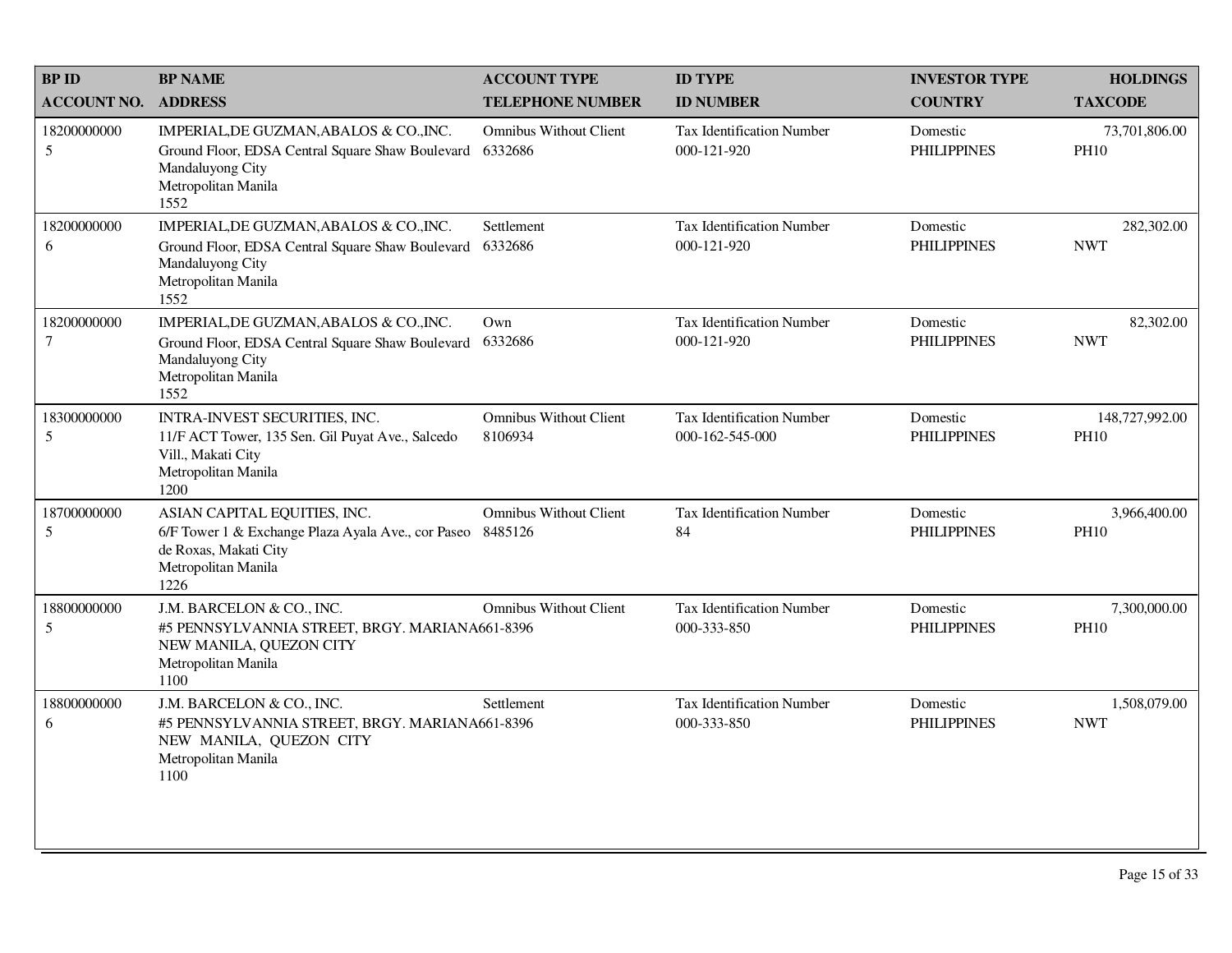| <b>BPID</b>        | <b>BP NAME</b>                                                                                                                                                        | <b>ACCOUNT TYPE</b>                       | <b>ID TYPE</b>                                  | <b>INVESTOR TYPE</b>           | <b>HOLDINGS</b>                 |
|--------------------|-----------------------------------------------------------------------------------------------------------------------------------------------------------------------|-------------------------------------------|-------------------------------------------------|--------------------------------|---------------------------------|
| <b>ACCOUNT NO.</b> | <b>ADDRESS</b>                                                                                                                                                        | <b>TELEPHONE NUMBER</b>                   | <b>ID NUMBER</b>                                | <b>COUNTRY</b>                 | <b>TAXCODE</b>                  |
| 19000000000<br>5   | VALUE QUEST SECURITIES CORPORATION<br>Unit 1006B West Tower, Philippine Stock Exchange<br>Centre, Exchange Road, Ortigas, Pasig City<br>Metropolitan Manila<br>$00\,$ | <b>Omnibus Without Client</b><br>892-1816 | Tax Identification Number<br>000-165-611-000.L0 | Domestic<br><b>PHILIPPINES</b> | 1,024,814,605.00<br><b>PH10</b> |
| 19200000000<br>5   | STRATEGIC EQUITIES CORP.<br>Unit 610-611 PSE Plaza, Tower I, Ayala Triangle,<br>Ayala Ave., Makati City<br>Metropolitan Manila<br>1226                                | <b>Omnibus Without Client</b><br>759-4055 | <b>Tax Identification Number</b><br>89          | Domestic<br><b>PHILIPPINES</b> | 30,000.00<br><b>PH10</b>        |
| 19200000000<br>6   | STRATEGIC EQUITIES CORP.<br>Unit 610-611 PSE Plaza, Tower I, Ayala Triangle,<br>Ayala Ave., Makati City<br>Metropolitan Manila<br>1226                                | Settlement<br>759-4055                    | Tax Identification Number<br>89                 | Domestic<br><b>PHILIPPINES</b> | 23,936,955.00<br><b>NWT</b>     |
| 19200000000<br>14  | STRATEGIC EQUITIES CORP.<br>Unit 610-611 PSE Plaza, Tower I, Ayala Triangle,<br>Ayala Ave., Makati City<br>Metropolitan Manila<br>1226                                | Settlement<br>759-4055                    | Tax Identification Number<br>89                 | Domestic<br><b>PHILIPPINES</b> | 6,876,687.00<br><b>PH10</b>     |
| 19300000000<br>5   | LARRGO SECURITIES CO., INC.<br>Rm. 202 2/F Rufino Building, Ayala Avenue, Makati<br>City<br>Metropolitan Manila<br>1226                                               | <b>Omnibus Without Client</b><br>8101353  | <b>Tax Identification Number</b><br>90          | Domestic<br><b>PHILIPPINES</b> | 1,062,083,160.00<br><b>PH10</b> |
| 19300000000<br>6   | LARRGO SECURITIES CO., INC.<br>Rm. 202 2/F Rufino Building, Ayala Avenue, Makati<br>City<br>Metropolitan Manila<br>1226                                               | Settlement<br>8101353                     | <b>Tax Identification Number</b><br>90          | Domestic<br><b>PHILIPPINES</b> | 1,196,997.00<br><b>NWT</b>      |
| 19700000000<br>5   | LOPEZ, LOCSIN, LEDESMA & CO., INC.<br>405 URBAN BUILDING, SEN. GIL. PUYAT AVEN<br><b>MAKATI CITY</b><br>Metropolitan Manila<br>1226                                   | <b>Omnibus Without Client</b><br>8127482  | Tax Identification Number<br>321-000-128-692    | Domestic<br><b>PHILIPPINES</b> | 9,675,091.00<br><b>PH10</b>     |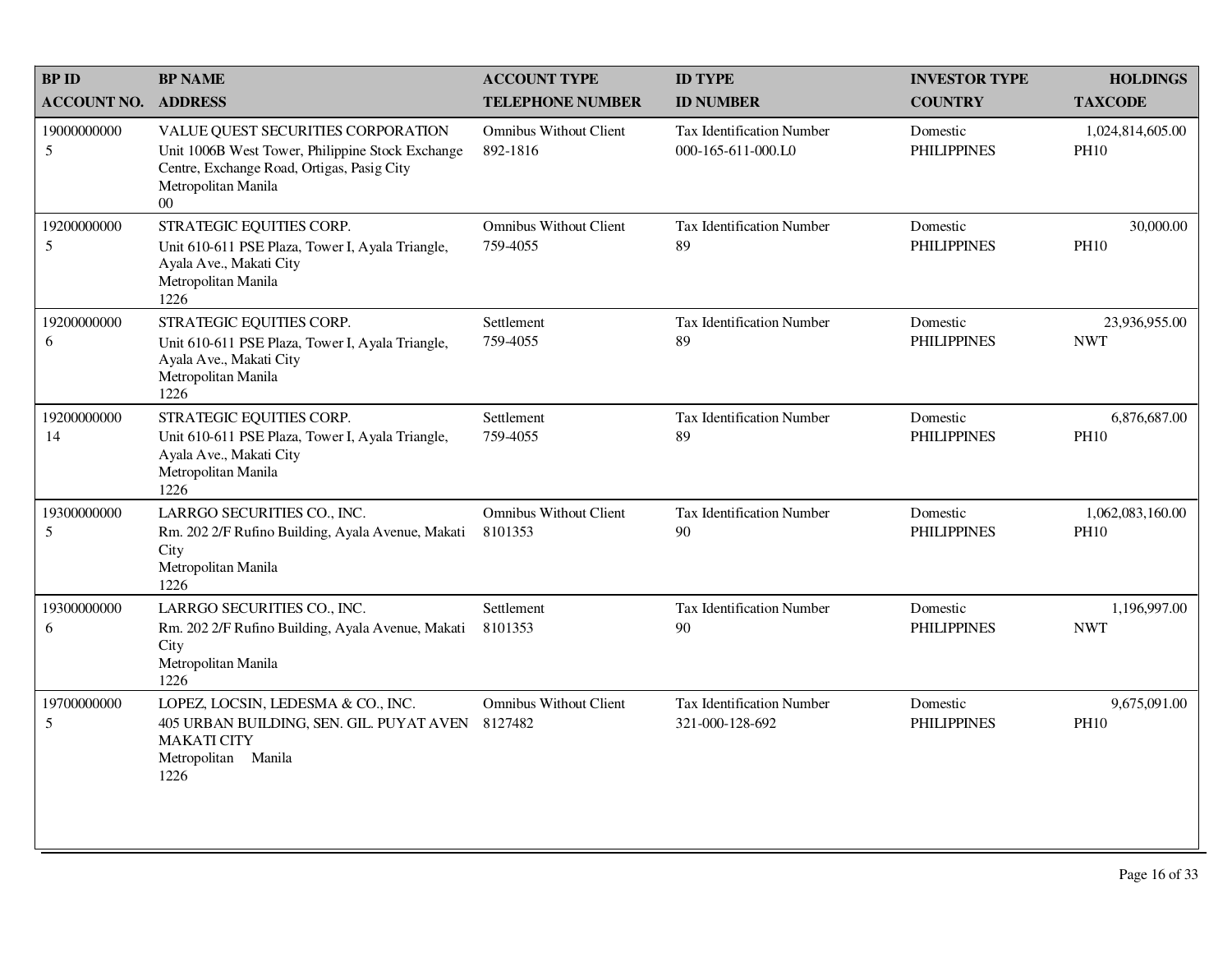| <b>BPID</b>        | <b>BP NAME</b>                                                                                                                                       | <b>ACCOUNT TYPE</b>                          | <b>ID TYPE</b>                                  | <b>INVESTOR TYPE</b>           | <b>HOLDINGS</b>                 |
|--------------------|------------------------------------------------------------------------------------------------------------------------------------------------------|----------------------------------------------|-------------------------------------------------|--------------------------------|---------------------------------|
| <b>ACCOUNT NO.</b> | <b>ADDRESS</b>                                                                                                                                       | <b>TELEPHONE NUMBER</b>                      | <b>ID NUMBER</b>                                | <b>COUNTRY</b>                 | <b>TAXCODE</b>                  |
| 19800000000<br>5   | LUCKY SECURITIES, INC.<br>Unit 1402-B PSE Center Exchange Road, Ortigas<br>Center Pasig City<br>Metropolitan Manila<br>1600                          | <b>Omnibus Without Client</b><br>6346747/60  | <b>Tax Identification Number</b><br>95          | Domestic<br><b>PHILIPPINES</b> | 481,552,470.00<br><b>NWT</b>    |
| 19900000000<br>5   | LUYS SECURITIES COMPANY, INC.<br>28/F LKG Tower 6801 Ayala Ave. Makati City<br>Metropolitan Manila<br>1200                                           | <b>Omnibus Without Client</b><br>5231040     | <b>Tax Identification Number</b><br>96          | Domestic<br><b>PHILIPPINES</b> | 301,711,909.00<br><b>PH10</b>   |
| 20000000000<br>5   | MANDARIN SECURITIES CORPORATION<br>28/F LKG Tower 6801 Ayala Ave. Makati City<br>Metropolitan Manila<br>1200                                         | <b>Omnibus Without Client</b><br>523-8311/16 | <b>Tax Identification Number</b><br>97          | Domestic<br><b>PHILIPPINES</b> | 335,588,065.00<br><b>PH10</b>   |
| 20000000002<br>1   | <b>R&amp;B INSURANCE CORPORATION</b><br>28F LKG TOWER, AYALA AVENUE, MAKATI CI 8841155<br>Metropolitan Manila                                        | Client                                       | <b>Commercial Registration Number</b><br>15346  | Domestic<br><b>PHILIPPINES</b> | 640,449.00<br><b>NWT</b>        |
| 20200000000<br>5   | MARINO OLONDRIZ Y CIA<br>#20 Arguilla St. San Lorenzo Village, Makati City<br>Metropolitan Manila<br>$\Omega$                                        | <b>Omnibus Without Client</b><br>2415280     | <b>Tax Identification Number</b><br>99          | Domestic<br><b>PHILIPPINES</b> | 1.00<br><b>PH10</b>             |
| 20300000000<br>5   | COL Financial Group, Inc.<br>2401-B EAST TOWER, PSE CENTRE EXCHANGE<br>ROAD, ORTIGAS CENTER PASIG CITY<br>Metropolitan Manila<br>1605                | <b>Omnibus Without Client</b><br>635-5735    | <b>Tax Identification Number</b><br>203-523-208 | Domestic<br><b>PHILIPPINES</b> | 4,142,480,259.00<br><b>PH10</b> |
| 20400000000<br>6   | DA MARKET SECURITIES, INC.<br>Unit 2402-B West Tower, PSE Center Exchange Road 637-42-42<br>Ortigas Center Pasig City<br>Metropolitan Manila<br>1600 | Settlement                                   | <b>Tax Identification Number</b><br>101         | Domestic<br><b>PHILIPPINES</b> | 128,800.00<br><b>NWT</b>        |
| 20400000000<br>14  | DA MARKET SECURITIES, INC.<br>Unit 2402-B West Tower, PSE Center Exchange Road 637-42-42<br>Ortigas Center Pasig City<br>Metropolitan Manila<br>1600 | Settlement                                   | <b>Tax Identification Number</b><br>101         | Domestic<br><b>PHILIPPINES</b> | 49,738,386.00<br><b>PH10</b>    |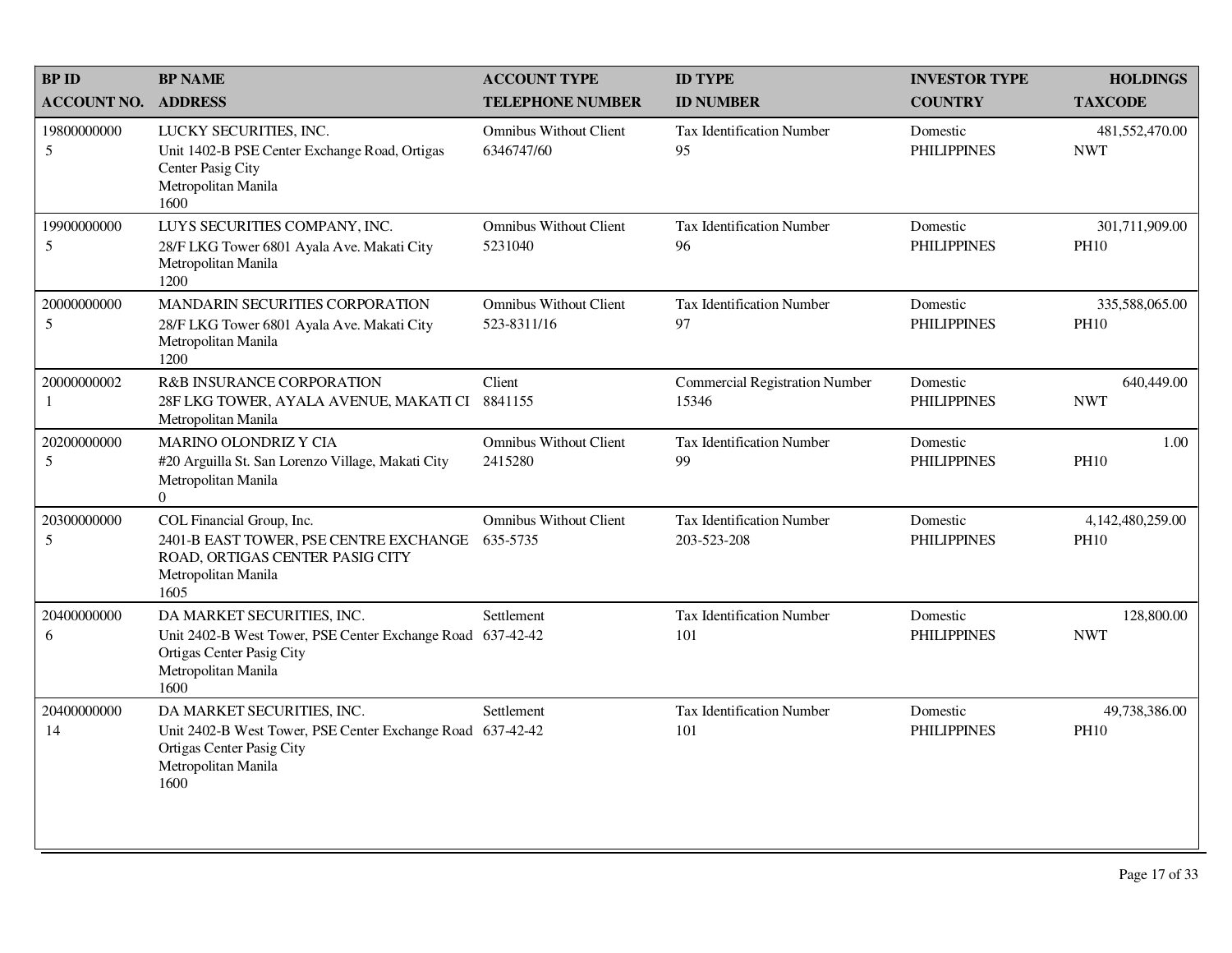| <b>BPID</b>                   | <b>BP NAME</b>                                                                                                                                                                 | <b>ACCOUNT TYPE</b>                          | <b>ID TYPE</b>                                      | <b>INVESTOR TYPE</b>           | <b>HOLDINGS</b>               |
|-------------------------------|--------------------------------------------------------------------------------------------------------------------------------------------------------------------------------|----------------------------------------------|-----------------------------------------------------|--------------------------------|-------------------------------|
| <b>ACCOUNT NO.</b>            | <b>ADDRESS</b>                                                                                                                                                                 | <b>TELEPHONE NUMBER</b>                      | <b>ID NUMBER</b>                                    | <b>COUNTRY</b>                 | <b>TAXCODE</b>                |
| 20400000000<br>18             | DA MARKET SECURITIES, INC.<br>Unit 2402-B West Tower, PSE Center Exchange Road 637-42-42<br>Ortigas Center Pasig City<br>Metropolitan Manila<br>1600                           | Settlement                                   | <b>Tax Identification Number</b><br>101             | Foreign<br><b>PHILIPPINES</b>  | 12,000.00<br><b>RA10</b>      |
| 20500000000<br>5              | MERCANTILE SECURITIES CORP.<br>UNIT 804 FORT LEGEND TOWERS 3RD AVENUE501-8872<br>COR. 31ST ST. FORT BONIFACIO GLOBAL CITY<br><b>TAGUIG CITY</b><br>Metropolitan Manila<br>1226 | <b>Omnibus Without Client</b>                | <b>Tax Identification Number</b><br>000-161-457-000 | Domestic<br><b>PHILIPPINES</b> | 25,845,108.00<br><b>PH10</b>  |
| 20600000000<br>5              | MERIDIAN SECURITIES, INC.<br>Suite 2702B&C Tektite Tower I Ortigas Centre, Pasig<br>City<br>Metropolitan Manila<br>1600                                                        | <b>Omnibus Without Client</b><br>634-6931/36 | <b>Tax Identification Number</b><br>000-338-748-000 | Domestic<br><b>PHILIPPINES</b> | 702,914,386.00<br><b>PH10</b> |
| 20800000000<br>5              | MDR SECURITIES, INC.<br>Unit 1806, 8/F Medical Plaza Ortigas Bldg., Pasig Cit<br>Metropolitan Manila<br>1226                                                                   | <b>Omnibus Without Client</b><br>891-9225    | <b>Tax Identification Number</b><br>105             | Domestic<br><b>PHILIPPINES</b> | 326,201,022.00<br><b>PH10</b> |
| 20800000000<br>6              | MDR SECURITIES, INC.<br>Unit 1806, 8/F Medical Plaza Ortigas Bldg., Pasig Cit<br>Metropolitan Manila<br>1226                                                                   | Settlement<br>891-9225                       | <b>Tax Identification Number</b><br>105             | Domestic<br><b>PHILIPPINES</b> | 9,744,070.00<br><b>NWT</b>    |
| 20800000000<br>$\overline{7}$ | MDR SECURITIES, INC.<br>Unit 1806, 8/F Medical Plaza Ortigas Bldg., Pasig Cit<br>Metropolitan Manila<br>1226                                                                   | Own<br>891-9225                              | <b>Tax Identification Number</b><br>105             | Domestic<br><b>PHILIPPINES</b> | 12,808,988.00<br><b>NWT</b>   |
| 20900000000<br>14             | DEUTSCHE REGIS PARTNERS, INC.<br>23/F Tower I, Ayala Triangle, Makati City<br>Metropolitan Manila<br>1226                                                                      | Settlement<br>894-6620                       | <b>Tax Identification Number</b><br>000-594-804-000 | Domestic<br><b>PHILIPPINES</b> | 7,334,304.00<br><b>PH10</b>   |
| 20900000001<br>$\mathbf{1}$   | DEUTSCHE REGIS PARTNERS, INC.<br>23/F Tower I, Ayala Triangle, Makati City<br>Metropolitan Manila<br>1226                                                                      | Client<br>894-6620                           | <b>Tax Identification Number</b><br>381             | Domestic<br><b>PHILIPPINES</b> | 681,719.00<br><b>NWT</b>      |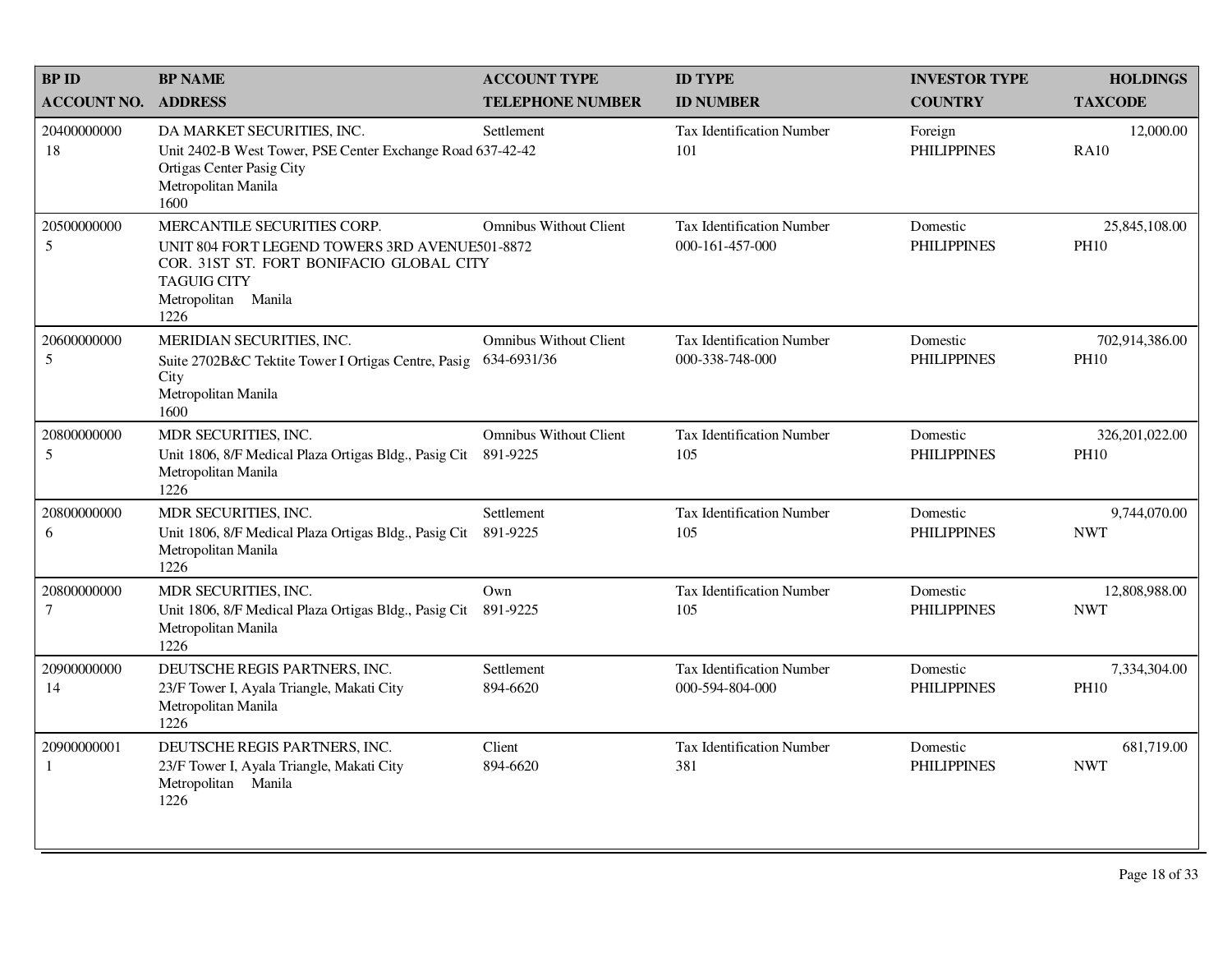| <b>BP ID</b>              | <b>BP NAME</b>                                                                                                                                                              | <b>ACCOUNT TYPE</b>                          | <b>ID TYPE</b>                                      | <b>INVESTOR TYPE</b>           | <b>HOLDINGS</b>               |
|---------------------------|-----------------------------------------------------------------------------------------------------------------------------------------------------------------------------|----------------------------------------------|-----------------------------------------------------|--------------------------------|-------------------------------|
| <b>ACCOUNT NO.</b>        | <b>ADDRESS</b>                                                                                                                                                              | <b>TELEPHONE NUMBER</b>                      | <b>ID NUMBER</b>                                    | <b>COUNTRY</b>                 | <b>TAXCODE</b>                |
| 21000000000<br>$\sqrt{5}$ | MOUNT PEAK SECURITIES, INC.<br>#748 C.K. Bldg., Juan Luna St., Binondo, Manila<br>Metropolitan Manila<br>1006                                                               | <b>Omnibus Without Client</b><br>241-8043    | <b>Tax Identification Number</b><br>000-321-831-000 | Domestic<br><b>PHILIPPINES</b> | 25,186,595.00<br><b>PH10</b>  |
| 21100000000<br>5          | NEW WORLD SECURITIES CO., INC.<br>215 JUAN LUNA STREET, UNIT 2608 WORLD<br>TRADE EXCHANGE BLDG., BINONDO, MANILA<br>Metropolitan Manila<br>1006                             | <b>Omnibus Without Client</b><br>2421767     | <b>Tax Identification Number</b><br>000-327-414-000 | Domestic<br><b>PHILIPPINES</b> | 236,536,213.00<br><b>PH10</b> |
| 21300000000<br>5          | NIEVES SECURITIES, INC.<br>UNIT 106, G/F TYTANA PLAZA V. TYTANA COR 4777888<br>INSULAR STS. PLAZA LORENZO RUIZ, BINOND<br><b>MANILA CITY</b><br>Metropolitan Manila<br>1006 | <b>Omnibus Without Client</b>                | Tax Identification Number<br>000-333-999-000        | Domestic<br><b>PHILIPPINES</b> | 31,098,563.00<br><b>PH10</b>  |
| 21500000000<br>5          | OPTIMUM SECURITIES CORPORATION<br>No. 11 E. O. Bldg., United St. cor. 2nd St. Bo.<br>Kapitolyo, Pasig City<br>Metropolitan Manila<br>1650                                   | <b>Omnibus Without Client</b><br>631-7831/36 | <b>Tax Identification Number</b><br>000-287-524-000 | Domestic<br><b>PHILIPPINES</b> | 119,237,820.00<br><b>PH10</b> |
| 21500000000<br>6          | OPTIMUM SECURITIES CORPORATION<br>No. 11 E. O. Bldg., United St. cor. 2nd St. Bo.<br>Kapitolyo, Pasig City<br>Metropolitan Manila<br>1650                                   | Settlement<br>631-7831/36                    | <b>Tax Identification Number</b><br>000-287-524-000 | Domestic<br><b>PHILIPPINES</b> | 110,207.00<br><b>NWT</b>      |
| 21700000000<br>5          | RCBC SECURITIES, INC.<br>Unit 1008 Tower I & Exchange Plaza Ayala Avenue,<br>Makati City<br>Metropolitan Manila<br>1200                                                     | <b>Omnibus Without Client</b><br>8485183     | <b>Tax Identification Number</b><br>000-165-644-000 | Domestic<br><b>PHILIPPINES</b> | 165,858,370.00<br><b>PH10</b> |
| 21700000000<br>6          | RCBC SECURITIES, INC.<br>Unit 1008 Tower I & Exchange Plaza Ayala Avenue,<br>Makati City<br>Metropolitan<br>Manila<br>1200                                                  | Settlement<br>8485183                        | <b>Tax Identification Number</b><br>000-165-644-000 | Domestic<br><b>PHILIPPINES</b> | 382,737.00<br><b>NWT</b>      |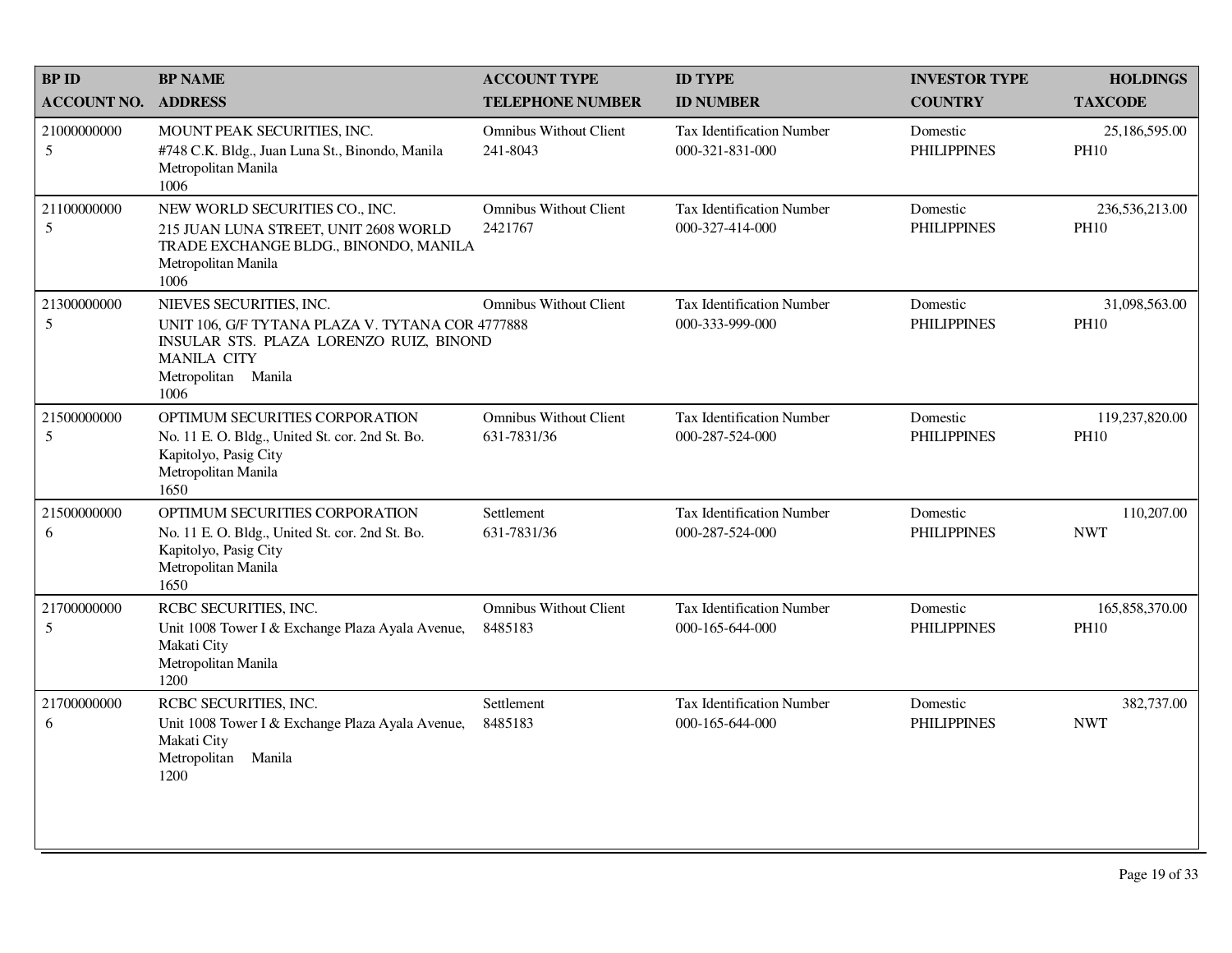| <b>BP ID</b>       | <b>BP NAME</b>                                                                                                                                      | <b>ACCOUNT TYPE</b>                        | <b>ID TYPE</b>                                      | <b>INVESTOR TYPE</b>           | <b>HOLDINGS</b>                 |
|--------------------|-----------------------------------------------------------------------------------------------------------------------------------------------------|--------------------------------------------|-----------------------------------------------------|--------------------------------|---------------------------------|
| <b>ACCOUNT NO.</b> | <b>ADDRESS</b>                                                                                                                                      | <b>TELEPHONE NUMBER</b>                    | <b>ID NUMBER</b>                                    | <b>COUNTRY</b>                 | <b>TAXCODE</b>                  |
| 21800000000<br>5   | PAN ASIA SECURITIES CORP.<br>910 Tower One & Exchange Plaza Ayala Avenue,<br>Makati City<br>Metropolitan Manila<br>1200                             | <b>Omnibus Without Client</b><br>8919173   | <b>Tax Identification Number</b><br>000-135-142     | Domestic<br><b>PHILIPPINES</b> | 79,899,862.00<br><b>PH10</b>    |
| 21900000000<br>5   | PAPA SECURITIES CORPORATION<br>6/F, S & L Building Dela Rosa cor. Esteban Sts.<br>Legaspi Village, Makati City<br>Metropolitan Manila<br>1200       | <b>Omnibus Without Client</b><br>817-8433  | Tax Identification Number<br>000-215-520            | Domestic<br><b>PHILIPPINES</b> | 1,062,752,371.00<br><b>PH10</b> |
| 21900000000<br>6   | PAPA SECURITIES CORPORATION<br>6/F, S & L Building Dela Rosa cor. Esteban Sts.<br>Legaspi Village, Makati City<br>Metropolitan Manila<br>1200       | Settlement<br>817-8433                     | <b>Tax Identification Number</b><br>000-215-520     | Domestic<br><b>PHILIPPINES</b> | 22,056,969.00<br><b>NWT</b>     |
| 22000000000<br>6   | MAYBANK ATR KIM ENG SECURITIES, INC.<br>17/F Tower One & Exchange Plaza, Ayala Triangle,<br>Ayala Avenue Makati City<br>Metropolitan Manila<br>1226 | Settlement<br>849-8855                     | <b>Tax Identification Number</b><br>000-168-671-000 | Domestic<br><b>PHILIPPINES</b> | 146, 112, 887.00<br><b>NWT</b>  |
| 22000000000<br>14  | MAYBANK ATR KIM ENG SECURITIES, INC.<br>17/F Tower One & Exchange Plaza, Ayala Triangle,<br>Ayala Avenue Makati City<br>Metropolitan Manila<br>1226 | Settlement<br>849-8855                     | <b>Tax Identification Number</b><br>000-168-671-000 | Domestic<br><b>PHILIPPINES</b> | 646,608,372.00<br><b>PH10</b>   |
| 22300000000<br>5   | PLATINUM SECURITIES, INC.<br>Unit 801, Antel Corporate Ctr., 121 Valero St., Salced<br>Village Makati City<br>Metropolitan Manila<br>1200           | <b>Omnibus Without Client</b><br>887-11-78 | <b>Tax Identification Number</b><br>000-532-022     | Domestic<br><b>PHILIPPINES</b> | 24,212,307.00<br><b>PH10</b>    |
| 22400000000<br>5   | PNB SECURITIES, INC.<br>3/F PNB Financial Center Roxas Blvd., Pasay City<br>Metropolitan Manila<br>1300                                             | <b>Omnibus Without Client</b><br>526-3466  | <b>Tax Identification Number</b><br>000-198-201-000 | Domestic<br><b>PHILIPPINES</b> | 103,679,049.00<br><b>PH10</b>   |
|                    |                                                                                                                                                     |                                            |                                                     |                                |                                 |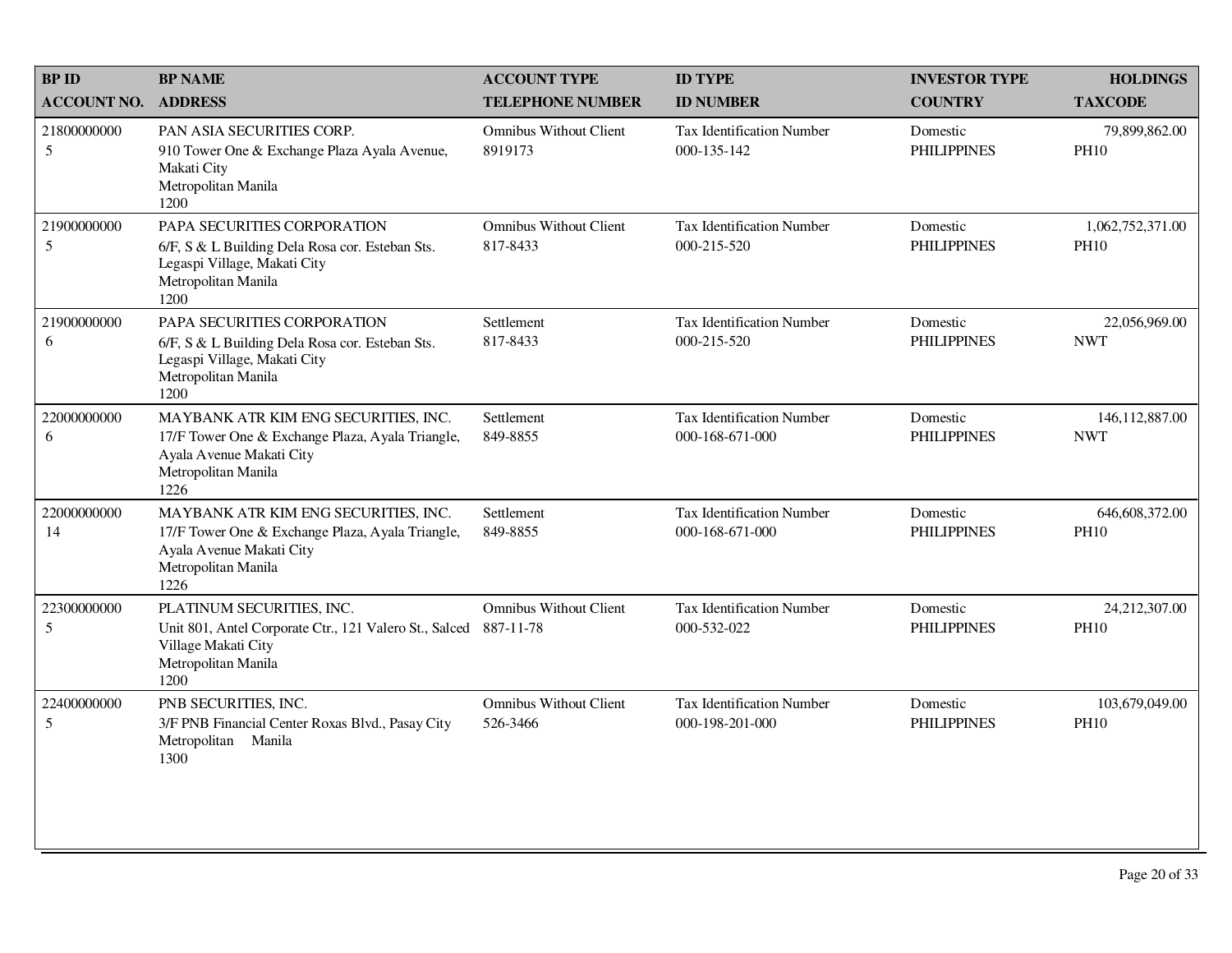| <b>BP ID</b>                   | <b>BP NAME</b>                                                                                                                                                             | <b>ACCOUNT TYPE</b>                             | <b>ID TYPE</b>                                      | <b>INVESTOR TYPE</b>           | <b>HOLDINGS</b>               |
|--------------------------------|----------------------------------------------------------------------------------------------------------------------------------------------------------------------------|-------------------------------------------------|-----------------------------------------------------|--------------------------------|-------------------------------|
| <b>ACCOUNT NO.</b>             | <b>ADDRESS</b>                                                                                                                                                             | <b>TELEPHONE NUMBER</b>                         | <b>ID NUMBER</b>                                    | <b>COUNTRY</b>                 | <b>TAXCODE</b>                |
| 22500000000<br>5               | PREMIUM SECURITIES, INC.<br>Unit 1415, Tower 1 & Exchange Plaza Ayala Avenue 848-5915/17<br>cor. Paseo de Roxas Makati City<br>Metropolitan Manila<br>1259                 | <b>Omnibus Without Client</b>                   | <b>Tax Identification Number</b><br>121             | Domestic<br><b>PHILIPPINES</b> | 255,966,614.00<br><b>PH10</b> |
| 22800000000<br>$5\overline{)}$ | PRYCE SECURITIES, INC.<br>15/F PRYCE CENTER BUILDING, 1179 CHINO RO816-2426/27<br><b>AVENUE</b><br>BAGTIKAN, MAKATI CITY<br>Metropolitan Manila<br>1226                    | <b>Omnibus Without Client</b>                   | <b>Tax Identification Number</b><br>124             | Domestic<br><b>PHILIPPINES</b> | 310,863.00<br><b>PH10</b>     |
| 22900000000<br>$5\overline{)}$ | SALISBURY BKT SECURITIES CORPORATION<br>Unit 207 Cityland Condominium 10 - Tower 2 6817<br>H.V. De La Costa St. cor. Ayala Ave. Makati City<br>Metropolitan Manila<br>1200 | <b>Omnibus Without Client</b><br>892-88-34      | <b>Tax Identification Number</b><br>000-598-559-000 | Domestic<br><b>PHILIPPINES</b> | 120,578,562.00<br><b>PH10</b> |
| 23000000000                    | <b>QUALITY INVESTMENTS &amp; SECURITIES</b><br><b>CORPORATION</b>                                                                                                          | <b>Omnibus Without Client</b>                   | Tax Identification Number                           | Domestic                       | 2,039,680,949.00              |
| 5                              | Suite 1602 Tytana Plaza Oriente St, Binondo Manila<br>Metropolitan Manila<br>1006                                                                                          | 241-0547                                        | 000-333-614-000                                     | <b>PHILIPPINES</b>             | <b>PH10</b>                   |
| 23000000000                    | <b>QUALITY INVESTMENTS &amp; SECURITIES</b><br><b>CORPORATION</b>                                                                                                          | Settlement                                      | <b>Tax Identification Number</b>                    | Domestic                       | 86,102,806.00                 |
| 6                              | Suite 1602 Tytana Plaza Oriente St, Binondo Manila<br>Metropolitan Manila<br>1006                                                                                          | 241-0547                                        | 000-333-614-000                                     | <b>PHILIPPINES</b>             | <b>NWT</b>                    |
| 23100000000<br>5               | R & L INVESTMENTS, INC.<br>675 Lee St., Mandaluyong City<br>Metropolitan Manila<br>1501                                                                                    | <b>Omnibus Without Client</b><br>7247210/705207 | Tax Identification Number<br>127                    | Domestic<br><b>PHILIPPINES</b> | 171,278,784.00<br><b>PH10</b> |
| 23200000000<br>5               | ALAKOR SECURITIES CORPORATION<br>9/F Quad Alpha Centrum, 125 Pioneer St.<br>Mandaluyong<br>City<br>Metropolitan<br>Manila<br>1550                                          | <b>Omnibus Without Client</b><br>631-8041/42    | Tax Identification Number<br>003-461-151-000        | Domestic<br><b>PHILIPPINES</b> | 32,600,000.00<br><b>PH10</b>  |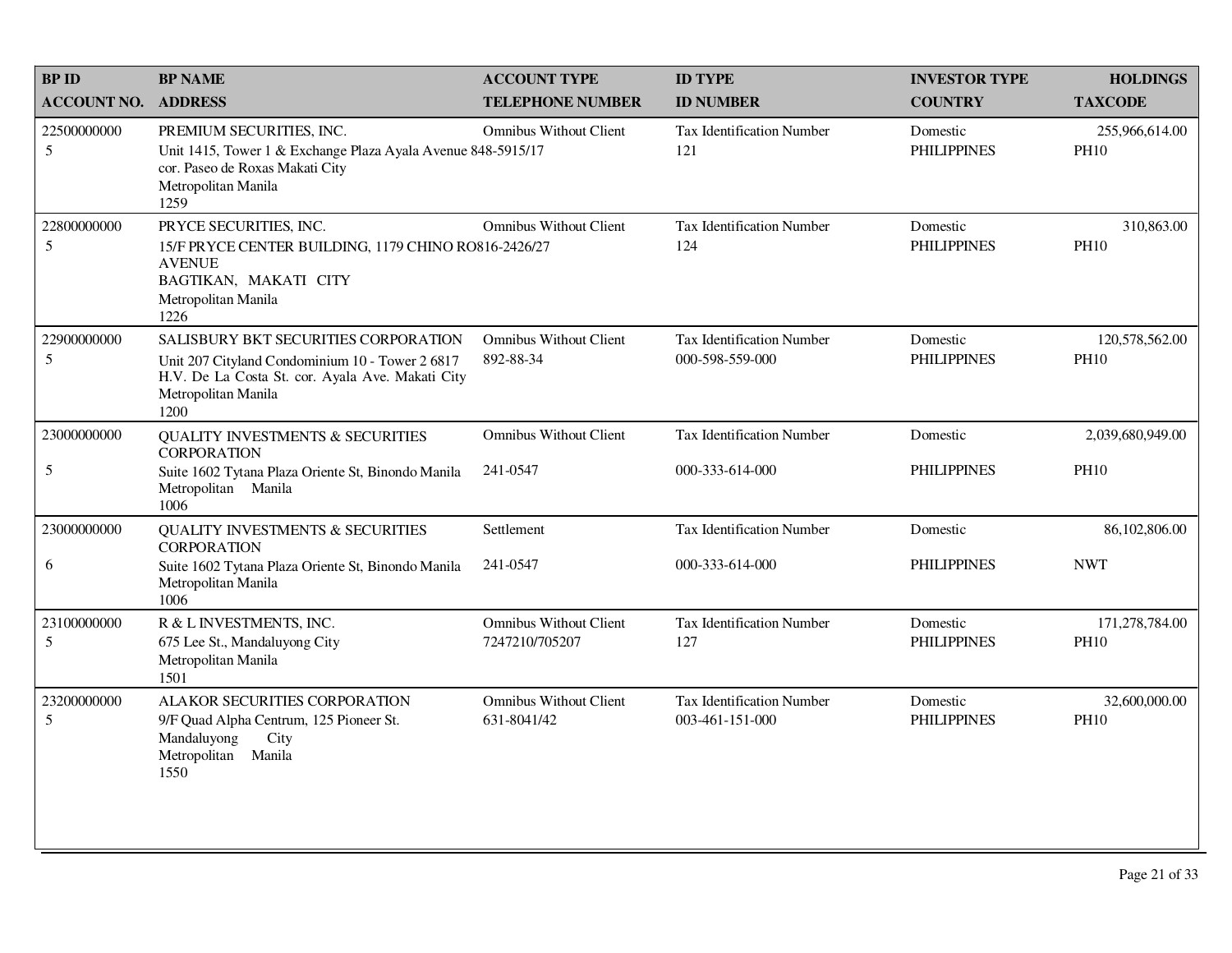| <b>BPID</b>                   | <b>BP NAME</b>                                                                                                                                                              | <b>ACCOUNT TYPE</b>                       | <b>ID TYPE</b>                                      | <b>INVESTOR TYPE</b>           | <b>HOLDINGS</b>                 |
|-------------------------------|-----------------------------------------------------------------------------------------------------------------------------------------------------------------------------|-------------------------------------------|-----------------------------------------------------|--------------------------------|---------------------------------|
| <b>ACCOUNT NO.</b>            | <b>ADDRESS</b>                                                                                                                                                              | <b>TELEPHONE NUMBER</b>                   | <b>ID NUMBER</b>                                    | <b>COUNTRY</b>                 | <b>TAXCODE</b>                  |
| 23300000000<br>5              | R. COYIUTO SECURITIES, INC.<br>5/F Corinthian Plaza, Paseo de Roxas, Legaspi Village<br>Makati City<br>Metropolitan Manila<br>$\overline{0}$                                | <b>Omnibus Without Client</b><br>811-3064 | <b>Tax Identification Number</b><br>000-329-417     | Domestic<br><b>PHILIPPINES</b> | 499,949,906.00<br><b>PH10</b>   |
| 23300000000<br>6              | R. COYIUTO SECURITIES, INC.<br>5/F Corinthian Plaza, Paseo de Roxas, Legaspi Village<br>Makati City<br>Metropolitan Manila<br>$\Omega$                                      | Settlement<br>811-3064                    | <b>Tax Identification Number</b><br>000-329-417     | Domestic<br><b>PHILIPPINES</b> | 154,452,165.00<br><b>NWT</b>    |
| 23500000000<br>5              | REGINA CAPITAL DEVELOPMENT CORPORATI Omnibus Without Client<br>Unit 806 Tower 1 & Exchange Plaza Ayala Triangle,<br>Ayala Avenue Makati City<br>Metropolitan Manila<br>1226 | 848-5482/84                               | <b>Tax Identification Number</b><br>131             | Domestic<br><b>PHILIPPINES</b> | 1,014,447,163.00<br><b>PH10</b> |
| 23500000000<br>6              | REGINA CAPITAL DEVELOPMENT CORPORATI Settlement<br>Unit 806 Tower 1 & Exchange Plaza Ayala Triangle,<br>Ayala Avenue Makati City<br>Metropolitan Manila<br>1226             | 848-5482/84                               | <b>Tax Identification Number</b><br>131             | Domestic<br><b>PHILIPPINES</b> | 36,389,994.00<br><b>NWT</b>     |
| 23600000000<br>5              | R. NUBLA SECURITIES, INC.<br>Rm 405 Co Ban Kiat Building II, 231 Juan Luna St.,<br>Binondo, Manila<br>Metropolitan Manila<br>1006                                           | <b>Omnibus Without Client</b><br>242-1596 | <b>Tax Identification Number</b><br>132             | Domestic<br><b>PHILIPPINES</b> | 156, 171, 284.00<br><b>PH10</b> |
| 23700000000<br>$\mathfrak{S}$ | AAA SOUTHEAST EQUITIES, INCORPORATED<br>Ground Floor, Fortune Life Building #162 Legaspi St.<br>Legaspi Village Makati City<br>Metropolitan Manila<br>1229                  | <b>Omnibus Without Client</b><br>816-2918 | <b>Tax Identification Number</b><br>000-141-894-000 | Domestic<br><b>PHILIPPINES</b> | 188,643,049.00<br><b>PH10</b>   |
| 23700000002<br>1              | FORTUNE GENERAL INSURANCE CORPORATIOCIEnt<br>4TH/F CITYSTATE CENTRE, 709 SHAW<br>BOULEVARD, PASIG CITY<br>Metropolitan Manila<br>1600                                       | 706-3959                                  | <b>Tax Identification Number</b><br>220.            | Domestic<br><b>PHILIPPINES</b> | 2,528,000.00<br><b>NWT</b>      |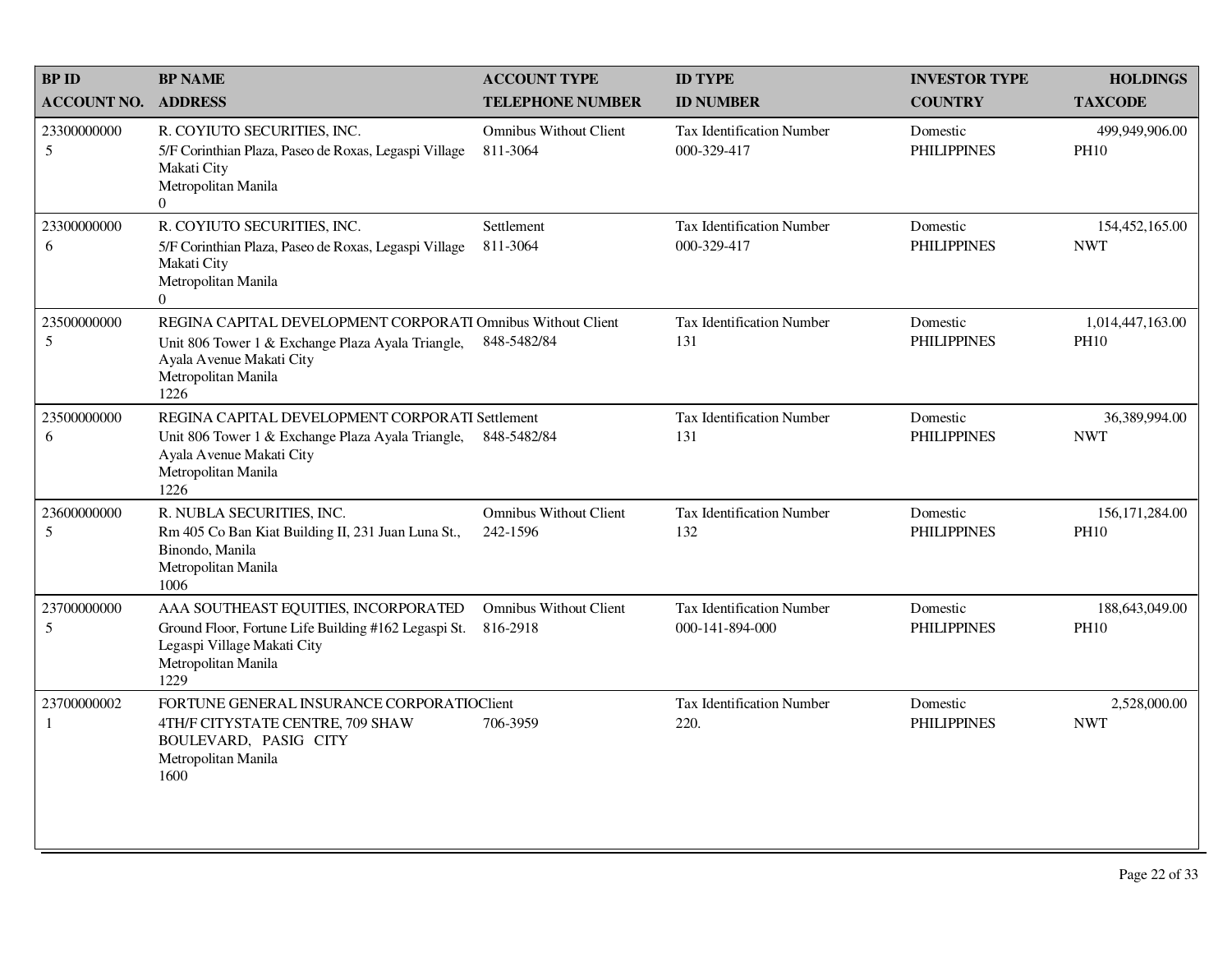| <b>BPID</b>        | <b>BP NAME</b>                                                                                                                                        | <b>ACCOUNT TYPE</b>                       | <b>ID TYPE</b>                                      | <b>INVESTOR TYPE</b>           | <b>HOLDINGS</b>               |
|--------------------|-------------------------------------------------------------------------------------------------------------------------------------------------------|-------------------------------------------|-----------------------------------------------------|--------------------------------|-------------------------------|
| <b>ACCOUNT NO.</b> | <b>ADDRESS</b>                                                                                                                                        | <b>TELEPHONE NUMBER</b>                   | <b>ID NUMBER</b>                                    | <b>COUNTRY</b>                 | <b>TAXCODE</b>                |
| 23700000003<br>1   | FORTUNE LIFE INSURANCE CO., INC.<br>162 LEGAZPI ST., LEGAZPI VILLAGE MAKATI<br><b>CITY</b><br>Metropolitan Manila<br>1229                             | Client<br>812-2702                        | <b>Tax Identification Number</b><br>$220^{\circ}$   | Domestic<br><b>PHILIPPINES</b> | 2,541,943.00<br><b>NWT</b>    |
| 23800000000<br>5   | R. S. LIM & CO., INC.<br>1509 Galvani Street San Isidro, Makati City<br>Metropolitan Manila<br>1234                                                   | <b>Omnibus Without Client</b><br>8919670  | Tax Identification Number<br>000-333-915-000        | Domestic<br><b>PHILIPPINES</b> | 128,951,227.00<br><b>PH10</b> |
| 23900000000<br>5   | RTG & COMPANY, INC.<br>Unit 602 Tower 1 & Exchange Plaza Ayala Triangle,<br>Makati City<br>Metropolitan Manila<br>1200                                | Omnibus Without Client<br>8919482         | Tax Identification Number<br>000-165-637-000        | Domestic<br><b>PHILIPPINES</b> | 192,875,085.00<br><b>PH10</b> |
| 23900000000<br>6   | RTG & COMPANY, INC.<br>Unit 602 Tower 1 & Exchange Plaza Ayala Triangle,<br>Makati City<br>Metropolitan Manila<br>1200                                | Settlement<br>8919482                     | <b>Tax Identification Number</b><br>000-165-637-000 | Domestic<br><b>PHILIPPINES</b> | 1,441,011.00<br><b>NWT</b>    |
| 24000000000<br>5   | S.J. ROXAS & CO., INC.<br>Unit 612 Tower One, & Exchange Plaza, Ayala<br>Triangle, Ayala Avenue, Makati City<br>Metropolitan Manila<br>$\overline{0}$ | <b>Omnibus Without Client</b><br>848-5065 | Tax Identification Number<br>136                    | Domestic<br><b>PHILIPPINES</b> | 25,051,282.00<br><b>PH10</b>  |
| 24000000000<br>6   | S.J. ROXAS & CO., INC.<br>Unit 612 Tower One, & Exchange Plaza, Ayala<br>Triangle, Ayala Avenue, Makati City<br>Metropolitan Manila<br>$\overline{0}$ | Settlement<br>848-5065                    | Tax Identification Number<br>136                    | Domestic<br><b>PHILIPPINES</b> | 1,654.00<br><b>NWT</b>        |
| 24000000002<br>1   | S.J. ROXAS & CO., INC.<br>Unit 612 Tower One, Ayala Triangle, Ayala Avenue,<br>Makati City<br>Metropolitan<br>Manila<br>$\overline{0}$                | Client<br>8485065 TO 69                   | Tax Identification Number<br>546                    | Domestic<br><b>PHILIPPINES</b> | 201,421.00<br><b>NWT</b>      |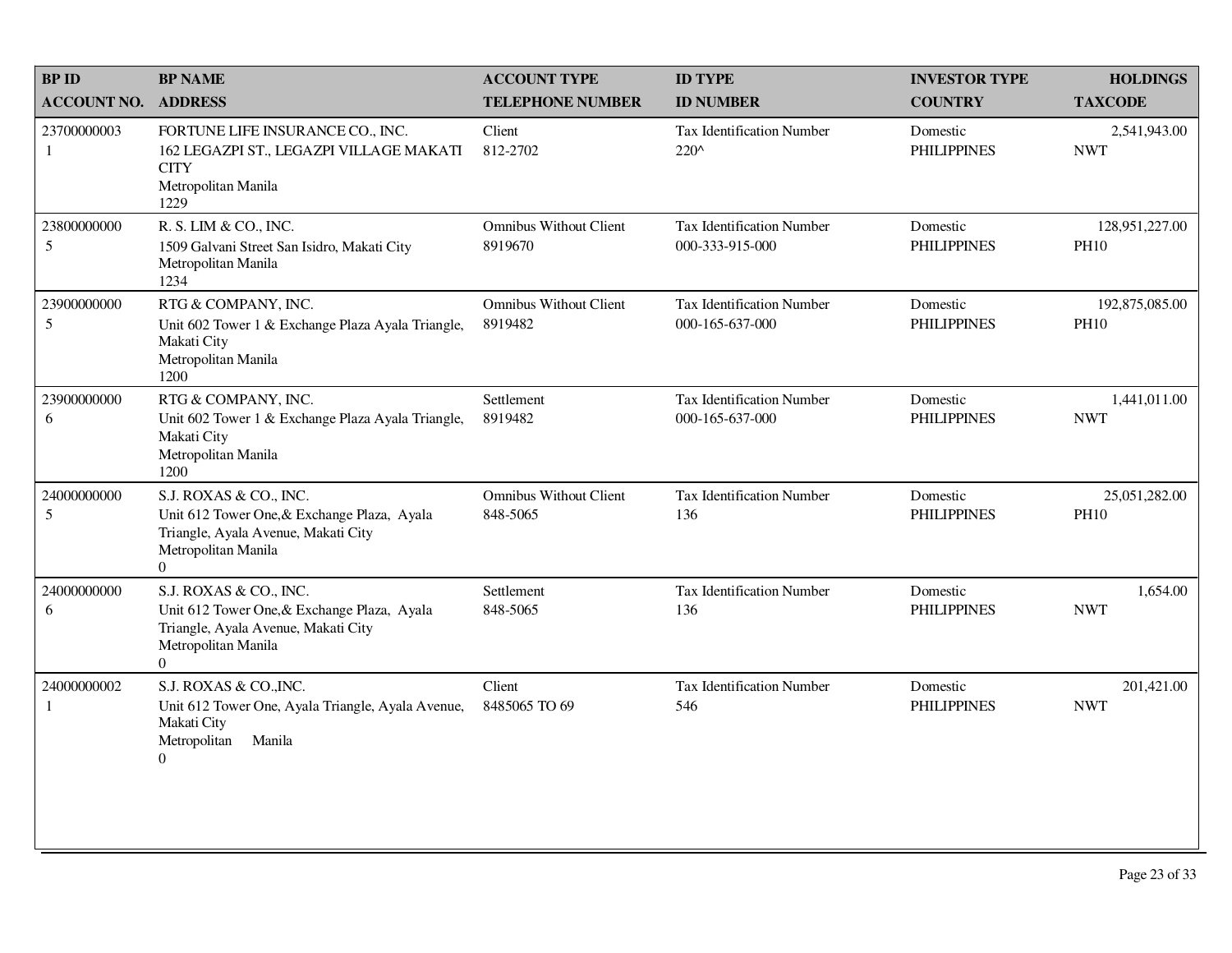| <b>BPID</b>                   | <b>BP NAME</b>                                                                                                                                    | <b>ACCOUNT TYPE</b>                            | <b>ID TYPE</b>                                      | <b>INVESTOR TYPE</b>           | <b>HOLDINGS</b>               |
|-------------------------------|---------------------------------------------------------------------------------------------------------------------------------------------------|------------------------------------------------|-----------------------------------------------------|--------------------------------|-------------------------------|
| <b>ACCOUNT NO.</b>            | <b>ADDRESS</b>                                                                                                                                    | <b>TELEPHONE NUMBER</b>                        | <b>ID NUMBER</b>                                    | <b>COUNTRY</b>                 | <b>TAXCODE</b>                |
| 24200000000<br>5              | SECURITIES SPECIALISTS, INC.<br>Unit 903 National Life Insurance Building,<br>6762 Ayala Avenue, Makati City<br>Metropolitan Manila<br>1000       | <b>Omnibus Without Client</b><br>  523-5595    | Tax Identification Number<br>138                    | Domestic<br><b>PHILIPPINES</b> | 2,382,366.00<br><b>PH10</b>   |
| 24200000000<br>$\overline{7}$ | SECURITIES SPECIALISTS, INC.<br>Unit 903 National Life Insurance Building,<br>6762 Ayala Avenue, Makati City<br>Metropolitan Manila<br>1000       | Own<br>$1523 - 5595$                           | Tax Identification Number<br>138                    | Domestic<br><b>PHILIPPINES</b> | 5.00<br><b>NWT</b>            |
| 24300000000<br>5              | FIDELITY SECURITIES, INC.<br>2103-B PSE Centre, Exchange Road, Ortigas, Pasig<br>City<br>Metropolitan Manila<br>1600                              | <b>Omnibus Without Client</b><br>6345038       | Tax Identification Number<br>002-836-391-000        | Domestic<br><b>PHILIPPINES</b> | 60,693,664.00<br><b>PH10</b>  |
| 24600000000<br>5              | SUMMIT SECURITIES, INC.<br>Unit 2102 B/C PSE Center Tektite Tower East<br>Exchange Road, Ortigas Center Pasig City<br>Metropolitan Manila<br>1600 | <b>Omnibus Without Client</b><br>6311032 to 37 | <b>Tax Identification Number</b><br>000-338-985-000 | Domestic<br><b>PHILIPPINES</b> | 257,646,592.00<br><b>PH10</b> |
| 24600000000<br>6              | SUMMIT SECURITIES, INC.<br>Unit 2102 B/C PSE Center Tektite Tower East<br>Exchange Road, Ortigas Center Pasig City<br>Metropolitan Manila<br>1600 | Settlement<br>6311032 to 37                    | Tax Identification Number<br>000-338-985-000        | Domestic<br><b>PHILIPPINES</b> | 5,174,831.00<br><b>NWT</b>    |
| 24600000000<br>$\overline{7}$ | SUMMIT SECURITIES, INC.<br>Unit 2102 B/C PSE Center Tektite Tower East<br>Exchange Road, Ortigas Center Pasig City<br>Metropolitan Manila<br>1600 | Own<br>6311032 to 37                           | <b>Tax Identification Number</b><br>000-338-985-000 | Domestic<br><b>PHILIPPINES</b> | 102,944.00<br><b>NWT</b>      |
| 24700000000<br>5              | STANDARD SECURITIES CORPORATION<br>#34 Jefferson St., GHW, San Juan Metro Manila<br>Metropolitan Manila<br>00 <sup>0</sup>                        | <b>Omnibus Without Client</b><br>8486149       | <b>Tax Identification Number</b><br>000-333-108     | Domestic<br><b>PHILIPPINES</b> | 289,007,825.00<br><b>PH10</b> |
| 24700000003<br>-1             | PIONEER INTERCONTINENTAL INS. CORP.<br>#34 Jefferson St., GHW, San Juan Metro Manila<br>Metropolitan Manila<br>$00\,$                             | Client<br>725-3905                             | Tax Identification Number<br>312                    | Domestic<br><b>PHILIPPINES</b> | 20,000,000.00<br><b>NWT</b>   |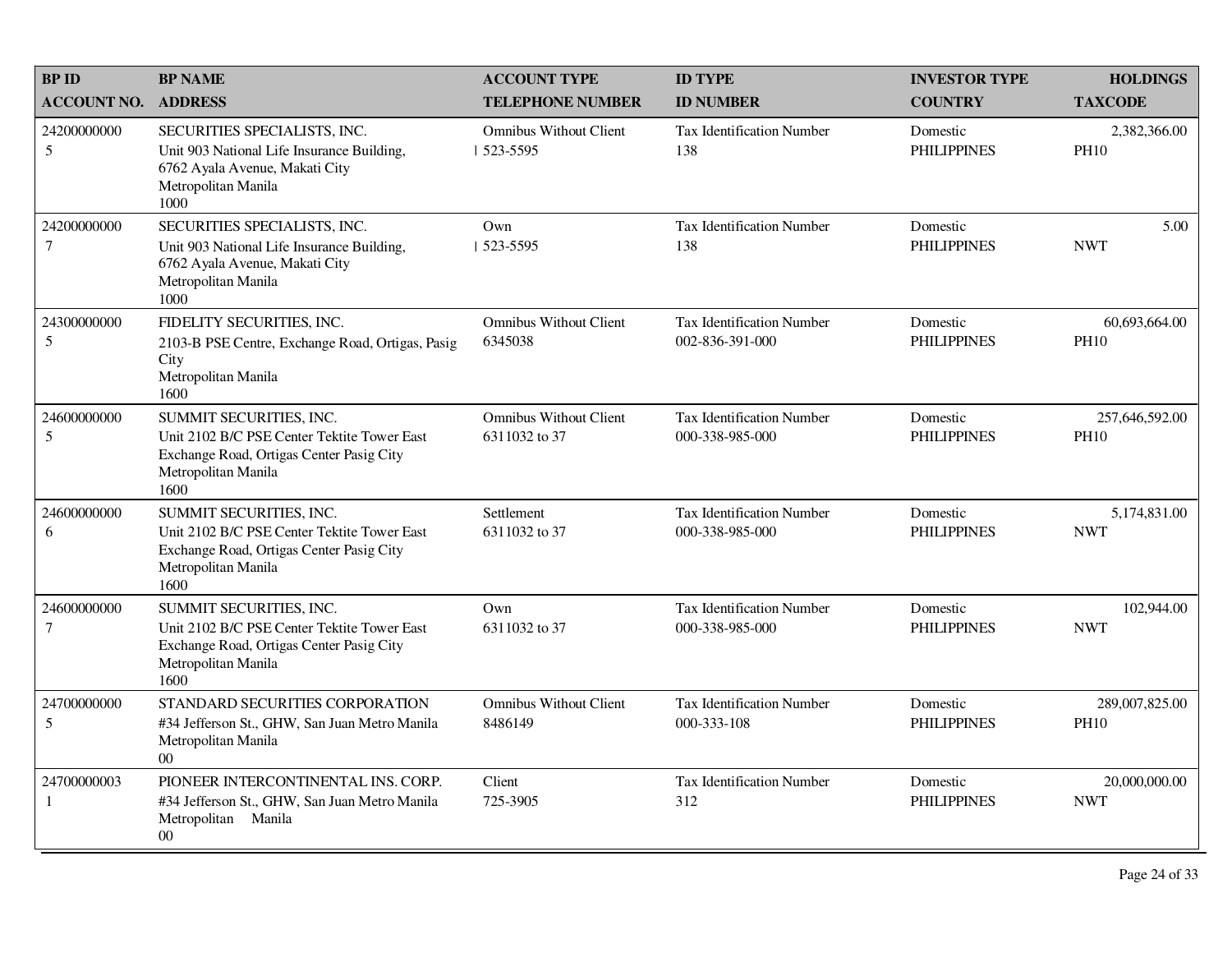| <b>BPID</b>                   | <b>BP NAME</b>                                                                                                                                                                                       | <b>ACCOUNT TYPE</b>                        | <b>ID TYPE</b>                                      | <b>INVESTOR TYPE</b>           | <b>HOLDINGS</b>                 |
|-------------------------------|------------------------------------------------------------------------------------------------------------------------------------------------------------------------------------------------------|--------------------------------------------|-----------------------------------------------------|--------------------------------|---------------------------------|
| <b>ACCOUNT NO.</b>            | <b>ADDRESS</b>                                                                                                                                                                                       | <b>TELEPHONE NUMBER</b>                    | <b>ID NUMBER</b>                                    | <b>COUNTRY</b>                 | <b>TAXCODE</b>                  |
| 25100000000<br>5              | TANSENGCO & CO., INC.<br>U-2308 World Trade Exchange Condominium 215 Jua 241-7155<br>Luna St., Binondo, Manila<br>Metropolitan Manila<br>1006                                                        | <b>Omnibus Without Client</b>              | <b>Tax Identification Number</b><br>146             | Domestic<br><b>PHILIPPINES</b> | 262,586,230.00<br><b>PH10</b>   |
| 25200000000<br>5              | THE FIRST RESOURCES MANAGEMENT &<br><b>SECURITIES CORP.</b><br>Rms. 801-802, PSE Tower 1 Ayala Ave., cor. Paseo d 8486311 to 18<br>Roxas, Ayala Triangle, Makati City<br>Metropolitan Manila<br>1200 | <b>Omnibus Without Client</b>              | <b>Tax Identification Number</b><br>000-149-028-000 | Domestic<br><b>PHILIPPINES</b> | 234,804,689.00<br><b>PH10</b>   |
| 25200000000<br>6              | THE FIRST RESOURCES MANAGEMENT &<br><b>SECURITIES CORP.</b><br>Rms. 801-802, PSE Tower 1 Ayala Ave., cor. Paseo d<br>Roxas, Ayala Triangle, Makati City<br>Metropolitan Manila<br>1200               | Settlement<br>8486311 to 18                | <b>Tax Identification Number</b><br>000-149-028-000 | Domestic<br><b>PHILIPPINES</b> | 72,544,662.00<br><b>NWT</b>     |
| 25300000000<br>5              | TOWER SECURITIES, INC.<br>1802-C Tektite Tower I Exchange Road, Ortigas Cent<br>Pasig City<br>Metropolitan Manila<br>1600                                                                            | <b>Omnibus Without Client</b><br>6354448   | <b>Tax Identification Number</b><br>148             | Domestic<br><b>PHILIPPINES</b> | 1,827,239,217.00<br><b>PH10</b> |
| 25300000000<br>$\overline{7}$ | TOWER SECURITIES, INC.<br>1802-C Tektite Tower I Exchange Road, Ortigas Cent<br>Pasig City<br>Metropolitan Manila<br>1600                                                                            | Own<br>6354448                             | <b>Tax Identification Number</b><br>148             | Domestic<br><b>PHILIPPINES</b> | 208,803.00<br><b>NWT</b>        |
| 25400000000<br>5              | TRANS-ASIA SECURITIES, INC.<br>Rm. 601-S, State Centre 333 Juan Luna St., Binondo,<br>Manila<br>Metropolitan Manila<br>1006                                                                          | <b>Omnibus Without Client</b><br>242-28-23 | <b>Tax Identification Number</b><br>149             | Domestic<br><b>PHILIPPINES</b> | 94,000.00<br><b>PH10</b>        |
| 25500000000<br>5              | APEX PHILIPPINES EQUITIES CORPORATION<br>Unit 902, Antel Corporate Center, No. 139 Valero St.,<br>Salcedo Vill., Makati City<br>Metropolitan Manila<br>1227                                          | <b>Omnibus Without Client</b><br>527-1555  | <b>Tax Identification Number</b><br>150             | Domestic<br><b>PHILIPPINES</b> | 2,001,000.00<br><b>PH10</b>     |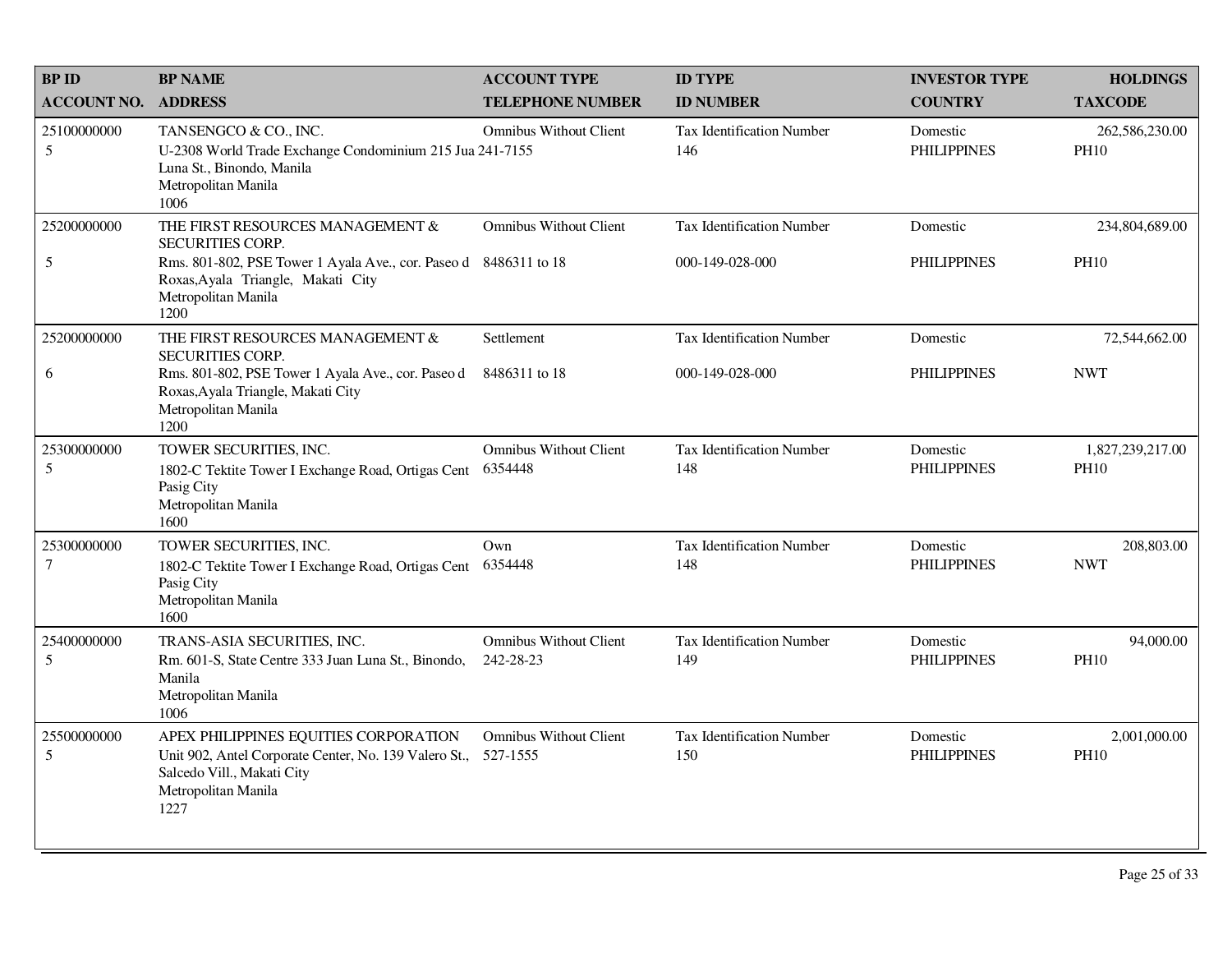| <b>BPID</b>                 | <b>BP NAME</b>                                                                                                                                       | <b>ACCOUNT TYPE</b>                       | <b>ID TYPE</b>                                      | <b>INVESTOR TYPE</b>           | <b>HOLDINGS</b>                 |
|-----------------------------|------------------------------------------------------------------------------------------------------------------------------------------------------|-------------------------------------------|-----------------------------------------------------|--------------------------------|---------------------------------|
| <b>ACCOUNT NO.</b>          | <b>ADDRESS</b>                                                                                                                                       | <b>TELEPHONE NUMBER</b>                   | <b>ID NUMBER</b>                                    | <b>COUNTRY</b>                 | <b>TAXCODE</b>                  |
| 25600000000<br>5            | TRENDLINE SECURITIES CORPORATION<br>Rm. 503 Tytana Plaza Lorenzo Ruiz St., Binondo,<br>Manila<br>Metropolitan Manila<br>1006                         | <b>Omnibus Without Client</b><br>241-0387 | <b>Tax Identification Number</b><br>151             | Domestic<br><b>PHILIPPINES</b> | 2,580,563.00<br><b>PH10</b>     |
| 25600000000<br>6            | TRENDLINE SECURITIES CORPORATION<br>Rm. 503 Tytana Plaza Lorenzo Ruiz St., Binondo,<br>Manila<br>Metropolitan Manila<br>1006                         | Settlement<br>241-0387                    | <b>Tax Identification Number</b><br>151             | Domestic<br><b>PHILIPPINES</b> | 52,579.00<br><b>NWT</b>         |
| 25700000000<br>5            | TRI-STATE SECURITIES, INC.<br>Unit 1007, 10/F Ayala Triangle Tower I, Ayala<br>Avenue, Makati City<br>Metropolitan Manila<br>1226                    | <b>Omnibus Without Client</b><br>8485042  | <b>Tax Identification Number</b><br>000-704-920-000 | Domestic<br><b>PHILIPPINES</b> | 229,710,171.00<br><b>PH10</b>   |
| 25700000000<br>6            | TRI-STATE SECURITIES, INC.<br>Unit 1007, 10/F Ayala Triangle Tower I, Ayala<br>Avenue, Makati City<br>Metropolitan Manila<br>1226                    | Settlement<br>8485042                     | <b>Tax Identification Number</b><br>000-704-920-000 | Domestic<br><b>PHILIPPINES</b> | 13,350,800.00<br><b>NWT</b>     |
| 25900000000<br>5            | UCPB SECURITIES, INC.<br>Suite 1612, 16/F Ayala Tower I Exchange Plaza, Ayal<br>Ave. cor. Paseo de Roxas Makati City<br>Metropolitan Manila<br>1226  | <b>Omnibus Without Client</b><br>8485678  | <b>Tax Identification Number</b><br>154             | Domestic<br><b>PHILIPPINES</b> | 3,368,223,723.00<br><b>PH10</b> |
| 25900000000<br>6            | UCPB SECURITIES, INC.<br>Suite 1612, 16/F Ayala Tower I Exchange Plaza, Ayal<br>Ave. cor. Paseo de Roxas Makati City<br>Metropolitan Manila<br>1226  | Settlement<br>8485678                     | <b>Tax Identification Number</b><br>154             | Domestic<br><b>PHILIPPINES</b> | 640,449.00<br><b>NWT</b>        |
| 26100000004<br>$\mathbf{1}$ | E.SECURITIES, INC. ITF VARIOUS CLIENTS<br>11/F Exportbank Plaza Chino Roces cor Sen. Gil J.<br>Puyat Ave, Makati City<br>Metropolitan Manila<br>1251 | Client                                    | <b>Tax Identification Number</b><br>560             | Domestic<br><b>PHILIPPINES</b> | 3,199,200.00<br><b>PH10</b>     |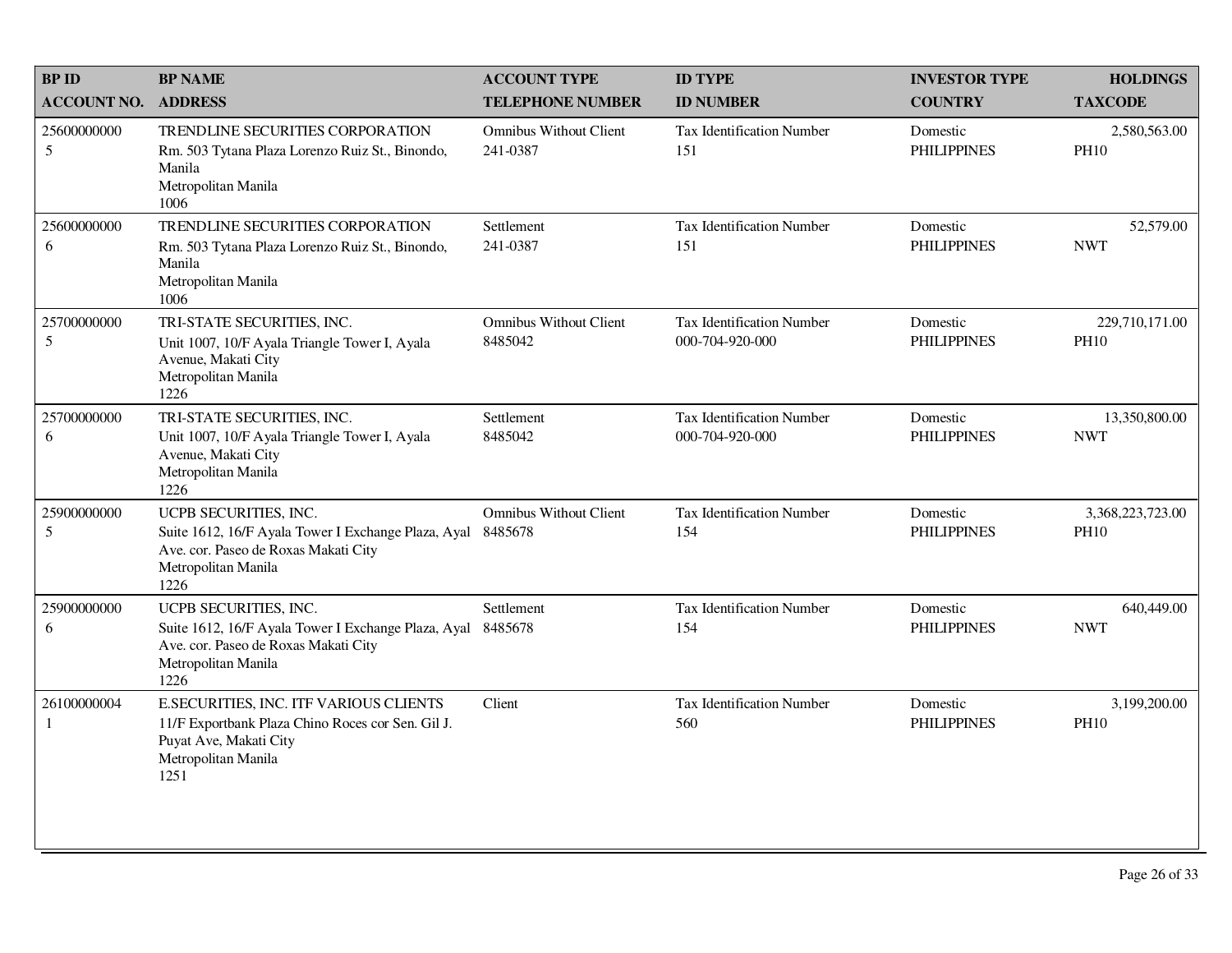| <b>BP ID</b>                  | <b>BP NAME</b>                                                                                                                                                                               | <b>ACCOUNT TYPE</b>           | <b>ID TYPE</b>                                      | <b>INVESTOR TYPE</b>           | <b>HOLDINGS</b>                |
|-------------------------------|----------------------------------------------------------------------------------------------------------------------------------------------------------------------------------------------|-------------------------------|-----------------------------------------------------|--------------------------------|--------------------------------|
| <b>ACCOUNT NO.</b>            | <b>ADDRESS</b>                                                                                                                                                                               | <b>TELEPHONE NUMBER</b>       | <b>ID NUMBER</b>                                    | <b>COUNTRY</b>                 | <b>TAXCODE</b>                 |
| 26300000000<br>6              | VENTURE SECURITIES, INC.<br>Unit 811 Tower One & Exchange Plaza Ayala Triangl 8486505<br>Ayala Ave. cor. Paseo de Roxas Makati City<br>Metropolitan Manila<br>1226                           | Settlement                    | <b>Tax Identification Number</b><br>158             | Domestic<br><b>PHILIPPINES</b> | 1,432,079,426.00<br><b>NWT</b> |
| 26300000005<br>1              | VENTURE SECURITIES, INC.<br>7/F PHILS. FIRST BLDG., 6764 AYALA AVE.,<br><b>MAKATI CITY</b><br>Metropolitan Manila<br>STMT - D                                                                | Client<br>864-0471            | Certificate Of Incorporation<br>000-810-760-000     | Domestic<br><b>PHILIPPINES</b> | 94,230,344.00<br><b>NWT</b>    |
| 26600000000<br>5              | VICSAL SECURITIES & STOCK BROKERAGE, IN Omnibus Without Client<br>658 C. Palanca St., Quiapo, Manila<br>Metropolitan Manila<br>1001                                                          | 7349771                       | <b>Tax Identification Number</b><br>000-089-167-000 | Domestic<br><b>PHILIPPINES</b> | 769,569,570.00<br><b>PH10</b>  |
| 26600000000<br>6              | VICSAL SECURITIES & STOCK BROKERAGE, IN Settlement<br>658 C. Palanca St., Quiapo, Manila<br>Metropolitan Manila<br>1001                                                                      | 7349771                       | <b>Tax Identification Number</b><br>000-089-167-000 | Domestic<br><b>PHILIPPINES</b> | 3,542,738,652.00<br><b>NWT</b> |
| 26600000000<br>$\overline{7}$ | VICSAL SECURITIES & STOCK BROKERAGE, IN Own<br>658 C. Palanca St., Quiapo, Manila<br>Metropolitan Manila<br>1001                                                                             | 7349771                       | <b>Tax Identification Number</b><br>000-089-167-000 | Domestic<br><b>PHILIPPINES</b> | 55,000,000.00<br><b>NWT</b>    |
| 26700000000<br>5              | FIRST METRO SECURITIES BROKERAGE CORP. Omnibus Without Client<br>Unit 1515, 15/F Ayala Tower One Ayala Triangle,<br>Ayala Ave. cor Paseo de Roxas Makati City<br>Metropolitan Manila<br>1226 | 759-4133/34                   | <b>Tax Identification Number</b><br>003-458-062-000 | Domestic<br><b>PHILIPPINES</b> | 5,556,922.00<br><b>PH10</b>    |
| 26700000000<br>6              | FIRST METRO SECURITIES BROKERAGE CORP. Settlement<br>Unit 1515, 15/F Ayala Tower One Ayala Triangle,<br>Ayala Ave. cor Paseo de Roxas Makati City<br>Metropolitan Manila<br>1226             | 759-4133/34                   | <b>Tax Identification Number</b><br>003-458-062-000 | Domestic<br><b>PHILIPPINES</b> | 2,131,644,255.00<br><b>NWT</b> |
| 26900000000<br>5              | WEALTH SECURITIES, INC.<br>2103 PSE Centre, Exchange Road Ortigas Centre, Pas 634-5038<br>City<br>Metropolitan<br>Manila<br>1600                                                             | <b>Omnibus Without Client</b> | <b>Tax Identification Number</b><br>000-330-678     | Domestic<br><b>PHILIPPINES</b> | 885,391,592.00<br><b>PH10</b>  |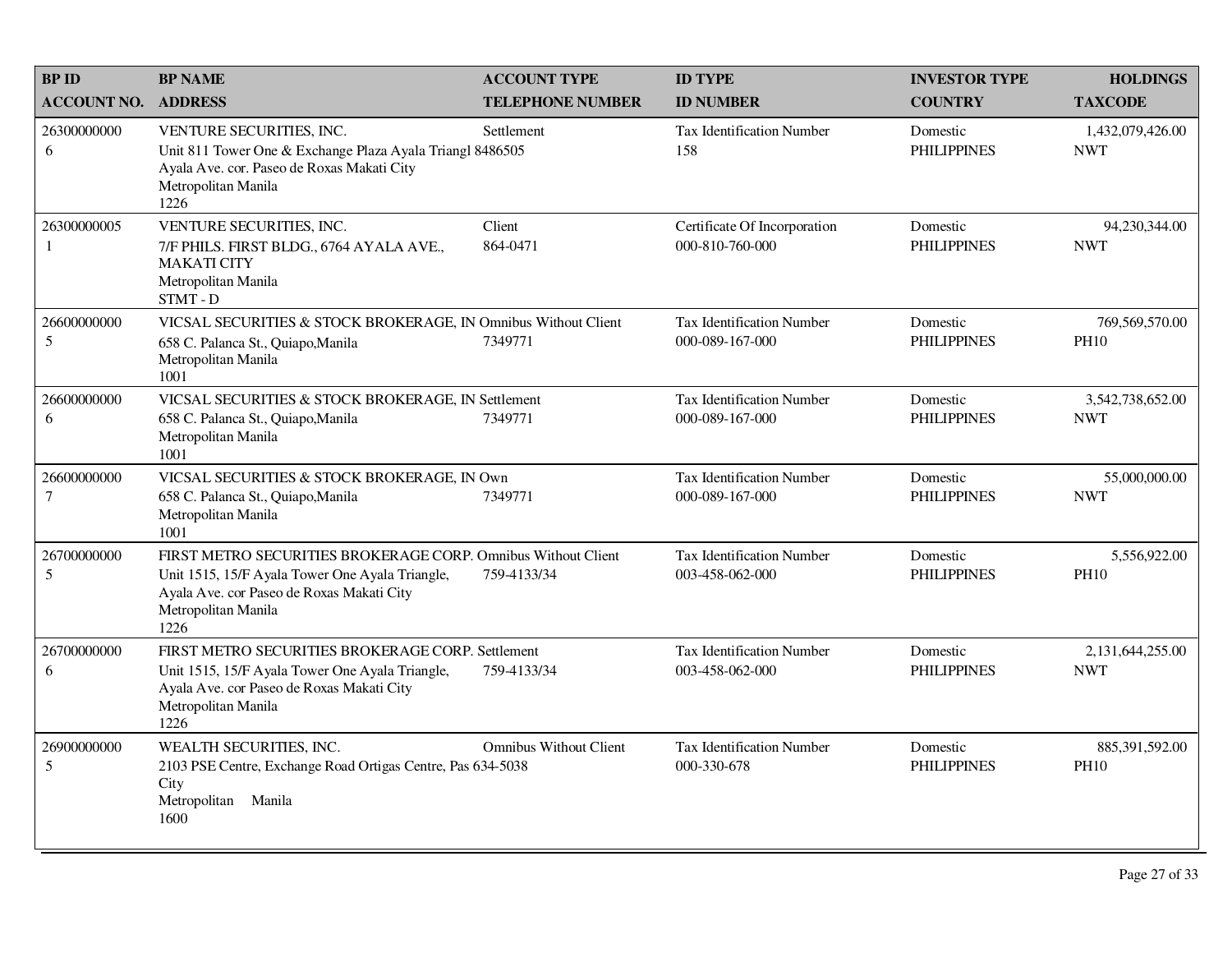| <b>BPID</b>                   | <b>BP NAME</b>                                                                                                                                                 | <b>ACCOUNT TYPE</b>                       | <b>ID TYPE</b>                                      | <b>INVESTOR TYPE</b>           | <b>HOLDINGS</b>                 |
|-------------------------------|----------------------------------------------------------------------------------------------------------------------------------------------------------------|-------------------------------------------|-----------------------------------------------------|--------------------------------|---------------------------------|
| <b>ACCOUNT NO.</b>            | <b>ADDRESS</b>                                                                                                                                                 | <b>TELEPHONE NUMBER</b>                   | <b>ID NUMBER</b>                                    | <b>COUNTRY</b>                 | <b>TAXCODE</b>                  |
| 26900000000<br>$\overline{7}$ | WEALTH SECURITIES, INC.<br>2103 PSE Centre, Exchange Road Ortigas Centre, Pas<br>City<br>Metropolitan Manila<br>1600                                           | Own<br>634-5038                           | <b>Tax Identification Number</b><br>000-330-678     | Domestic<br><b>PHILIPPINES</b> | 152,432.00<br><b>NWT</b>        |
| 27000000000<br>1              | WESTLINK GLOBAL EQUITIES, INC.<br>6/F Philippine Stock Exchange Plaza Ayala Avenue,<br>Makati City<br>Metropolitan Manila<br>1200                              | <b>Omnibus Without Client</b><br>848-6231 | <b>Tax Identification Number</b><br>000-334-828     | Foreign<br><b>PHILIPPINES</b>  | 1,296,910.00<br>FMX1            |
| 27000000000<br>5              | WESTLINK GLOBAL EQUITIES, INC.<br>6/F Philippine Stock Exchange Plaza Ayala Avenue,<br>Makati City<br>Metropolitan Manila<br>1200                              | <b>Omnibus Without Client</b><br>848-6231 | Tax Identification Number<br>000-334-828            | Domestic<br><b>PHILIPPINES</b> | 31,070,397.00<br><b>PH10</b>    |
| 27000000000<br>6              | WESTLINK GLOBAL EQUITIES, INC.<br>6/F Philippine Stock Exchange Plaza Ayala Avenue,<br>Makati City<br>Metropolitan Manila<br>1200                              | Settlement<br>848-6231                    | <b>Tax Identification Number</b><br>000-334-828     | Domestic<br><b>PHILIPPINES</b> | 3,605,818.00<br><b>NWT</b>      |
| 27200000000<br>5              | BERNAD SECURITIES, INC.<br>3/F 1033 M.H. del Pilar St. Ermita, Manila<br>Metropolitan Manila<br>1000                                                           | <b>Omnibus Without Client</b><br>5245186  | <b>Tax Identification Number</b><br>002-919-761     | Domestic<br><b>PHILIPPINES</b> | 887,447,788.00<br><b>PH10</b>   |
| 27200000000<br>6              | BERNAD SECURITIES, INC.<br>3/F 1033 M.H. del Pilar St. Ermita, Manila<br>Metropolitan Manila<br>1000                                                           | Settlement<br>5245186                     | <b>Tax Identification Number</b><br>002-919-761     | Domestic<br><b>PHILIPPINES</b> | 38,426,966.00<br><b>NWT</b>     |
| 27300000000<br>5              | WONG SECURITIES CORPORATION<br>1402-B A. Mabini St., cor. Sta. Monica St., Ermita,<br>Manila<br>Metropolitan Manila<br>1000                                    | <b>Omnibus Without Client</b><br>5217794  | <b>Tax Identification Number</b><br>000-350-895-000 | Domestic<br><b>PHILIPPINES</b> | 14,040,000.00<br><b>PH10</b>    |
| 27500000000<br>5              | YAO & ZIALCITA, INC.<br>Yao & Zialcita, Inc., 5G Vernida I Condominium, 120 5274019 to 21<br>Amorsolo St., Legaspi Village, Makati City<br>Metropolitan Manila | <b>Omnibus Without Client</b>             | <b>Tax Identification Number</b><br>170             | Domestic<br><b>PHILIPPINES</b> | 685, 862, 683.00<br><b>PH10</b> |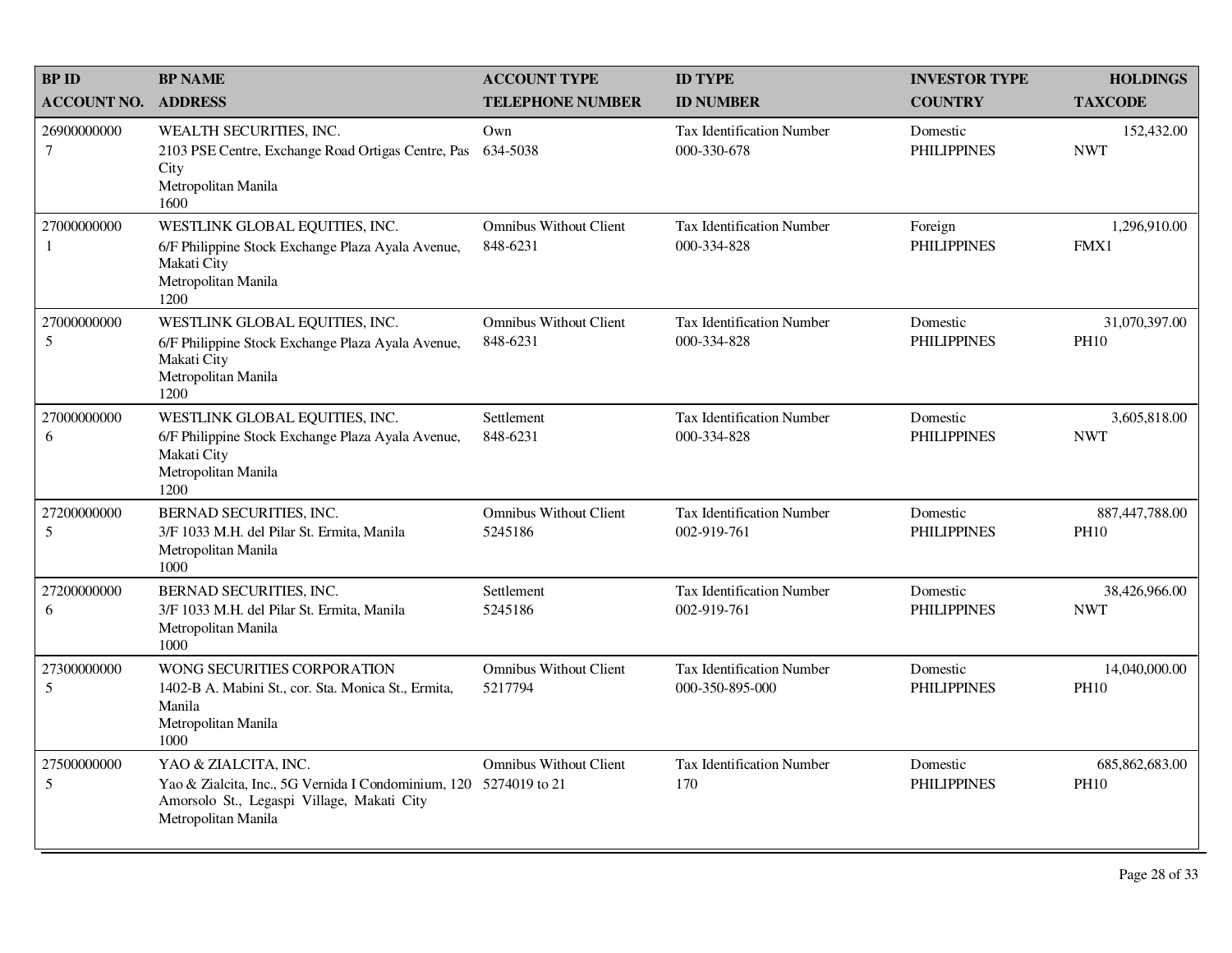| <b>BPID</b>                | <b>BP NAME</b>                                                                                                                                                 | <b>ACCOUNT TYPE</b>                        | <b>ID TYPE</b>                                      | <b>INVESTOR TYPE</b>           | <b>HOLDINGS</b>                 |
|----------------------------|----------------------------------------------------------------------------------------------------------------------------------------------------------------|--------------------------------------------|-----------------------------------------------------|--------------------------------|---------------------------------|
| <b>ACCOUNT NO. ADDRESS</b> |                                                                                                                                                                | <b>TELEPHONE NUMBER</b>                    | <b>ID NUMBER</b>                                    | <b>COUNTRY</b>                 | <b>TAXCODE</b>                  |
| 27500000000<br>$\tau$      | YAO & ZIALCITA, INC.<br>Yao & Zialcita, Inc., 5G Vernida I Condominium, 120 5274019 to 21<br>Amorsolo St., Legaspi Village, Makati City<br>Metropolitan Manila | Own                                        | Tax Identification Number<br>170                    | Domestic<br><b>PHILIPPINES</b> | 32,400,000.00<br><b>NWT</b>     |
| 27800000000<br>5           | YU & COMPANY, INC.<br>Unit E 1606-B Tektite Tower 1 Exhange Road, Ortiga<br>Center Pasig City<br>Metropolitan Manila<br>1600                                   | <b>Omnibus Without Client</b><br>634-6248  | Tax Identification Number<br>000-324-373-000        | Domestic<br><b>PHILIPPINES</b> | 457,134,960.00<br><b>PH10</b>   |
| 27800000000<br>6           | YU & COMPANY, INC.<br>Unit E 1606-B Tektite Tower 1 Exhange Road, Ortiga<br>Center Pasig City<br>Metropolitan Manila<br>1600                                   | Settlement<br>634-6248                     | Tax Identification Number<br>000-324-373-000        | Domestic<br><b>PHILIPPINES</b> | 1,651,685.00<br><b>NWT</b>      |
| 27800000000<br>$\tau$      | YU & COMPANY, INC.<br>Unit E 1606-B Tektite Tower 1 Exhange Road, Ortiga 634-6248<br>Center Pasig City<br>Metropolitan Manila<br>1600                          | Own                                        | Tax Identification Number<br>000-324-373-000        | Domestic<br><b>PHILIPPINES</b> | 10,000,000.00<br><b>NWT</b>     |
| 27900000000<br>5           | <b>BDO SECURITIES CORPORATION</b><br>27/F Tower I & Exchange Plaza Ayala Ave., Makati<br>City<br>Metropolitan Manila<br>1226                                   | <b>Omnibus Without Client</b><br>759-41-44 | <b>Tax Identification Number</b><br>004-814-885-000 | Domestic<br><b>PHILIPPINES</b> | 1,705,247,773.00<br><b>PH10</b> |
| 27900000000<br>6           | <b>BDO SECURITIES CORPORATION</b><br>27/F Tower I & Exchange Plaza Ayala Ave., Makati<br>City<br>Metropolitan Manila<br>1226                                   | Settlement<br>759-41-44                    | Tax Identification Number<br>004-814-885-000        | Domestic<br><b>PHILIPPINES</b> | 5,270,049.00<br><b>NWT</b>      |
| 28200000000<br>6           | PCCI SECURITIES BROKERS CORP.<br>3/F PCCI Corporate Centre 118 Alfaro St, Salcedo<br>Village Makati City<br>Metropolitan Manila<br>1227                        | Settlement<br>893-3920                     | Tax Identification Number<br>177                    | Domestic<br><b>PHILIPPINES</b> | 480,897,364.00<br><b>NWT</b>    |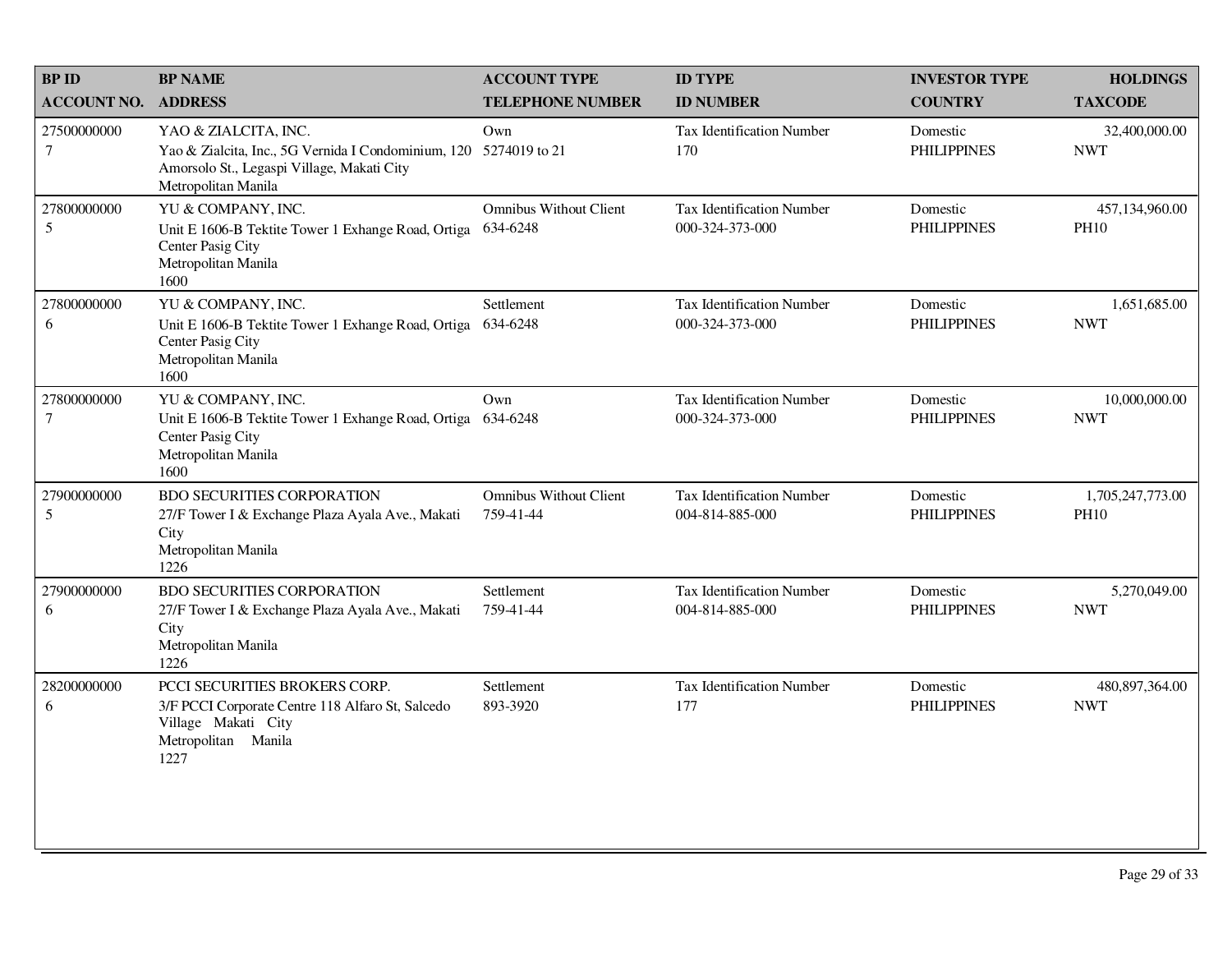| <b>BP ID</b>       | <b>BP NAME</b>                                                                                                                                                               | <b>ACCOUNT TYPE</b>                            | <b>ID TYPE</b>                                      | <b>INVESTOR TYPE</b>           | <b>HOLDINGS</b>                 |
|--------------------|------------------------------------------------------------------------------------------------------------------------------------------------------------------------------|------------------------------------------------|-----------------------------------------------------|--------------------------------|---------------------------------|
| <b>ACCOUNT NO.</b> | <b>ADDRESS</b>                                                                                                                                                               | <b>TELEPHONE NUMBER</b>                        | <b>ID NUMBER</b>                                    | <b>COUNTRY</b>                 | <b>TAXCODE</b>                  |
| 28200000000<br>14  | PCCI SECURITIES BROKERS CORP.<br>3/F PCCI Corporate Centre 118 Alfaro St, Salcedo<br>Village Makati City<br>Metropolitan Manila<br>1227                                      | Settlement<br>893-3920                         | <b>Tax Identification Number</b><br>177             | Domestic<br><b>PHILIPPINES</b> | 9,604,041.00<br><b>PH10</b>     |
| 28300000000<br>5   | EAGLE EQUITIES, INC.<br>179 Kaimito St. Valle Verde II, Pasig City<br>Metropolitan Manila<br>1600                                                                            | <b>Omnibus Without Client</b><br>6363637 to 39 | <b>Tax Identification Number</b><br>178             | Domestic<br><b>PHILIPPINES</b> | 400,970,776.00<br><b>PH10</b>   |
| 28500000000<br>5   | GOLDEN TOWER SECURITIES & HOLDINGS, IN Omnibus Without Client<br>4-B Vernida I Condominium, 120 Amorsolo St.,<br>Legaspi Village, Makati City<br>Metropolitan Manila<br>1229 | 8132839                                        | <b>Tax Identification Number</b><br>179             | Domestic<br><b>PHILIPPINES</b> | 58,908,674.00<br><b>PH10</b>    |
| 28600000000<br>5   | SOLAR SECURITIES, INC.<br>Unit 3002-A East Tower, Phil. Stock Exchange Centre<br>Exchange Road, Ortigas Complex, Pasig City<br>Metropolitan Manila<br>1605                   | <b>Omnibus Without Client</b><br>6366301       | <b>Tax Identification Number</b><br>001-949-768-000 | Domestic<br><b>PHILIPPINES</b> | 1,333,443,967.00<br><b>PH10</b> |
| 28800000000<br>5   | G.D. TAN & COMPANY, INC.<br>Unit 2203-A East Tower, PSE Center Exchange Road, 6339989<br>Ortigas Center, Pasig City<br>Metropolitan Manila<br>1600                           | <b>Omnibus Without Client</b>                  | <b>Tax Identification Number</b><br>000-121-113-000 | Domestic<br><b>PHILIPPINES</b> | 94,492,420.00<br><b>PH10</b>    |
| 28800000000<br>6   | G.D. TAN & COMPANY, INC.<br>Unit 2203-A East Tower, PSE Center Exchange Road, 6339989<br>Ortigas Center, Pasig City<br>Metropolitan Manila<br>1600                           | Settlement                                     | <b>Tax Identification Number</b><br>000-121-113-000 | Domestic<br><b>PHILIPPINES</b> | 11,581,991.00<br><b>NWT</b>     |
| 32800000000<br>5   | DW CAPITAL INC.<br>UNIT 1610-1611 TOWER ONE & EXCHANGE<br>PLAZA, AYALA TRIANGLE, AYALA AVENUE,<br><b>MAKATI CITY 1226</b><br>Metropolitan Manila<br>$\Omega$                 | <b>Omnibus Without Client</b><br>8369633       | <b>Tax Identification Number</b><br>200-262-862-000 | Domestic<br><b>PHILIPPINES</b> | 1,281,098,370.00<br><b>PH10</b> |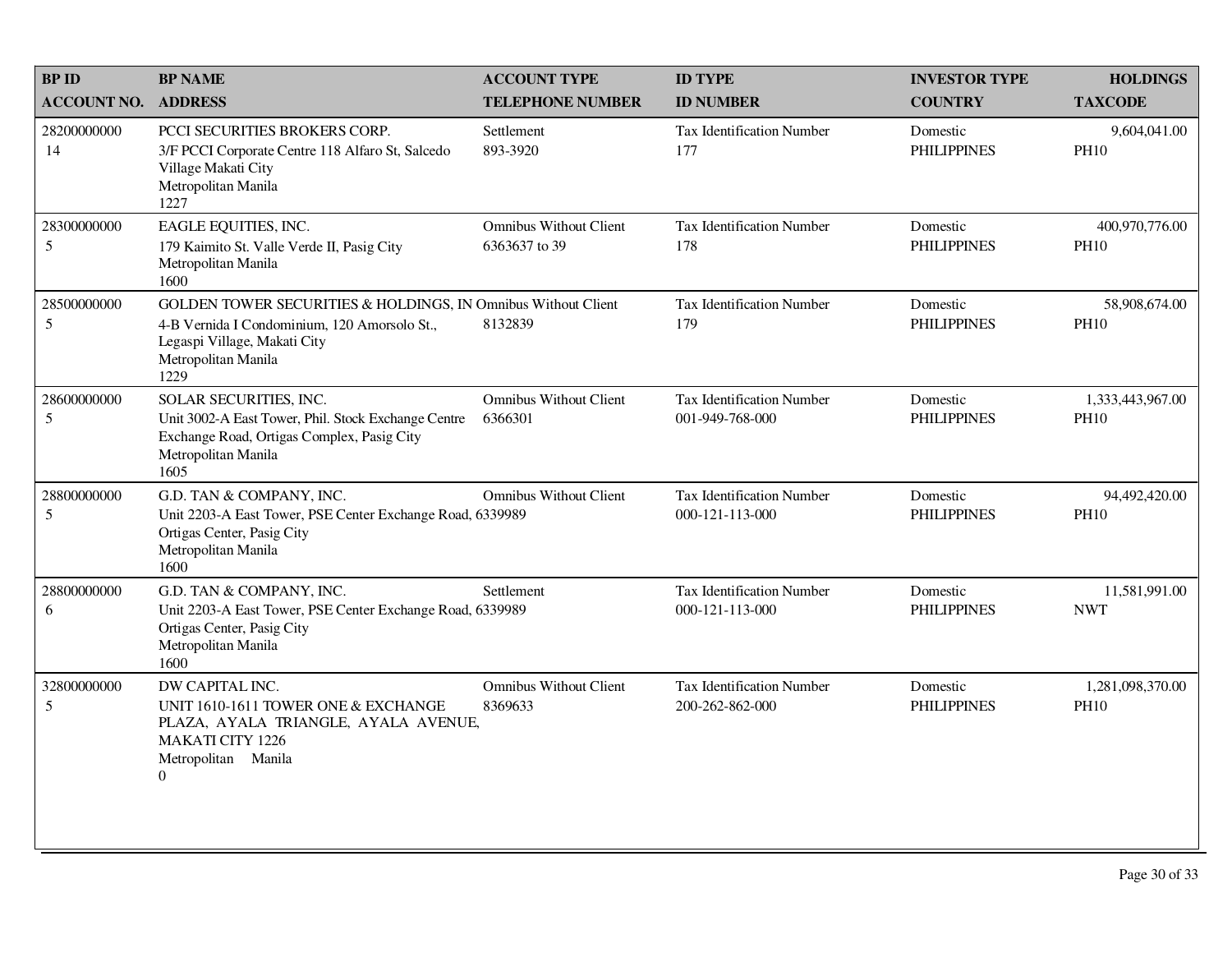| <b>BPID</b>                    | <b>BP NAME</b>                                                                                                                                                  | <b>ACCOUNT TYPE</b>                | <b>ID TYPE</b>                                      | <b>INVESTOR TYPE</b>           | <b>HOLDINGS</b>               |
|--------------------------------|-----------------------------------------------------------------------------------------------------------------------------------------------------------------|------------------------------------|-----------------------------------------------------|--------------------------------|-------------------------------|
| <b>ACCOUNT NO.</b>             | <b>ADDRESS</b>                                                                                                                                                  | <b>TELEPHONE NUMBER</b>            | <b>ID NUMBER</b>                                    | <b>COUNTRY</b>                 | <b>TAXCODE</b>                |
| 33800000000<br>$\,8\,$         | PHILIPPINE EQUITY PARTNERS, INC.<br>Unit 19C Citibank Tower Citibank Plaza 8741 Paseo d 8145788<br>Roxas Makati City<br>Metropolitan Manila<br>1226             | Settlement                         | <b>Tax Identification Number</b><br>213-130-068-000 | Domestic<br><b>PHILIPPINES</b> | 84,760.00<br><b>NWT</b>       |
| 34500000000<br>$5\overline{)}$ | UNICAPITAL SECURITIES INC.<br>4F Majalco Bldg Benavidez cor Trasierra Sts Legaspi<br>Vill., Makati City<br>Metropolitan Manila<br>1200                          | Omnibus Without Client<br>750-2030 | Tax Identification Number<br>005-294-264-000        | Domestic<br><b>PHILIPPINES</b> | 246,650,214.00<br><b>PH10</b> |
| 34500000000<br>6               | UNICAPITAL SECURITIES INC.<br>4F Majalco Bldg Benavidez cor Trasierra Sts Legaspi<br>Vill., Makati City<br>Metropolitan Manila<br>1200                          | Settlement<br>750-2030             | <b>Tax Identification Number</b><br>005-294-264-000 | Domestic<br><b>PHILIPPINES</b> | 44,831,460.00<br><b>NWT</b>   |
| 36800000000<br>5               | SunSecurities, Inc.<br>2703 27th Floor One Corporate Center, J. Vargas Cor. 477-6001<br>Meralco Ave., Ortigas Center, Pasig City<br>Metropolitan Manila<br>1605 | <b>Omnibus Without Client</b>      | Tax Identification Number<br>007-258-688            | Domestic<br><b>PHILIPPINES</b> | 625,354,843.00<br><b>PH10</b> |
| 36800000000<br>$\tau$          | SunSecurities, Inc.<br>2703 27th Floor One Corporate Center, J. Vargas Cor. 477-6001<br>Meralco Ave., Ortigas Center, Pasig City<br>Metropolitan Manila<br>1605 | Own                                | <b>Tax Identification Number</b><br>007-258-688     | Domestic<br><b>PHILIPPINES</b> | 4,831.00<br><b>NWT</b>        |
| 38700000000<br>$\mathfrak{S}$  | COHERCO SECURITIES, INC.<br>240 Banawe cor. Panalturan St. Manresa, Quezon City 365-3804<br>Metropolitan Manila<br>1115                                         | <b>Omnibus Without Client</b>      | <b>Tax Identification Number</b><br>190             | Domestic<br><b>PHILIPPINES</b> | 20,000,000.00<br><b>PH10</b>  |
| 38800000000<br>$\mathfrak{S}$  | ARMSTRONG SECURITIES, INC.<br>Unit 2205-A, 22/F PSE Centre Exchange Road, Ortiga 6346337 to 39<br>Centre, Pasig City<br>Metropolitan Manila<br>1600             | <b>Omnibus Without Client</b>      | <b>Tax Identification Number</b><br>191             | Domestic<br><b>PHILIPPINES</b> | 5,114,712.00<br><b>PH10</b>   |
|                                |                                                                                                                                                                 |                                    |                                                     |                                |                               |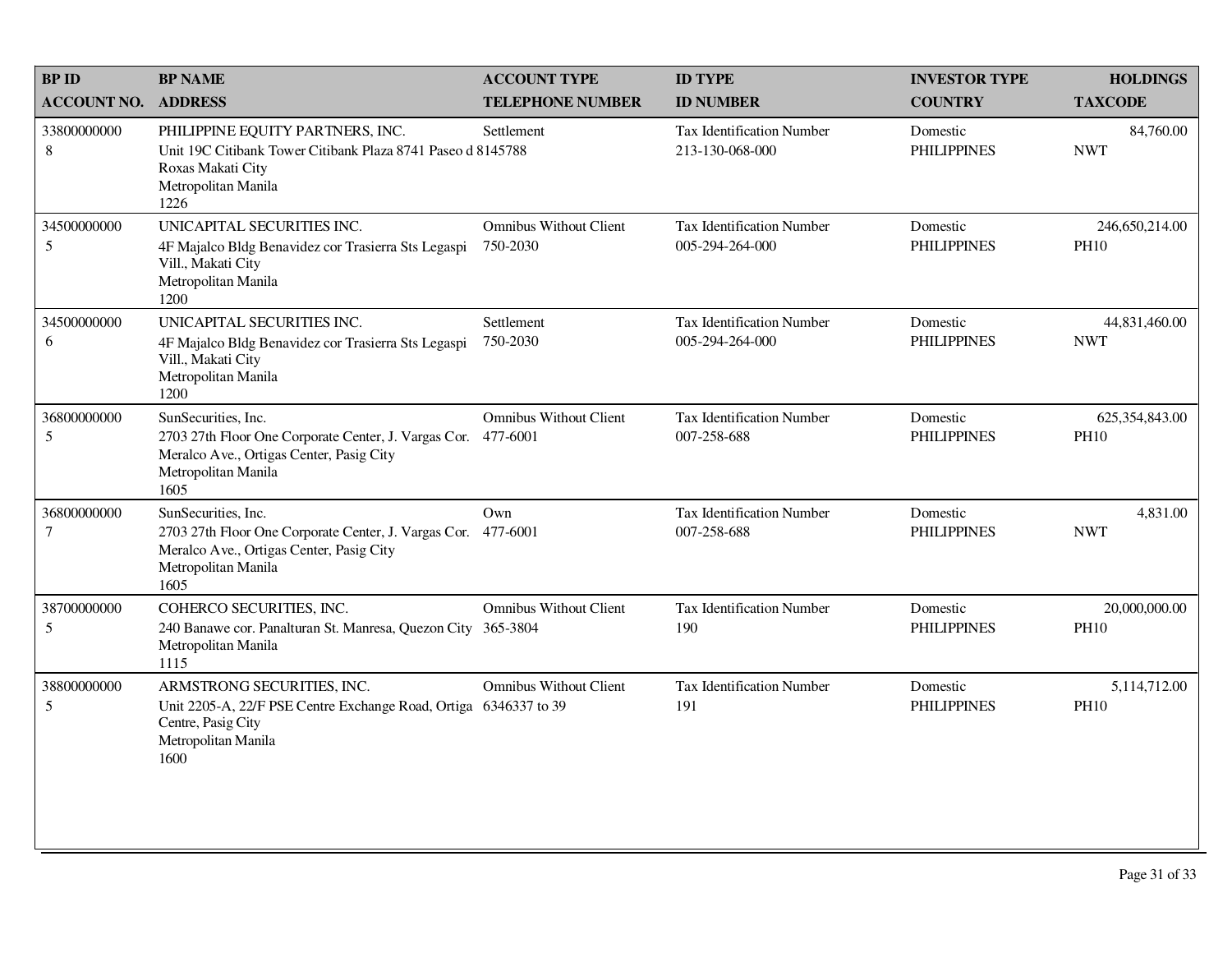| <b>BPID</b>                    | <b>BP NAME</b>                                                                                                                                                | <b>ACCOUNT TYPE</b>           | <b>ID TYPE</b>                                      | <b>INVESTOR TYPE</b>           | <b>HOLDINGS</b>                 |
|--------------------------------|---------------------------------------------------------------------------------------------------------------------------------------------------------------|-------------------------------|-----------------------------------------------------|--------------------------------|---------------------------------|
| <b>ACCOUNT NO.</b>             | <b>ADDRESS</b>                                                                                                                                                | <b>TELEPHONE NUMBER</b>       | <b>ID NUMBER</b>                                    | <b>COUNTRY</b>                 | <b>TAXCODE</b>                  |
| 38900000000<br>5               | KING'S POWER SECURITIES, INC.<br>RM 1602 FEDERAL TOWER DASMARINAS ST.,<br><b>BINONDO, MANILA</b><br>Metropolitan Manila<br>$\overline{0}$                     | <b>Omnibus Without Client</b> | <b>Tax Identification Number</b><br>205-495-236     | Domestic<br><b>PHILIPPINES</b> | 2,765,442,694.00<br><b>PH10</b> |
| 48800000000<br>5               | TIMSON SECURITIES, INC.<br>UNIT 3310 ROBINSON'S EQUITABLE TOWER AD724-9639<br>AVE. CORNER POVEDA, ORTIGAS<br>Metropolitan Manila<br>STMT-E                    | <b>Omnibus Without Client</b> | Tax Identification Number<br>008-502-210            | Domestic<br><b>PHILIPPINES</b> | 15,000,000.00<br><b>PH10</b>    |
| 52800000000<br>5               | STAR ALLIANCE SECURITIES CORP.<br>1201 ONE GLOBAL PLACE, 5TH AVE. COR. 25TH478-0107<br>ST., BONIFACIO GLOBAL CITY, TAGUIG CITY<br>Metropolitan Manila<br>1634 | <b>Omnibus Without Client</b> | <b>Tax Identification Number</b><br>008-323-446-000 | Domestic<br><b>PHILIPPINES</b> | 280,837.00<br><b>PH10</b>       |
| 52800000000<br>$7\phantom{.0}$ | STAR ALLIANCE SECURITIES CORP.<br>1201 ONE GLOBAL PLACE, 5TH AVE. COR. 25TH478-0107<br>ST., BONIFACIO GLOBAL CITY, TAGUIG CITY<br>Metropolitan Manila<br>1634 | Own                           | <b>Tax Identification Number</b><br>008-323-446-000 | Domestic<br><b>PHILIPPINES</b> | 431,106,741.00<br><b>NWT</b>    |
| B1620002489                    | PHILIPPINE FIRE & MARINE INSURANCE<br>CORPORATION, INC.                                                                                                       | Client                        | Tax Identification Number                           | Domestic                       | 285,676,879.00                  |
| $\mathbf{1}$                   | 5TH FLR. LEPANTO BLDG., 8747 PASEO DE<br>ROXAS, MAKATI CITY<br>Metropolitan Manila<br>1226                                                                    | 892-2981                      | 565***                                              | <b>PHILIPPINES</b>             | <b>PH10</b>                     |
| DEUB2000007                    | DEUTSCHE BANK AG MANILA BRANCH A/C<br><b>CLIENTS DEUB20</b>                                                                                                   | Client                        | Certificate Of Incorporation                        | Domestic                       | 128,089,887.00                  |
| 1                              | 23F AYALA TOWER ONE AYALA AVE. MAKATI 8946989<br><b>CITY</b><br>Metropolitan Manila                                                                           |                               | 000-449-586-000                                     | <b>PHILIPPINES</b>             | <b>PH10</b>                     |
| PABC1000000                    | AB CAPITAL & INVESTMENT CORP. - TRUST & Own<br><b>INVESTMENT DIV.</b>                                                                                         |                               | Tax Identification Number                           | Domestic                       | 25,454,929.00                   |
| $\mathbf{1}$                   | G/F, Asianbank Centre Bldg., Sen. Gil Puyat Extensio 8930373<br>cor. Tordesillas St., Salcedo Village Makati City<br>Metropolitan Manila<br>$\boldsymbol{0}$  |                               | 899                                                 | <b>PHILIPPINES</b>             | <b>NWT</b>                      |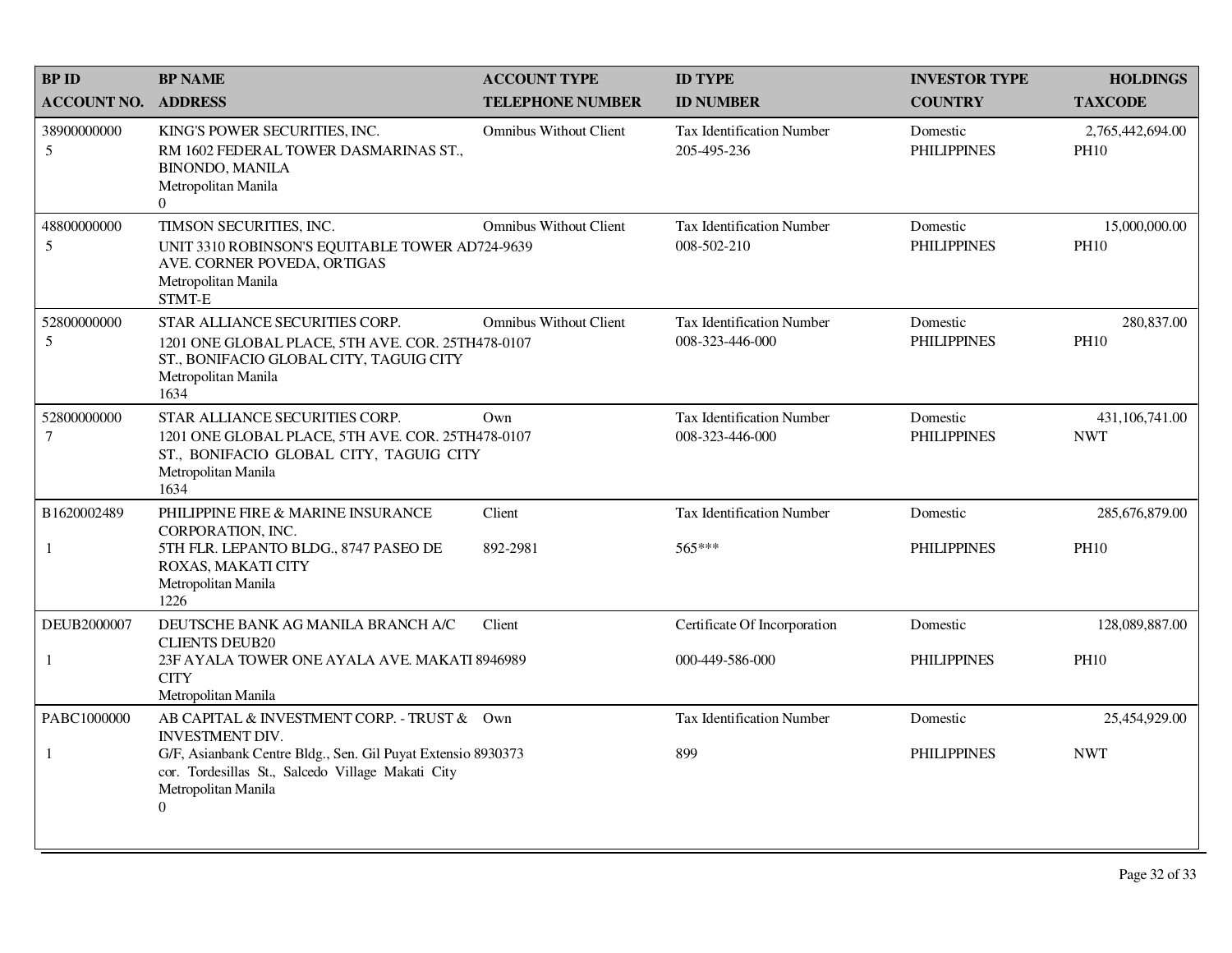| <b>BP ID</b>       | <b>BP NAME</b>                                                                                                                 | <b>ACCOUNT TYPE</b>     | <b>ID TYPE</b>                   | <b>INVESTOR TYPE</b> | <b>HOLDINGS</b>   |
|--------------------|--------------------------------------------------------------------------------------------------------------------------------|-------------------------|----------------------------------|----------------------|-------------------|
| <b>ACCOUNT NO.</b> | <b>ADDRESS</b>                                                                                                                 | <b>TELEPHONE NUMBER</b> | <b>ID NUMBER</b>                 | <b>COUNTRY</b>       | <b>TAXCODE</b>    |
| PCPL1000000        | UNITED COCONUT PLANTERS LIFE ASSURANCOWN<br><b>CORPORATION</b>                                                                 |                         | <b>Tax Identification Number</b> | Domestic             | 149,000,000.00    |
|                    | 6774 Cocolife Building, Ayala Avenue, Makati City<br>Metropolitan Manila<br>1200                                               | 812-9070                | 000-604-739-000                  | <b>PHILIPPINES</b>   | <b>NWT</b>        |
| <b>PSMC2000000</b> | SAN MIGUEL CORPORATION RETIREMENT<br><b>PLAN-STP</b>                                                                           | Own                     | <b>Tax Identification Number</b> | Domestic             | 217,637,528.00    |
|                    | San Miguel Corporation Retirement Plan 40 San<br>Miguel Avenue, Ortigas Center Mandaluyong City<br>Metropolitan Manila<br>1550 | 632-3000                | 929                              | <b>PHILIPPINES</b>   | <b>NWT</b>        |
| RCBC3000000        | RCBC TRUST & INVESTMENT DIVISION -<br><b>VARIOUS TAXABLE ACCTS</b>                                                             | Own                     | <b>Tax Identification Number</b> | Domestic             | 1,000,000.00      |
|                    | 333 SEN. GIL J. PUYAT AVE., MAKATI CITY<br>Metropolitan Manila                                                                 | 8783326                 | 987.                             | <b>PHILIPPINES</b>   | <b>PH10</b>       |
|                    |                                                                                                                                |                         | <b>Total Holdings</b>            |                      | 78,464,208,515.00 |
| <b>Grand Total</b> |                                                                                                                                |                         |                                  |                      | 78,464,208,515.00 |

If no written notice of any error or correction is received by PDTC within five (5) calendar days from receipt hereof, you shall be deemed to have accepted the accuracy and completeness of the details indicated in this report.

This document is computer generated and requires no signature.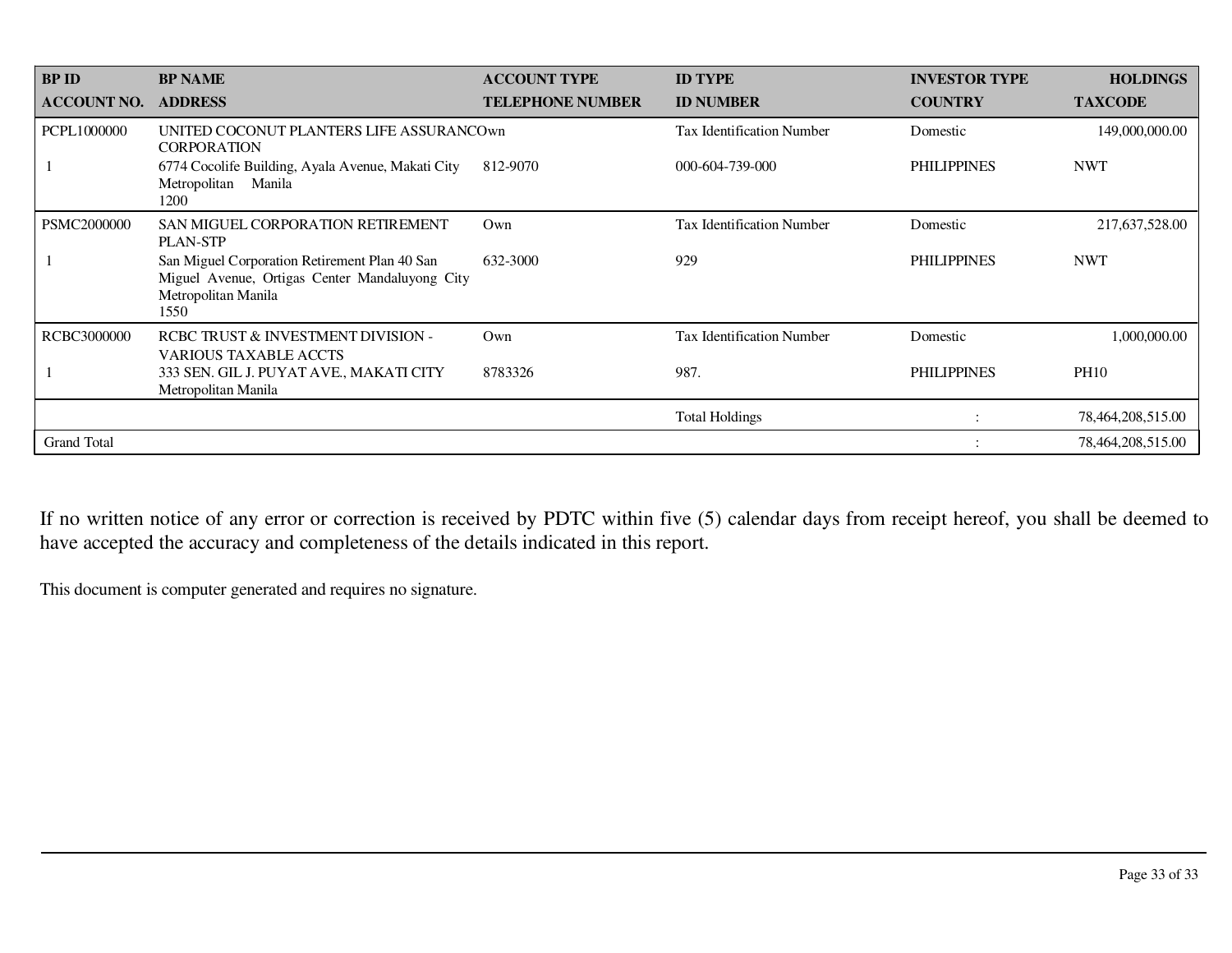#### Stock Transfer Service Inc. Page No. 1 MANILA MANING CORPORATION (MAB) List of Top 100 Stockholders As of 03/31/2015

| Rank Sth. No.          | Name                                                                                  | Citizenship | Holdings                 | Rank   |
|------------------------|---------------------------------------------------------------------------------------|-------------|--------------------------|--------|
|                        | 1 0016016658 PCD NOMINEE CORPORATION (FILIPINO)                                       | Filipino    | 32,605,024,969           | 31.48% |
|                        | 2 2500000009 F. YAP SECURITIES, INC.                                                  | Filipino    | 14,600,041,056 14.10%    |        |
|                        | 3 0600000003 F. YP SEURITIES INC F. YAP SECURITIES, INC.                              | Filipino    | 12, 477, 721, 842 12.05% |        |
|                        | 4 0012000359 LEPANTO CONSOLIDATED MINING COMPANY                                      | Filipino    | 12,045,531,915           | 11.63% |
|                        | 5 0006000111 F. YAP SECURITIES INC F. YAP SECURITIES, INC.                            | Filipino    | 9,495,835,411            | 09.17% |
|                        | 6 0012000360 LEPANTO INVESTMENT & DEV. CORPORATION                                    | Filipino    | 5,037,619,533            | 04.86% |
|                        | 7 0016011312 PCD NOMINEE CORPORATION (NON-FILIPINO)                                   | Foreign     | 3,516,169,173            | 03.39% |
|                        | 8 0006017929 F. YAP SECURITIES INC.                                                   | Foreign     | 1,665,206,615            | 01.61% |
| 9 0025005497 BRYAN YAP |                                                                                       | Filipino    | 1, 124, 317, 007         | 01.09% |
|                        | 10 0025005502 PAULINO YAP                                                             | Filipino    | 1,019,720,824            | 00.98% |
|                        | 11 0025005511 CRESENCIO YAP                                                           | Filipino    | 950, 612, 016            | 00.92% |
|                        | 12 0003026095 CORONET PROPERTY HOLDINGS CORP CORONET PROPERTY HOLDINGS<br><b>CORP</b> | Filipino    | 851,662,573              | 00.82% |
|                        | 13 0025005500 PACITA YAP                                                              | Filipino    | 824,539,227              | 00.80% |
|                        | 14 0025005518 PAULINO YAP                                                             | Filipino    | 787,396,304              | 00.76% |
|                        | 15 0004000158 DAVID GO SECURITIES CORP. DAVID GO SECURITIES CORP.                     | Filipino    | 590, 574, 844            | 00.57% |
| 16 0025005505 EMMA YAP |                                                                                       | Filipino    | 529,116,591              | 00.51% |
|                        | 17 0025005522 CRESENCIO YAP                                                           | Filipino    | 504, 155, 049            | 00.49% |
|                        | 18 0025005498 CHRISTINE KAREN YAP                                                     | Filipino    | 492, 917, 544            | 00.48% |
|                        | 19 0025005499 CHRISTINE YAP                                                           | Filipino    | 461, 919, 918            | 00.45% |
| 20 0025005516 EMMA YAP |                                                                                       | Filipino    | 433,448,272              | 00.42% |
|                        | 21 0016000522 MARTESIO PEREZ                                                          | Filipino    | 251,735,175              | 00.24% |
|                        | 22 0019000695 SHIPSIDE, INC.                                                          | Filipino    | 232,893,997              | 00.22% |
|                        | 23 0025005501 PAUL YAP JR.                                                            | Filipino    | 226,723,229              | 00.22% |
|                        | 24 0025005515 PAUL YAP JR.                                                            | Filipino    | 208,038,698              | 00.20% |
|                        | 25 0016000515 JESSAMYN DESIREE B. PEREZ                                               | Filipino    | 191, 561, 253            | 00.18% |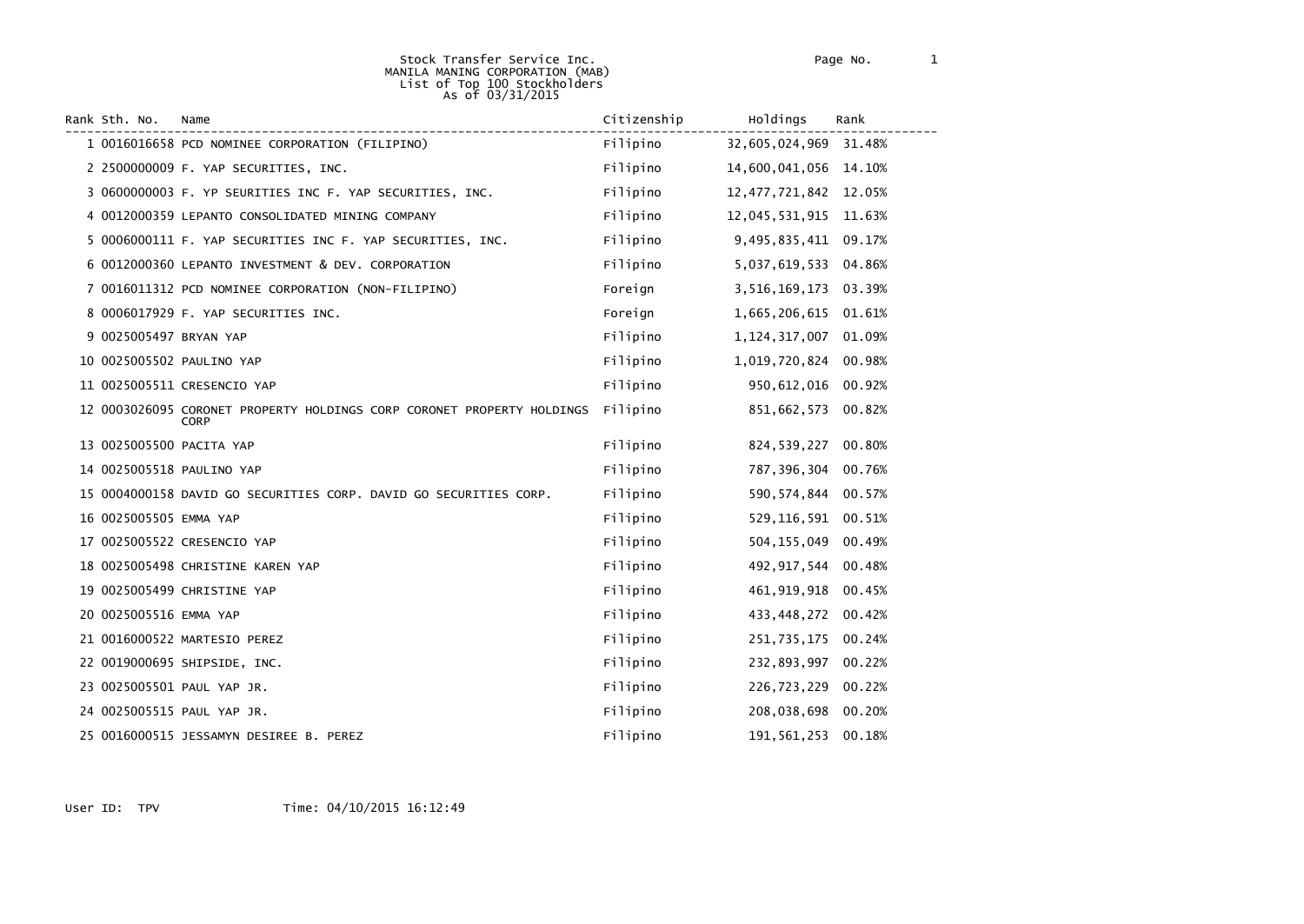#### Stock Transfer Service Inc. Page No. 2 MANILA MANING CORPORATION (MAB) List of Top 100 Stockholders As of 03/31/2015

| Rank Sth. No.            | Name                                                                  | Citizenship | Holdings      | Rank   |
|--------------------------|-----------------------------------------------------------------------|-------------|---------------|--------|
|                          | 26 0001030049 FLORENTINO ALMACEN JR.                                  | Filipino    | 160,500,000   | 00.15% |
|                          | 27 0020004709 THE FIRST RESOURCES MANAGEMENT & SECURITIES CORPORATION | Filipino    | 150,000,000   | 00.14% |
|                          | 28 1600000001 MARTESIO C. PEREZ                                       | Filipino    | 134,099,084   | 00.13% |
|                          | 29 0016000517 KATERINA TANYA B. PEREZ                                 | Filipino    | 113, 111, 253 | 00.11% |
|                          | 30 0016000521 MA. CYMBELINE B. PEREZ                                  | Filipino    | 113, 111, 253 | 00.11% |
|                          | 31 0016000511 CHARLENE DENISE B. PEREZ                                | Filipino    | 112,269,072   | 00.11% |
|                          | 32 0025005496 ARLENE K. YAP                                           | Filipino    | 90,152,434    | 00.09% |
|                          | 33 0018000748 HORACIO RODRIGUEZ                                       | Filipino    | 70,455,575    | 00.07% |
|                          | 34 0016017010 PL LIM INVESTMENTS, INC.                                | Filipino    | 57,000,000    | 00.06% |
| 35 0025005517 FELIPE YAP |                                                                       | Filipino    | 56,706,107    | 00.05% |
| 36 0025005514 FELIPE YAP |                                                                       | Filipino    | 49,401,596    | 00.05% |
|                          | 37 2500000007 FLORENTINO D. ALMACEN, JR.                              | Filipino    | 45,084,269    | 00.04% |
|                          | 38 0016030009 FAUSTO R. PREYSLER JR.                                  | Filipino    | 45,000,000    | 00.04% |
|                          | 39 0003001065 MARIANO CHUA                                            | Filipino    | 44, 344, 840  | 00.04% |
|                          | 40 0013000542 MERCANTILE INSURANCE CO., INC.                          | Filipino    | 28,910,000    | 00.03% |
|                          | 41 0002000211 EDUARDO BANGAYAN                                        | Filipino    | 27,669,589    | 00.03% |
|                          | 42 0004011832 JULIA K. MARIA ALESANDRA K. DE LA CRUZ DE LA CRUZ OR    | Filipino    | 27,329,421    | 00.03% |
|                          | 43 2500000011 WILLIAM RAGOS ENRILE II                                 | Filipino    | 25,617,977    | 00.02% |
|                          | 44 0014003635 FLORA NG SIU KHENG                                      | Filipino    | 25,000,000    | 00.02% |
|                          | 45 0005000054 E.N. MADRAZO CORP. E. N. MADRAZO CORP.                  | Filipino    | 22,710,000    | 00.02% |
|                          | 46 0012000543 GENARA LIMSON                                           | Filipino    | 22,050,000    | 00.02% |
|                          | 47 0019023130 SMS DEVELOPMENT CORP.                                   | Filipino    | 21,000,000    | 00.02% |
|                          | 48 0006000117 F. YAP SECURITIES, INC. ACCOUNT NO. BY                  | Filipino    | 19,434,384    | 00.02% |
| 49 0025000278 FELIPE YAP |                                                                       | Filipino    | 18,927,503    | 00.02% |
|                          | 50 0006000747 A/C -CKY FYSI                                           | Filipino    | 18,454,855    | 00.02% |
| 51 0003001309 LUISA CO   |                                                                       | Filipino    | 18, 167, 337  | 00.02% |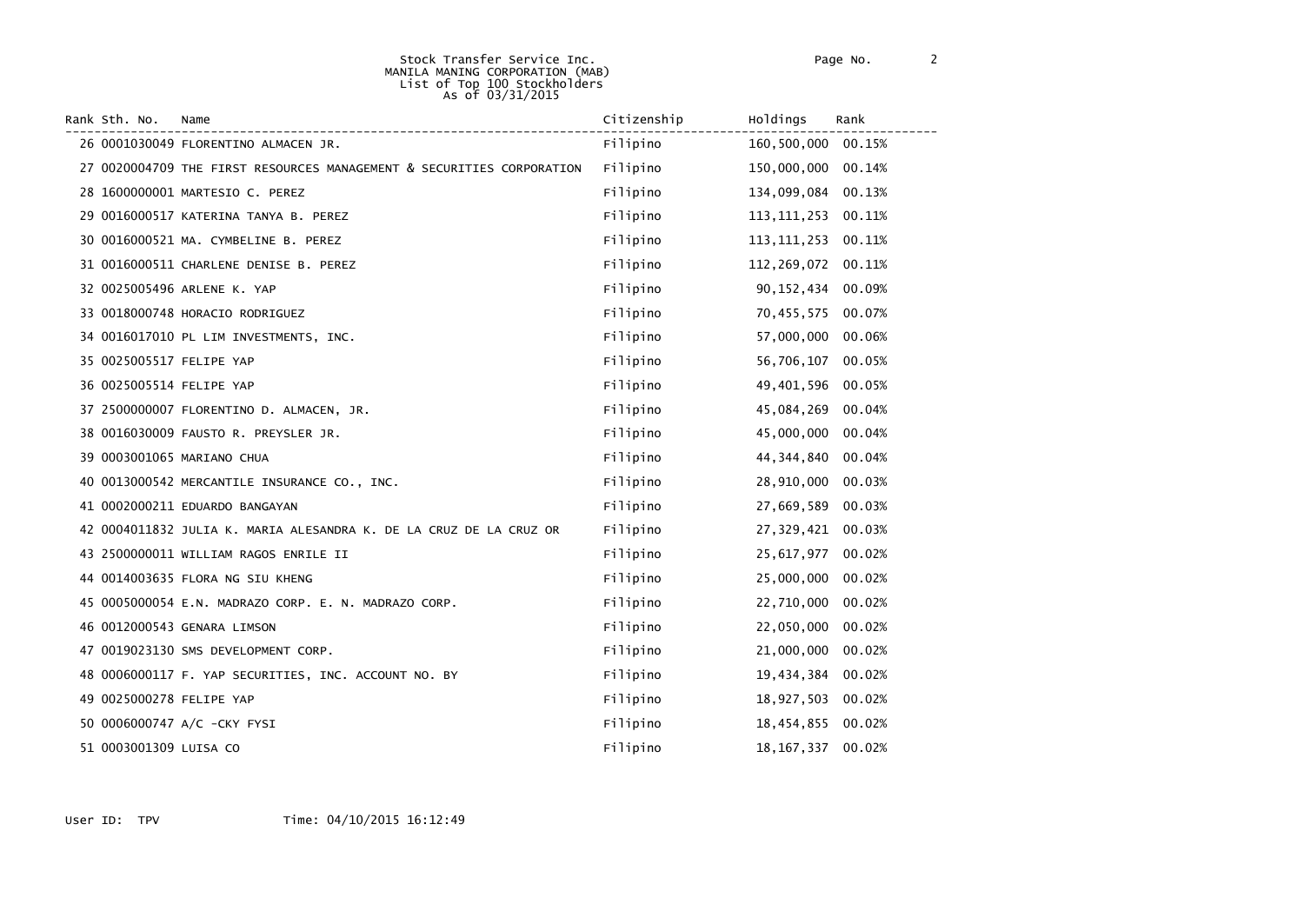#### Stock Transfer Service Inc. Page No. 3 MANILA MANING CORPORATION (MAB) List of Top 100 Stockholders As of 03/31/2015

| Rank Sth. No. | Name                                                                          | Citizenship | Holdings          | Rank   |
|---------------|-------------------------------------------------------------------------------|-------------|-------------------|--------|
|               | 52 0003001427 MARIO CRUEL                                                     | Filipino    | 18,020,000 00.02% |        |
|               | 53 0013000520 ALBERTO MENDOZA                                                 | Filipino    | 16,494,382 00.02% |        |
|               | 54 0002000290 DANILO G. BAUTISTA                                              | Filipino    | 16,287,467        | 00.02% |
|               | 55 0008000463 SUNDER HEMANDAS                                                 | Filipino    | 15,876,000        | 00.02% |
|               | 56 0016000638 PLLIM MANAGEMENT & INVESTMENT INC.                              | Filipino    | 15,486,891 00.01% |        |
|               | 57 0003001387 CORE MARITIME CORPORATION                                       | Filipino    | 15,394,757        | 00.01% |
|               | 58 0020014741 PEDRO O. TAN                                                    | Filipino    | 15,000,000        | 00.01% |
|               | 59 0300000004 GEORGE T. CHIONGBIAN III                                        | Filipino    | 12,000,000        | 00.01% |
|               | 60 0004000244 ARTEMIO F. DISINI                                               | Filipino    | 11,800,000        | 00.01% |
|               | 61 0017002719 QUALITY INVESTMENTS & SECS. CORP. A/C #017003                   | Filipino    | 11,680,000        | 00.01% |
|               | 62 0013000331 PEDRO WONG MADARANG                                             | Filipino    | 11,000,000        | 00.01% |
|               | 63 0023000056 WHITE ELEPHANTS, INC.                                           | Filipino    | 10,500,000 00.01% |        |
|               | 64 0008000497 HIGHLAND SECURITIES INC HIGHLAND SECURITIES, INC.               | Filipino    | 10,269,663        | 00.01% |
|               | 65 0001030091 AMERICAN WIRE & CABLE CO. INC AMERICAN WIRE & CABLE CO.<br>INC. | Filipino    | 10,000,000 00.01% |        |
|               | 66 0001030103 ROGER C. ANG                                                    | Filipino    | 10,000,000 00.01% |        |
|               | 67 0013017816 MULTIPLE ACHIEVEMENT CORP.                                      | Filipino    | 10,000,000        | 00.01% |
|               | 68 0016016992 PHILIPPINE INTERNATIONAL LIFE INSURANCE CO., INC.               | Filipino    | 10,000,000        | 00.01% |
|               | 69 0016005861 NATHANIEL PEREZ                                                 | Filipino    | 10,000,000        | 00.01% |
|               | 70 1200000018 EVELYN ONG LAO                                                  | Filipino    | 10,000,000        | 00.01% |
|               | 71 0003030165 VIRGINIA G. CORDERO                                             | Filipino    | 9,941,123         | 00.01% |
|               | 72 0006000529 FGC MARKETING CORP. FGC MARKETING CORP.                         | Filipino    | 9,698,697         | 00.01% |
|               | 73 0002000370 BLUE RIDGE MINERAL CORP BLUE RIDGE MINERAL CORP.                | Filipino    | 9,600,000 00.01%  |        |
|               | 74 0001000865 LUPICINO C. ANDALAN                                             | Filipino    | 9,127,035         | 00.01% |
|               | 75 0015000177 FRANCISCO ONG                                                   | Filipino    | 7,644,000 00.01%  |        |
|               | 76 0003000959 CATHERINE CHOA                                                  | Filipino    | 7,600,000         | 00.01% |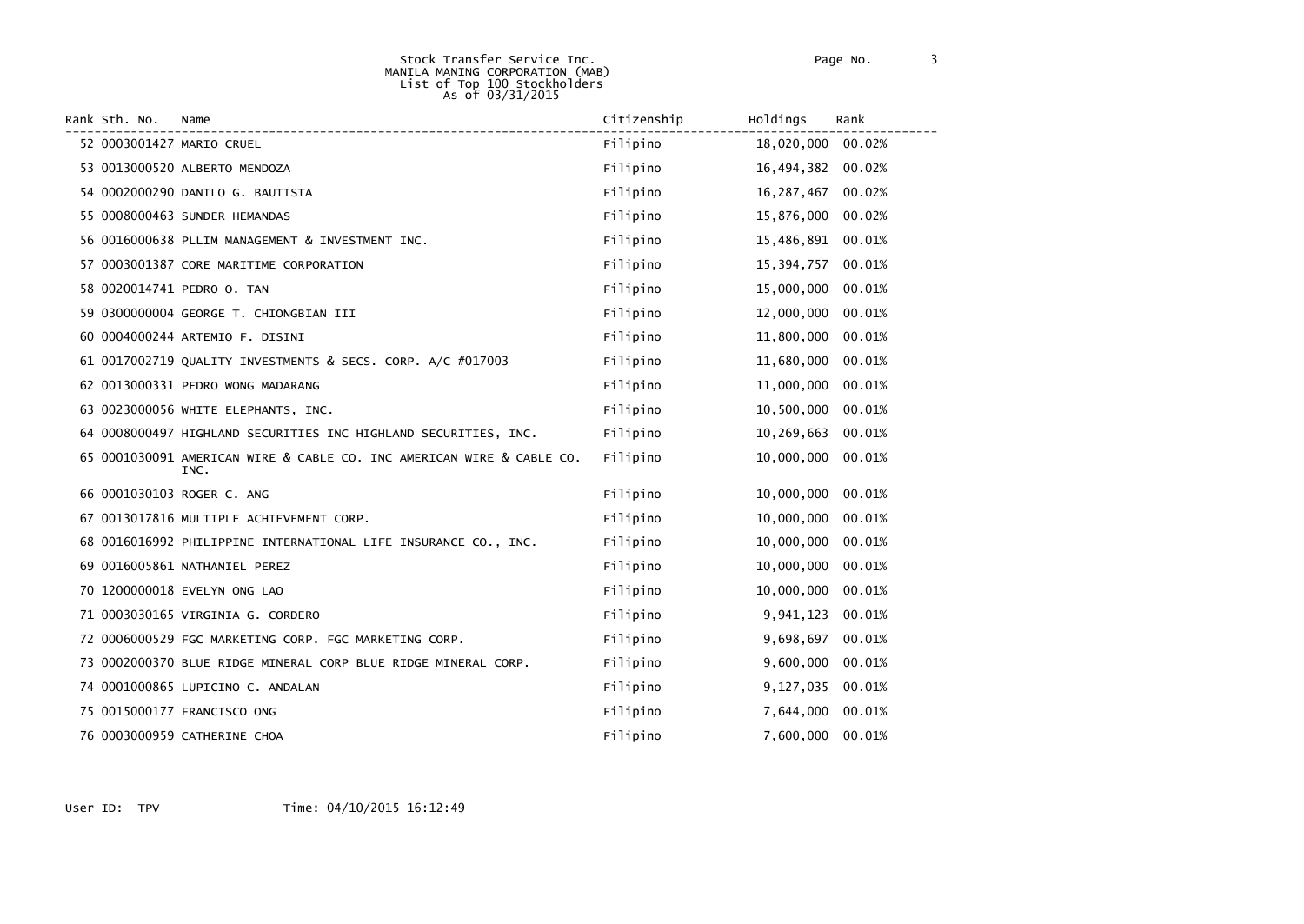#### Stock Transfer Service Inc. Page No. 4 MANILA MANING CORPORATION (MAB) List of Top 100 Stockholders As of 03/31/2015

| Rank Sth. No.          | Name                                   | Citizenship | Holdings         | Rank   |
|------------------------|----------------------------------------|-------------|------------------|--------|
| 77 0003030100 LILY CHI |                                        | Filipino    | 7,500,000        | 00.01% |
|                        | 78 0013015677 PEDRO W. MADARANG        | Filipino    | 7,500,000        | 00.01% |
|                        | 79 0003001379 SAMSON CORDERO JR.       | Filipino    | 7,350,000        | 00.01% |
|                        | 80 0002000209 FLORENTINA BANEZ         | Filipino    | 7,075,571 00.01% |        |
|                        | 81 0007013832 ALEX C. GRANT            | Foreign     | 6,992,967        | 00.01% |
|                        | 82 0012016585 GILBERT LIU              | Filipino    | 6,872,659        | 00.01% |
|                        | 83 0003001494 LEONILO A. CUERDO        | Filipino    | 6,657,099        | 00.01% |
|                        | 84 0004000142 LAMBERTO O. DANAQUE      | Filipino    | 6,644,400        | 00.01% |
|                        | 85 0010004954 ZHUI XU ZHUI XU          | Foreign     | 6,300,000        | 00.01% |
|                        | 86 0002000326 CHRISTOPHER BELL-KNIGHT  | Foreign     | 6,200,000        | 00.01% |
|                        | 87 2500000010 CANDICE CHOA COCUACO     | Filipino    | 6,084,269        | 00.01% |
|                        | 88 0025000400 TIAN SANG TIAN SANG      | Filipino    | 6,061,686 00.01% |        |
|                        | 89 0008012260 JOHN HARPER              | Filipino    | 6,000,000        | 00.01% |
|                        | 90 0005004833 RAY C. ESPINOSA          | Filipino    | 6,000,000        | 00.01% |
|                        | 91 0020000627 MARIA LOURDES TUASON     | Filipino    | 5,930,337        | 00.01% |
|                        | 92 0004010425 ARTEMIO F. DISINI        | Filipino    | 5,900,000 00.01% |        |
|                        | 93 0020000501 DOMINGO TIU              | Filipino    | 5,880,000        | 00.01% |
|                        | 94 0026000015 ELIZABETH ZARATE         | Filipino    | 5,754,451 00.01% |        |
|                        | 95 0003030166 BUN TENG BUN TENG        | Filipino    | 5,625,000        | 00.01% |
|                        | 96 0011005649 MARIA VIRGINIA KABIGTING | Filipino    | 5,153,400        | 00.00% |
|                        | 97 0016017001 ARSENIO V. PAREDES       | Filipino    | 5,123,596        | 00.00% |
|                        | 98 1600000003 CHARLENE DENISE PEREZ    | Filipino    | 5,111,336 00.00% |        |
|                        | 99 1600000004 KATERINE TANYA PEREZ     | Filipino    | 5,111,336 00.00% |        |
|                        | 100 1600000005 MA. CYMBELINE PEREZ     | Filipino    | 5,111,336 00.00% |        |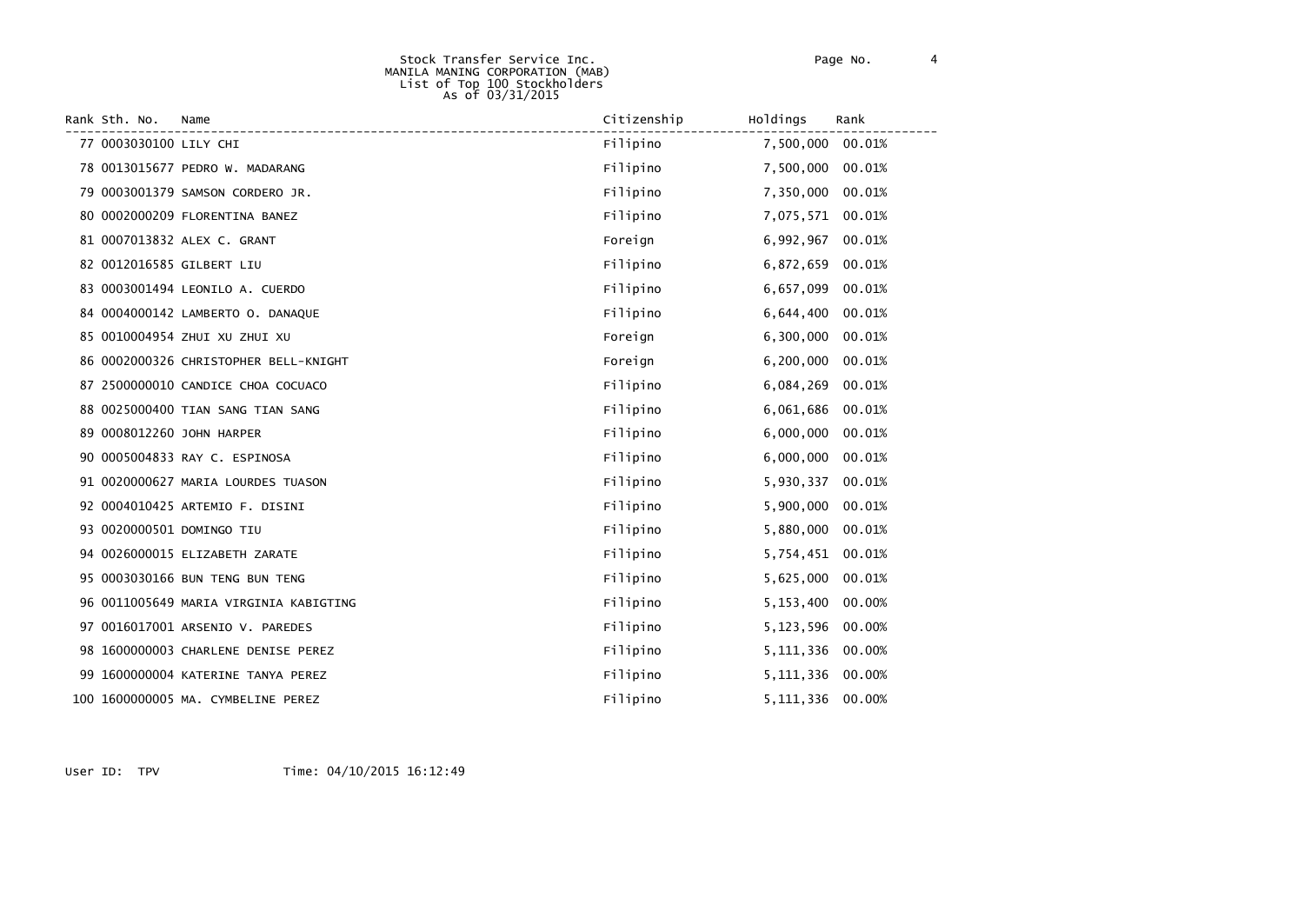### Stock Transfer Service Inc. The Contract of Page No. 5 MANILA MANING CORPORATION (MAB) List of Top 100 Stockholders As of 03/31/2015

Rank Sth. No. Name Citizenship Holdings Rank (2008) Rank Citizenship Holdings Rank (2008) Rank (2009) Rank (2009) Rank (2009) Rank (2009) Rank (2009) Rank (2009) Rank (2009) Rank (2009) Rank (2009) Rank (2009) Rank (2009) ------------------------------------------------------------------------------------------------------------------------

--------------- ------- Total Top <sup>100</sup> Shareholders : 103,082,349,042 99.52% =============== =======

--------------- Total Outstanding Shares 103,576,098,876

===============

User ID: TPV Time: 04/10/2015 16:12:49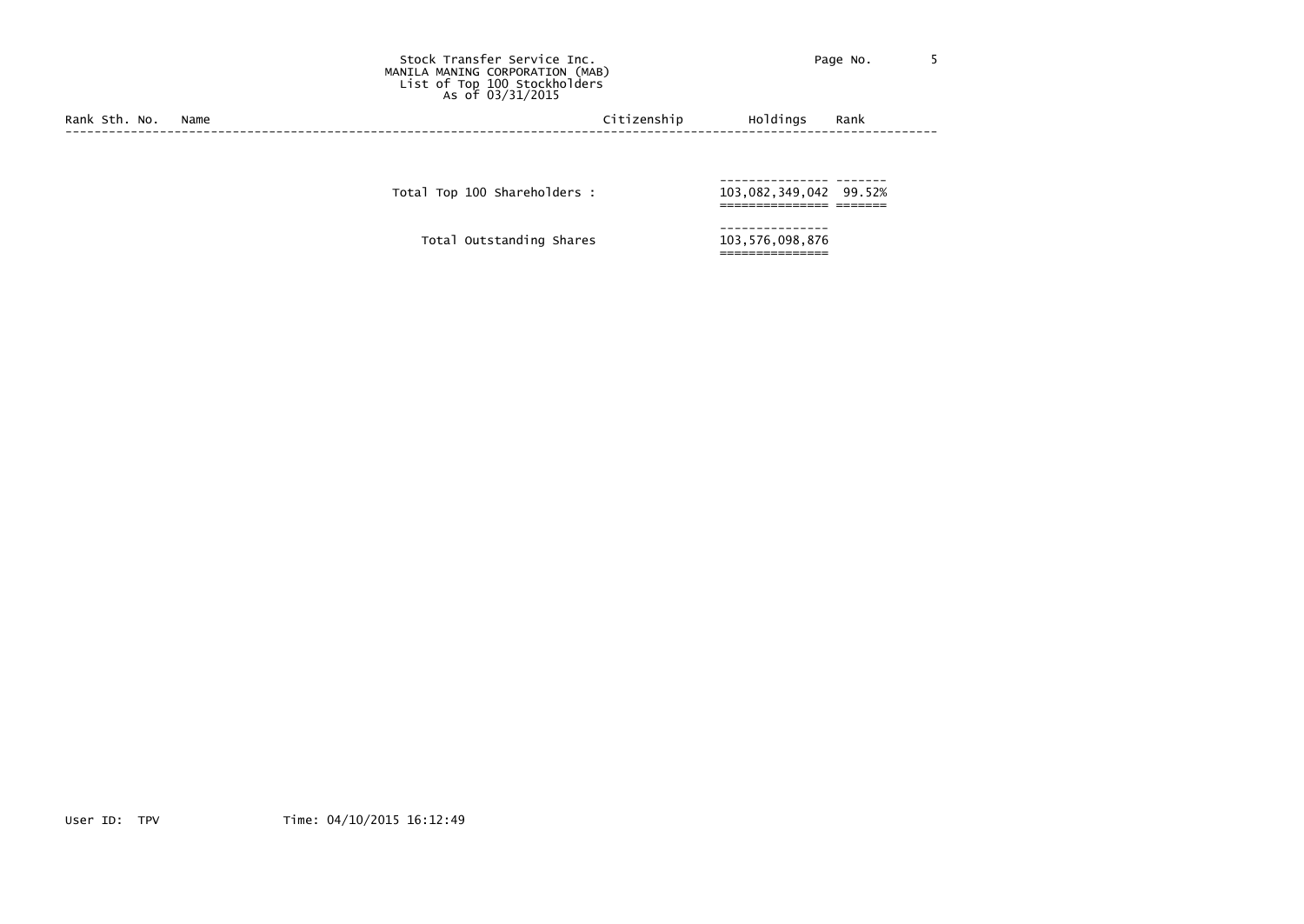**RBKPS006 DEPUSER7** 

# Philippine Depository & Trust Corp.

Philippine Depository & Trust Corp.

**E** PDTC

## **OUTSTANDING BALANCES FOR A SPECIFIC COMPANY**

Company Code - MAB000000000 & Company Name - MANILA MINING B

**Business Date** 03/31/2015

| <b>BP ID</b><br><b>ACCOUNT NO.</b> | <b>BP NAME</b><br><b>ADDRESS</b>                                                                                                                               | <b>ACCOUNT TYPE</b><br><b>TELEPHONE NUMBER</b> | <b>ID TYPE</b><br><b>ID NUMBER</b>              | <b>INVESTOR TYPE</b><br><b>COUNTRY</b> | <b>HOLDINGS</b><br><b>TAXCODE</b> |
|------------------------------------|----------------------------------------------------------------------------------------------------------------------------------------------------------------|------------------------------------------------|-------------------------------------------------|----------------------------------------|-----------------------------------|
| 10000000000<br>5                   | UPCC SECURITIES CORP.<br>UNIT 1202 TOWER ONE AND EXCHANGE PLAZ<br>AYALA AVENUE, MAKATI CITY<br>Metropolitan Manila<br>$\Omega$                                 | <b>Omnibus Without Client</b><br>8921174       | <b>Tax Identification Number</b>                | Domestic<br><b>PHILIPPINES</b>         | 44,084,893.00<br><b>PH10</b>      |
| 10100000000                        | A & A SECURITIES, INC.<br>Rm. 1906 Ayala Ave. Condominium 6776 Ayala Ave.<br>Makati City<br>Metropolitan Manila<br>1200                                        | <b>Omnibus Without Client</b><br>810-54-01     | <b>Tax Identification Number</b><br>2           | Foreign<br><b>PHILIPPINES</b>          | 1,777,446.00<br>FMX1              |
| 10100000000<br>5                   | A & A SECURITIES, INC.<br>Rm. 1906 Ayala Ave. Condominium 6776 Ayala Ave.<br>Makati City<br>Metropolitan Manila<br>1200                                        | <b>Omnibus Without Client</b><br>810-54-01     | <b>Tax Identification Number</b><br>2           | Domestic<br><b>PHILIPPINES</b>         | 150,292,120.00<br><b>PH10</b>     |
| 10200000000<br>5                   | <b>ABACUS SECURITIES CORPORATION</b><br>Unit 2904-A East Tower, PSE Centre Exchange Road, 634-2105<br>Ortigas Center Pasig City<br>Metropolitan Manila<br>1600 | <b>Omnibus Without Client</b>                  | <b>Tax Identification Number</b><br>001-006-900 | Domestic<br><b>PHILIPPINES</b>         | 2,176,045,333.00<br><b>PH10</b>   |
| 10200000000<br>7                   | <b>ABACUS SECURITIES CORPORATION</b><br>Unit 2904-A East Tower, PSE Centre Exchange Road, 634-2105<br>Ortigas Center Pasig City<br>Metropolitan Manila<br>1600 | $Qw$ n                                         | <b>Tax Identification Number</b><br>001-006-900 | Domestic<br><b>PHILIPPINES</b>         | 131,895,902.00<br><b>NWT</b>      |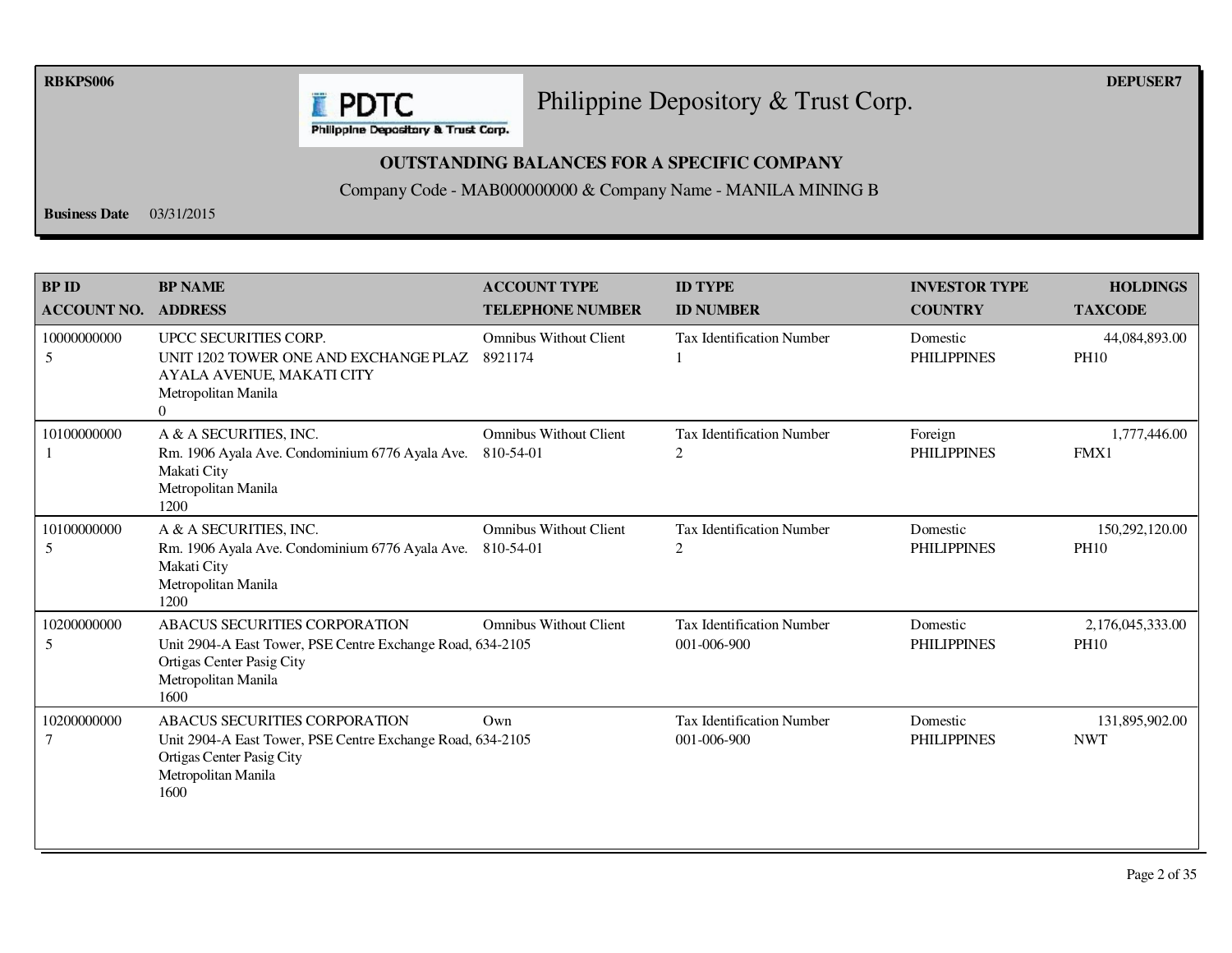| <b>BPID</b>        | <b>BP NAME</b>                                                                                                                                                                      | <b>ACCOUNT TYPE</b>                             | <b>ID TYPE</b>                                      | <b>INVESTOR TYPE</b>           | <b>HOLDINGS</b>               |
|--------------------|-------------------------------------------------------------------------------------------------------------------------------------------------------------------------------------|-------------------------------------------------|-----------------------------------------------------|--------------------------------|-------------------------------|
| <b>ACCOUNT NO.</b> | <b>ADDRESS</b>                                                                                                                                                                      | <b>TELEPHONE NUMBER</b>                         | <b>ID NUMBER</b>                                    | <b>COUNTRY</b>                 | <b>TAXCODE</b>                |
| 10300000000<br>-1  | ACCORD CAPITAL EQUITIES CORPORATION<br>Unit 1101 Orient Square Building Emerald Avenue<br>Ortigas Center, Pasig City<br>Metropolitan Manila<br>1600                                 | <b>Omnibus Without Client</b><br>687-5071 to 74 | <b>Tax Identification Number</b><br>213-831-103     | Foreign<br><b>PHILIPPINES</b>  | 160,651,685.00<br>FMX1        |
| 10300000000<br>5   | ACCORD CAPITAL EQUITIES CORPORATION<br>Unit 1101 Orient Square Building Emerald Avenue<br>Ortigas Center, Pasig City<br>Metropolitan Manila<br>1600                                 | <b>Omnibus Without Client</b><br>687-5071 to 74 | <b>Tax Identification Number</b><br>213-831-103     | Domestic<br><b>PHILIPPINES</b> | 310,466,471.00<br><b>PH10</b> |
| 10400000000<br>5   | A. T. DE CASTRO SECURITIES CORP.<br>Suite 701, 7/F Ayala Tower I, Exchange Plaza, Ayala<br>Triangle, Ayala Ave., Makati City<br>Metropolitan Manila<br>1226                         | <b>Omnibus Without Client</b><br>848-7160 to 65 | <b>Tax Identification Number</b><br>000-151-360-000 | Domestic<br><b>PHILIPPINES</b> | 45,352,112.00<br><b>PH10</b>  |
| 10500000000<br>5   | ALL ASIA SECURITIES MANAGEMENT CORP.<br>All Asia Capital Center 105 Paseo de Roxas St. Makat 818-3211<br>City<br>Metropolitan Manila<br>1200                                        | <b>Omnibus Without Client</b>                   | <b>Tax Identification Number</b><br>6               | Domestic<br><b>PHILIPPINES</b> | 856,000.00<br><b>PH10</b>     |
| 10600000000<br>5   | ALPHA SECURITIES CORP.<br>UNIT 3003, ONE CORPORATE CENTRE, 30TH<br>FLOOR, JULIA VARGAS STREET, COR MERALC<br>AVENUE STREET, ORTIGAS CENTER, PASIG CI<br>Metropolitan Manila<br>1200 | <b>Omnibus Without Client</b><br>6546806        | <b>Tax Identification Number</b><br>000-155-035-000 | Domestic<br><b>PHILIPPINES</b> | 15,379,590.00<br><b>PH10</b>  |
| 10600000000<br>18  | ALPHA SECURITIES CORP.<br>UNIT 3003, ONE CORPORATE CENTRE, 30TH<br>FLOOR, JULIA VARGAS STREET, COR MERALC<br>AVENUE STREET, ORTIGAS CENTER, PASIG CI<br>Metropolitan Manila<br>1200 | Settlement<br>6546806                           | <b>Tax Identification Number</b><br>000-155-035-000 | Foreign<br><b>PHILIPPINES</b>  | 3,800,000.00<br><b>RA10</b>   |
| 10900000000<br>5   | <b>BA SECURITIES, INC.</b><br>Rm 401-403 CLMC Bldg, 256-259 EDSA Greenhills<br>Mandaluyong<br>City<br>Metropolitan<br>Manila<br>1550                                                | <b>Omnibus Without Client</b><br>727-5374       | Tax Identification Number<br>10                     | Domestic<br><b>PHILIPPINES</b> | 1,401,577.00<br><b>PH10</b>   |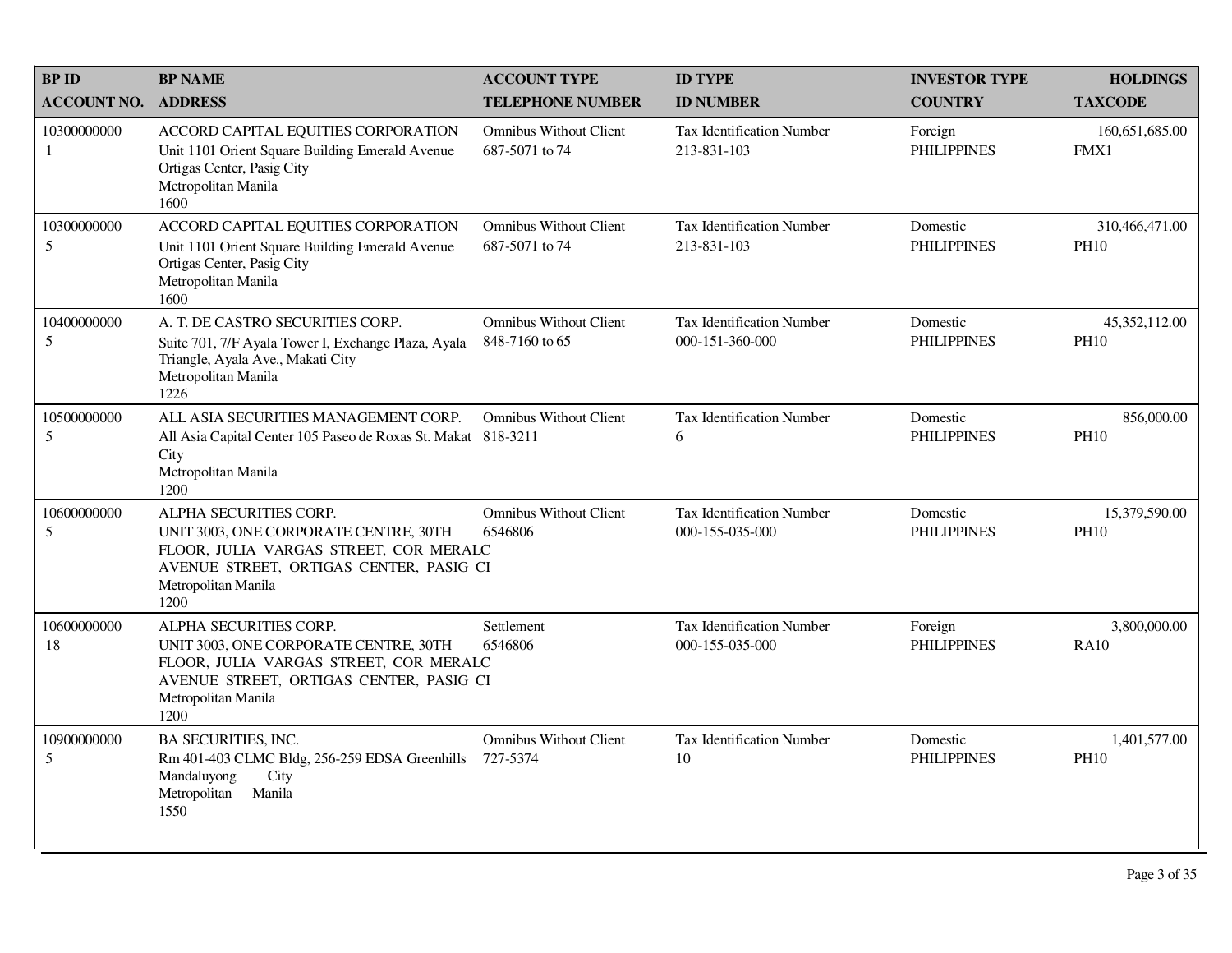| <b>BPID</b>                   | <b>BP NAME</b>                                                                                                                                      | <b>ACCOUNT TYPE</b>                       | <b>ID TYPE</b>                                      | <b>INVESTOR TYPE</b>           | <b>HOLDINGS</b>               |
|-------------------------------|-----------------------------------------------------------------------------------------------------------------------------------------------------|-------------------------------------------|-----------------------------------------------------|--------------------------------|-------------------------------|
| <b>ACCOUNT NO.</b>            | <b>ADDRESS</b>                                                                                                                                      | <b>TELEPHONE NUMBER</b>                   | <b>ID NUMBER</b>                                    | <b>COUNTRY</b>                 | <b>TAXCODE</b>                |
| 10900000000<br>6              | <b>BA SECURITIES, INC.</b><br>Rm 401-403 CLMC Bldg, 256-259 EDSA Greenhills<br>Mandaluyong City<br>Metropolitan Manila<br>1550                      | Settlement<br>727-5374                    | <b>Tax Identification Number</b><br>10              | Domestic<br><b>PHILIPPINES</b> | 793,496.00<br><b>NWT</b>      |
| 10900000000<br>$\,8\,$        | <b>BA SECURITIES, INC.</b><br>Rm 401-403 CLMC Bldg, 256-259 EDSA Greenhills<br>Mandaluyong City<br>Metropolitan Manila<br>1550                      | Settlement<br>727-5374                    | Tax Identification Number<br>10                     | Domestic<br><b>PHILIPPINES</b> | 5,461,014.00<br><b>NWT</b>    |
| 10900000000<br>14             | BA SECURITIES, INC.<br>Rm 401-403 CLMC Bldg, 256-259 EDSA Greenhills<br>Mandaluyong City<br>Metropolitan Manila<br>1550                             | Settlement<br>727-5374                    | <b>Tax Identification Number</b><br>10              | Domestic<br><b>PHILIPPINES</b> | 33,489,906.00<br><b>PH10</b>  |
| 10900000000<br>19             | <b>BA SECURITIES, INC.</b><br>Rm 401-403 CLMC Bldg, 256-259 EDSA Greenhills<br>Mandaluyong City<br>Metropolitan Manila<br>1550                      | Settlement<br>727-5374                    | Tax Identification Number<br>10                     | Foreign<br><b>PHILIPPINES</b>  | 2,329,321.00<br><b>RA25</b>   |
| 11000000000<br>1              | ANGPING & ASSOCIATES SECURITIES, INC.<br>Suites 2002/2004, The Peak, 107 Alfaro St., Salcedo<br>Village, Makati City<br>Metropolitan Manila<br>1227 | <b>Omnibus Without Client</b><br>8482915  | <b>Tax Identification Number</b><br>005-037-731-000 | Foreign<br><b>PHILIPPINES</b>  | 145,400,000.00<br>FMX1        |
| 11000000000<br>5              | ANGPING & ASSOCIATES SECURITIES, INC.<br>Suites 2002/2004, The Peak, 107 Alfaro St., Salcedo<br>Village, Makati City<br>Metropolitan Manila<br>1227 | <b>Omnibus Without Client</b><br>8482915  | Tax Identification Number<br>005-037-731-000        | Domestic<br><b>PHILIPPINES</b> | 129,833,947.00<br><b>PH10</b> |
| 11100000000<br>5              | ANSALDO, GODINEZ & CO., INC.<br>340 Nueva St., Binondo Manila<br>Metropolitan Manila<br>1006                                                        | <b>Omnibus Without Client</b><br>242-5127 | <b>Tax Identification Number</b><br>007-571-837-000 | Domestic<br><b>PHILIPPINES</b> | 108,376,212.00<br><b>PH10</b> |
| 11100000000<br>$\overline{7}$ | ANSALDO, GODINEZ & CO., INC.<br>340 Nueva St., Binondo Manila<br>Metropolitan Manila<br>1006                                                        | Own<br>242-5127                           | <b>Tax Identification Number</b><br>007-571-837-000 | Domestic<br><b>PHILIPPINES</b> | 26,897,431.00<br><b>NWT</b>   |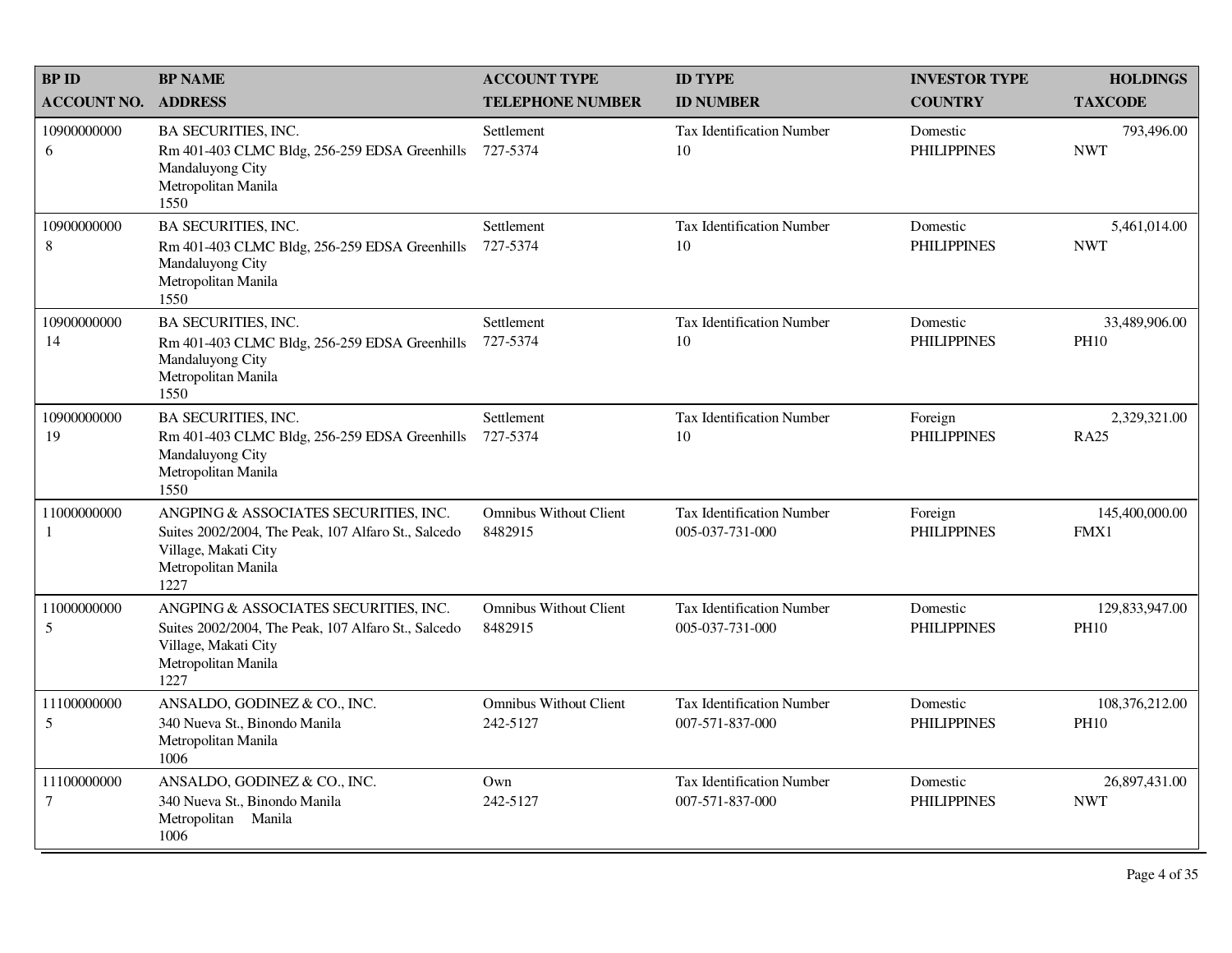| <b>BP ID</b>                  | <b>BP NAME</b>                                                                                                                | <b>ACCOUNT TYPE</b>                      | <b>ID TYPE</b>                                      | <b>INVESTOR TYPE</b>           | <b>HOLDINGS</b>               |
|-------------------------------|-------------------------------------------------------------------------------------------------------------------------------|------------------------------------------|-----------------------------------------------------|--------------------------------|-------------------------------|
| <b>ACCOUNT NO.</b>            | <b>ADDRESS</b>                                                                                                                | <b>TELEPHONE NUMBER</b>                  | <b>ID NUMBER</b>                                    | <b>COUNTRY</b>                 | <b>TAXCODE</b>                |
| 11200000000<br>$\overline{2}$ | AB CAPITAL SECURITIES, INC.<br>8/F Phinma Plaza 39 Plaza Drive, Rockwell Center<br>Makati City<br>Metropolitan Manila<br>1200 | Settlement<br>814-5601                   | <b>Tax Identification Number</b><br>13              | Foreign<br><b>PHILIPPINES</b>  | 4,031,638.00<br>FMX1          |
| 11200000000<br>6              | AB CAPITAL SECURITIES, INC.<br>8/F Phinma Plaza 39 Plaza Drive, Rockwell Center<br>Makati City<br>Metropolitan Manila<br>1200 | Settlement<br>814-5601                   | <b>Tax Identification Number</b><br>13              | Domestic<br><b>PHILIPPINES</b> | 86,451,192.00<br><b>NWT</b>   |
| 11200000000<br>14             | AB CAPITAL SECURITIES, INC.<br>8/F Phinma Plaza 39 Plaza Drive, Rockwell Center<br>Makati City<br>Metropolitan Manila<br>1200 | Settlement<br>814-5601                   | <b>Tax Identification Number</b><br>13              | Domestic<br><b>PHILIPPINES</b> | 13,609,550.00<br><b>PH10</b>  |
| 11500000000<br>1              | SB EQUITIES, INC.<br>18/F, Security Bank Centre 6776 Ayala Avenue,<br>Makati City<br>Metropolitan Manila<br>1226              | <b>Omnibus Without Client</b><br>8911037 | <b>Tax Identification Number</b><br>000-152-830-000 | Foreign<br><b>PHILIPPINES</b>  | 447,080,374.00<br>FMX1        |
| 11500000000<br>$\overline{2}$ | SB EQUITIES, INC.<br>18/F, Security Bank Centre 6776 Ayala Avenue,<br>Makati City<br>Metropolitan Manila<br>1226              | Settlement<br>8911037                    | <b>Tax Identification Number</b><br>000-152-830-000 | Foreign<br><b>PHILIPPINES</b>  | 126, 121, 027.00<br>FMX1      |
| 11500000000<br>5              | SB EQUITIES, INC.<br>18/F, Security Bank Centre 6776 Ayala Avenue,<br>Makati City<br>Metropolitan Manila<br>1226              | <b>Omnibus Without Client</b><br>8911037 | <b>Tax Identification Number</b><br>000-152-830-000 | Domestic<br><b>PHILIPPINES</b> | 411,082,661.00<br><b>PH10</b> |
| 11600000000                   | ASIA PACIFIC CAPITAL EQUITIES & SECURITIEOmnibus Without Client<br>CORP.                                                      |                                          | Tax Identification Number                           | Domestic                       | 2,201,994.00                  |
| 5                             | 24/F Galleria Corporate Center EDSA corner Ortigas<br>Avenue, Pasig City<br>Metropolitan Manila<br>1605                       | 6345621 to 26                            | 002-011-914-000                                     | <b>PHILIPPINES</b>             | <b>PH10</b>                   |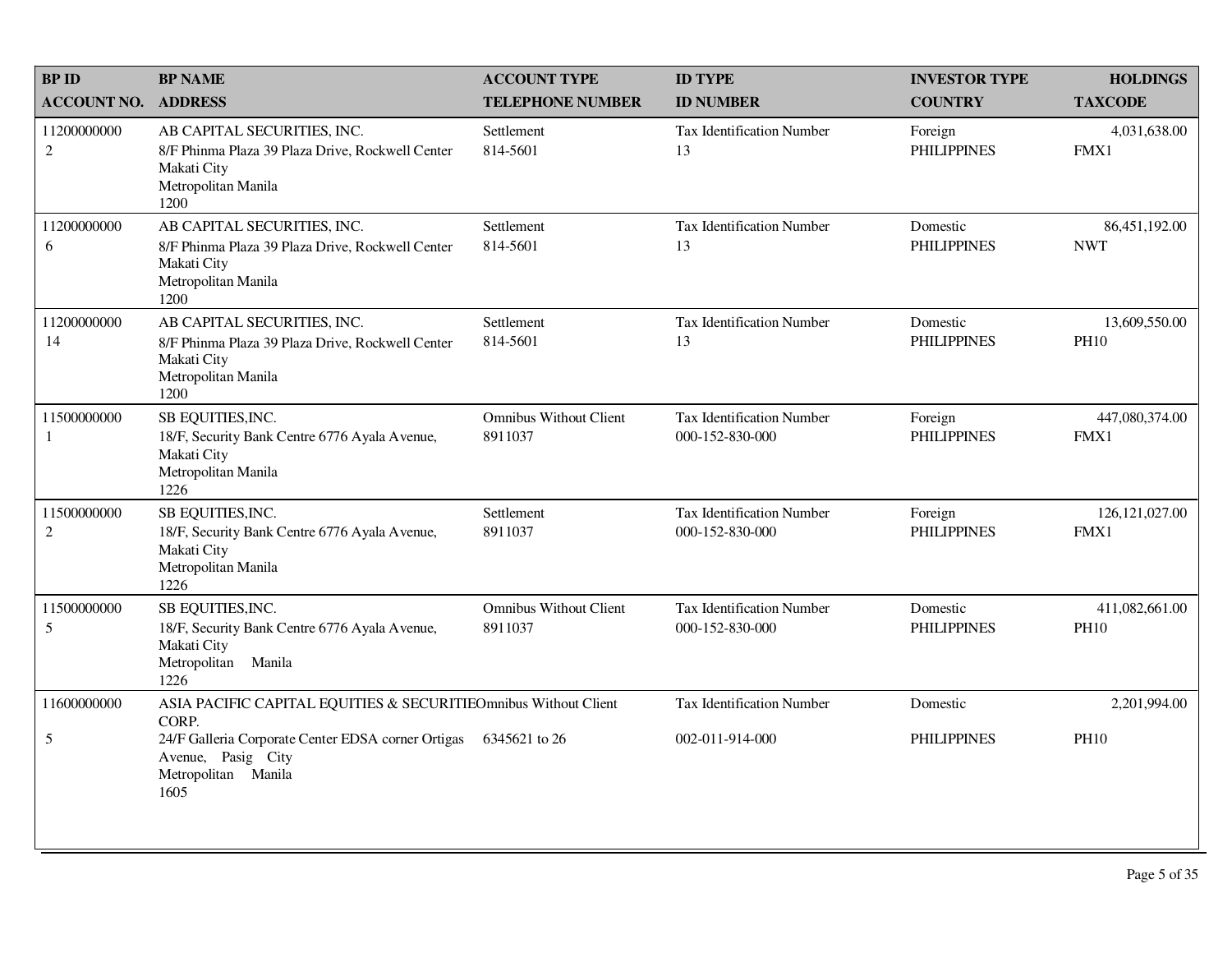| <b>BP ID</b>                   | <b>BP NAME</b>                                                                                                                                     | <b>ACCOUNT TYPE</b>                            | <b>ID TYPE</b>                                      | <b>INVESTOR TYPE</b>           | <b>HOLDINGS</b>                 |
|--------------------------------|----------------------------------------------------------------------------------------------------------------------------------------------------|------------------------------------------------|-----------------------------------------------------|--------------------------------|---------------------------------|
| <b>ACCOUNT NO.</b>             | <b>ADDRESS</b>                                                                                                                                     | <b>TELEPHONE NUMBER</b>                        | <b>ID NUMBER</b>                                    | <b>COUNTRY</b>                 | <b>TAXCODE</b>                  |
| 11800000000<br>$5\overline{)}$ | ASIASEC EQUITIES, INC.<br>8/F Chatham House<br>116 Valero cor. V.A. Rufino Sts<br>Salcedo Village, Makati City 1227<br>Metropolitan Manila<br>1227 | <b>Omnibus Without Client</b><br>8937981       | Tax Identification Number<br>000-154-961-000        | Domestic<br><b>PHILIPPINES</b> | 3,120,246,702.00<br><b>PH10</b> |
| 11900000000<br>5               | ASTRA SECURITIES CORPORATION<br>Units 1204-1205 Ayala Tower One Ayala Ave. cor.<br>Paseo de Roxas Makati City<br>Metropolitan Manila<br>1200       | <b>Omnibus Without Client</b><br>848-6421/27   | Tax Identification Number<br>000-107-717-000        | Domestic<br><b>PHILIPPINES</b> | 539,279,289.00<br><b>PH10</b>   |
| 12000000000<br>5               | ATC SECURITIES, INC.<br>Unit 6f, 6th Floor 8101 Pearl Plaza, Pearl Drive Ortiga<br>Center, Pasig City<br>Metropolitan Manila<br>12                 | <b>Omnibus Without Client</b><br>687-1768      | <b>Tax Identification Number</b><br>000-333-279-000 | Domestic<br><b>PHILIPPINES</b> | 2,810.00<br><b>PH10</b>         |
| 12100000003                    | MACQUARIE CAPITAL SECURITIES (PHILIPPIN<br>INC.                                                                                                    | Client                                         | <b>Tax Identification Number</b>                    | Foreign                        | 2,706,319.00                    |
| $\mathbf{1}$                   | 22F 6750 AYALA AVENUE BUILDING AYALA<br><b>AVENUE MAKATI CITY</b><br>Metropolitan Manila<br>1226                                                   | 857-0838                                       | 515                                                 | <b>PHILIPPINES</b>             | <b>RA02</b>                     |
| 12200000000<br>5               | BELSON SECURITIES, INC.<br>4th Floor Belson House 271 Edsa, Mandaluyong City<br>Metropolitan Manila<br>1554                                        | <b>Omnibus Without Client</b><br>724-7586loc21 | <b>Tax Identification Number</b><br>000-154-219-000 | Domestic<br><b>PHILIPPINES</b> | 168, 181, 413.00<br><b>PH10</b> |
| 12200000000<br>6               | BELSON SECURITIES, INC.<br>4th Floor Belson House 271 Edsa, Mandaluyong City<br>Metropolitan Manila<br>1554                                        | Settlement<br>724-7586loc21                    | <b>Tax Identification Number</b><br>000-154-219-000 | Domestic<br><b>PHILIPPINES</b> | 1,434,786.00<br><b>NWT</b>      |
| 12200000000<br>$\tau$          | BELSON SECURITIES, INC.<br>4th Floor Belson House 271 Edsa, Mandaluyong City<br>Metropolitan<br>Manila<br>1554                                     | Own<br>724-7586loc21                           | <b>Tax Identification Number</b><br>000-154-219-000 | Domestic<br><b>PHILIPPINES</b> | 420,694.00<br><b>NWT</b>        |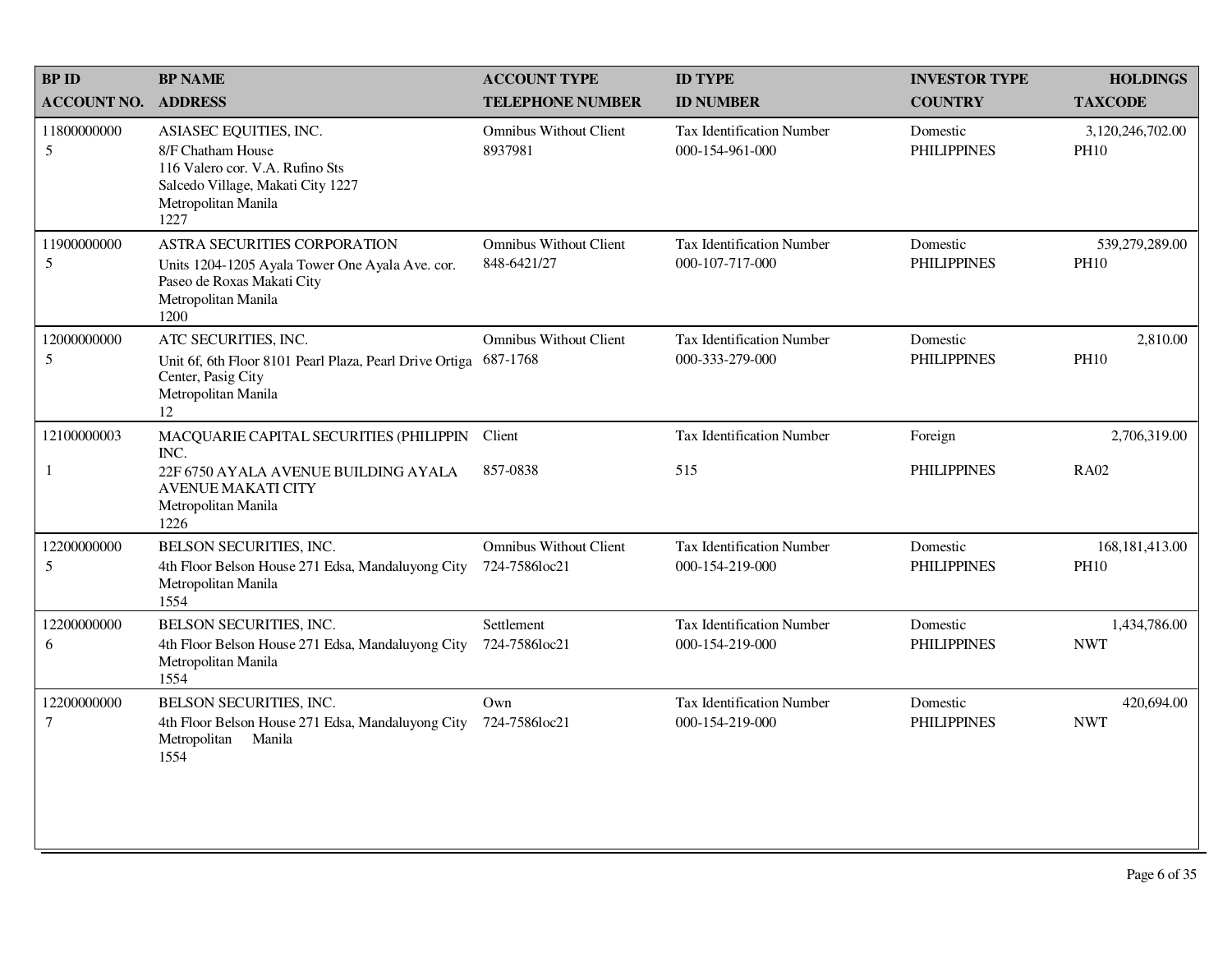| <b>BP ID</b>                    | <b>BP NAME</b>                                                                                                                             | <b>ACCOUNT TYPE</b>                       | <b>ID TYPE</b>                                      | <b>INVESTOR TYPE</b>           | <b>HOLDINGS</b>               |
|---------------------------------|--------------------------------------------------------------------------------------------------------------------------------------------|-------------------------------------------|-----------------------------------------------------|--------------------------------|-------------------------------|
| <b>ACCOUNT NO.</b>              | <b>ADDRESS</b>                                                                                                                             | <b>TELEPHONE NUMBER</b>                   | <b>ID NUMBER</b>                                    | <b>COUNTRY</b>                 | <b>TAXCODE</b>                |
| 12300000000<br>5                | BENJAMIN CO CA & CO., INC.<br>Rm. 301 Downtown Ctr Bldg., 516 Quintin Paredes St 6345186<br>Binondo, Manila<br>Metropolitan Manila<br>1006 | <b>Omnibus Without Client</b>             | Tax Identification Number<br>000-330-322-000        | Domestic<br><b>PHILIPPINES</b> | 6,184,835.00<br><b>PH10</b>   |
| 12300000000<br>$\tau$           | BENJAMIN CO CA & CO., INC.<br>Rm. 301 Downtown Ctr Bldg., 516 Quintin Paredes St 6345186<br>Binondo, Manila<br>Metropolitan Manila<br>1006 | Own                                       | <b>Tax Identification Number</b><br>000-330-322-000 | Domestic<br><b>PHILIPPINES</b> | 18,889.00<br><b>NWT</b>       |
| 12400000000<br>5                | <b>B. H. CHUA SECURITIES CORPORATION</b><br>872 G. Araneta Avenue, Quezon City<br>Metropolitan Manila<br>1135                              | <b>Omnibus Without Client</b><br>412-3444 | Tax Identification Number<br>000-401-773            | Domestic<br><b>PHILIPPINES</b> | 170,295,685.00<br><b>PH10</b> |
| 12400000000<br>$\boldsymbol{7}$ | <b>B. H. CHUA SECURITIES CORPORATION</b><br>872 G. Araneta Avenue, Quezon City<br>Metropolitan Manila<br>1135                              | Own<br>412-3444                           | <b>Tax Identification Number</b><br>000-401-773     | Domestic<br><b>PHILIPPINES</b> | 2,800.00<br><b>NWT</b>        |
| 12500000000<br>5                | <b>JAKA SECURITIES CORP.</b><br>Unit 814, Ayala Tower I Ayala Ave., Makati City<br>Metropolitan Manila<br>1226                             | <b>Omnibus Without Client</b><br>8487123  | Tax Identification Number<br>004-500-728-000        | Domestic<br><b>PHILIPPINES</b> | 55,494,158.00<br><b>PH10</b>  |
| 12500000000<br>6                | <b>JAKA SECURITIES CORP.</b><br>Unit 814, Ayala Tower I Ayala Ave., Makati City<br>Metropolitan Manila<br>1226                             | Settlement<br>8487123                     | <b>Tax Identification Number</b><br>004-500-728-000 | Domestic<br><b>PHILIPPINES</b> | 7,032,134.00<br><b>NWT</b>    |
| 12500000000<br>$\tau$           | <b>JAKA SECURITIES CORP.</b><br>Unit 814, Ayala Tower I Ayala Ave., Makati City<br>Metropolitan Manila<br>1226                             | Own<br>8487123                            | <b>Tax Identification Number</b><br>004-500-728-000 | Domestic<br><b>PHILIPPINES</b> | 276,179.00<br><b>NWT</b>      |
| 12600000000<br>1                | BPI SECURITIES CORPORATION<br>8/F BPI Head Office Bldg., Ayala Ave., cor. Paseo de<br>Roxas Makati City<br>Metropolitan Manila<br>1226     | <b>Omnibus Without Client</b><br>8196535  | Tax Identification Number<br>000-109-309-000        | Foreign<br><b>PHILIPPINES</b>  | 30,090,000.00<br>FMX1         |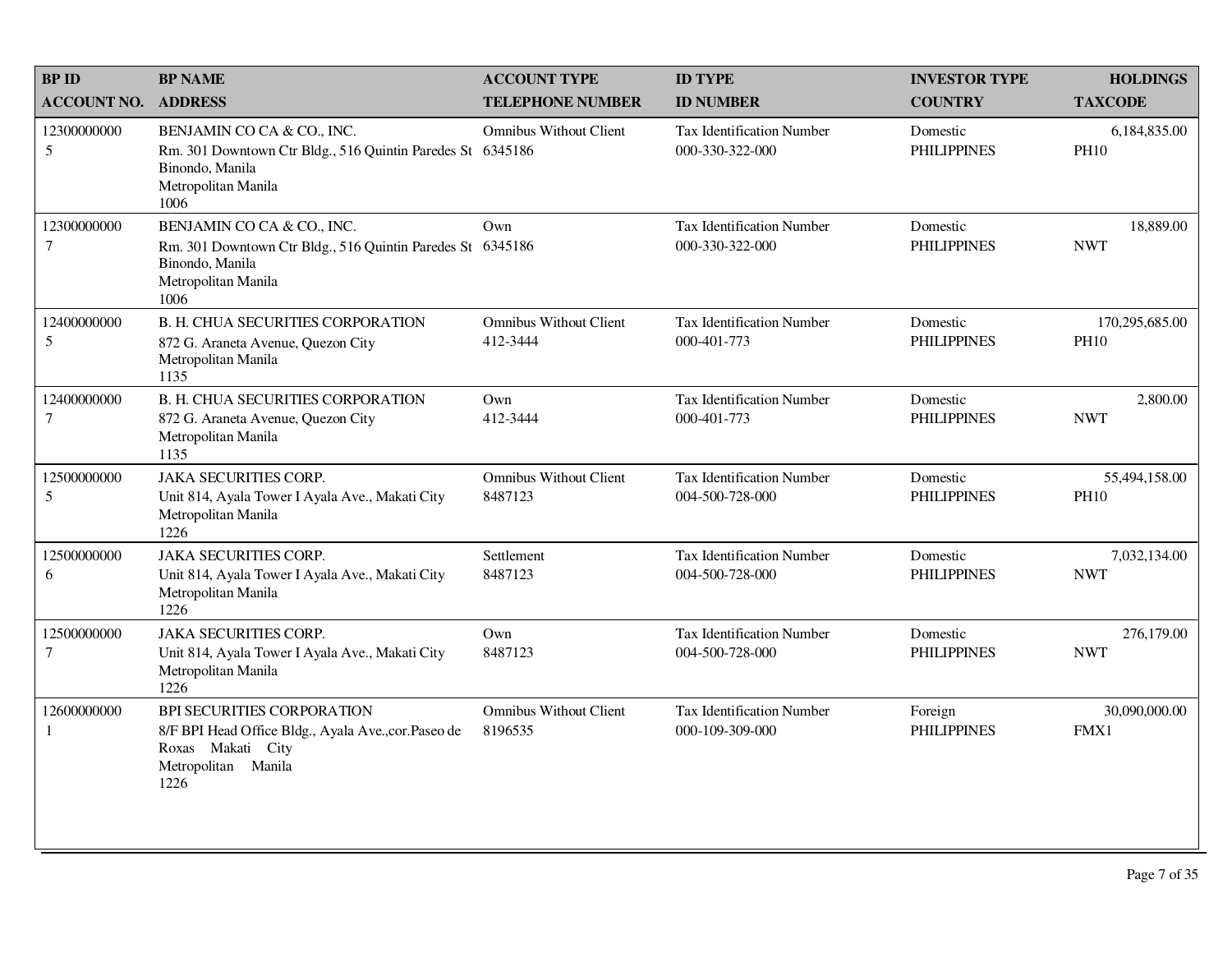| <b>BPID</b>                 | <b>BP NAME</b>                                                                                                                                   | <b>ACCOUNT TYPE</b>                          | <b>ID TYPE</b>                                      | <b>INVESTOR TYPE</b>           | <b>HOLDINGS</b>               |
|-----------------------------|--------------------------------------------------------------------------------------------------------------------------------------------------|----------------------------------------------|-----------------------------------------------------|--------------------------------|-------------------------------|
| <b>ACCOUNT NO.</b>          | <b>ADDRESS</b>                                                                                                                                   | <b>TELEPHONE NUMBER</b>                      | <b>ID NUMBER</b>                                    | <b>COUNTRY</b>                 | <b>TAXCODE</b>                |
| 12600000000<br>5            | BPI SECURITIES CORPORATION<br>8/F BPI Head Office Bldg., Ayala Ave., cor. Paseo de<br>Roxas Makati City<br>Metropolitan Manila<br>1226           | <b>Omnibus Without Client</b><br>8196535     | <b>Tax Identification Number</b><br>000-109-309-000 | Domestic<br><b>PHILIPPINES</b> | 447,427,602.00<br><b>PH10</b> |
| 12800000000<br>5            | CAMPOS, LANUZA & COMPANY, INC.<br>Unit 2003B East Tower, PSE Center Exchange Road,<br>Ortigas Center Pasig City<br>Metropolitan Manila<br>1605   | <b>Omnibus Without Client</b><br>634-6881/87 | <b>Tax Identification Number</b><br>000-155-524-000 | Domestic<br><b>PHILIPPINES</b> | 24,370,043.00<br><b>PH10</b>  |
| 12800000000<br>6            | CAMPOS, LANUZA & COMPANY, INC.<br>Unit 2003B East Tower, PSE Center Exchange Road,<br>Ortigas Center Pasig City<br>Metropolitan Manila<br>1605   | Settlement<br>634-6881/87                    | <b>Tax Identification Number</b><br>000-155-524-000 | Domestic<br><b>PHILIPPINES</b> | 75,186.00<br><b>NWT</b>       |
| 12900000000<br>5            | SINCERE SECURITIES CORPORATION<br>1203-A East Tower, PSE Centre, Exchange Road,<br>Ortigas Center, Pasig City<br>Metropolitan Manila<br>$\Omega$ | <b>Omnibus Without Client</b><br>638-3549    | <b>Tax Identification Number</b><br>000-338-426-000 | Domestic<br><b>PHILIPPINES</b> | 7,734,831.00<br><b>PH10</b>   |
| 13100000000<br>5            | PCIB SECURITIES, INC.<br>8/F PCIB Tower 2, Dela Costa St., Makati City<br>Metropolitan Manila<br>1002                                            | <b>Omnibus Without Client</b><br>8912028     | <b>Tax Identification Number</b><br>30              | Domestic<br><b>PHILIPPINES</b> | 46,058,349.00<br><b>PH10</b>  |
| 13100000000<br>6            | PCIB SECURITIES, INC.<br>8/F PCIB Tower 2, Dela Costa St., Makati City<br>Metropolitan Manila<br>1002                                            | Settlement<br>8912028                        | <b>Tax Identification Number</b><br>30              | Domestic<br><b>PHILIPPINES</b> | 262,199.00<br><b>NWT</b>      |
| 13300000000<br>$\mathbf{1}$ | CITISECURITIES, INC.<br>Rm. 2701-B Tektite Tower Center Exchange Rd, Pasi<br>City<br>Metropolitan Manila<br>1600                                 | <b>Omnibus Without Client</b><br>635-5735    | <b>Tax Identification Number</b><br>000-322-268-000 | Foreign<br><b>PHILIPPINES</b>  | 376,584.00<br>FMX1            |
| 13300000000<br>5            | CITISECURITIES, INC.<br>Rm. 2701-B Tektite Tower Center Exchange Rd, Pasi<br>City<br>Metropolitan Manila<br>1600                                 | <b>Omnibus Without Client</b><br>635-5735    | <b>Tax Identification Number</b><br>000-322-268-000 | Domestic<br><b>PHILIPPINES</b> | 10,562,726.00<br><b>PH10</b>  |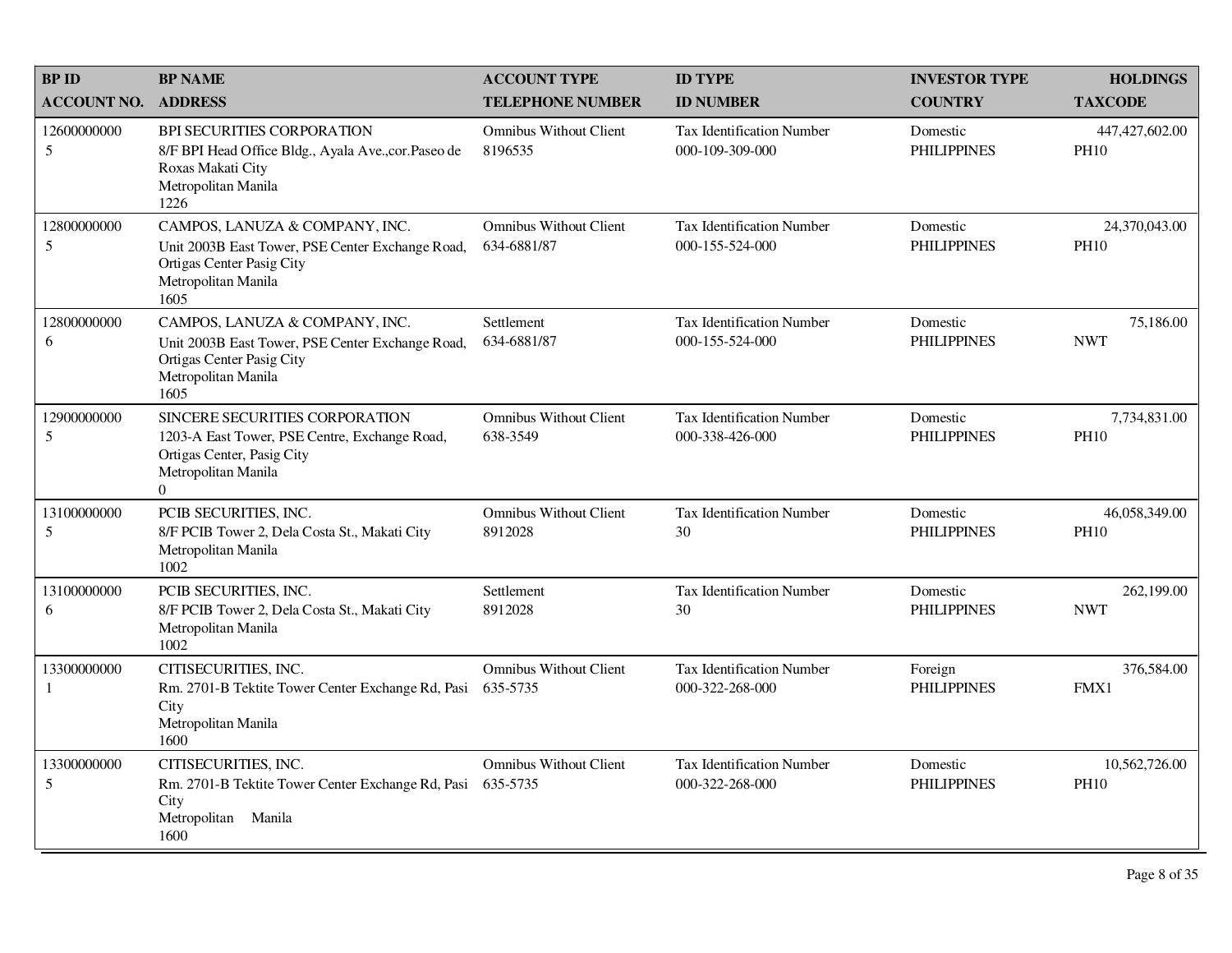| <b>BPID</b>                   | <b>BP NAME</b>                                                                                                                                                             | <b>ACCOUNT TYPE</b>                      | <b>ID TYPE</b>                                      | <b>INVESTOR TYPE</b>           | <b>HOLDINGS</b>               |
|-------------------------------|----------------------------------------------------------------------------------------------------------------------------------------------------------------------------|------------------------------------------|-----------------------------------------------------|--------------------------------|-------------------------------|
| <b>ACCOUNT NO.</b>            | <b>ADDRESS</b>                                                                                                                                                             | <b>TELEPHONE NUMBER</b>                  | <b>ID NUMBER</b>                                    | <b>COUNTRY</b>                 | <b>TAXCODE</b>                |
| 13300000000<br>$\tau$         | CITISECURITIES, INC.<br>Rm. 2701-B Tektite Tower Center Exchange Rd, Pasi<br>City<br>Metropolitan Manila<br>1600                                                           | Own<br>635-5735                          | <b>Tax Identification Number</b><br>000-322-268-000 | Domestic<br><b>PHILIPPINES</b> | 21,958,769.00<br><b>NWT</b>   |
| 13600000000<br>5              | TRITON SECURITIES CORP.<br>26/F LKG Tower, 6801 Ayala Avenue Makati City<br>Metropolitan Manila<br>$\Omega$                                                                | <b>Omnibus Without Client</b><br>5238311 | Tax Identification Number<br>003-741-374-000        | Domestic<br><b>PHILIPPINES</b> | 170,388,426.00<br><b>PH10</b> |
| 14000000000<br>5              | IGC SECURITIES INC.<br>Suite 1006, Tower I & Exchange Plaza Ayala Triangle 816-39-86<br>Ayala Avenue Makati City<br>Metropolitan Manila<br>1200                            | <b>Omnibus Without Client</b>            | Tax Identification Number<br>38                     | Domestic<br><b>PHILIPPINES</b> | 225,088,906.00<br><b>PH10</b> |
| 14000000000<br>$\overline{7}$ | IGC SECURITIES INC.<br>Suite 1006, Tower I & Exchange Plaza Ayala Triangle 816-39-86<br>Ayala Avenue Makati City<br>Metropolitan Manila<br>1200                            | Own                                      | Tax Identification Number<br>38                     | Domestic<br><b>PHILIPPINES</b> | 30,072,398.00<br><b>NWT</b>   |
| 14100000000<br>5              | <b>CUALOPING SECURITIES CORPORATION</b><br>Suite 1801 Tytana Centre Condominium Plaza Lorenz 241-0262<br>Ruiz, Binondo, Manila<br>Metropolitan<br>Manila<br>1006           | <b>Omnibus Without Client</b>            | Tax Identification Number<br>000-333-333-000        | Domestic<br><b>PHILIPPINES</b> | 45,349,936.00<br><b>PH10</b>  |
| 14200000000                   | DBP-DAIWA CAPITAL MARKETS PHILPPINES,<br>INC.                                                                                                                              | Settlement                               | Tax Identification Number                           | Domestic                       | 16,483,567.00                 |
| 14                            | 18/F Citibank Tower 8741 Paseo de Roxas Makati Cit 813-73-44<br>Metropolitan Manila<br>1200                                                                                |                                          | 004-663-955-000                                     | <b>PHILIPPINES</b>             | <b>PH10</b>                   |
| 14300000000<br>5              | DAVID GO SECURITIES CORP.<br>UNIT 2702D EAST TOWER, PHILIPPINE STOCK 650-6588<br>EXCHANGE CENTRE, EXCHANGE ROAD, ORTI<br>CENTER, PASIG CITY<br>Metropolitan Manila<br>1006 | <b>Omnibus Without Client</b>            | Tax Identification Number<br>000-320-855-000        | Domestic<br><b>PHILIPPINES</b> | 943,033,266.00<br><b>PH10</b> |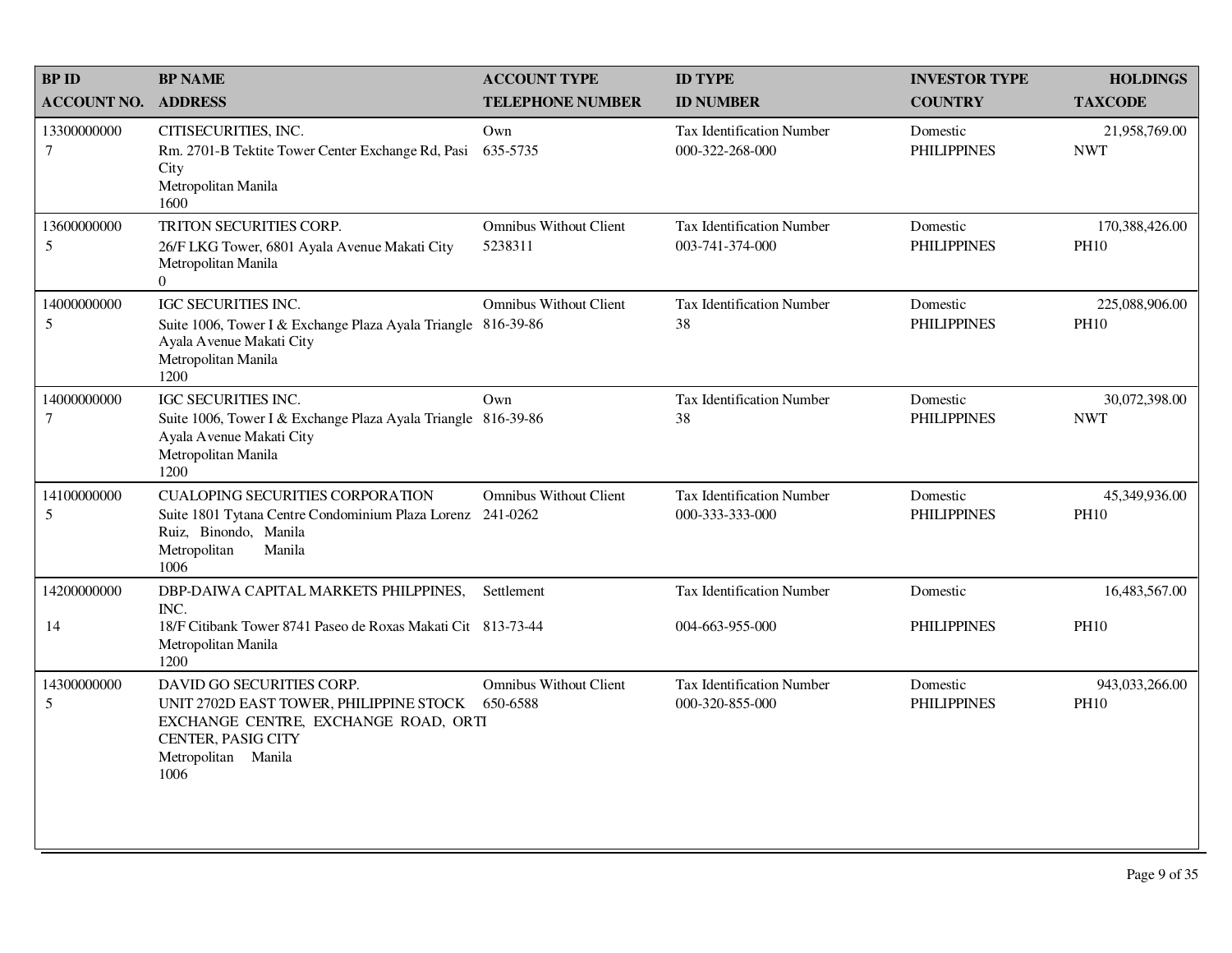| <b>BP ID</b>                  | <b>BP NAME</b>                                                                                                                                                    | <b>ACCOUNT TYPE</b>                          | <b>ID TYPE</b>                                      | <b>INVESTOR TYPE</b>           | <b>HOLDINGS</b>                 |
|-------------------------------|-------------------------------------------------------------------------------------------------------------------------------------------------------------------|----------------------------------------------|-----------------------------------------------------|--------------------------------|---------------------------------|
| <b>ACCOUNT NO.</b>            | <b>ADDRESS</b>                                                                                                                                                    | <b>TELEPHONE NUMBER</b>                      | <b>ID NUMBER</b>                                    | <b>COUNTRY</b>                 | <b>TAXCODE</b>                  |
| 14300000000<br>6              | DAVID GO SECURITIES CORP.<br>UNIT 2702D EAST TOWER, PHILIPPINE STOCK<br>EXCHANGE CENTRE, EXCHANGE ROAD, ORTI<br>CENTER, PASIG CITY<br>Metropolitan Manila<br>1006 | Settlement<br>650-6588                       | <b>Tax Identification Number</b><br>000-320-855-000 | Domestic<br><b>PHILIPPINES</b> | 165,891,810.00<br><b>NWT</b>    |
| 14500000000<br>5              | DIVERSIFIED SECURITIES, INC.<br>5/F PDCP Bank Centre, Herrera cor. Alfaro Sts.,<br>Salcedo Village, Makati City<br>Metropolitan Manila<br>1600                    | <b>Omnibus Without Client</b><br>634-6630/31 | <b>Tax Identification Number</b><br>43              | Domestic<br><b>PHILIPPINES</b> | 5,012,578.00<br><b>PH10</b>     |
| 14500000000<br>6              | DIVERSIFIED SECURITIES, INC.<br>5/F PDCP Bank Centre, Herrera cor. Alfaro Sts.,<br>Salcedo Village, Makati City<br>Metropolitan Manila<br>1600                    | Settlement<br>634-6630/31                    | Tax Identification Number<br>43                     | Domestic<br><b>PHILIPPINES</b> | 8,834,263.00<br><b>NWT</b>      |
| 14700000000<br>5              | E. CHUA CHIACO SECURITIES, INC.<br>113 Renta St., Binondo, Manila<br>Metropolitan Manila<br>1006                                                                  | <b>Omnibus Without Client</b><br>242-5145    | Tax Identification Number<br>000-335-991-000        | Domestic<br><b>PHILIPPINES</b> | 166, 340, 148.00<br><b>PH10</b> |
| 14700000000<br>$\tau$         | E. CHUA CHIACO SECURITIES, INC.<br>113 Renta St., Binondo, Manila<br>Metropolitan Manila<br>1006                                                                  | Own<br>242-5145                              | <b>Tax Identification Number</b><br>000-335-991-000 | Domestic<br><b>PHILIPPINES</b> | 5,472.00<br><b>NWT</b>          |
| 14800000000<br>5              | EQUITABLE SECURIITES (PHILS.) INC.<br>3/F Cacho-Gonzalez Bldg, Aguirre cor. Trasierra St,<br>Legaspi Village Makati City<br>Metropolitan Manila<br>1229           | <b>Omnibus Without Client</b><br>810-4801/04 | Tax Identification Number<br>46                     | Domestic<br><b>PHILIPPINES</b> | 2,044,756.00<br><b>PH10</b>     |
| 14900000000<br>5              | EAST WEST CAPITAL CORPORATION<br>2/F U-Bix Building 1331 Angono St., Makati City<br>Manila<br>Metropolitan<br>1208                                                | <b>Omnibus Without Client</b><br>891-98901   | <b>Tax Identification Number</b><br>000-158-383-000 | Domestic<br><b>PHILIPPINES</b> | 192,434.00<br><b>PH10</b>       |
| 15000000000<br>$\mathfrak{S}$ | EASTERN SECURITIES DEVELOPMENT<br><b>CORPORATION</b><br>1701 Tytana Ctr. Bldg, Binondo, Manila<br>Metropolitan<br>Manila                                          | <b>Omnibus Without Client</b><br>242-4006/11 | <b>Tax Identification Number</b><br>000-329-281-000 | Domestic<br><b>PHILIPPINES</b> | 193,801,310.00<br><b>PH10</b>   |
|                               | 1006                                                                                                                                                              |                                              |                                                     |                                |                                 |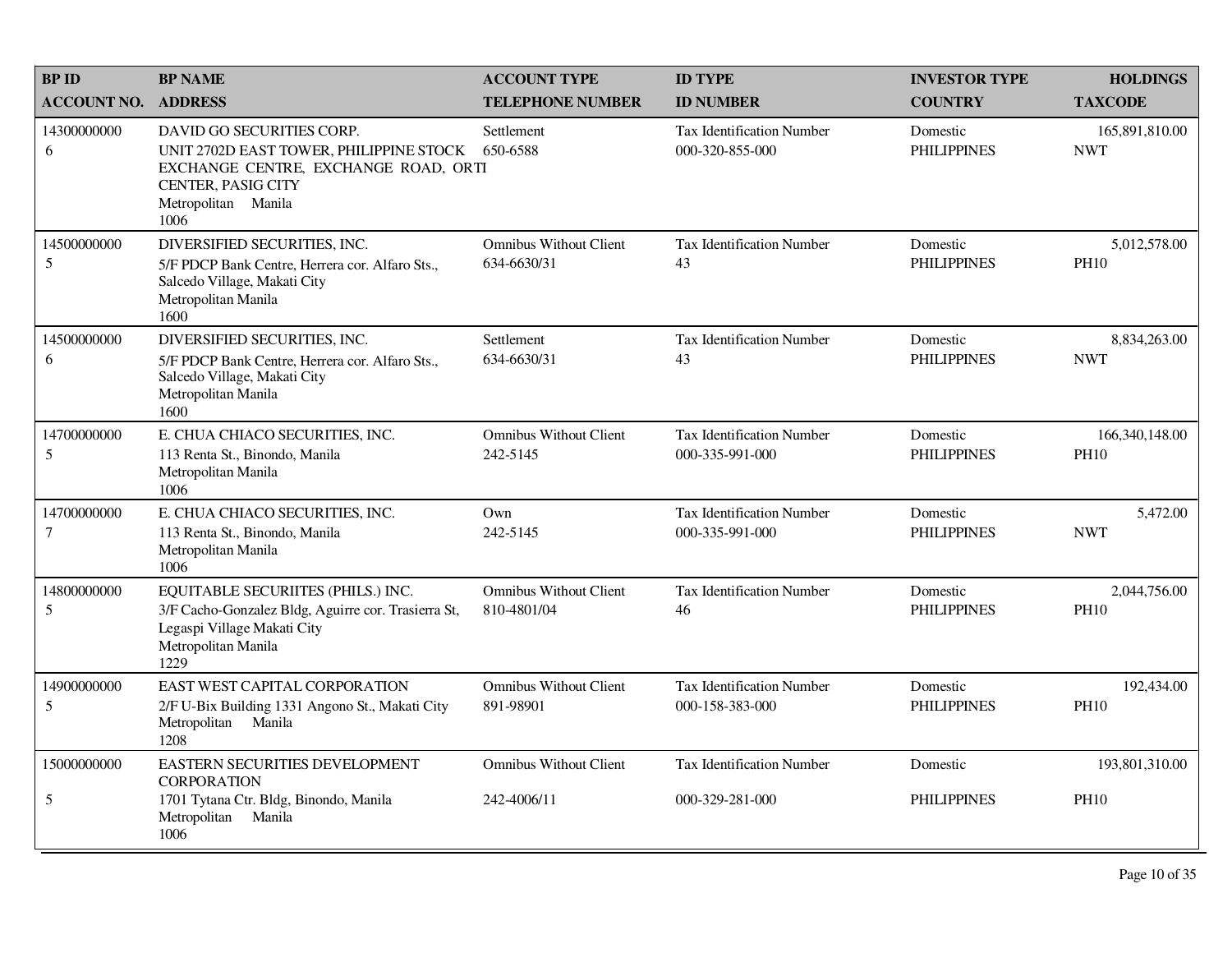| <b>BP NAME</b>                                                                                                                              | <b>ACCOUNT TYPE</b>                          | <b>ID TYPE</b>                                                                                                                                                                                                        | <b>INVESTOR TYPE</b>           | <b>HOLDINGS</b>               |
|---------------------------------------------------------------------------------------------------------------------------------------------|----------------------------------------------|-----------------------------------------------------------------------------------------------------------------------------------------------------------------------------------------------------------------------|--------------------------------|-------------------------------|
| <b>ADDRESS</b>                                                                                                                              | <b>TELEPHONE NUMBER</b>                      | <b>ID NUMBER</b>                                                                                                                                                                                                      | <b>COUNTRY</b>                 | <b>TAXCODE</b>                |
| EQUITIWORLD SECURITIES, INC.<br>807-809 Philippine Stock Exchange Ayala Tower 1,<br>Ayala Avenue Makati City<br>Metropolitan Manila<br>1226 | <b>Omnibus Without Client</b><br>848-5401/09 | <b>Tax Identification Number</b><br>51                                                                                                                                                                                | Foreign<br><b>PHILIPPINES</b>  | 540,000.00<br>FMX1            |
| EQUITIWORLD SECURITIES, INC.<br>807-809 Philippine Stock Exchange Ayala Tower 1,<br>Ayala Avenue Makati City<br>Metropolitan Manila<br>1226 | <b>Omnibus Without Client</b><br>848-5401/09 | Tax Identification Number<br>51                                                                                                                                                                                       | Domestic<br><b>PHILIPPINES</b> | 56,178,267.00<br><b>PH10</b>  |
| EQUITIWORLD SECURITIES, INC.<br>807-809 Philippine Stock Exchange Ayala Tower 1,<br>Ayala Avenue Makati City<br>Metropolitan Manila<br>1226 | Own<br>848-5401/09                           | Tax Identification Number<br>51                                                                                                                                                                                       | Domestic<br><b>PHILIPPINES</b> | 205,168.00<br><b>NWT</b>      |
| Suite 606 - 607, 6th Floor, Tower One Phil. Stock<br>City<br>Metropolitan Manila<br>1200                                                    | 891-9451                                     | Tax Identification Number<br>001-483-985                                                                                                                                                                              | Domestic<br><b>PHILIPPINES</b> | 330,613,046.00<br><b>PH10</b> |
| Suite 606 - 607, 6th Floor, Tower One Phil. Stock<br>City<br>Metropolitan Manila<br>1200                                                    | 891-9451                                     | <b>Tax Identification Number</b><br>001-483-985                                                                                                                                                                       | Domestic<br><b>PHILIPPINES</b> | 124,179.00<br><b>NWT</b>      |
| FIRST ORIENT SECURITIES, INC.<br>Unit 1201 Ayala Triangle Tower One Ayala Avenue,<br>Makati City<br>Metropolitan Manila<br>1226             | <b>Omnibus Without Client</b><br>891-9240/45 | <b>Tax Identification Number</b><br>55                                                                                                                                                                                | Domestic<br><b>PHILIPPINES</b> | 3,941,966.00<br><b>PH10</b>   |
| FRANCISCO ORTIGAS SECURITIES, INC.<br>10/F Ortigas Bldg. Ortigas Ave, Pasig City<br>Metropolitan Manila<br>1600                             | Settlement<br>631-26-74                      | <b>Tax Identification Number</b><br>000-283-304                                                                                                                                                                       | Foreign<br><b>PHILIPPINES</b>  | 17.00<br>FMX1                 |
|                                                                                                                                             |                                              | EVERGREEN STOCK BROKERAGE & SEC., INC. Omnibus Without Client<br>Exchange Plaza, Ayala Triangle, Ayala Ave. Makati<br>EVERGREEN STOCK BROKERAGE & SEC., INC. Own<br>Exchange Plaza, Ayala Triangle, Ayala Ave. Makati |                                |                               |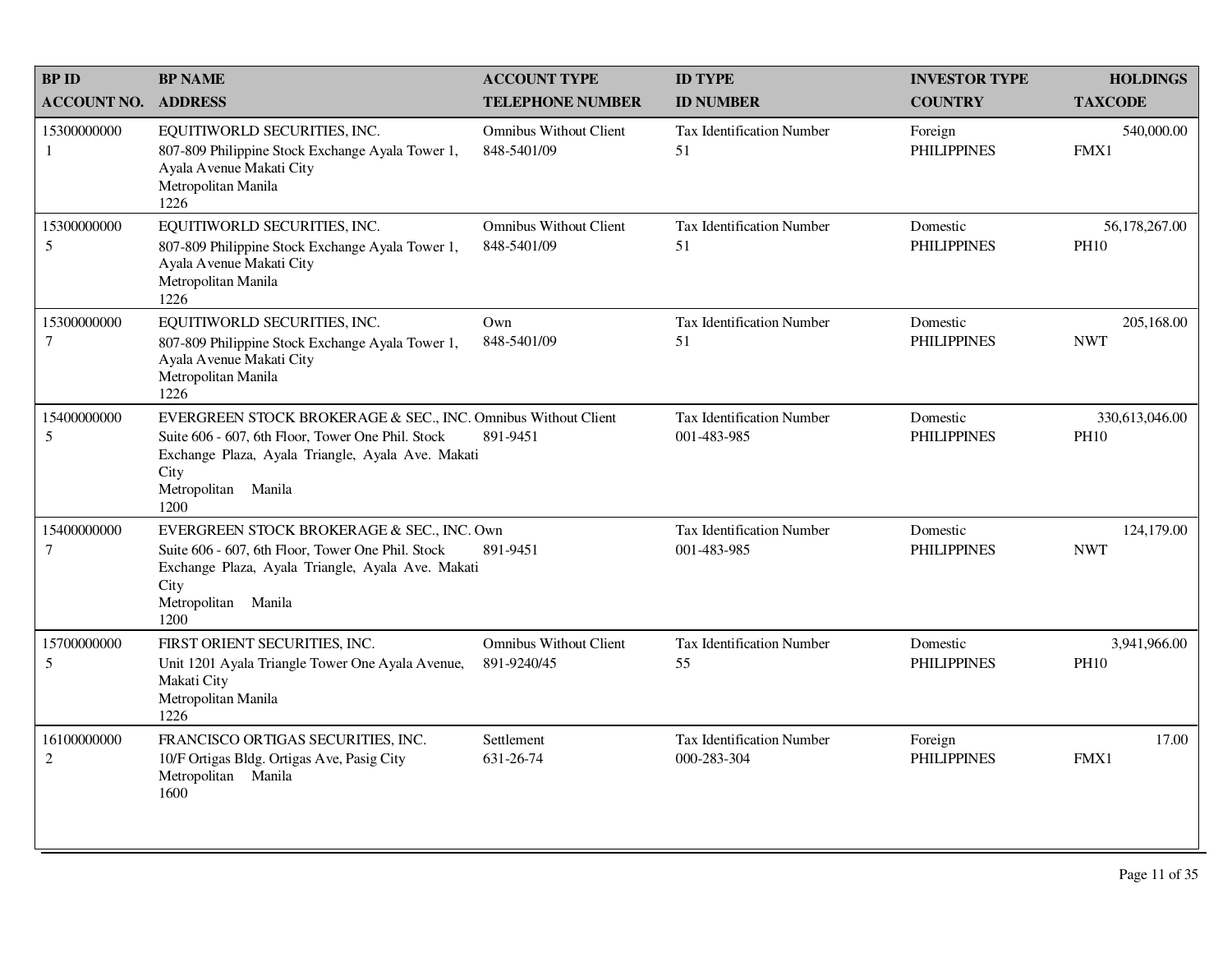| <b>BPID</b>        | <b>BP NAME</b>                                                                                                                                                | <b>ACCOUNT TYPE</b>                       | <b>ID TYPE</b>                                      | <b>INVESTOR TYPE</b>           | <b>HOLDINGS</b>               |
|--------------------|---------------------------------------------------------------------------------------------------------------------------------------------------------------|-------------------------------------------|-----------------------------------------------------|--------------------------------|-------------------------------|
| <b>ACCOUNT NO.</b> | <b>ADDRESS</b>                                                                                                                                                | <b>TELEPHONE NUMBER</b>                   | <b>ID NUMBER</b>                                    | <b>COUNTRY</b>                 | <b>TAXCODE</b>                |
| 16100000000<br>6   | FRANCISCO ORTIGAS SECURITIES, INC.<br>10/F Ortigas Bldg. Ortigas Ave, Pasig City<br>Metropolitan Manila<br>1600                                               | Settlement<br>631-26-74                   | <b>Tax Identification Number</b><br>000-283-304     | Domestic<br><b>PHILIPPINES</b> | 4,289,149.00<br><b>NWT</b>    |
| 16100000000<br>18  | FRANCISCO ORTIGAS SECURITIES, INC.<br>10/F Ortigas Bldg. Ortigas Ave, Pasig City<br>Metropolitan Manila<br>1600                                               | Settlement<br>631-26-74                   | Tax Identification Number<br>000-283-304            | Foreign<br><b>PHILIPPINES</b>  | 1,280,898.00<br><b>RA10</b>   |
| 16200000000<br>1   | F. YAP SECURITIES, INC.<br>Unit 2301 PSE Center (East Tower) Exchange Rd.,<br>Ortigas Center Pasig City<br>Metropolitan Manila<br>1603                        | <b>Omnibus Without Client</b><br>635-4126 | Tax Identification Number<br>000-333-165-000        | Foreign<br><b>PHILIPPINES</b>  | 60,186,561.00<br>FMX1         |
| 16200000000<br>5   | F. YAP SECURITIES, INC.<br>Unit 2301 PSE Center (East Tower) Exchange Rd.,<br>Ortigas Center Pasig City<br>Metropolitan Manila<br>1603                        | <b>Omnibus Without Client</b><br>635-4126 | <b>Tax Identification Number</b><br>000-333-165-000 | Domestic<br><b>PHILIPPINES</b> | 454,137,337.00<br><b>PH10</b> |
| 16200000000<br>6   | F. YAP SECURITIES, INC.<br>Unit 2301 PSE Center (East Tower) Exchange Rd.,<br>Ortigas Center Pasig City<br>Metropolitan Manila<br>1603                        | Settlement<br>635-4126                    | <b>Tax Identification Number</b><br>000-333-165-000 | Domestic<br><b>PHILIPPINES</b> | 265,150,552.00<br><b>NWT</b>  |
| 16200000000<br>18  | F. YAP SECURITIES, INC.<br>Unit 2301 PSE Center (East Tower) Exchange Rd.,<br>Ortigas Center Pasig City<br>Metropolitan Manila<br>1603                        | Settlement<br>635-4126                    | <b>Tax Identification Number</b><br>000-333-165-000 | Foreign<br><b>PHILIPPINES</b>  | 65,730,187.00<br><b>RA10</b>  |
| 16700000000<br>5   | AURORA SECURITIES, INC.<br>UNIT 2405A WEST TOWER PHILIPPINE STOCK<br>EXCHANGE CENTRE ORTIGAS, PASIG CITY<br>Metropolitan Manila<br>1605                       | <b>Omnibus Without Client</b><br>633-5892 | <b>Tax Identification Number</b><br>002-832-240     | Domestic<br><b>PHILIPPINES</b> | 28,108,988.00<br><b>PH10</b>  |
| 16800000000<br>5   | <b>GLOBALINKS SECURITIES &amp; STOCKS, INC.</b><br>#706 Ayala Tower One Ayala Avenue Cor. Paseo de<br>Roxas St. Makati City<br>Metropolitan<br>Manila<br>1226 | <b>Omnibus Without Client</b><br>759-4136 | Tax Identification Number<br>65                     | Domestic<br><b>PHILIPPINES</b> | 118,056,008.00<br><b>PH10</b> |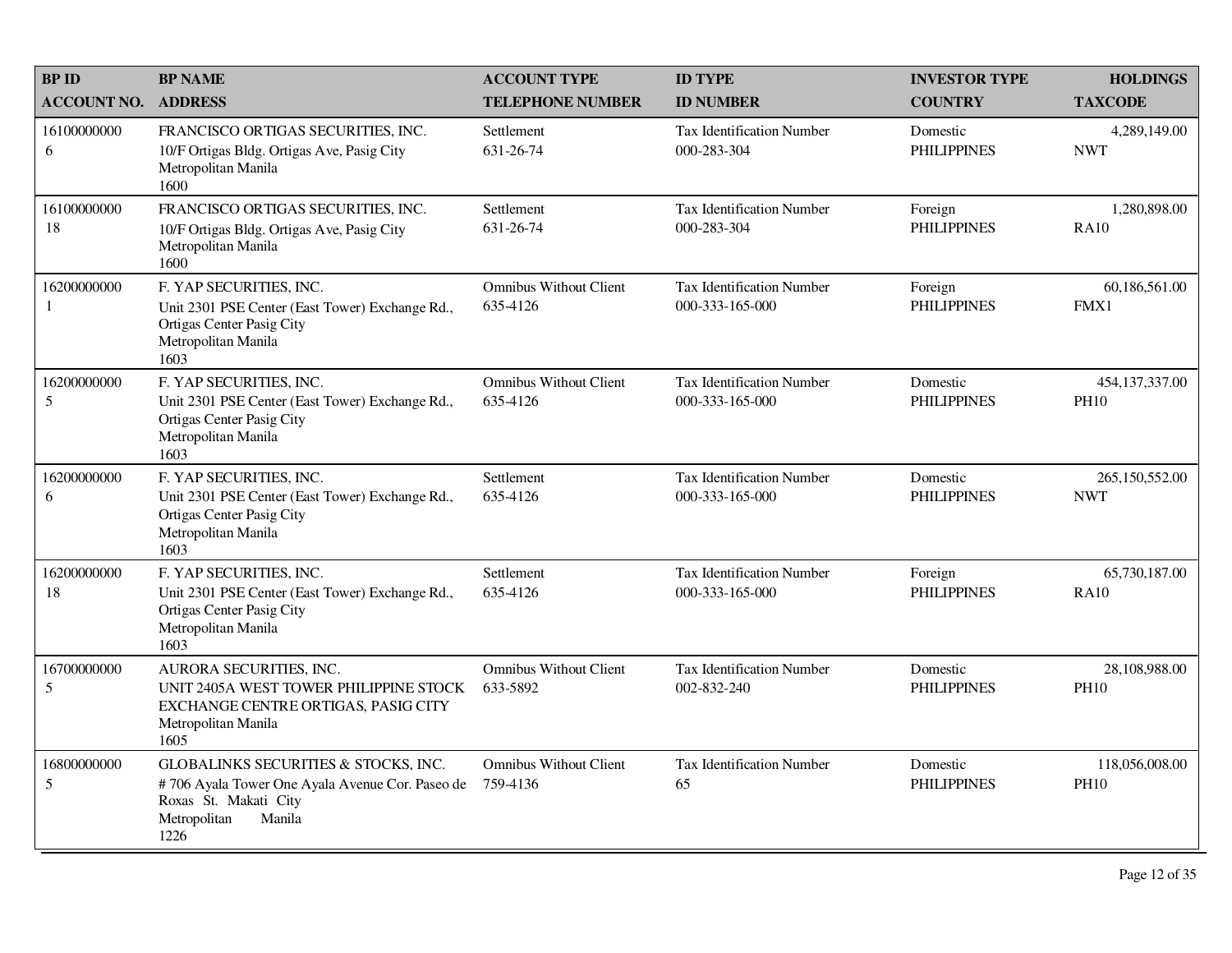| <b>BPID</b>                     | <b>BP NAME</b>                                                                                                                                  | <b>ACCOUNT TYPE</b>                          | <b>ID TYPE</b>                                      | <b>INVESTOR TYPE</b>           | <b>HOLDINGS</b>               |
|---------------------------------|-------------------------------------------------------------------------------------------------------------------------------------------------|----------------------------------------------|-----------------------------------------------------|--------------------------------|-------------------------------|
| <b>ACCOUNT NO.</b>              | <b>ADDRESS</b>                                                                                                                                  | <b>TELEPHONE NUMBER</b>                      | <b>ID NUMBER</b>                                    | <b>COUNTRY</b>                 | <b>TAXCODE</b>                |
| 16800000000<br>6                | GLOBALINKS SECURITIES & STOCKS, INC.<br>#706 Ayala Tower One Ayala Avenue Cor. Paseo de<br>Roxas St. Makati City<br>Metropolitan Manila<br>1226 | Settlement<br>759-4136                       | Tax Identification Number<br>65                     | Domestic<br><b>PHILIPPINES</b> | 27,000,000.00<br><b>NWT</b>   |
| 16800000000<br>$\tau$           | GLOBALINKS SECURITIES & STOCKS, INC.<br>#706 Ayala Tower One Ayala Avenue Cor. Paseo de<br>Roxas St. Makati City<br>Metropolitan Manila<br>1226 | Own<br>759-4136                              | Tax Identification Number<br>65                     | Domestic<br><b>PHILIPPINES</b> | 1,348,429.00<br><b>NWT</b>    |
| 16900000000<br>$\mathbf{1}$     | JSG SECURITIES, INC.<br>4th Floor, A&T Building, 244 Escolta Street, Binondo<br>Manila<br>Metropolitan Manila<br>1006                           | <b>Omnibus Without Client</b><br>2429414     | <b>Tax Identification Number</b><br>004-578-852-000 | Foreign<br><b>PHILIPPINES</b>  | 5,000,000.00<br>FMX1          |
| 16900000000<br>5                | JSG SECURITIES, INC.<br>4th Floor, A&T Building, 244 Escolta Street, Binondo 2429414<br>Manila<br>Metropolitan Manila<br>1006                   | <b>Omnibus Without Client</b>                | <b>Tax Identification Number</b><br>004-578-852-000 | Domestic<br><b>PHILIPPINES</b> | 69,350,202.00<br><b>PH10</b>  |
| 17000000000<br>5                | <b>GOLDSTAR SECURITIES, INC.</b><br>2201-B East Tower, PSE Centre Exchange Rd, Ortiga<br>Center Pasig City<br>Metropolitan Manila<br>1600       | <b>Omnibus Without Client</b><br>633-7485/86 | <b>Tax Identification Number</b><br>000-222-746-000 | Domestic<br><b>PHILIPPINES</b> | 119,170,195.00<br><b>PH10</b> |
| 17000000000<br>$\boldsymbol{7}$ | GOLDSTAR SECURITIES, INC.<br>2201-B East Tower, PSE Centre Exchange Rd, Ortiga<br>Center Pasig City<br>Metropolitan Manila<br>1600              | Own<br>633-7485/86                           | <b>Tax Identification Number</b><br>000-222-746-000 | Domestic<br><b>PHILIPPINES</b> | 50,000,000.00<br><b>NWT</b>   |
| 17000000000<br>14               | <b>GOLDSTAR SECURITIES, INC.</b><br>2201-B East Tower, PSE Centre Exchange Rd, Ortiga<br>Center Pasig City<br>Metropolitan Manila<br>1600       | Settlement<br>633-7485/86                    | Tax Identification Number<br>000-222-746-000        | Domestic<br><b>PHILIPPINES</b> | 29,449,146.00<br><b>PH10</b>  |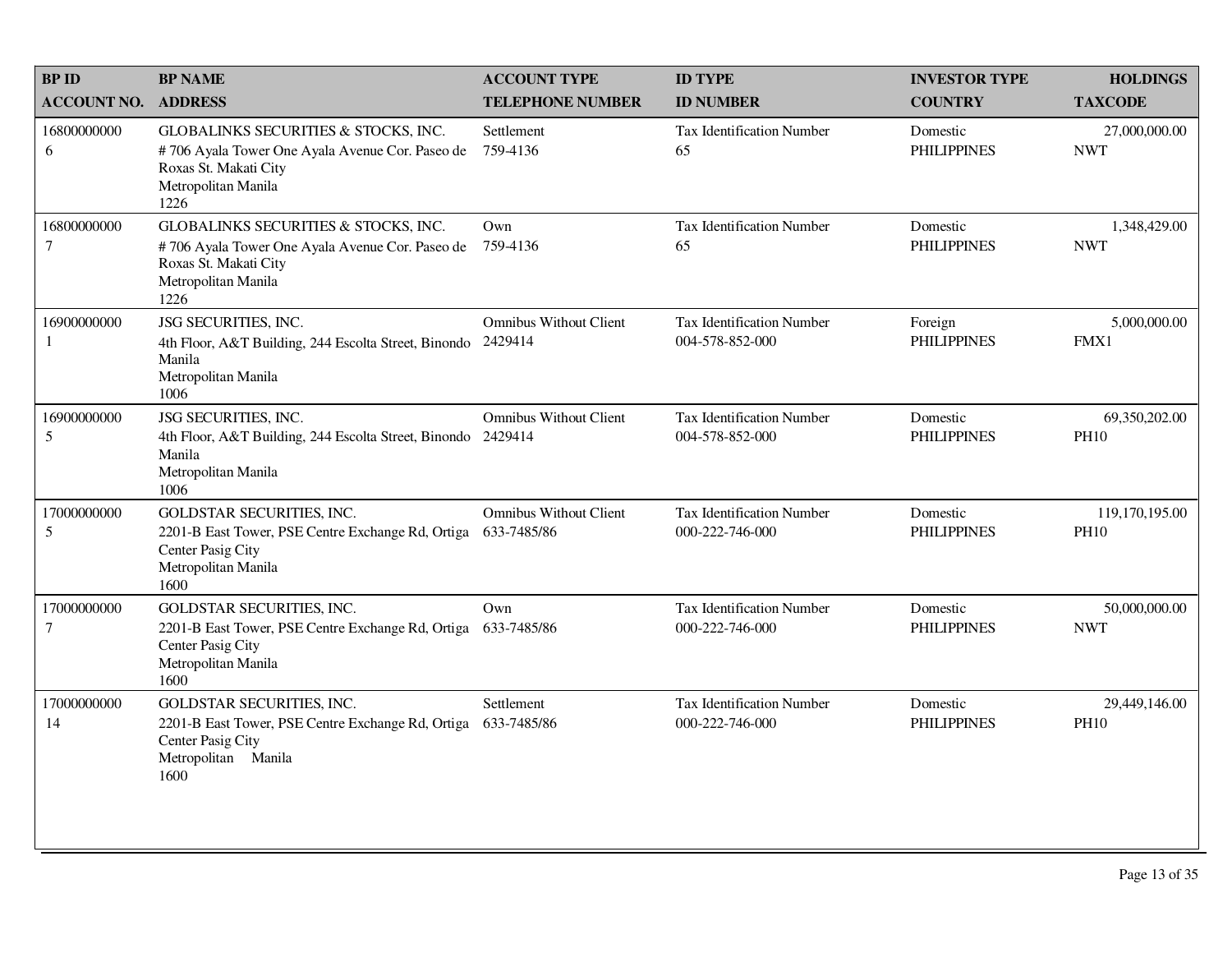| <b>BP ID</b>                  | <b>BP NAME</b>                                                                                                                                               | <b>ACCOUNT TYPE</b>                       | <b>ID TYPE</b>                                      | <b>INVESTOR TYPE</b>           | <b>HOLDINGS</b>               |
|-------------------------------|--------------------------------------------------------------------------------------------------------------------------------------------------------------|-------------------------------------------|-----------------------------------------------------|--------------------------------|-------------------------------|
| <b>ACCOUNT NO.</b>            | <b>ADDRESS</b>                                                                                                                                               | <b>TELEPHONE NUMBER</b>                   | <b>ID NUMBER</b>                                    | <b>COUNTRY</b>                 | <b>TAXCODE</b>                |
| 17200000000<br>5              | GUILD SECURITIES, INC.<br>Unit 1215 Tower One & Exchange Plaza Ayala Ave.,<br>Makati City<br>Metropolitan Manila<br>1226                                     | <b>Omnibus Without Client</b><br>8919232  | Tax Identification Number<br>69                     | Domestic<br><b>PHILIPPINES</b> | 177,724,615.00<br><b>PH10</b> |
| 17400000000<br>1              | HDI SECURITIES, INC.<br>UNIT 2305-B 23/F ORIENT SQUARE BLDG., F.<br>ORTIGAS, JR. ROAD, ORTIGAS CENTRE, PASIG<br>CITY, 1605<br>Metropolitan Manila<br>1605    | <b>Omnibus Without Client</b><br>891-9598 | Tax Identification Number<br>001-670-271-000        | Foreign<br><b>PHILIPPINES</b>  | 2,000,000.00<br>FMX1          |
| 17400000000<br>5              | HDI SECURITIES, INC.<br>UNIT 2305-B 23/F ORIENT SQUARE BLDG., F.<br>ORTIGAS, JR. ROAD, ORTIGAS CENTRE, PASIG<br>CITY, 1605<br>Manila<br>Metropolitan<br>1605 | <b>Omnibus Without Client</b><br>891-9598 | Tax Identification Number<br>001-670-271-000        | Domestic<br><b>PHILIPPINES</b> | 132,269,278.00<br><b>PH10</b> |
| 17400000000<br>$\overline{7}$ | HDI SECURITIES, INC.<br>UNIT 2305-B 23/F ORIENT SQUARE BLDG., F.<br>ORTIGAS, JR. ROAD, ORTIGAS CENTRE, PASIG<br>CITY, 1605<br>Metropolitan Manila<br>1605    | Own<br>891-9598                           | <b>Tax Identification Number</b><br>001-670-271-000 | Domestic<br><b>PHILIPPINES</b> | 29,494.00<br><b>NWT</b>       |
| 17400000000<br>18             | HDI SECURITIES, INC.<br>UNIT 2305-B 23/F ORIENT SQUARE BLDG., F.<br>ORTIGAS, JR. ROAD, ORTIGAS CENTRE, PASIG<br>CITY, 1605<br>Metropolitan<br>Manila<br>1605 | Settlement<br>891-9598                    | <b>Tax Identification Number</b><br>001-670-271-000 | Foreign<br><b>PHILIPPINES</b>  | 12,247,191.00<br><b>RA10</b>  |
| 17500000000<br>5              | H. E. BENNETT SECURITIES, INC.<br>Rm. 1704 World Trade Exchange Bldg., 215 Juan Lun 242-5733<br>St., Binondo, Manila<br>Metropolitan Manila<br>1006          | <b>Omnibus Without Client</b>             | Tax Identification Number<br>000-334-004            | Domestic<br><b>PHILIPPINES</b> | 53,325,439.00<br><b>PH10</b>  |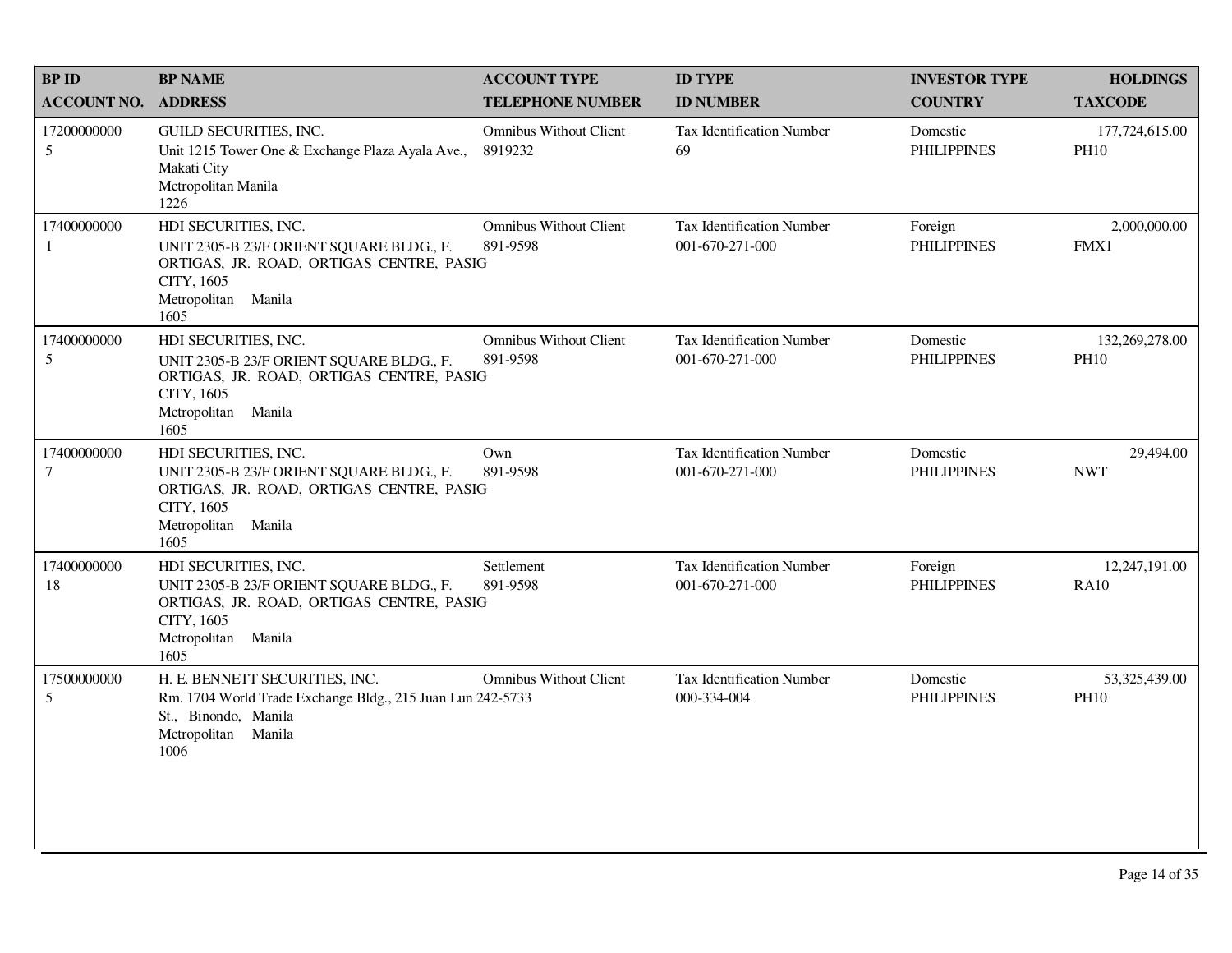| <b>BP ID</b>                | <b>BP NAME</b>                                                                                                                                                    | <b>ACCOUNT TYPE</b>                              | <b>ID TYPE</b>                                      | <b>INVESTOR TYPE</b>           | <b>HOLDINGS</b>               |
|-----------------------------|-------------------------------------------------------------------------------------------------------------------------------------------------------------------|--------------------------------------------------|-----------------------------------------------------|--------------------------------|-------------------------------|
| <b>ACCOUNT NO.</b>          | <b>ADDRESS</b>                                                                                                                                                    | <b>TELEPHONE NUMBER</b>                          | <b>ID NUMBER</b>                                    | <b>COUNTRY</b>                 | <b>TAXCODE</b>                |
| 17500000000<br>7            | H. E. BENNETT SECURITIES, INC.<br>Rm. 1704 World Trade Exchange Bldg., 215 Juan Lun 242-5733<br>St., Binondo, Manila<br>Metropolitan Manila<br>1006               | Own                                              | Tax Identification Number<br>000-334-004            | Domestic<br><b>PHILIPPINES</b> | 8,886.00<br><b>NWT</b>        |
| 17800000000<br>$\tau$       | HK SECURITIES, INC.<br>Suite 102 Columbia Tower, Ortigas Ave.,<br>Mandaluyong City<br>Metropolitan Manila<br>1600                                                 | Own<br>6336991 to 96                             | <b>Tax Identification Number</b><br>75              | Domestic<br><b>PHILIPPINES</b> | 4,470.00<br><b>NWT</b>        |
| 17900000000<br>$\sqrt{2}$   | I. ACKERMAN & CO., INC.<br>Suite 705, Tower I Bldg. PSE Plaza, Ayala Triangle<br>Ayala Ave., Makati City<br>Metropolitan Manila<br>1226                           | Settlement<br>891-9071                           | <b>Tax Identification Number</b><br>76              | Foreign<br><b>PHILIPPINES</b>  | 407,610.00<br>FMX1            |
| 18000000000<br>5            | I. B. GIMENEZ SECURITIES, INC.<br>2703A EAST TOWER PSE CENTRE, EXCHANGE<br>ROAD, ORTIGAS CENTRE, PASIG CITY<br>Metropolitan Manila<br>1600                        | <b>Omnibus Without Client</b><br>6673472-6673473 | <b>Tax Identification Number</b><br>000-329-846-000 | Domestic<br><b>PHILIPPINES</b> | 333,732,851.00<br><b>PH10</b> |
| 18100000000<br>5            | INVESTORS SECURITIES, INC,<br>Unit 604-605 Tower One & Exchange Plaza Ayala<br>Triangle, Ayala Ave. cor Paseo de Roxas Makati City<br>Metropolitan Manila<br>1200 | <b>Omnibus Without Client</b><br>8431210         | <b>Tax Identification Number</b><br>000-123-697-000 | Domestic<br><b>PHILIPPINES</b> | 60,432,384.00<br><b>PH10</b>  |
| 18100000000<br>$\tau$       | INVESTORS SECURITIES, INC,<br>Unit 604-605 Tower One & Exchange Plaza Ayala<br>Triangle, Ayala Ave. cor Paseo de Roxas Makati City<br>Metropolitan Manila<br>1200 | Own<br>8431210                                   | Tax Identification Number<br>000-123-697-000        | Domestic<br><b>PHILIPPINES</b> | 47,413.00<br><b>NWT</b>       |
| 18200000000<br>$\mathbf{1}$ | IMPERIAL, DE GUZMAN, ABALOS & CO., INC.<br>Ground Floor, EDSA Central Square Shaw Boulevard<br>Mandaluyong<br>City<br>Metropolitan<br>Manila<br>1552              | <b>Omnibus Without Client</b><br>6332686         | Tax Identification Number<br>000-121-920            | Foreign<br><b>PHILIPPINES</b>  | 12,800,000.00<br>FMX1         |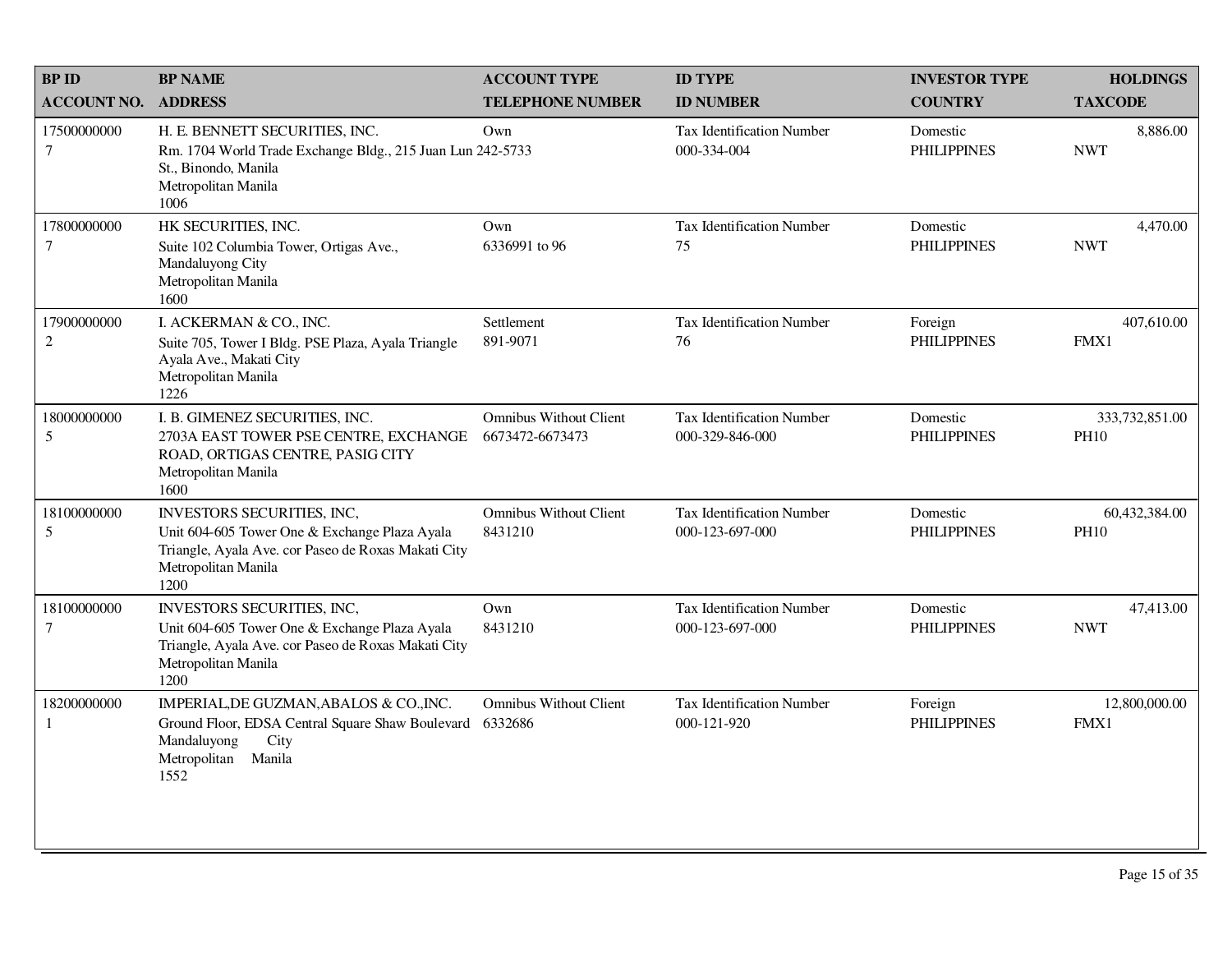| <b>BPID</b>                   | <b>BP NAME</b>                                                                                                                                     | <b>ACCOUNT TYPE</b>                      | <b>ID TYPE</b>                                      | <b>INVESTOR TYPE</b>           | <b>HOLDINGS</b>              |
|-------------------------------|----------------------------------------------------------------------------------------------------------------------------------------------------|------------------------------------------|-----------------------------------------------------|--------------------------------|------------------------------|
| <b>ACCOUNT NO.</b>            | <b>ADDRESS</b>                                                                                                                                     | <b>TELEPHONE NUMBER</b>                  | <b>ID NUMBER</b>                                    | <b>COUNTRY</b>                 | <b>TAXCODE</b>               |
| 18200000000<br>5              | IMPERIAL, DE GUZMAN, ABALOS & CO., INC.<br>Ground Floor, EDSA Central Square Shaw Boulevard<br>Mandaluyong City<br>Metropolitan Manila<br>1552     | <b>Omnibus Without Client</b><br>6332686 | Tax Identification Number<br>000-121-920            | Domestic<br><b>PHILIPPINES</b> | 23,501,547.00<br><b>PH10</b> |
| 18200000000<br>6              | IMPERIAL, DE GUZMAN, ABALOS & CO., INC.<br>Ground Floor, EDSA Central Square Shaw Boulevard<br>Mandaluyong City<br>Metropolitan Manila<br>1552     | Settlement<br>6332686                    | Tax Identification Number<br>000-121-920            | Domestic<br><b>PHILIPPINES</b> | 64,502.00<br><b>NWT</b>      |
| 18200000000<br>$\overline{7}$ | IMPERIAL, DE GUZMAN, ABALOS & CO., INC.<br>Ground Floor, EDSA Central Square Shaw Boulevard<br>Mandaluyong City<br>Metropolitan Manila<br>1552     | Own<br>6332686                           | <b>Tax Identification Number</b><br>000-121-920     | Domestic<br><b>PHILIPPINES</b> | 64,502.00<br><b>NWT</b>      |
| 18300000000<br>1              | INTRA-INVEST SECURITIES, INC.<br>11/F ACT Tower, 135 Sen. Gil Puyat Ave., Salcedo<br>Vill., Makati City<br>Metropolitan Manila<br>1200             | <b>Omnibus Without Client</b><br>8106934 | <b>Tax Identification Number</b><br>000-162-545-000 | Foreign<br><b>PHILIPPINES</b>  | 200,000.00<br>FMX1           |
| 18300000000<br>5              | INTRA-INVEST SECURITIES, INC.<br>11/F ACT Tower, 135 Sen. Gil Puyat Ave., Salcedo<br>Vill., Makati City<br>Metropolitan Manila<br>1200             | <b>Omnibus Without Client</b><br>8106934 | <b>Tax Identification Number</b><br>000-162-545-000 | Domestic<br><b>PHILIPPINES</b> | 10,855,557.00<br><b>PH10</b> |
| 18700000000<br>5              | ASIAN CAPITAL EQUITIES, INC.<br>6/F Tower 1 & Exchange Plaza Ayala Ave., cor Paseo 8485126<br>de Roxas, Makati City<br>Metropolitan Manila<br>1226 | <b>Omnibus Without Client</b>            | Tax Identification Number<br>84                     | Domestic<br><b>PHILIPPINES</b> | 1,052,448.00<br><b>PH10</b>  |
| 18800000000<br>5              | J.M. BARCELON & CO., INC.<br>#5 PENNSYLVANNIA STREET, BRGY. MARIANA661-8396<br>NEW MANILA, QUEZON CITY<br>Metropolitan Manila<br>1100              | <b>Omnibus Without Client</b>            | <b>Tax Identification Number</b><br>000-333-850     | Domestic<br><b>PHILIPPINES</b> | 1,280,898.00<br><b>PH10</b>  |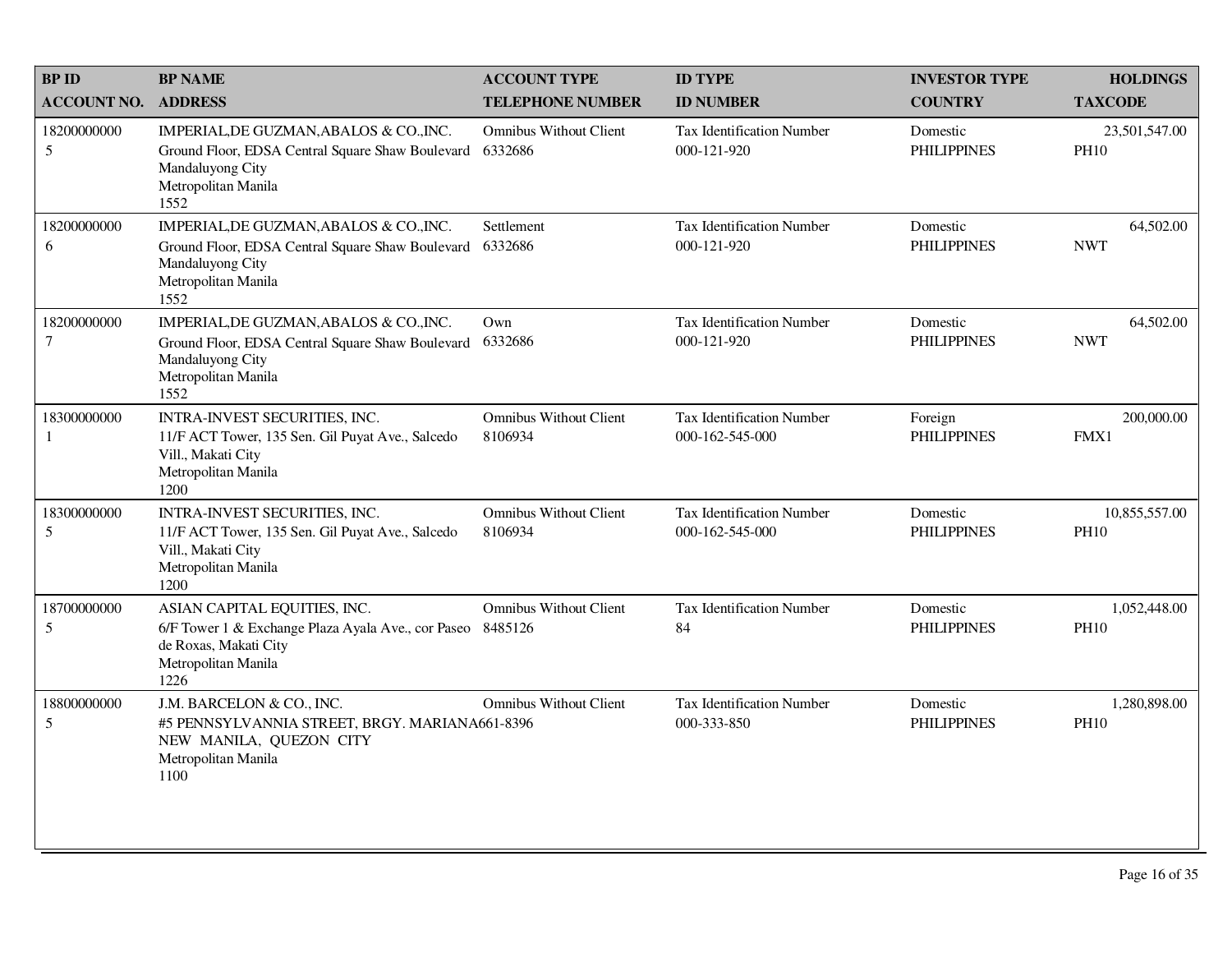| <b>BPID</b>           | <b>BP NAME</b>                                                                                                                                                        | <b>ACCOUNT TYPE</b>                       | <b>ID TYPE</b>                                         | <b>INVESTOR TYPE</b>           | <b>HOLDINGS</b>                 |
|-----------------------|-----------------------------------------------------------------------------------------------------------------------------------------------------------------------|-------------------------------------------|--------------------------------------------------------|--------------------------------|---------------------------------|
| <b>ACCOUNT NO.</b>    | <b>ADDRESS</b>                                                                                                                                                        | <b>TELEPHONE NUMBER</b>                   | <b>ID NUMBER</b>                                       | <b>COUNTRY</b>                 | <b>TAXCODE</b>                  |
| 18800000000<br>6      | J.M. BARCELON & CO., INC.<br>#5 PENNSYLVANNIA STREET, BRGY. MARIANA661-8396<br>NEW MANILA, QUEZON CITY<br>Metropolitan Manila<br>1100                                 | Settlement                                | <b>Tax Identification Number</b><br>000-333-850        | Domestic<br><b>PHILIPPINES</b> | 1,501,213.00<br><b>NWT</b>      |
| 19000000000<br>1      | VALUE QUEST SECURITIES CORPORATION<br>Unit 1006B West Tower, Philippine Stock Exchange<br>Centre, Exchange Road, Ortigas, Pasig City<br>Metropolitan Manila<br>$00\,$ | <b>Omnibus Without Client</b><br>892-1816 | <b>Tax Identification Number</b><br>000-165-611-000.L0 | Foreign<br><b>PHILIPPINES</b>  | 40,000,000.00<br>FMX1           |
| 19000000000<br>5      | VALUE QUEST SECURITIES CORPORATION<br>Unit 1006B West Tower, Philippine Stock Exchange<br>Centre, Exchange Road, Ortigas, Pasig City<br>Metropolitan Manila<br>$00\,$ | <b>Omnibus Without Client</b><br>892-1816 | <b>Tax Identification Number</b><br>000-165-611-000.L0 | Domestic<br><b>PHILIPPINES</b> | 1,183,700,000.00<br><b>PH10</b> |
| 19200000000<br>6      | STRATEGIC EQUITIES CORP.<br>Unit 610-611 PSE Plaza, Tower I, Ayala Triangle,<br>Ayala Ave., Makati City<br>Metropolitan Manila<br>1226                                | Settlement<br>759-4055                    | <b>Tax Identification Number</b><br>89                 | Domestic<br><b>PHILIPPINES</b> | 32,888,172.00<br><b>NWT</b>     |
| 19200000000<br>14     | STRATEGIC EQUITIES CORP.<br>Unit 610-611 PSE Plaza, Tower I, Ayala Triangle,<br>Ayala Ave., Makati City<br>Metropolitan Manila<br>1226                                | Settlement<br>759-4055                    | Tax Identification Number<br>89                        | Domestic<br><b>PHILIPPINES</b> | 3,250,739.00<br><b>PH10</b>     |
| 19300000000<br>5      | LARRGO SECURITIES CO., INC.<br>Rm. 202 2/F Rufino Building, Ayala Avenue, Makati<br>City<br>Metropolitan Manila<br>1226                                               | <b>Omnibus Without Client</b><br>8101353  | Tax Identification Number<br>90                        | Domestic<br><b>PHILIPPINES</b> | 40,348,314.00<br><b>PH10</b>    |
| 19300000000<br>$\tau$ | LARRGO SECURITIES CO., INC.<br>Rm. 202 2/F Rufino Building, Ayala Avenue, Makati<br>City<br>Metropolitan Manila<br>1226                                               | Own<br>8101353                            | Tax Identification Number<br>90                        | Domestic<br><b>PHILIPPINES</b> | 103,230.00<br><b>NWT</b>        |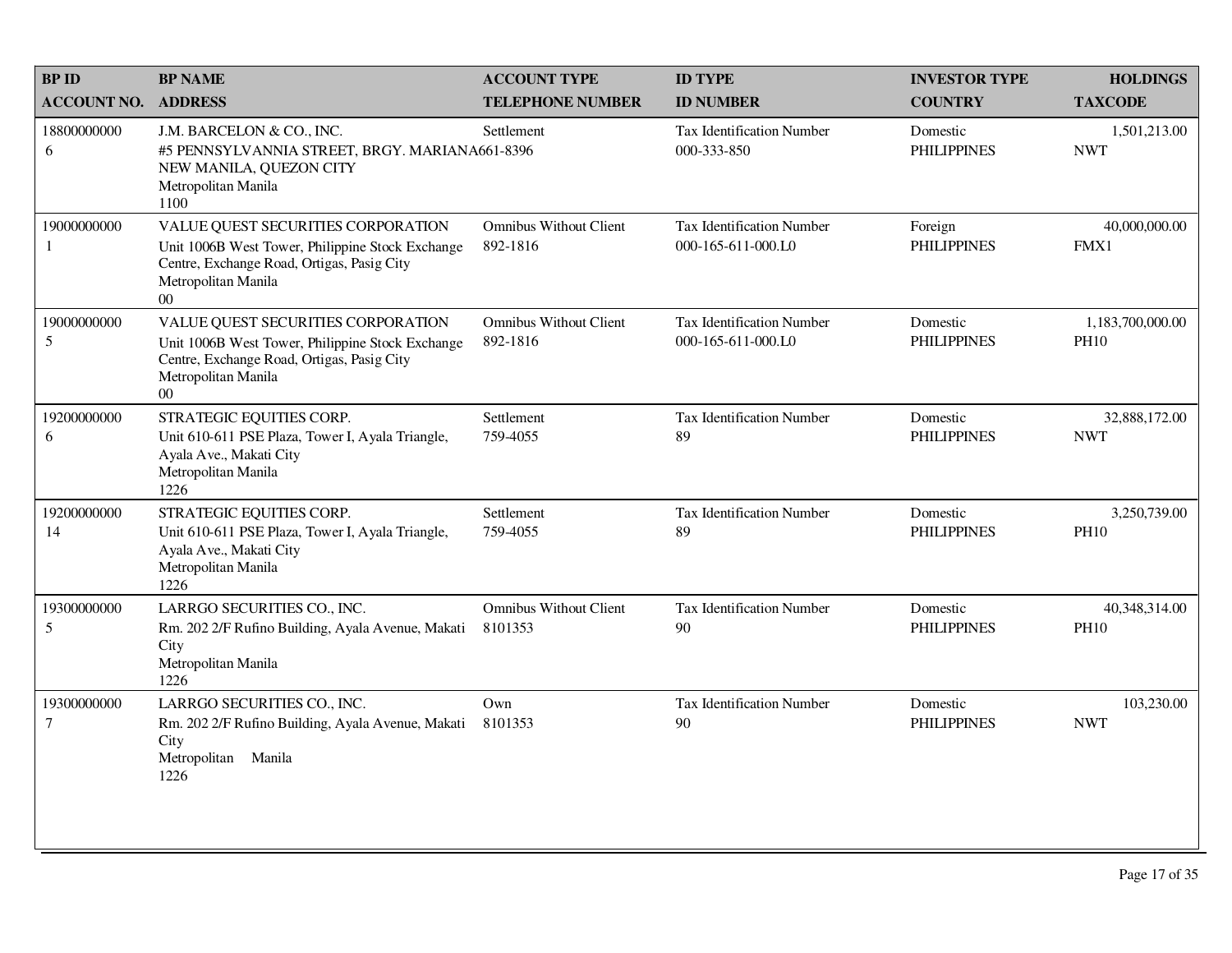| <b>BPID</b>                 | <b>BP NAME</b>                                                                                                                      | <b>ACCOUNT TYPE</b>                          | <b>ID TYPE</b>                                      | <b>INVESTOR TYPE</b>           | <b>HOLDINGS</b>               |
|-----------------------------|-------------------------------------------------------------------------------------------------------------------------------------|----------------------------------------------|-----------------------------------------------------|--------------------------------|-------------------------------|
| <b>ACCOUNT NO.</b>          | <b>ADDRESS</b>                                                                                                                      | <b>TELEPHONE NUMBER</b>                      | <b>ID NUMBER</b>                                    | <b>COUNTRY</b>                 | <b>TAXCODE</b>                |
| 19700000000<br>5            | LOPEZ, LOCSIN, LEDESMA & CO., INC.<br>405 URBAN BUILDING, SEN. GIL. PUYAT AVEN<br><b>MAKATI CITY</b><br>Metropolitan Manila<br>1226 | Omnibus Without Client<br>8127482            | <b>Tax Identification Number</b><br>321-000-128-692 | Domestic<br><b>PHILIPPINES</b> | 3,719,479.00<br><b>PH10</b>   |
| 19800000000<br>$\mathbf{1}$ | LUCKY SECURITIES, INC.<br>Unit 1402-B PSE Center Exchange Road, Ortigas<br>Center Pasig City<br>Metropolitan Manila<br>1600         | <b>Omnibus Without Client</b><br>6346747/60  | Tax Identification Number<br>95                     | Foreign<br><b>PHILIPPINES</b>  | 26,000,000.00<br>FMX1         |
| 19800000000<br>5            | LUCKY SECURITIES, INC.<br>Unit 1402-B PSE Center Exchange Road, Ortigas<br>Center Pasig City<br>Metropolitan Manila<br>1600         | <b>Omnibus Without Client</b><br>6346747/60  | <b>Tax Identification Number</b><br>95              | Domestic<br><b>PHILIPPINES</b> | 10,727,180.00<br><b>NWT</b>   |
| 19800000000<br>6            | LUCKY SECURITIES, INC.<br>Unit 1402-B PSE Center Exchange Road, Ortigas<br>Center Pasig City<br>Metropolitan Manila<br>1600         | Settlement<br>6346747/60                     | <b>Tax Identification Number</b><br>95              | Domestic<br><b>PHILIPPINES</b> | 37,050.00<br><b>NWT</b>       |
| 19800000000<br>7            | LUCKY SECURITIES, INC.<br>Unit 1402-B PSE Center Exchange Road, Ortigas<br>Center Pasig City<br>Metropolitan Manila<br>1600         | Own<br>6346747/60                            | Tax Identification Number<br>95                     | Domestic<br><b>PHILIPPINES</b> | 50,762.00<br><b>NWT</b>       |
| 19900000000<br>5            | LUYS SECURITIES COMPANY, INC.<br>28/F LKG Tower 6801 Ayala Ave. Makati City<br>Metropolitan Manila<br>1200                          | <b>Omnibus Without Client</b><br>5231040     | <b>Tax Identification Number</b><br>96              | Domestic<br><b>PHILIPPINES</b> | 339,279,907.00<br><b>PH10</b> |
| 20000000000<br>5            | MANDARIN SECURITIES CORPORATION<br>28/F LKG Tower 6801 Ayala Ave. Makati City<br>Metropolitan Manila<br>1200                        | <b>Omnibus Without Client</b><br>523-8311/16 | <b>Tax Identification Number</b><br>97              | Domestic<br><b>PHILIPPINES</b> | 278,041,109.00<br><b>PH10</b> |
| 20200000000<br>5            | MARINO OLONDRIZ Y CIA<br>#20 Arguilla St. San Lorenzo Village, Makati City<br>Metropolitan Manila<br>$\mathbf{0}$                   | <b>Omnibus Without Client</b><br>2415280     | Tax Identification Number<br>99                     | Domestic<br><b>PHILIPPINES</b> | 796,833.00<br><b>PH10</b>     |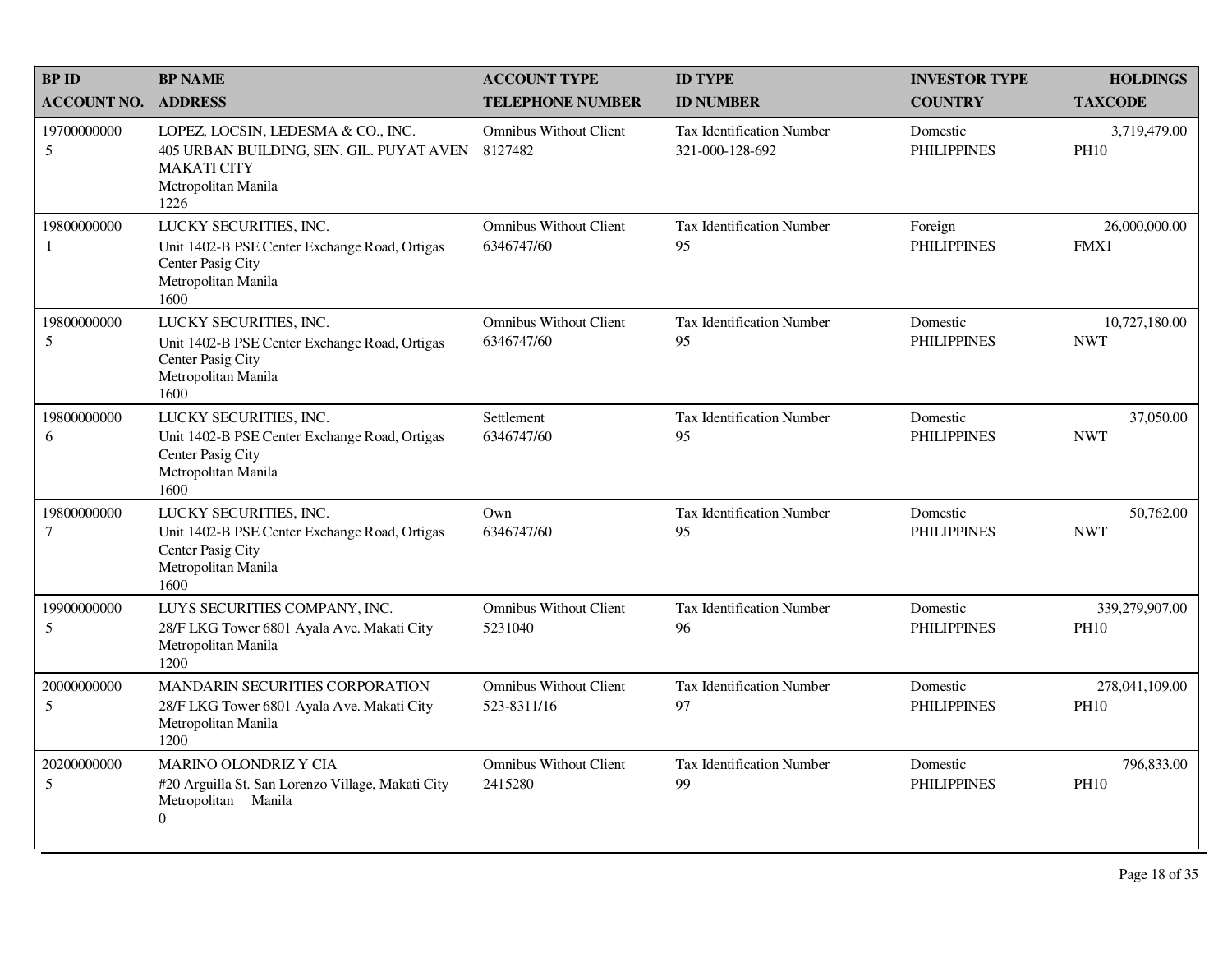| <b>BP ID</b>                  | <b>BP NAME</b>                                                                                                                                                                 | <b>ACCOUNT TYPE</b>                          | <b>ID TYPE</b>                                      | <b>INVESTOR TYPE</b>           | <b>HOLDINGS</b>                 |
|-------------------------------|--------------------------------------------------------------------------------------------------------------------------------------------------------------------------------|----------------------------------------------|-----------------------------------------------------|--------------------------------|---------------------------------|
| <b>ACCOUNT NO.</b>            | <b>ADDRESS</b>                                                                                                                                                                 | <b>TELEPHONE NUMBER</b>                      | <b>ID NUMBER</b>                                    | <b>COUNTRY</b>                 | <b>TAXCODE</b>                  |
| 20300000000<br>1              | COL Financial Group, Inc.<br>2401-B EAST TOWER, PSE CENTRE EXCHANGE<br>ROAD, ORTIGAS CENTER PASIG CITY<br>Metropolitan Manila<br>1605                                          | <b>Omnibus Without Client</b><br>635-5735    | <b>Tax Identification Number</b><br>203-523-208     | Foreign<br><b>PHILIPPINES</b>  | 126,522,831.00<br>FMX1          |
| 20300000000<br>5              | COL Financial Group, Inc.<br>2401-B EAST TOWER, PSE CENTRE EXCHANGE<br>ROAD, ORTIGAS CENTER PASIG CITY<br>Metropolitan Manila<br>1605                                          | <b>Omnibus Without Client</b><br>635-5735    | <b>Tax Identification Number</b><br>203-523-208     | Domestic<br><b>PHILIPPINES</b> | 1,214,028,413.00<br><b>PH10</b> |
| 20400000000<br>14             | DA MARKET SECURITIES, INC.<br>Unit 2402-B West Tower, PSE Center Exchange Road<br>Ortigas Center Pasig City<br>Metropolitan Manila<br>1600                                     | Settlement<br>637-42-42                      | Tax Identification Number<br>101                    | Domestic<br><b>PHILIPPINES</b> | 34,784,524.00<br><b>PH10</b>    |
| 20500000000<br>$\mathfrak{S}$ | MERCANTILE SECURITIES CORP.<br>UNIT 804 FORT LEGEND TOWERS 3RD AVENUE501-8872<br>COR. 31ST ST. FORT BONIFACIO GLOBAL CITY<br><b>TAGUIG CITY</b><br>Metropolitan Manila<br>1226 | <b>Omnibus Without Client</b>                | Tax Identification Number<br>000-161-457-000        | Domestic<br><b>PHILIPPINES</b> | 62,555,921.00<br><b>PH10</b>    |
| 20600000000<br>5              | MERIDIAN SECURITIES, INC.<br>Suite 2702B&C Tektite Tower I Ortigas Centre, Pasig<br>City<br>Metropolitan Manila<br>1600                                                        | <b>Omnibus Without Client</b><br>634-6931/36 | <b>Tax Identification Number</b><br>000-338-748-000 | Domestic<br><b>PHILIPPINES</b> | 153,369,323.00<br><b>PH10</b>   |
| 20800000000<br>1              | MDR SECURITIES, INC.<br>Unit 1806, 8/F Medical Plaza Ortigas Bldg., Pasig Cit<br>Metropolitan Manila<br>1226                                                                   | <b>Omnibus Without Client</b><br>891-9225    | Tax Identification Number<br>105                    | Foreign<br><b>PHILIPPINES</b>  | 69,000,000.00<br>FMX1           |
| 20800000000<br>5              | MDR SECURITIES, INC.<br>Unit 1806, 8/F Medical Plaza Ortigas Bldg., Pasig Cit<br>Metropolitan Manila<br>1226                                                                   | <b>Omnibus Without Client</b><br>891-9225    | Tax Identification Number<br>105                    | Domestic<br><b>PHILIPPINES</b> | 161,512,657.00<br><b>PH10</b>   |
| 20800000000<br>6              | MDR SECURITIES, INC.<br>Unit 1806, 8/F Medical Plaza Ortigas Bldg., Pasig Cit<br>Metropolitan Manila<br>1226                                                                   | Settlement<br>891-9225                       | Tax Identification Number<br>105                    | Domestic<br><b>PHILIPPINES</b> | 205,551,082.00<br><b>NWT</b>    |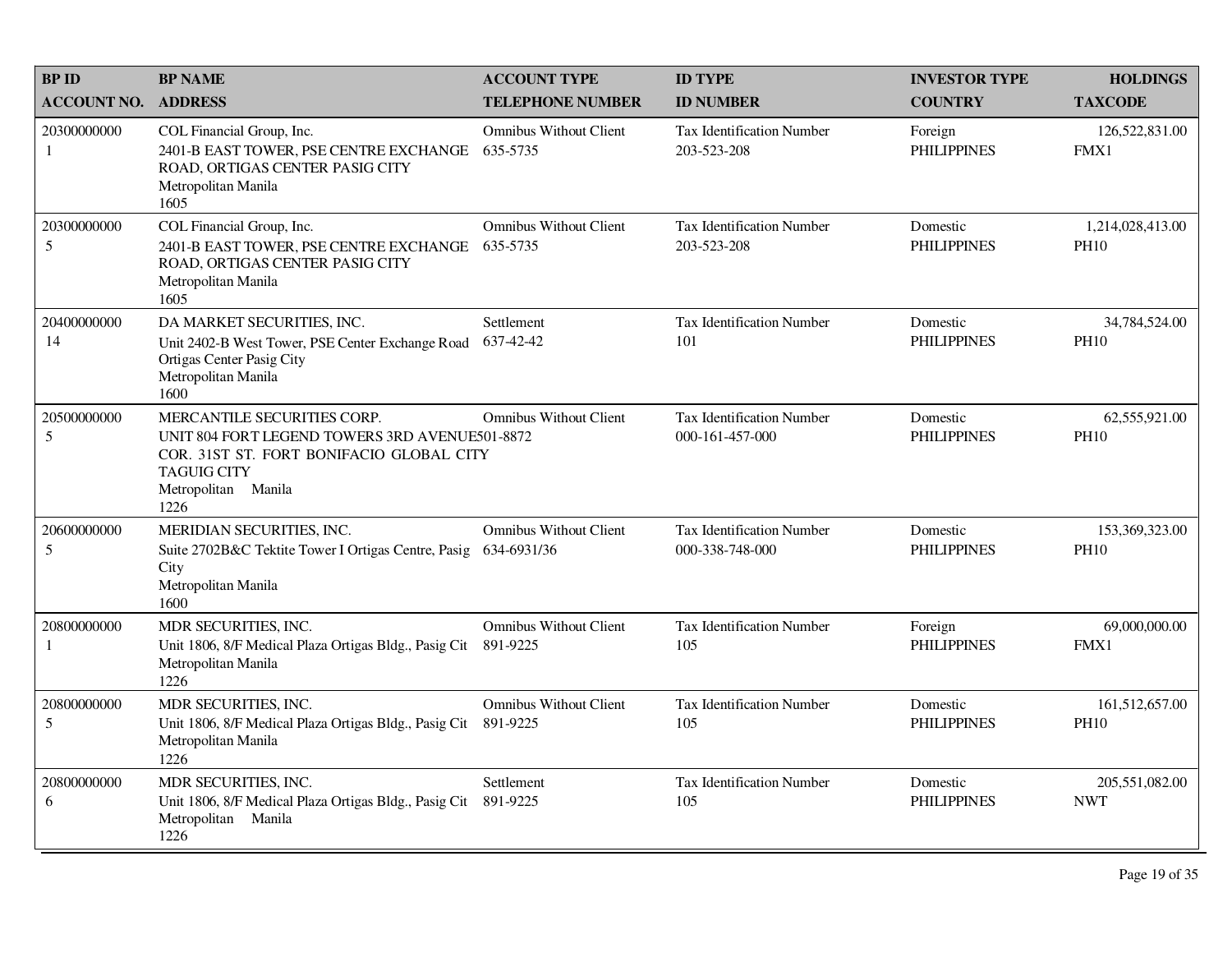| <b>BPID</b><br><b>ACCOUNT NO.</b> | <b>BP NAME</b><br><b>ADDRESS</b>                                                                                                                                            | <b>ACCOUNT TYPE</b><br><b>TELEPHONE NUMBER</b> | <b>ID TYPE</b><br><b>ID NUMBER</b>                  | <b>INVESTOR TYPE</b><br><b>COUNTRY</b> | <b>HOLDINGS</b><br><b>TAXCODE</b> |
|-----------------------------------|-----------------------------------------------------------------------------------------------------------------------------------------------------------------------------|------------------------------------------------|-----------------------------------------------------|----------------------------------------|-----------------------------------|
| 20900000000<br>$\overline{4}$     | DEUTSCHE REGIS PARTNERS, INC.<br>23/F Tower I, Ayala Triangle, Makati City<br>Metropolitan Manila<br>1226                                                                   | Settlement<br>894-6620                         | <b>Tax Identification Number</b><br>000-594-804-000 | Foreign<br><b>PHILIPPINES</b>          | 552,774.00<br><b>RA02</b>         |
| 20900000001<br>-1                 | DEUTSCHE REGIS PARTNERS, INC.<br>23/F Tower I, Ayala Triangle, Makati City<br>Metropolitan Manila<br>1226                                                                   | Client<br>894-6620                             | Tax Identification Number<br>381                    | Domestic<br><b>PHILIPPINES</b>         | 3,106,600.00<br><b>NWT</b>        |
| 20900000008<br>-1                 | DEUTSCHE REGIS PARTNERS, INC.<br>23/F Tower I, Ayala Triangle, Makati City<br>Metropolitan Manila<br>1226                                                                   | Client<br>894-6620                             | <b>Tax Identification Number</b><br>486             | Foreign<br><b>PHILIPPINES</b>          | 51,800,000.00<br>FMX1             |
| 21000000000<br>5                  | MOUNT PEAK SECURITIES, INC.<br>#748 C.K. Bldg., Juan Luna St., Binondo, Manila<br>Metropolitan Manila<br>1006                                                               | <b>Omnibus Without Client</b><br>241-8043      | <b>Tax Identification Number</b><br>000-321-831-000 | Domestic<br><b>PHILIPPINES</b>         | 7,016,232.00<br><b>PH10</b>       |
| 21100000000<br>5                  | NEW WORLD SECURITIES CO., INC.<br>215 JUAN LUNA STREET, UNIT 2608 WORLD<br>TRADE EXCHANGE BLDG., BINONDO, MANILA<br>Metropolitan Manila<br>1006                             | <b>Omnibus Without Client</b><br>2421767       | <b>Tax Identification Number</b><br>000-327-414-000 | Domestic<br><b>PHILIPPINES</b>         | 79,301,280.00<br><b>PH10</b>      |
| 21300000000<br>5                  | NIEVES SECURITIES, INC.<br>UNIT 106, G/F TYTANA PLAZA V. TYTANA COR 4777888<br>INSULAR STS. PLAZA LORENZO RUIZ, BINOND<br><b>MANILA CITY</b><br>Metropolitan Manila<br>1006 | <b>Omnibus Without Client</b>                  | <b>Tax Identification Number</b><br>000-333-999-000 | Domestic<br><b>PHILIPPINES</b>         | 89,116,783.00<br><b>PH10</b>      |
| 21500000000<br>5                  | OPTIMUM SECURITIES CORPORATION<br>No. 11 E.O. Bldg., United St. cor. 2nd St. Bo.<br>Kapitolyo, Pasig City<br>Metropolitan Manila<br>1650                                    | <b>Omnibus Without Client</b><br>631-7831/36   | <b>Tax Identification Number</b><br>000-287-524-000 | Domestic<br><b>PHILIPPINES</b>         | 27,129,203.00<br><b>PH10</b>      |
| 21700000000<br>-1                 | RCBC SECURITIES, INC.<br>Unit 1008 Tower I & Exchange Plaza Ayala Avenue,<br>Makati City<br>Metropolitan<br>Manila<br>1200                                                  | <b>Omnibus Without Client</b><br>8485183       | Tax Identification Number<br>000-165-644-000        | Foreign<br><b>PHILIPPINES</b>          | 9,000,000.00<br>FMX1              |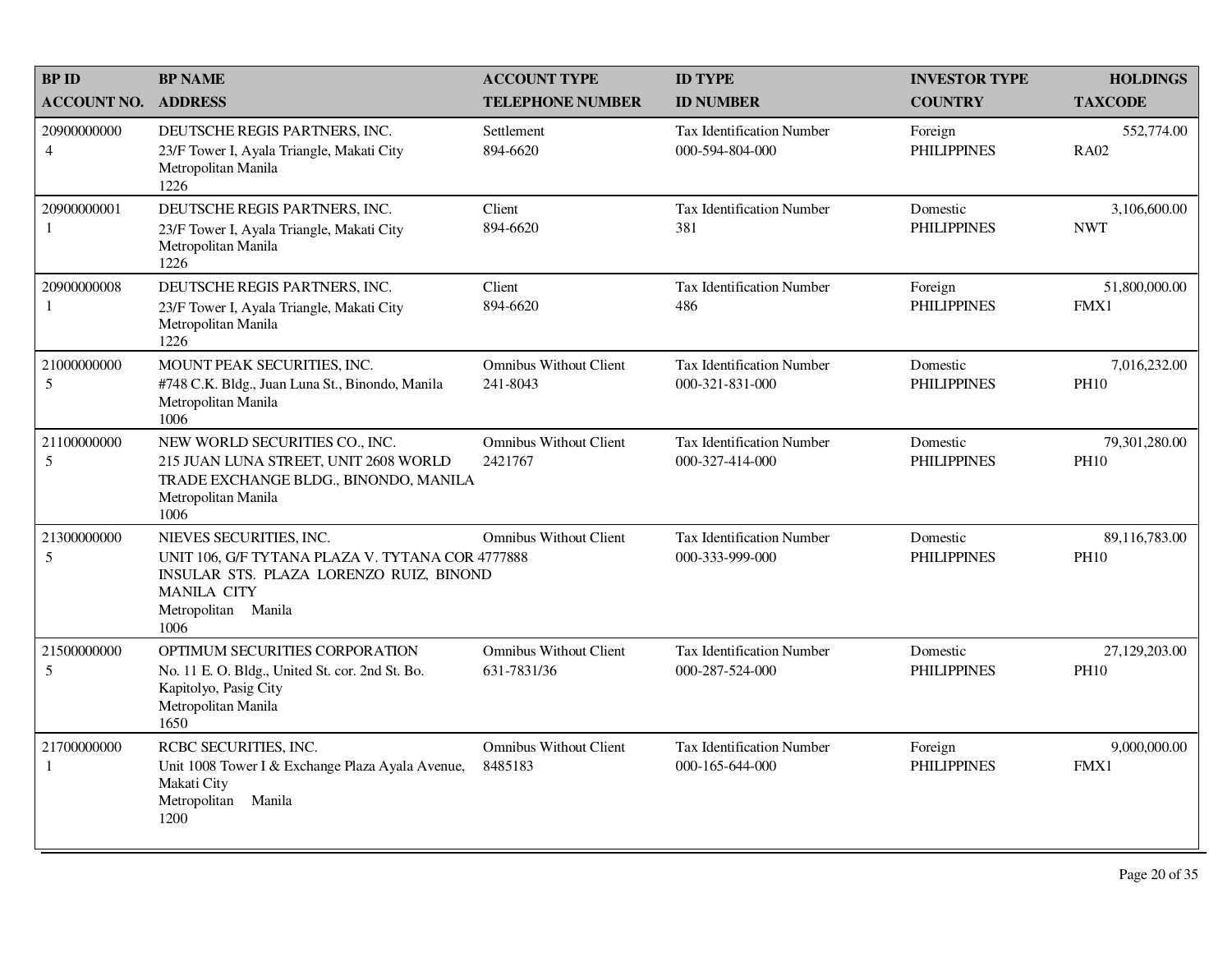| <b>BP ID</b>                  | <b>BP NAME</b>                                                                                                                                | <b>ACCOUNT TYPE</b>                       | <b>ID TYPE</b>                                      | <b>INVESTOR TYPE</b>           | <b>HOLDINGS</b>               |
|-------------------------------|-----------------------------------------------------------------------------------------------------------------------------------------------|-------------------------------------------|-----------------------------------------------------|--------------------------------|-------------------------------|
| <b>ACCOUNT NO.</b>            | <b>ADDRESS</b>                                                                                                                                | <b>TELEPHONE NUMBER</b>                   | <b>ID NUMBER</b>                                    | <b>COUNTRY</b>                 | <b>TAXCODE</b>                |
| 21700000000<br>5              | RCBC SECURITIES, INC.<br>Unit 1008 Tower I & Exchange Plaza Ayala Avenue,<br>Makati City<br>Metropolitan Manila<br>1200                       | <b>Omnibus Without Client</b><br>8485183  | Tax Identification Number<br>000-165-644-000        | Domestic<br><b>PHILIPPINES</b> | 20,394,225.00<br><b>PH10</b>  |
| 21700000000<br>6              | RCBC SECURITIES, INC.<br>Unit 1008 Tower I & Exchange Plaza Ayala Avenue,<br>Makati City<br>Metropolitan Manila<br>1200                       | Settlement<br>8485183                     | <b>Tax Identification Number</b><br>000-165-644-000 | Domestic<br><b>PHILIPPINES</b> | 11,317,600.00<br><b>NWT</b>   |
| 21800000000<br>5              | PAN ASIA SECURITIES CORP.<br>910 Tower One & Exchange Plaza Ayala Avenue,<br>Makati City<br>Metropolitan Manila<br>1200                       | <b>Omnibus Without Client</b><br>8919173  | <b>Tax Identification Number</b><br>000-135-142     | Domestic<br><b>PHILIPPINES</b> | 15,352,170.00<br><b>PH10</b>  |
| 21900000000<br>$\overline{2}$ | PAPA SECURITIES CORPORATION<br>6/F, S & L Building Dela Rosa cor. Esteban Sts.<br>Legaspi Village, Makati City<br>Metropolitan Manila<br>1200 | Settlement<br>817-8433                    | <b>Tax Identification Number</b><br>000-215-520     | Foreign<br><b>PHILIPPINES</b>  | 109,510,366.00<br>FMX1        |
| 21900000000<br>5              | PAPA SECURITIES CORPORATION<br>6/F, S & L Building Dela Rosa cor. Esteban Sts.<br>Legaspi Village, Makati City<br>Metropolitan Manila<br>1200 | <b>Omnibus Without Client</b><br>817-8433 | <b>Tax Identification Number</b><br>000-215-520     | Domestic<br><b>PHILIPPINES</b> | 158,227,579.00<br><b>PH10</b> |
| 21900000000<br>6              | PAPA SECURITIES CORPORATION<br>6/F, S & L Building Dela Rosa cor. Esteban Sts.<br>Legaspi Village, Makati City<br>Metropolitan Manila<br>1200 | Settlement<br>817-8433                    | <b>Tax Identification Number</b><br>000-215-520     | Domestic<br><b>PHILIPPINES</b> | 4,630,617.00<br><b>NWT</b>    |
| 21900000000<br>18             | PAPA SECURITIES CORPORATION<br>6/F, S & L Building Dela Rosa cor. Esteban Sts.<br>Legaspi Village, Makati City<br>Metropolitan Manila<br>1200 | Settlement<br>817-8433                    | Tax Identification Number<br>000-215-520            | Foreign<br><b>PHILIPPINES</b>  | 15,336,089.00<br><b>RA10</b>  |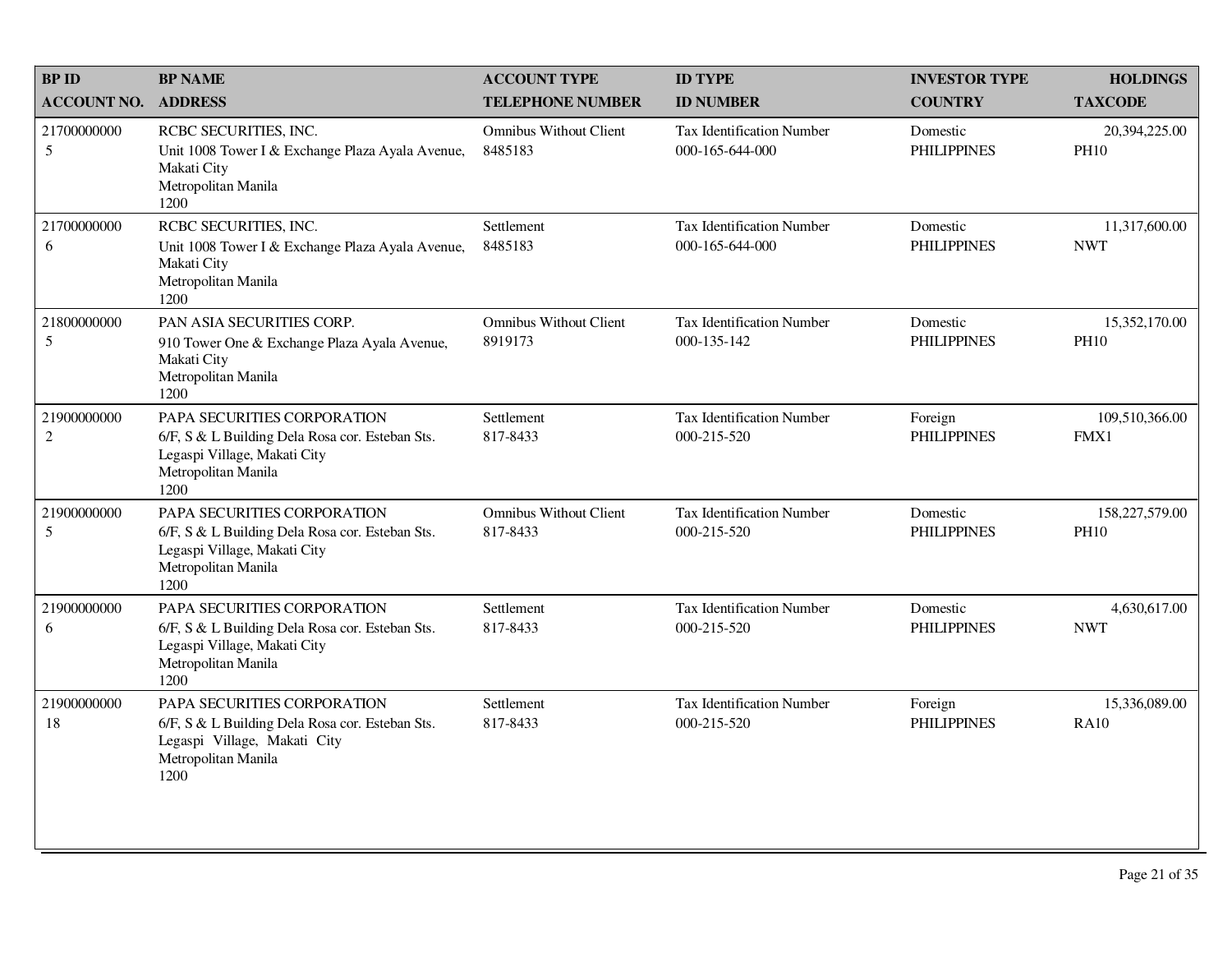| <b>BP NAME</b>                                                                                                                                      | <b>ACCOUNT TYPE</b>                          | <b>ID TYPE</b>                                       | <b>INVESTOR TYPE</b>           | <b>HOLDINGS</b>               |
|-----------------------------------------------------------------------------------------------------------------------------------------------------|----------------------------------------------|------------------------------------------------------|--------------------------------|-------------------------------|
| <b>ADDRESS</b>                                                                                                                                      | <b>TELEPHONE NUMBER</b>                      | <b>ID NUMBER</b>                                     | <b>COUNTRY</b>                 | <b>TAXCODE</b>                |
| MAYBANK ATR KIM ENG SECURITIES, INC.<br>17/F Tower One & Exchange Plaza, Ayala Triangle,<br>Ayala Avenue Makati City<br>Metropolitan Manila<br>1226 | Settlement<br>849-8855                       | <b>Tax Identification Number</b><br>000-168-671-000  | Foreign<br><b>PHILIPPINES</b>  | 1,323,000.00<br>FMX1          |
| MAYBANK ATR KIM ENG SECURITIES, INC.<br>17/F Tower One & Exchange Plaza, Ayala Triangle,<br>Ayala Avenue Makati City<br>Metropolitan Manila<br>1226 | Settlement<br>849-8855                       | Tax Identification Number<br>000-168-671-000         | Domestic<br><b>PHILIPPINES</b> | 24,527,683.00<br><b>NWT</b>   |
| MAYBANK ATR KIM ENG SECURITIES, INC.<br>17/F Tower One & Exchange Plaza, Ayala Triangle,<br>Ayala Avenue Makati City<br>Metropolitan Manila<br>1226 | Settlement<br>849-8855                       | <b>Tax Identification Number</b><br>000-168-671-000  | Domestic<br><b>PHILIPPINES</b> | 440,744,193.00<br><b>PH10</b> |
| PNB SECURITIES, INC.<br>3/F PNB Financial Center Roxas Blvd., Pasay City<br>Metropolitan Manila<br>1300                                             | <b>Omnibus Without Client</b><br>526-3466    | <b>Tax Identification Number</b><br>000-198-201-000  | Foreign<br><b>PHILIPPINES</b>  | 2,151,910.00<br>FMX1          |
| PNB SECURITIES, INC.<br>3/F PNB Financial Center Roxas Blvd., Pasay City<br>Metropolitan Manila<br>1300                                             | <b>Omnibus Without Client</b><br>526-3466    | <b>Tax Identification Number</b><br>000-198-201-000  | Domestic<br><b>PHILIPPINES</b> | 103,772,598.00<br><b>PH10</b> |
| PREMIUM SECURITIES, INC.<br>Unit 1415, Tower 1 & Exchange Plaza Ayala Avenue<br>cor. Paseo de Roxas Makati City<br>Metropolitan Manila<br>1259      | <b>Omnibus Without Client</b><br>848-5915/17 | Tax Identification Number<br>121                     | Domestic<br><b>PHILIPPINES</b> | 44,021,011.00<br><b>PH10</b>  |
| PRYCE SECURITIES, INC.<br><b>AVENUE</b><br>BAGTIKAN, MAKATI CITY<br>Metropolitan Manila<br>1226                                                     | <b>Omnibus Without Client</b>                | <b>Tax Identification Number</b><br>124              | Domestic<br><b>PHILIPPINES</b> | 731,572.00<br><b>PH10</b>     |
|                                                                                                                                                     |                                              | 15/F PRYCE CENTER BUILDING, 1179 CHINO RO816-2426/27 |                                |                               |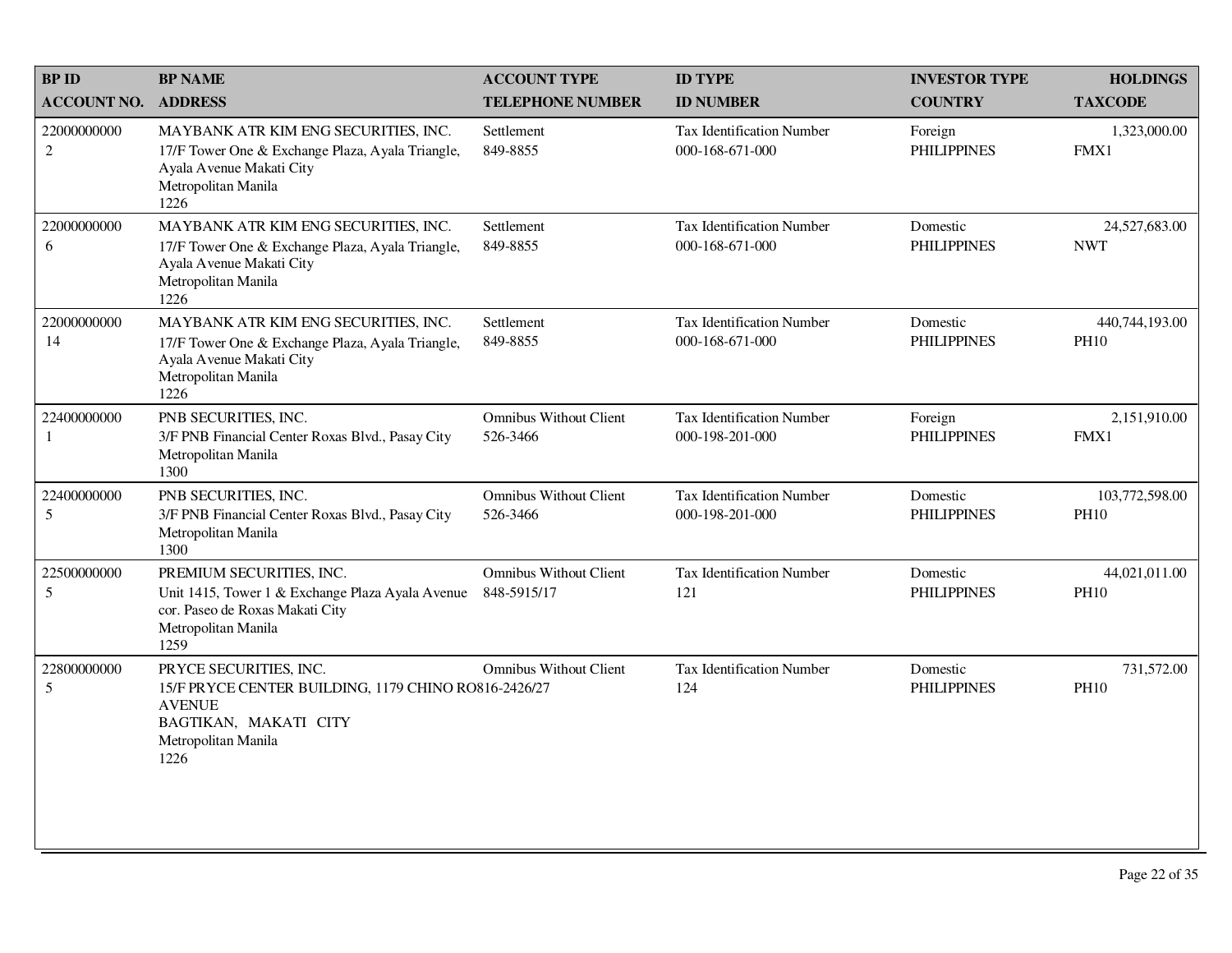| <b>BP NAME</b>                                                                                                                                                             | <b>ACCOUNT TYPE</b>                                        | <b>ID TYPE</b>                                      | <b>INVESTOR TYPE</b>           | <b>HOLDINGS</b>               |
|----------------------------------------------------------------------------------------------------------------------------------------------------------------------------|------------------------------------------------------------|-----------------------------------------------------|--------------------------------|-------------------------------|
|                                                                                                                                                                            | <b>TELEPHONE NUMBER</b>                                    | <b>ID NUMBER</b>                                    | <b>COUNTRY</b>                 | <b>TAXCODE</b>                |
| SALISBURY BKT SECURITIES CORPORATION<br>Unit 207 Cityland Condominium 10 - Tower 2 6817<br>H.V. De La Costa St. cor. Ayala Ave. Makati City<br>Metropolitan Manila<br>1200 | <b>Omnibus Without Client</b><br>892-88-34                 | <b>Tax Identification Number</b><br>000-598-559-000 | Domestic<br><b>PHILIPPINES</b> | 26,998,876.00<br><b>PH10</b>  |
| SALISBURY BKT SECURITIES CORPORATION<br>Unit 207 Cityland Condominium 10 - Tower 2 6817<br>H.V. De La Costa St. cor. Ayala Ave. Makati City<br>Metropolitan Manila<br>1200 | Own<br>892-88-34                                           | Tax Identification Number<br>000-598-559-000        | Domestic<br><b>PHILIPPINES</b> | 14,606.00<br><b>NWT</b>       |
| SALISBURY BKT SECURITIES CORPORATION<br>Unit 207 Cityland Condominium 10 - Tower 2 6817<br>H.V. De La Costa St. cor. Ayala Ave. Makati City<br>Metropolitan Manila<br>1200 | Settlement<br>892-88-34                                    | <b>Tax Identification Number</b><br>000-598-559-000 | Foreign<br><b>PHILIPPINES</b>  | 1,500,000.00<br><b>RA10</b>   |
| <b>QUALITY INVESTMENTS &amp; SECURITIES</b>                                                                                                                                | <b>Omnibus Without Client</b>                              | Tax Identification Number                           | Foreign                        | 572,029,353.00                |
| Suite 1602 Tytana Plaza Oriente St, Binondo Manila<br>Metropolitan Manila<br>1006                                                                                          | 241-0547                                                   | 000-333-614-000                                     | <b>PHILIPPINES</b>             | FMX1                          |
| QUALITY INVESTMENTS & SECURITIES<br><b>CORPORATION</b>                                                                                                                     | <b>Omnibus Without Client</b>                              | Tax Identification Number                           | Domestic                       | 5,748,061,943.00              |
| Suite 1602 Tytana Plaza Oriente St, Binondo Manila<br>Metropolitan Manila<br>1006                                                                                          | 241-0547                                                   | 000-333-614-000                                     | <b>PHILIPPINES</b>             | <b>PH10</b>                   |
| <b>QUALITY INVESTMENTS &amp; SECURITIES</b>                                                                                                                                | Settlement                                                 | <b>Tax Identification Number</b>                    | Domestic                       | 28,931,117.00                 |
| Suite 1602 Tytana Plaza Oriente St, Binondo Manila<br>Metropolitan Manila<br>1006                                                                                          | 241-0547                                                   | 000-333-614-000                                     | <b>PHILIPPINES</b>             | <b>NWT</b>                    |
| R & L INVESTMENTS, INC.<br>675 Lee St., Mandaluyong City<br>Metropolitan Manila<br>1501                                                                                    | <b>Omnibus Without Client</b><br>7247210/705207            | <b>Tax Identification Number</b><br>127             | Domestic<br><b>PHILIPPINES</b> | 212,287,228.00<br><b>PH10</b> |
|                                                                                                                                                                            | <b>ADDRESS</b><br><b>CORPORATION</b><br><b>CORPORATION</b> |                                                     |                                |                               |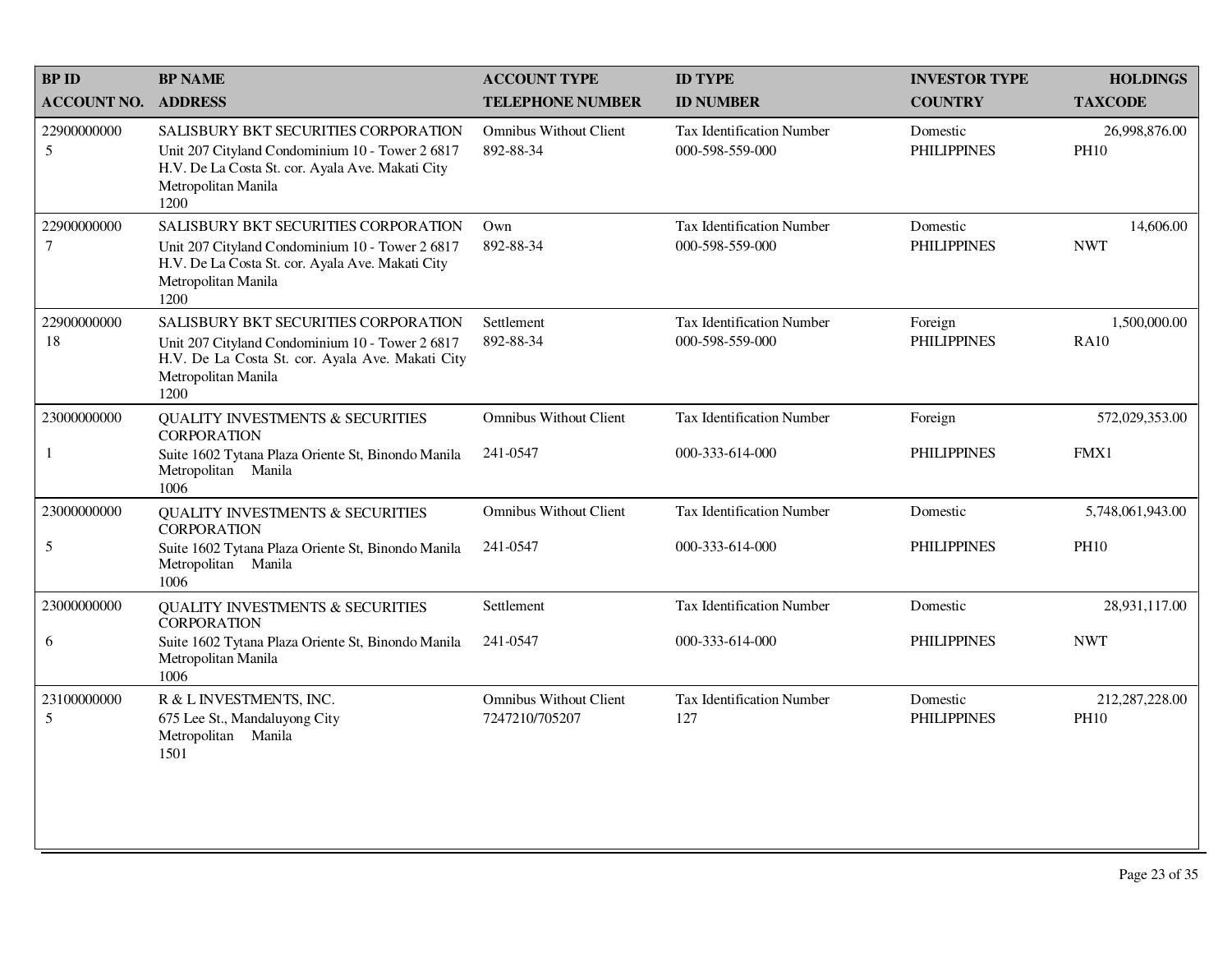| <b>BP ID</b>       | <b>BP NAME</b>                                                                                                                                                              | <b>ACCOUNT TYPE</b>                       | <b>ID TYPE</b>                                      | <b>INVESTOR TYPE</b>           | <b>HOLDINGS</b>               |
|--------------------|-----------------------------------------------------------------------------------------------------------------------------------------------------------------------------|-------------------------------------------|-----------------------------------------------------|--------------------------------|-------------------------------|
| <b>ACCOUNT NO.</b> | <b>ADDRESS</b>                                                                                                                                                              | <b>TELEPHONE NUMBER</b>                   | <b>ID NUMBER</b>                                    | <b>COUNTRY</b>                 | <b>TAXCODE</b>                |
| 23300000000<br>5   | R. COYIUTO SECURITIES, INC.<br>5/F Corinthian Plaza, Paseo de Roxas, Legaspi Village<br>Makati City<br>Metropolitan Manila<br>$\Omega$                                      | <b>Omnibus Without Client</b><br>811-3064 | <b>Tax Identification Number</b><br>000-329-417     | Domestic<br><b>PHILIPPINES</b> | 335,262,368.00<br><b>PH10</b> |
| 23300000000<br>6   | R. COYIUTO SECURITIES, INC.<br>5/F Corinthian Plaza, Paseo de Roxas, Legaspi Village<br>Makati City<br>Metropolitan Manila<br>$\overline{0}$                                | Settlement<br>811-3064                    | Tax Identification Number<br>000-329-417            | Domestic<br><b>PHILIPPINES</b> | 140,449.00<br><b>NWT</b>      |
| 23500000000<br>5   | REGINA CAPITAL DEVELOPMENT CORPORATI Omnibus Without Client<br>Unit 806 Tower 1 & Exchange Plaza Ayala Triangle,<br>Ayala Avenue Makati City<br>Metropolitan Manila<br>1226 | 848-5482/84                               | <b>Tax Identification Number</b><br>131             | Domestic<br><b>PHILIPPINES</b> | 160,470,624.00<br><b>PH10</b> |
| 23500000000<br>6   | REGINA CAPITAL DEVELOPMENT CORPORATI Settlement<br>Unit 806 Tower 1 & Exchange Plaza Ayala Triangle,<br>Ayala Avenue Makati City<br>Metropolitan Manila<br>1226             | 848-5482/84                               | <b>Tax Identification Number</b><br>131             | Domestic<br><b>PHILIPPINES</b> | 7,685,393.00<br><b>NWT</b>    |
| 23600000000<br>5   | R. NUBLA SECURITIES, INC.<br>Rm 405 Co Ban Kiat Building II, 231 Juan Luna St.,<br>Binondo, Manila<br>Metropolitan Manila<br>1006                                           | <b>Omnibus Without Client</b><br>242-1596 | <b>Tax Identification Number</b><br>132             | Domestic<br><b>PHILIPPINES</b> | 18,496,156.00<br><b>PH10</b>  |
| 23700000000<br>5   | AAA SOUTHEAST EQUITIES, INCORPORATED<br>Ground Floor, Fortune Life Building #162 Legaspi St.<br>Legaspi Village Makati City<br>Metropolitan Manila<br>1229                  | <b>Omnibus Without Client</b><br>816-2918 | <b>Tax Identification Number</b><br>000-141-894-000 | Domestic<br><b>PHILIPPINES</b> | 65,451,888.00<br><b>PH10</b>  |
| 23800000000<br>5   | R. S. LIM & CO., INC.<br>1509 Galvani Street San Isidro, Makati City<br>Metropolitan Manila<br>1234                                                                         | <b>Omnibus Without Client</b><br>8919670  | <b>Tax Identification Number</b><br>000-333-915-000 | Domestic<br><b>PHILIPPINES</b> | 11,112,420.00<br><b>PH10</b>  |
|                    |                                                                                                                                                                             |                                           |                                                     |                                |                               |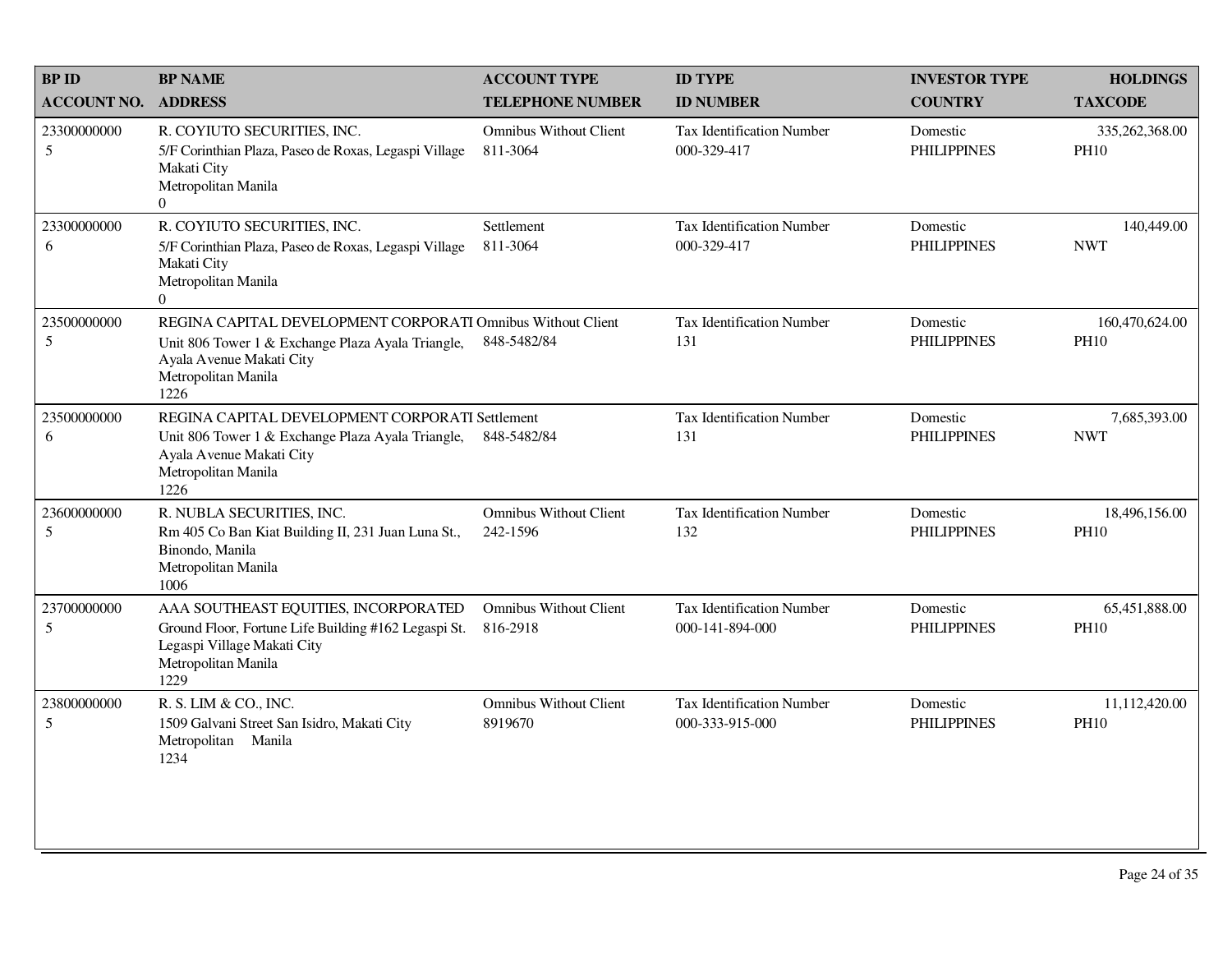| <b>BP ID</b>                   | <b>BP NAME</b>                                                                                                                                        | <b>ACCOUNT TYPE</b>                            | <b>ID TYPE</b>                                      | <b>INVESTOR TYPE</b>           | <b>HOLDINGS</b>              |
|--------------------------------|-------------------------------------------------------------------------------------------------------------------------------------------------------|------------------------------------------------|-----------------------------------------------------|--------------------------------|------------------------------|
| <b>ACCOUNT NO.</b>             | <b>ADDRESS</b>                                                                                                                                        | <b>TELEPHONE NUMBER</b>                        | <b>ID NUMBER</b>                                    | <b>COUNTRY</b>                 | <b>TAXCODE</b>               |
| 23900000000<br>5               | RTG & COMPANY, INC.<br>Unit 602 Tower 1 & Exchange Plaza Ayala Triangle,<br>Makati City<br>Metropolitan Manila<br>1200                                | <b>Omnibus Without Client</b><br>8919482       | <b>Tax Identification Number</b><br>000-165-637-000 | Domestic<br><b>PHILIPPINES</b> | 10,486,830.00<br><b>PH10</b> |
| 24000000000<br>1               | S.J. ROXAS & CO., INC.<br>Unit 612 Tower One, & Exchange Plaza, Ayala<br>Triangle, Ayala Avenue, Makati City<br>Metropolitan Manila<br>$\overline{0}$ | <b>Omnibus Without Client</b><br>848-5065      | Tax Identification Number<br>136                    | Foreign<br><b>PHILIPPINES</b>  | 2,561,797.00<br>FMX1         |
| 24000000000<br>5               | S.J. ROXAS & CO., INC.<br>Unit 612 Tower One, & Exchange Plaza, Ayala<br>Triangle, Ayala Avenue, Makati City<br>Metropolitan Manila<br>$\Omega$       | <b>Omnibus Without Client</b><br>848-5065      | <b>Tax Identification Number</b><br>136             | Domestic<br><b>PHILIPPINES</b> | 80,108,498.00<br><b>PH10</b> |
| 24000000002<br>1               | S.J. ROXAS & CO., INC.<br>Unit 612 Tower One, Ayala Triangle, Ayala Avenue,<br>Makati City<br>Metropolitan Manila<br>$\Omega$                         | Client<br>8485065 TO 69                        | <b>Tax Identification Number</b><br>546             | Domestic<br><b>PHILIPPINES</b> | 1,079,409.00<br><b>NWT</b>   |
| 24200000000<br>5               | SECURITIES SPECIALISTS, INC.<br>Unit 903 National Life Insurance Building,<br>6762 Ayala Avenue, Makati City<br>Metropolitan Manila<br>1000           | <b>Omnibus Without Client</b><br>  523-5595    | <b>Tax Identification Number</b><br>138             | Domestic<br><b>PHILIPPINES</b> | 3,843,408.00<br><b>PH10</b>  |
| 24300000000<br>5               | FIDELITY SECURITIES, INC.<br>2103-B PSE Centre, Exchange Road, Ortigas, Pasig<br>City<br>Metropolitan Manila<br>1600                                  | <b>Omnibus Without Client</b><br>6345038       | Tax Identification Number<br>002-836-391-000        | Domestic<br><b>PHILIPPINES</b> | 19,298,033.00<br><b>PH10</b> |
| 24600000000<br>$5\overline{)}$ | SUMMIT SECURITIES, INC.<br>Unit 2102 B/C PSE Center Tektite Tower East<br>Exchange Road, Ortigas Center Pasig City<br>Metropolitan Manila<br>1600     | <b>Omnibus Without Client</b><br>6311032 to 37 | Tax Identification Number<br>000-338-985-000        | Domestic<br><b>PHILIPPINES</b> | 37,511,774.00<br><b>PH10</b> |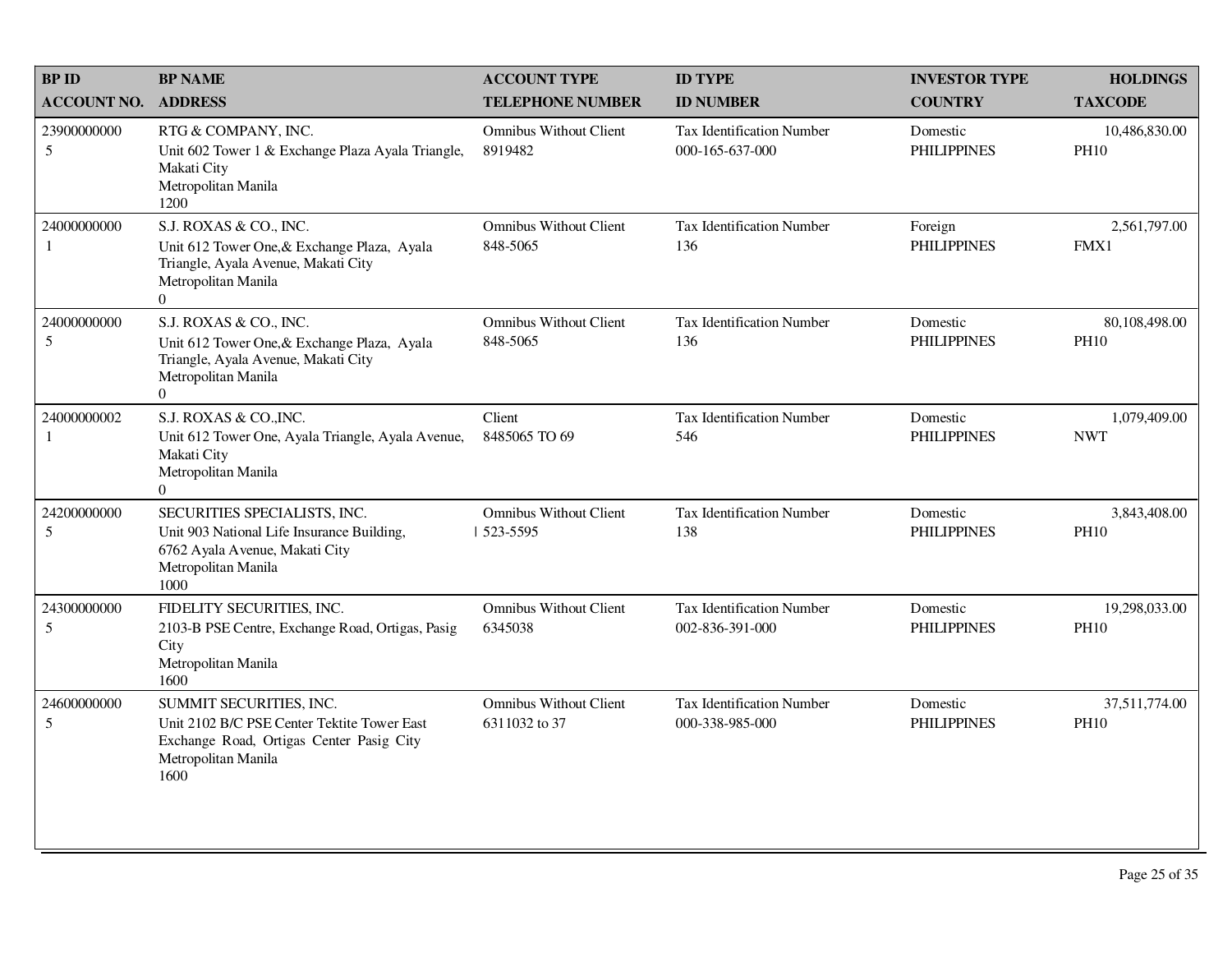| <b>BPID</b>           | <b>BP NAME</b>                                                                                                                                    | <b>ACCOUNT TYPE</b>                      | <b>ID TYPE</b>                                      | <b>INVESTOR TYPE</b>           | <b>HOLDINGS</b>              |
|-----------------------|---------------------------------------------------------------------------------------------------------------------------------------------------|------------------------------------------|-----------------------------------------------------|--------------------------------|------------------------------|
| <b>ACCOUNT NO.</b>    | <b>ADDRESS</b>                                                                                                                                    | <b>TELEPHONE NUMBER</b>                  | <b>ID NUMBER</b>                                    | <b>COUNTRY</b>                 | <b>TAXCODE</b>               |
| 24600000000<br>$\tau$ | SUMMIT SECURITIES, INC.<br>Unit 2102 B/C PSE Center Tektite Tower East<br>Exchange Road, Ortigas Center Pasig City<br>Metropolitan Manila<br>1600 | Own<br>6311032 to 37                     | <b>Tax Identification Number</b><br>000-338-985-000 | Domestic<br><b>PHILIPPINES</b> | 86,320.00<br><b>NWT</b>      |
| 24700000000<br>5      | STANDARD SECURITIES CORPORATION<br>#34 Jefferson St., GHW, San Juan Metro Manila<br>Metropolitan Manila<br>00 <sup>1</sup>                        | <b>Omnibus Without Client</b><br>8486149 | <b>Tax Identification Number</b><br>000-333-108     | Domestic<br><b>PHILIPPINES</b> | 59,939,302.00<br><b>PH10</b> |
| 24700000000<br>$\tau$ | STANDARD SECURITIES CORPORATION<br>#34 Jefferson St., GHW, San Juan Metro Manila<br>Metropolitan Manila<br>$00\,$                                 | Own<br>8486149                           | <b>Tax Identification Number</b><br>000-333-108     | Domestic<br><b>PHILIPPINES</b> | 6,400,000.00<br><b>NWT</b>   |
| 25100000000<br>5      | TANSENGCO & CO., INC.<br>U-2308 World Trade Exchange Condominium 215 Jua 241-7155<br>Luna St., Binondo, Manila<br>Metropolitan Manila<br>1006     | <b>Omnibus Without Client</b>            | <b>Tax Identification Number</b><br>146             | Domestic<br><b>PHILIPPINES</b> | 86,483,401.00<br><b>PH10</b> |
| 25200000000           | THE FIRST RESOURCES MANAGEMENT &<br><b>SECURITIES CORP.</b>                                                                                       | <b>Omnibus Without Client</b>            | Tax Identification Number                           | Domestic                       | 138,499,959.00               |
| $\sqrt{5}$            | Rms. 801-802, PSE Tower 1 Ayala Ave., cor. Paseo d 8486311 to 18<br>Roxas, Ayala Triangle, Makati City<br>Metropolitan Manila<br>1200             |                                          | 000-149-028-000                                     | <b>PHILIPPINES</b>             | <b>PH10</b>                  |
| 25200000000           | THE FIRST RESOURCES MANAGEMENT $\&$<br><b>SECURITIES CORP.</b>                                                                                    | Settlement                               | Tax Identification Number                           | Domestic                       | 424,581,460.00               |
| 6                     | Rms. 801-802, PSE Tower 1 Ayala Ave., cor. Paseo d 8486311 to 18<br>Roxas, Ayala Triangle, Makati City<br>Metropolitan Manila<br>1200             |                                          | 000-149-028-000                                     | <b>PHILIPPINES</b>             | <b>NWT</b>                   |
| 25200000000           | THE FIRST RESOURCES MANAGEMENT &<br><b>SECURITIES CORP.</b>                                                                                       | Settlement                               | Tax Identification Number                           | Foreign                        | 13,641,573.00                |
| 18                    | Rms. 801-802, PSE Tower 1 Ayala Ave., cor. Paseo d 8486311 to 18<br>Roxas, Ayala Triangle, Makati City<br>Metropolitan Manila<br>1200             |                                          | 000-149-028-000                                     | <b>PHILIPPINES</b>             | <b>RA10</b>                  |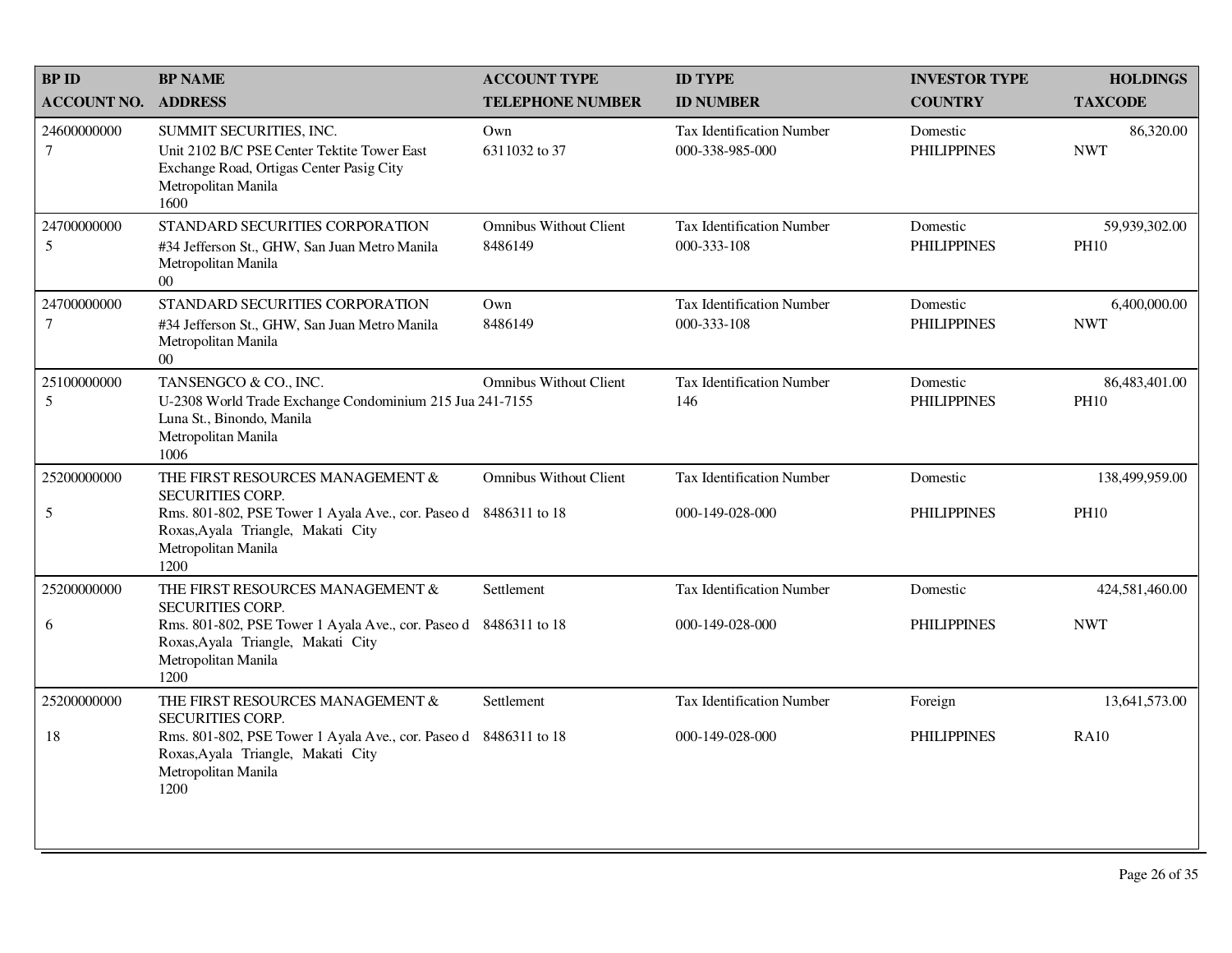| <b>BPID</b>                   | <b>BP NAME</b>                                                                                                                                      | <b>ACCOUNT TYPE</b>                       | <b>ID TYPE</b>                                      | <b>INVESTOR TYPE</b>           | <b>HOLDINGS</b>               |
|-------------------------------|-----------------------------------------------------------------------------------------------------------------------------------------------------|-------------------------------------------|-----------------------------------------------------|--------------------------------|-------------------------------|
| <b>ACCOUNT NO.</b>            | <b>ADDRESS</b>                                                                                                                                      | <b>TELEPHONE NUMBER</b>                   | <b>ID NUMBER</b>                                    | <b>COUNTRY</b>                 | <b>TAXCODE</b>                |
| 25200000000                   | THE FIRST RESOURCES MANAGEMENT &<br><b>SECURITIES CORP.</b>                                                                                         | Settlement                                | <b>Tax Identification Number</b>                    | Foreign                        | 31,357,865.00                 |
| 24                            | Rms. 801-802, PSE Tower 1 Ayala Ave., cor. Paseo d<br>Roxas, Ayala Triangle, Makati City<br>Metropolitan Manila<br>1200                             | 8486311 to 18                             | 000-149-028-000                                     | <b>PHILIPPINES</b>             | <b>FTXN</b>                   |
| 25300000000<br>5              | TOWER SECURITIES, INC.<br>1802-C Tektite Tower I Exchange Road, Ortigas Cent<br>Pasig City<br>Metropolitan Manila<br>1600                           | <b>Omnibus Without Client</b><br>6354448  | Tax Identification Number<br>148                    | Domestic<br><b>PHILIPPINES</b> | 645,492,494.00<br><b>PH10</b> |
| 25300000000<br>$\overline{7}$ | TOWER SECURITIES, INC.<br>1802-C Tektite Tower I Exchange Road, Ortigas Cent<br>Pasig City<br>Metropolitan Manila<br>1600                           | Own<br>6354448                            | Tax Identification Number<br>148                    | Domestic<br><b>PHILIPPINES</b> | 1,080,758.00<br><b>NWT</b>    |
| 25600000000<br>5              | TRENDLINE SECURITIES CORPORATION<br>Rm. 503 Tytana Plaza Lorenzo Ruiz St., Binondo,<br>Manila<br>Metropolitan Manila<br>1006                        | <b>Omnibus Without Client</b><br>241-0387 | Tax Identification Number<br>151                    | Domestic<br><b>PHILIPPINES</b> | 599,664.00<br><b>PH10</b>     |
| 25700000000<br>5              | TRI-STATE SECURITIES, INC.<br>Unit 1007, 10/F Ayala Triangle Tower I, Ayala<br>Avenue, Makati City<br>Metropolitan Manila<br>1226                   | <b>Omnibus Without Client</b><br>8485042  | <b>Tax Identification Number</b><br>000-704-920-000 | Domestic<br><b>PHILIPPINES</b> | 5,421,000.00<br><b>PH10</b>   |
| 25700000000<br>6              | TRI-STATE SECURITIES, INC.<br>Unit 1007, 10/F Ayala Triangle Tower I, Ayala<br>Avenue, Makati City<br>Metropolitan Manila<br>1226                   | Settlement<br>8485042                     | <b>Tax Identification Number</b><br>000-704-920-000 | Domestic<br><b>PHILIPPINES</b> | 436,500.00<br><b>NWT</b>      |
| 25900000000<br>5              | UCPB SECURITIES, INC.<br>Suite 1612, 16/F Ayala Tower I Exchange Plaza, Ayal<br>Ave. cor. Paseo de Roxas Makati City<br>Metropolitan Manila<br>1226 | <b>Omnibus Without Client</b><br>8485678  | <b>Tax Identification Number</b><br>154             | Domestic<br><b>PHILIPPINES</b> | 277,946,091.00<br><b>PH10</b> |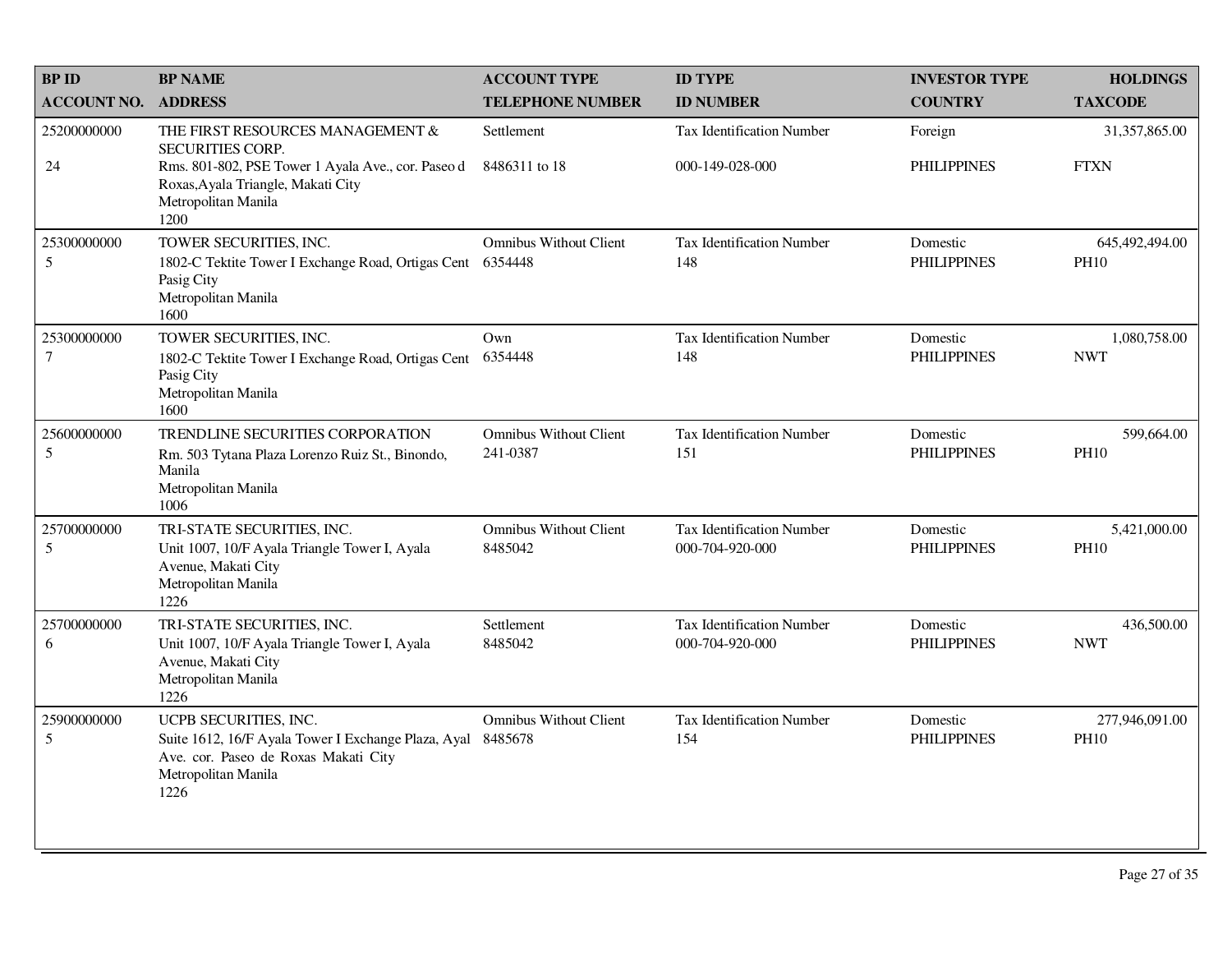| <b>BPID</b>        | <b>BP NAME</b>                                                                                                                                              | <b>ACCOUNT TYPE</b>     | <b>ID TYPE</b>                                      | <b>INVESTOR TYPE</b>           | <b>HOLDINGS</b>               |
|--------------------|-------------------------------------------------------------------------------------------------------------------------------------------------------------|-------------------------|-----------------------------------------------------|--------------------------------|-------------------------------|
| <b>ACCOUNT NO.</b> | <b>ADDRESS</b>                                                                                                                                              | <b>TELEPHONE NUMBER</b> | <b>ID NUMBER</b>                                    | <b>COUNTRY</b>                 | <b>TAXCODE</b>                |
| 25900000000<br>6   | UCPB SECURITIES, INC.<br>Suite 1612, 16/F Ayala Tower I Exchange Plaza, Ayal<br>Ave. cor. Paseo de Roxas Makati City<br>Metropolitan Manila<br>1226         | Settlement<br>8485678   | <b>Tax Identification Number</b><br>154             | Domestic<br><b>PHILIPPINES</b> | 25,617.00<br><b>NWT</b>       |
| 26100000004<br>1   | <b>E.SECURITIES, INC. ITF VARIOUS CLIENTS</b><br>11/F Exportbank Plaza Chino Roces cor Sen. Gil J.<br>Puyat Ave, Makati City<br>Metropolitan Manila<br>1251 | Client                  | Tax Identification Number<br>560                    | Domestic<br><b>PHILIPPINES</b> | 176,400.00<br><b>PH10</b>     |
| 26300000000<br>2   | VENTURE SECURITIES, INC.<br>Unit 811 Tower One & Exchange Plaza Ayala Triangl<br>Ayala Ave. cor. Paseo de Roxas Makati City<br>Metropolitan Manila<br>1226  | Settlement<br>8486505   | Tax Identification Number<br>158                    | Foreign<br><b>PHILIPPINES</b>  | 300,000.00<br>FMX1            |
| 26300000000<br>6   | VENTURE SECURITIES, INC.<br>Unit 811 Tower One & Exchange Plaza Ayala Triangl<br>Ayala Ave. cor. Paseo de Roxas Makati City<br>Metropolitan Manila<br>1226  | Settlement<br>8486505   | <b>Tax Identification Number</b><br>158             | Domestic<br><b>PHILIPPINES</b> | 1,710,262.00<br><b>NWT</b>    |
| 26300000005<br>1   | VENTURE SECURITIES, INC.<br>7/F PHILS. FIRST BLDG., 6764 AYALA AVE.,<br><b>MAKATI CITY</b><br>Metropolitan Manila<br>STMT-D                                 | Client<br>864-0471      | Certificate Of Incorporation<br>000-810-760-000     | Domestic<br><b>PHILIPPINES</b> | 13,029,943.00<br><b>NWT</b>   |
| 26300000012<br>1   | VENTURE SECURITIES, INC.<br>8/F iACADEMY BLDG. 6764 AYALA AVE.,<br><b>MAKATI CITY</b><br>Metropolitan Manila<br>1226                                        | Client<br>848-6505      | Certificate Of Incorporation<br>26300000012         | Domestic<br><b>PHILIPPINES</b> | 128,089,887.00<br><b>NWT</b>  |
| 26600000000<br>5   | VICSAL SECURITIES & STOCK BROKERAGE, IN Omnibus Without Client<br>658 C. Palanca St., Quiapo, Manila<br>Metropolitan Manila<br>1001                         | 7349771                 | <b>Tax Identification Number</b><br>000-089-167-000 | Domestic<br><b>PHILIPPINES</b> | 866,007,661.00<br><b>PH10</b> |
| 26600000000<br>6   | VICSAL SECURITIES & STOCK BROKERAGE, IN Settlement<br>658 C. Palanca St., Quiapo, Manila<br>Metropolitan Manila<br>1001                                     | 7349771                 | Tax Identification Number<br>000-089-167-000        | Domestic<br><b>PHILIPPINES</b> | 99,782,022.00<br><b>NWT</b>   |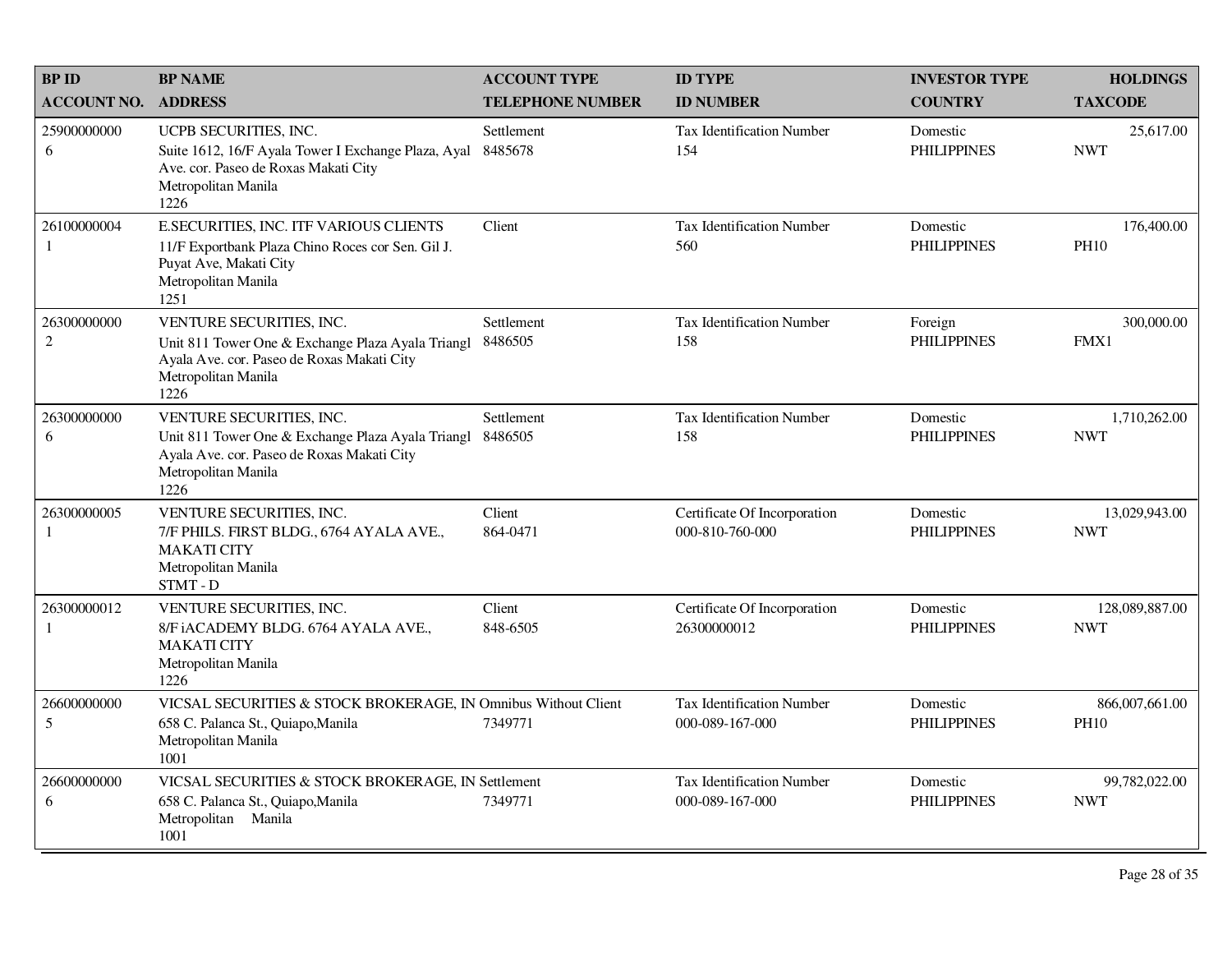| <b>BPID</b>                   | <b>BP NAME</b>                                                                                                                                                                               | <b>ACCOUNT TYPE</b>                       | <b>ID TYPE</b>                                      | <b>INVESTOR TYPE</b>           | <b>HOLDINGS</b>               |
|-------------------------------|----------------------------------------------------------------------------------------------------------------------------------------------------------------------------------------------|-------------------------------------------|-----------------------------------------------------|--------------------------------|-------------------------------|
| <b>ACCOUNT NO. ADDRESS</b>    |                                                                                                                                                                                              | <b>TELEPHONE NUMBER</b>                   | <b>ID NUMBER</b>                                    | <b>COUNTRY</b>                 | <b>TAXCODE</b>                |
| 26700000000<br>2              | FIRST METRO SECURITIES BROKERAGE CORP. Settlement<br>Unit 1515, 15/F Ayala Tower One Ayala Triangle,<br>Ayala Ave. cor Paseo de Roxas Makati City<br>Metropolitan Manila<br>1226             | 759-4133/34                               | <b>Tax Identification Number</b><br>003-458-062-000 | Foreign<br><b>PHILIPPINES</b>  | 644,742.00<br>FMX1            |
| 26700000000<br>5              | FIRST METRO SECURITIES BROKERAGE CORP. Omnibus Without Client<br>Unit 1515, 15/F Ayala Tower One Ayala Triangle,<br>Ayala Ave. cor Paseo de Roxas Makati City<br>Metropolitan Manila<br>1226 | 759-4133/34                               | Tax Identification Number<br>003-458-062-000        | Domestic<br><b>PHILIPPINES</b> | 277,689.00<br><b>PH10</b>     |
| 26700000000<br>6              | FIRST METRO SECURITIES BROKERAGE CORP. Settlement<br>Unit 1515, 15/F Ayala Tower One Ayala Triangle,<br>Ayala Ave. cor Paseo de Roxas Makati City<br>Metropolitan Manila<br>1226             | 759-4133/34                               | <b>Tax Identification Number</b><br>003-458-062-000 | Domestic<br><b>PHILIPPINES</b> | 389,213,627.00<br><b>NWT</b>  |
| 26900000000<br>5              | WEALTH SECURITIES, INC.<br>2103 PSE Centre, Exchange Road Ortigas Centre, Pas<br>City<br>Metropolitan Manila<br>1600                                                                         | <b>Omnibus Without Client</b><br>634-5038 | Tax Identification Number<br>000-330-678            | Domestic<br><b>PHILIPPINES</b> | 752,001,972.00<br><b>PH10</b> |
| 26900000000<br>$\overline{7}$ | WEALTH SECURITIES, INC.<br>2103 PSE Centre, Exchange Road Ortigas Centre, Pas<br>City<br>Metropolitan Manila<br>1600                                                                         | Own<br>634-5038                           | <b>Tax Identification Number</b><br>000-330-678     | Domestic<br><b>PHILIPPINES</b> | 21,927.00<br><b>NWT</b>       |
| 27000000000<br>5              | WESTLINK GLOBAL EQUITIES, INC.<br>6/F Philippine Stock Exchange Plaza Ayala Avenue,<br>Makati City<br>Metropolitan Manila<br>1200                                                            | <b>Omnibus Without Client</b><br>848-6231 | Tax Identification Number<br>000-334-828            | Domestic<br><b>PHILIPPINES</b> | 66,148,756.00<br><b>PH10</b>  |
| 27200000000<br>-1             | BERNAD SECURITIES, INC.<br>3/F 1033 M.H. del Pilar St. Ermita, Manila<br>Metropolitan Manila<br>1000                                                                                         | <b>Omnibus Without Client</b><br>5245186  | Tax Identification Number<br>002-919-761            | Foreign<br><b>PHILIPPINES</b>  | 7,685,393.00<br>FMX1          |
| 27200000000<br>5              | BERNAD SECURITIES, INC.<br>3/F 1033 M.H. del Pilar St. Ermita, Manila<br>Metropolitan Manila<br>1000                                                                                         | <b>Omnibus Without Client</b><br>5245186  | Tax Identification Number<br>002-919-761            | Domestic<br><b>PHILIPPINES</b> | 31,046,761.00<br><b>PH10</b>  |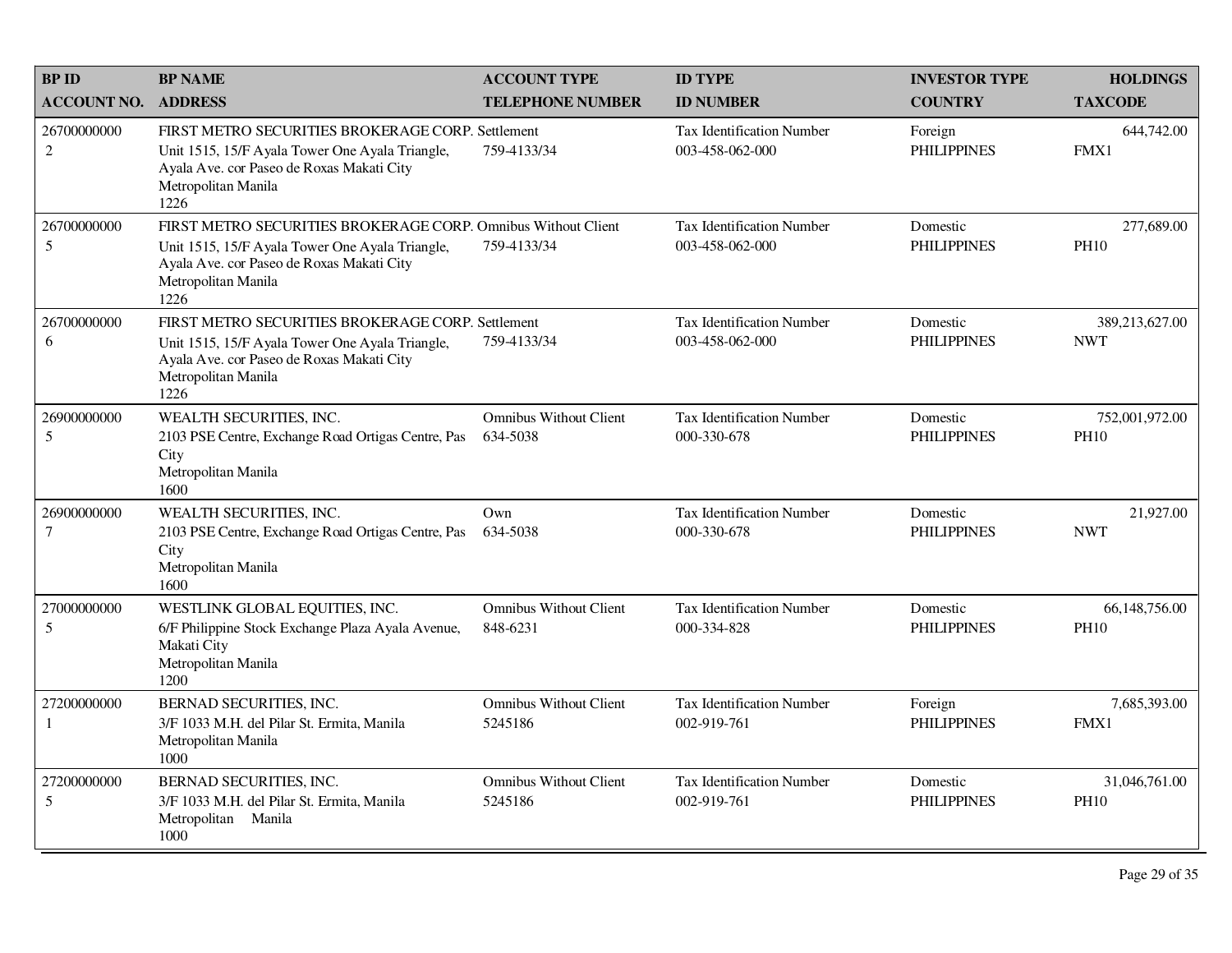| <b>BPID</b>                   | <b>BP NAME</b>                                                                                                                                                 | <b>ACCOUNT TYPE</b>                            | <b>ID TYPE</b>                                      | <b>INVESTOR TYPE</b>           | <b>HOLDINGS</b>                 |
|-------------------------------|----------------------------------------------------------------------------------------------------------------------------------------------------------------|------------------------------------------------|-----------------------------------------------------|--------------------------------|---------------------------------|
| <b>ACCOUNT NO.</b>            | <b>ADDRESS</b>                                                                                                                                                 | <b>TELEPHONE NUMBER</b>                        | <b>ID NUMBER</b>                                    | <b>COUNTRY</b>                 | <b>TAXCODE</b>                  |
| 27300000000<br>5              | WONG SECURITIES CORPORATION<br>1402-B A. Mabini St., cor. Sta. Monica St., Ermita,<br>Manila<br>Metropolitan Manila<br>1000                                    | <b>Omnibus Without Client</b><br>5217794       | Tax Identification Number<br>000-350-895-000        | Domestic<br><b>PHILIPPINES</b> | 10,400,000.00<br><b>PH10</b>    |
| 27500000000<br>5              | YAO & ZIALCITA, INC.<br>Yao & Zialcita, Inc., 5G Vernida I Condominium, 120<br>Amorsolo St., Legaspi Village, Makati City<br>Metropolitan Manila               | <b>Omnibus Without Client</b><br>5274019 to 21 | <b>Tax Identification Number</b><br>170             | Domestic<br><b>PHILIPPINES</b> | 71,395,380.00<br><b>PH10</b>    |
| 27500000000<br>$\overline{7}$ | YAO & ZIALCITA, INC.<br>Yao & Zialcita, Inc., 5G Vernida I Condominium, 120 5274019 to 21<br>Amorsolo St., Legaspi Village, Makati City<br>Metropolitan Manila | Own                                            | <b>Tax Identification Number</b><br>170             | Domestic<br><b>PHILIPPINES</b> | 15,100,000.00<br><b>NWT</b>     |
| 27800000000<br>5              | YU & COMPANY, INC.<br>Unit E 1606-B Tektite Tower 1 Exhange Road, Ortiga<br>Center Pasig City<br>Metropolitan Manila<br>1600                                   | <b>Omnibus Without Client</b><br>634-6248      | Tax Identification Number<br>000-324-373-000        | Domestic<br><b>PHILIPPINES</b> | 385,094,081.00<br><b>PH10</b>   |
| 27900000000<br>5              | <b>BDO SECURITIES CORPORATION</b><br>27/F Tower I & Exchange Plaza Ayala Ave., Makati<br>City<br>Metropolitan Manila<br>1226                                   | <b>Omnibus Without Client</b><br>759-41-44     | <b>Tax Identification Number</b><br>004-814-885-000 | Domestic<br><b>PHILIPPINES</b> | 1,459,161,253.00<br><b>PH10</b> |
| 27900000000<br>6              | <b>BDO SECURITIES CORPORATION</b><br>27/F Tower I & Exchange Plaza Ayala Ave., Makati<br>City<br>Metropolitan Manila<br>1226                                   | Settlement<br>759-41-44                        | <b>Tax Identification Number</b><br>004-814-885-000 | Domestic<br><b>PHILIPPINES</b> | 3,616,200.00<br><b>NWT</b>      |
| 28200000000<br>6              | PCCI SECURITIES BROKERS CORP.<br>3/F PCCI Corporate Centre 118 Alfaro St, Salcedo<br>Village Makati City<br>Metropolitan Manila<br>1227                        | Settlement<br>893-3920                         | Tax Identification Number<br>177                    | Domestic<br><b>PHILIPPINES</b> | 150,899,996.00<br><b>NWT</b>    |
| 28200000000<br>14             | PCCI SECURITIES BROKERS CORP.<br>3/F PCCI Corporate Centre 118 Alfaro St, Salcedo<br>Village Makati City<br>Metropolitan Manila<br>1227                        | Settlement<br>893-3920                         | <b>Tax Identification Number</b><br>177             | Domestic<br><b>PHILIPPINES</b> | 25,672,911.00<br><b>PH10</b>    |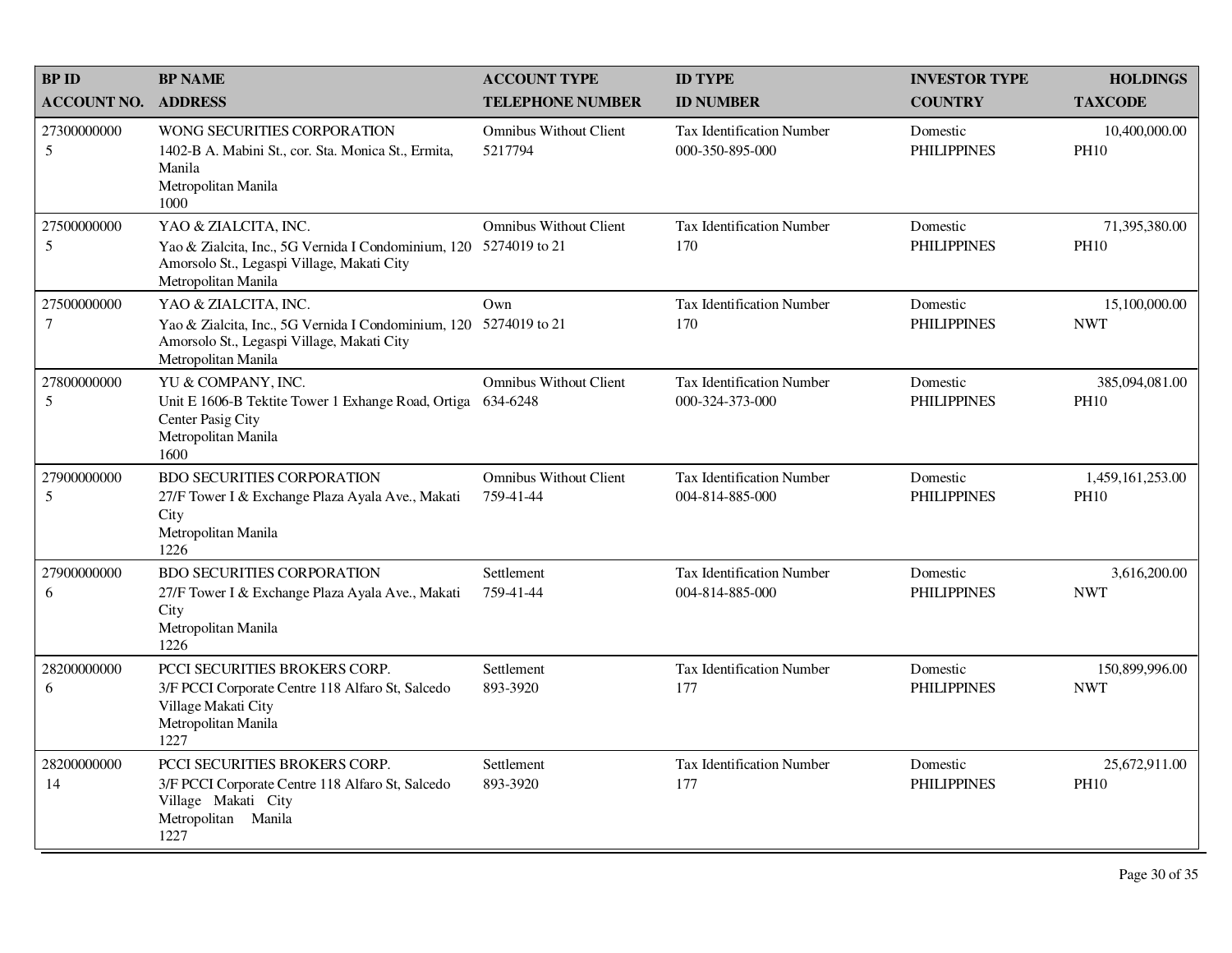| <b>BP NAME</b>                                                                                              | <b>ACCOUNT TYPE</b>                            | <b>ID TYPE</b>                                                                                                                                                                                                                                                                                                                                                                   | <b>INVESTOR TYPE</b>           | <b>HOLDINGS</b>               |
|-------------------------------------------------------------------------------------------------------------|------------------------------------------------|----------------------------------------------------------------------------------------------------------------------------------------------------------------------------------------------------------------------------------------------------------------------------------------------------------------------------------------------------------------------------------|--------------------------------|-------------------------------|
| <b>ACCOUNT NO.</b><br><b>ADDRESS</b>                                                                        | <b>TELEPHONE NUMBER</b>                        | <b>ID NUMBER</b>                                                                                                                                                                                                                                                                                                                                                                 | <b>COUNTRY</b>                 | <b>TAXCODE</b>                |
| EAGLE EQUITIES, INC.<br>179 Kaimito St. Valle Verde II, Pasig City<br>Metropolitan Manila<br>1600           | <b>Omnibus Without Client</b><br>6363637 to 39 | <b>Tax Identification Number</b><br>178                                                                                                                                                                                                                                                                                                                                          | Domestic<br><b>PHILIPPINES</b> | 294,012,269.00<br><b>PH10</b> |
| 4-B Vernida I Condominium, 120 Amorsolo St.,<br>Legaspi Village, Makati City<br>Metropolitan Manila<br>1229 | 8132839                                        | <b>Tax Identification Number</b><br>179                                                                                                                                                                                                                                                                                                                                          | Domestic<br><b>PHILIPPINES</b> | 12,165,945.00<br><b>PH10</b>  |
| SOLAR SECURITIES, INC.<br>Exchange Road, Ortigas Complex, Pasig City<br>Metropolitan Manila<br>1605         | <b>Omnibus Without Client</b>                  | <b>Tax Identification Number</b><br>001-949-768-000                                                                                                                                                                                                                                                                                                                              | Domestic<br><b>PHILIPPINES</b> | 175,905,418.00<br><b>PH10</b> |
| G.D. TAN & COMPANY, INC.<br>Ortigas Center, Pasig City<br>Metropolitan Manila<br>1600                       | <b>Omnibus Without Client</b>                  | <b>Tax Identification Number</b><br>000-121-113-000                                                                                                                                                                                                                                                                                                                              | Foreign<br><b>PHILIPPINES</b>  | 2,164,719.00<br>FMX1          |
| G.D. TAN & COMPANY, INC.<br>Ortigas Center, Pasig City<br>Metropolitan Manila<br>1600                       | <b>Omnibus Without Client</b>                  | <b>Tax Identification Number</b><br>000-121-113-000                                                                                                                                                                                                                                                                                                                              | Domestic<br><b>PHILIPPINES</b> | 52,879,350.00<br><b>PH10</b>  |
| G.D. TAN & COMPANY, INC.<br>Ortigas Center, Pasig City<br>Metropolitan Manila<br>1600                       | Settlement                                     | Tax Identification Number<br>000-121-113-000                                                                                                                                                                                                                                                                                                                                     | Domestic<br><b>PHILIPPINES</b> | 7,973,499.00<br><b>NWT</b>    |
| G.D. TAN & COMPANY, INC.<br>Ortigas Center, Pasig City<br>Metropolitan Manila<br>1600                       | Own                                            | Tax Identification Number<br>000-121-113-000                                                                                                                                                                                                                                                                                                                                     | Domestic<br><b>PHILIPPINES</b> | 13,822.00<br><b>NWT</b>       |
|                                                                                                             |                                                | GOLDEN TOWER SECURITIES & HOLDINGS, IN Omnibus Without Client<br>Unit 3002-A East Tower, Phil. Stock Exchange Centre 6366301<br>Unit 2203-A East Tower, PSE Center Exchange Road, 6339989<br>Unit 2203-A East Tower, PSE Center Exchange Road, 6339989<br>Unit 2203-A East Tower, PSE Center Exchange Road, 6339989<br>Unit 2203-A East Tower, PSE Center Exchange Road, 6339989 |                                |                               |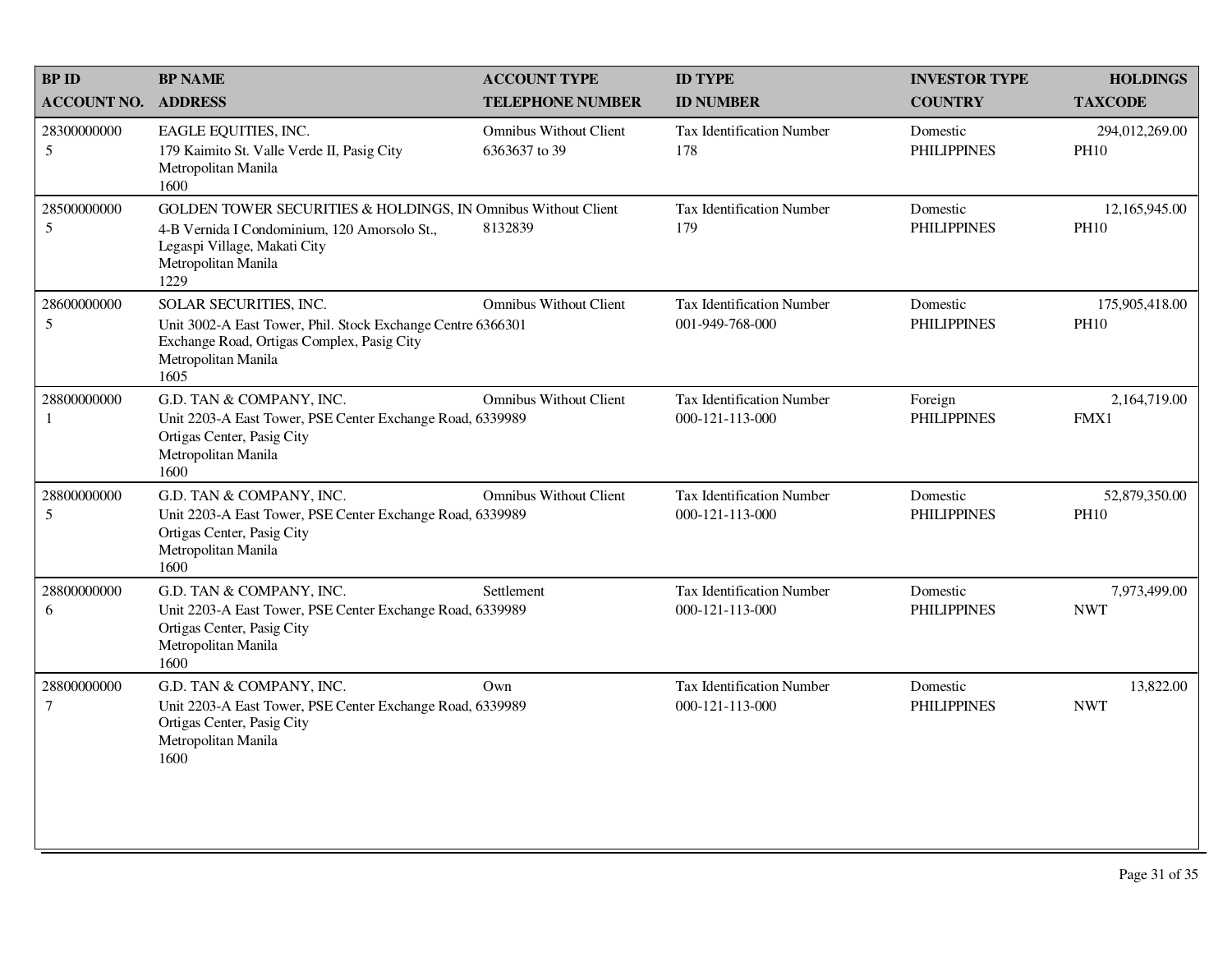| <b>BPID</b>        | <b>BP NAME</b>                                                                                                                                                     | <b>ACCOUNT TYPE</b>                       | <b>ID TYPE</b>                                      | <b>INVESTOR TYPE</b>           | <b>HOLDINGS</b>               |
|--------------------|--------------------------------------------------------------------------------------------------------------------------------------------------------------------|-------------------------------------------|-----------------------------------------------------|--------------------------------|-------------------------------|
| <b>ACCOUNT NO.</b> | <b>ADDRESS</b>                                                                                                                                                     | <b>TELEPHONE NUMBER</b>                   | <b>ID NUMBER</b>                                    | <b>COUNTRY</b>                 | <b>TAXCODE</b>                |
| 32300000003<br>1   | PERLA COMPAÑA DE SEGUROS INC.<br>Trafalgar Plaza, Unit 17-D, 105 H.V. dela Costa St.,<br>Salcedo Vill., Makati City<br>Metropolitan Manila<br>1227                 | Client<br>886-5637                        | <b>Tax Identification Number</b><br>424             | Domestic<br><b>PHILIPPINES</b> | 9,337,752.00<br><b>NWT</b>    |
| 32800000000<br>5   | DW CAPITAL INC.<br>UNIT 1610-1611 TOWER ONE & EXCHANGE<br>PLAZA, AYALA TRIANGLE, AYALA AVENUE,<br><b>MAKATI CITY 1226</b><br>Metropolitan Manila<br>$\overline{0}$ | <b>Omnibus Without Client</b><br>8369633  | <b>Tax Identification Number</b><br>200-262-862-000 | Domestic<br><b>PHILIPPINES</b> | 91,243,292.00<br><b>PH10</b>  |
| 32800000000<br>18  | DW CAPITAL INC.<br>UNIT 1610-1611 TOWER ONE & EXCHANGE<br>PLAZA, AYALA TRIANGLE, AYALA AVENUE,<br><b>MAKATI CITY 1226</b><br>Metropolitan Manila<br>$\Omega$       | Settlement<br>8369633                     | <b>Tax Identification Number</b><br>200-262-862-000 | Foreign<br><b>PHILIPPINES</b>  | 6,400,000.00<br><b>RA10</b>   |
| 33800000000<br>8   | PHILIPPINE EQUITY PARTNERS, INC.<br>Unit 19C Citibank Tower Citibank Plaza 8741 Paseo d 8145788<br>Roxas Makati City<br>Metropolitan Manila<br>1226                | Settlement                                | <b>Tax Identification Number</b><br>213-130-068-000 | Domestic<br><b>PHILIPPINES</b> | 119,890.00<br><b>NWT</b>      |
| 34500000000<br>5   | UNICAPITAL SECURITIES INC.<br>4F Majalco Bldg Benavidez cor Trasierra Sts Legaspi<br>Vill., Makati City<br>Metropolitan Manila<br>1200                             | <b>Omnibus Without Client</b><br>750-2030 | <b>Tax Identification Number</b><br>005-294-264-000 | Domestic<br><b>PHILIPPINES</b> | 383,152,948.00<br><b>PH10</b> |
| 36800000000<br>5   | SunSecurities, Inc.<br>2703 27th Floor One Corporate Center, J. Vargas Cor. 477-6001<br>Meralco Ave., Ortigas Center, Pasig City<br>Metropolitan Manila<br>1605    | <b>Omnibus Without Client</b>             | <b>Tax Identification Number</b><br>007-258-688     | Domestic<br><b>PHILIPPINES</b> | 66,429,887.00<br><b>PH10</b>  |
| 38800000000<br>5   | ARMSTRONG SECURITIES, INC.<br>Unit 2205-A, 22/F PSE Centre Exchange Road, Ortiga 6346337 to 39<br>Centre, Pasig City<br>Metropolitan Manila<br>1600                | <b>Omnibus Without Client</b>             | <b>Tax Identification Number</b><br>191             | Domestic<br><b>PHILIPPINES</b> | 45,791,840.00<br><b>PH10</b>  |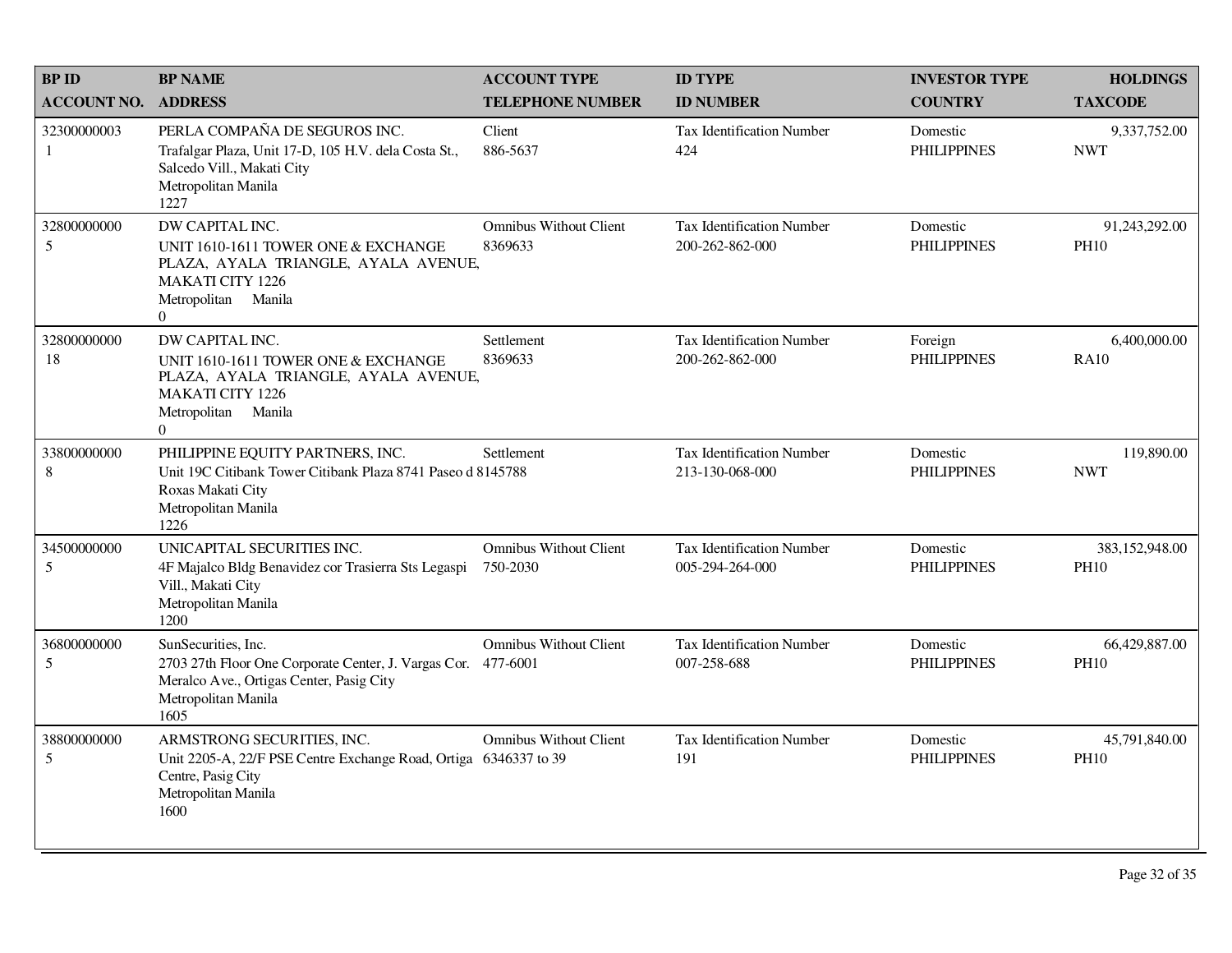| <b>BPID</b>                   | <b>BP NAME</b>                                                                                                                                                | <b>ACCOUNT TYPE</b>           | <b>ID TYPE</b>                                      | <b>INVESTOR TYPE</b>           | <b>HOLDINGS</b>               |
|-------------------------------|---------------------------------------------------------------------------------------------------------------------------------------------------------------|-------------------------------|-----------------------------------------------------|--------------------------------|-------------------------------|
| <b>ACCOUNT NO.</b>            | <b>ADDRESS</b>                                                                                                                                                | <b>TELEPHONE NUMBER</b>       | <b>ID NUMBER</b>                                    | <b>COUNTRY</b>                 | <b>TAXCODE</b>                |
| 38900000000<br>1              | KING'S POWER SECURITIES, INC.<br>RM 1602 FEDERAL TOWER DASMARINAS ST.,<br><b>BINONDO, MANILA</b><br>Metropolitan Manila<br>$\overline{0}$                     | <b>Omnibus Without Client</b> | <b>Tax Identification Number</b><br>205-495-236     | Foreign<br><b>PHILIPPINES</b>  | 2,561,797.00<br>FMX1          |
| 38900000000<br>5              | KING'S POWER SECURITIES, INC.<br>RM 1602 FEDERAL TOWER DASMARINAS ST.,<br><b>BINONDO, MANILA</b><br>Metropolitan Manila<br>$\Omega$                           | <b>Omnibus Without Client</b> | Tax Identification Number<br>205-495-236            | Domestic<br><b>PHILIPPINES</b> | 1,513,483.00<br><b>PH10</b>   |
| 48800000000<br>5              | TIMSON SECURITIES, INC.<br>UNIT 3310 ROBINSON'S EQUITABLE TOWER AD724-9639<br>AVE. CORNER POVEDA, ORTIGAS<br>Metropolitan Manila<br>STMT-E                    | <b>Omnibus Without Client</b> | Tax Identification Number<br>008-502-210            | Domestic<br><b>PHILIPPINES</b> | 5,000,000.00<br><b>PH10</b>   |
| 52800000000<br>5              | STAR ALLIANCE SECURITIES CORP.<br>1201 ONE GLOBAL PLACE, 5TH AVE. COR. 25TH478-0107<br>ST., BONIFACIO GLOBAL CITY, TAGUIG CITY<br>Metropolitan Manila<br>1634 | <b>Omnibus Without Client</b> | <b>Tax Identification Number</b><br>008-323-446-000 | Domestic<br><b>PHILIPPINES</b> | 840,003,446.00<br><b>PH10</b> |
| 52800000000<br>$\overline{7}$ | STAR ALLIANCE SECURITIES CORP.<br>1201 ONE GLOBAL PLACE, 5TH AVE. COR. 25TH478-0107<br>ST., BONIFACIO GLOBAL CITY, TAGUIG CITY<br>Metropolitan Manila<br>1634 | Own                           | <b>Tax Identification Number</b><br>008-323-446-000 | Domestic<br><b>PHILIPPINES</b> | 2,100,000.00<br><b>NWT</b>    |
| B1620002489                   | PHILIPPINE FIRE & MARINE INSURANCE<br>CORPORATION, INC.                                                                                                       | Client                        | <b>Tax Identification Number</b>                    | Domestic                       | 306,668,250.00                |
| $\mathbf{1}$                  | 5TH FLR. LEPANTO BLDG., 8747 PASEO DE<br>ROXAS, MAKATI CITY<br>Metropolitan Manila<br>1226                                                                    | 892-2981                      | 565***                                              | <b>PHILIPPINES</b>             | <b>PH10</b>                   |
| CITI1000000<br>1              | CITIBANK N.A.<br>11/F Citibank Tower Villar corner Valero Sts. Makati<br>City, MM<br>Manila<br>Metropolitan<br>1200                                           | Own<br>8947841                | Tax Identification Number<br>946                    | Foreign<br><b>PHILIPPINES</b>  | 657,912,785.00<br>FMX1        |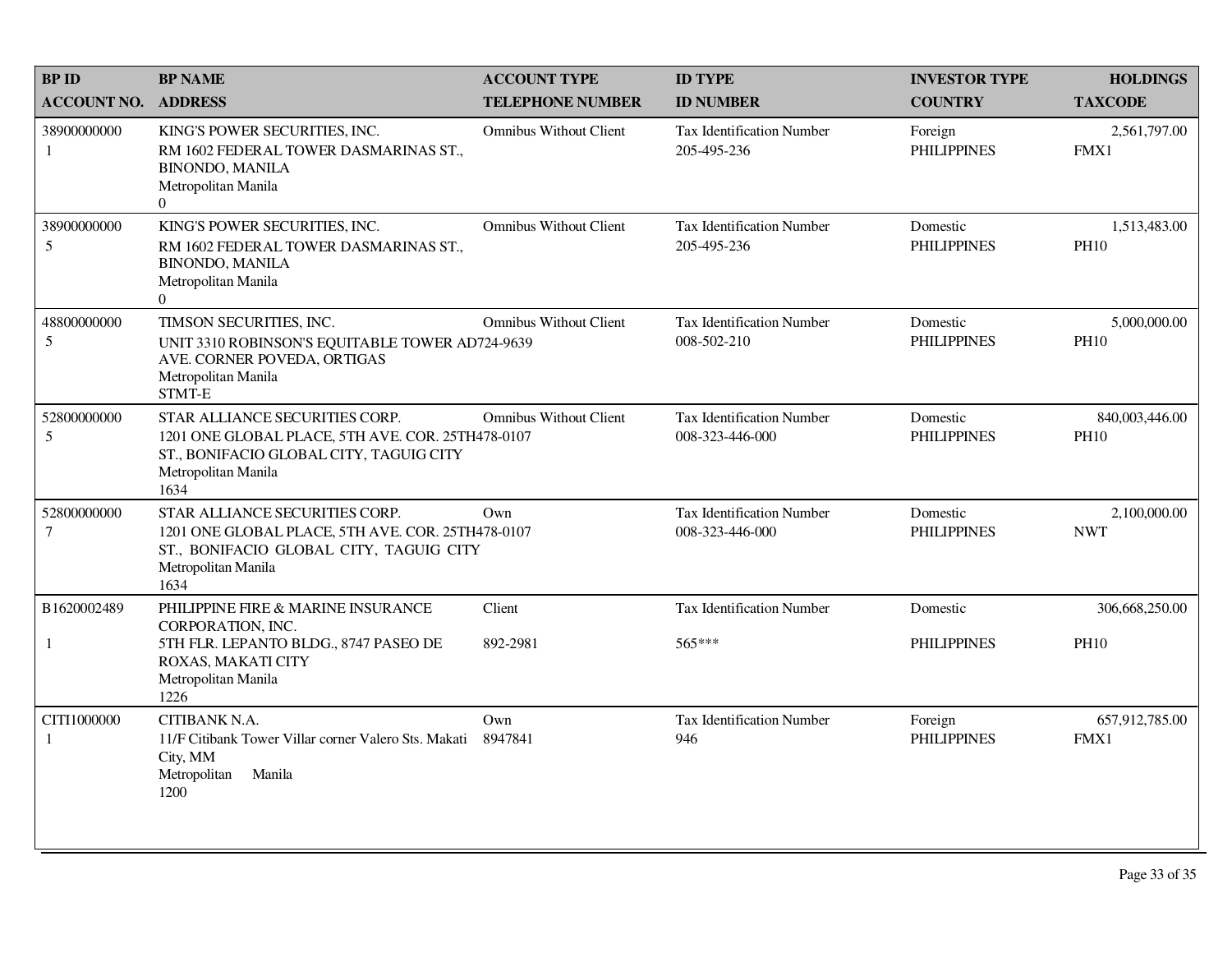| <b>BPID</b>                 | <b>BP NAME</b>                                                                                                                                                        | <b>ACCOUNT TYPE</b>     | <b>ID TYPE</b>                          | <b>INVESTOR TYPE</b>          | <b>HOLDINGS</b>        |
|-----------------------------|-----------------------------------------------------------------------------------------------------------------------------------------------------------------------|-------------------------|-----------------------------------------|-------------------------------|------------------------|
| <b>ACCOUNT NO.</b>          | <b>ADDRESS</b>                                                                                                                                                        | <b>TELEPHONE NUMBER</b> | <b>ID NUMBER</b>                        | <b>COUNTRY</b>                | <b>TAXCODE</b>         |
| DEUB1000000<br>$\mathbf{1}$ | DEUTSCHE BANK MANILA-CLIENTS A/C<br>26/F Ayala Tower One Ayala Triangle, Makati City<br>Metropolitan Manila<br>1226                                                   | Own<br>8946970          | Tax Identification Number<br>DEUB1      | Foreign<br><b>PHILIPPINES</b> | 435,221,997.00<br>FMX1 |
| HSBC1000000                 | THE HONGKONG AND SHANGHAI BANKING<br>CORP. LTD. - CLIENTS' ACCT.                                                                                                      | Own                     | <b>Tax Identification Number</b>        | Foreign                       | 203,999,890.00         |
| -1                          | HSBC Securities Services 12th Floor, The Enterprise<br>Center, Tower I 6766 Ayala Avenue corner Paseo de<br>Roxas Makati City<br>Metropolitan Manila<br>1200          | 8145200                 | 951                                     | <b>PHILIPPINES</b>            | FMX1                   |
| HSBC3000000                 | THE HONGKONG & SHANGHAI BANKING COR Own<br>LTD. - OWN ACCOUNT                                                                                                         |                         | <b>Tax Identification Number</b>        | Foreign                       | 3,569,001.00           |
| -1                          | HSBC Securities Services 12th Floor, The Enterprise 636-7370<br>Center, Tower I 6766 Ayala Avenue corner Paseo de<br>Roxas Makati City<br>Metropolitan Manila<br>1200 |                         | 953                                     | <b>PHILIPPINES</b>            | FMX1                   |
| PABC1000000                 | AB CAPITAL & INVESTMENT CORP. - TRUST & Own<br><b>INVESTMENT DIV.</b>                                                                                                 |                         | <b>Tax Identification Number</b>        | Domestic                      | 4,250,644.00           |
| 1                           | G/F, Asianbank Centre Bldg., Sen. Gil Puyat Extensio 8930373<br>cor. Tordesillas St., Salcedo Village Makati City<br>Metropolitan Manila<br>$\Omega$                  |                         | 899                                     | <b>PHILIPPINES</b>            | <b>NWT</b>             |
| SCBK1000000<br>1            | STANDARD CHARTERED BANK<br>6756 Ayala Avenue Makati City<br>Metropolitan Manila<br>1200                                                                               | Own<br>878-2879         | <b>Tax Identification Number</b><br>957 | Foreign<br><b>PHILIPPINES</b> | 59,435,393.00<br>FMX1  |
| SCBK1000048                 | STANDARD CHARTERED BANK                                                                                                                                               | Client                  | <b>Tax Identification Number</b>        | Foreign                       | 1,629,040.00           |
| -1                          | 6756 Ayala Avenue Makati City<br>Metropolitan Manila<br>1200                                                                                                          | 878-2879                | 1015                                    | <b>PHILIPPINES</b>            | FMX1                   |
|                             |                                                                                                                                                                       |                         | <b>Total Holdings</b>                   |                               | 36, 121, 194, 142.00   |
| <b>Grand Total</b>          |                                                                                                                                                                       |                         |                                         | $\ddot{\cdot}$                | 36, 121, 194, 142.00   |